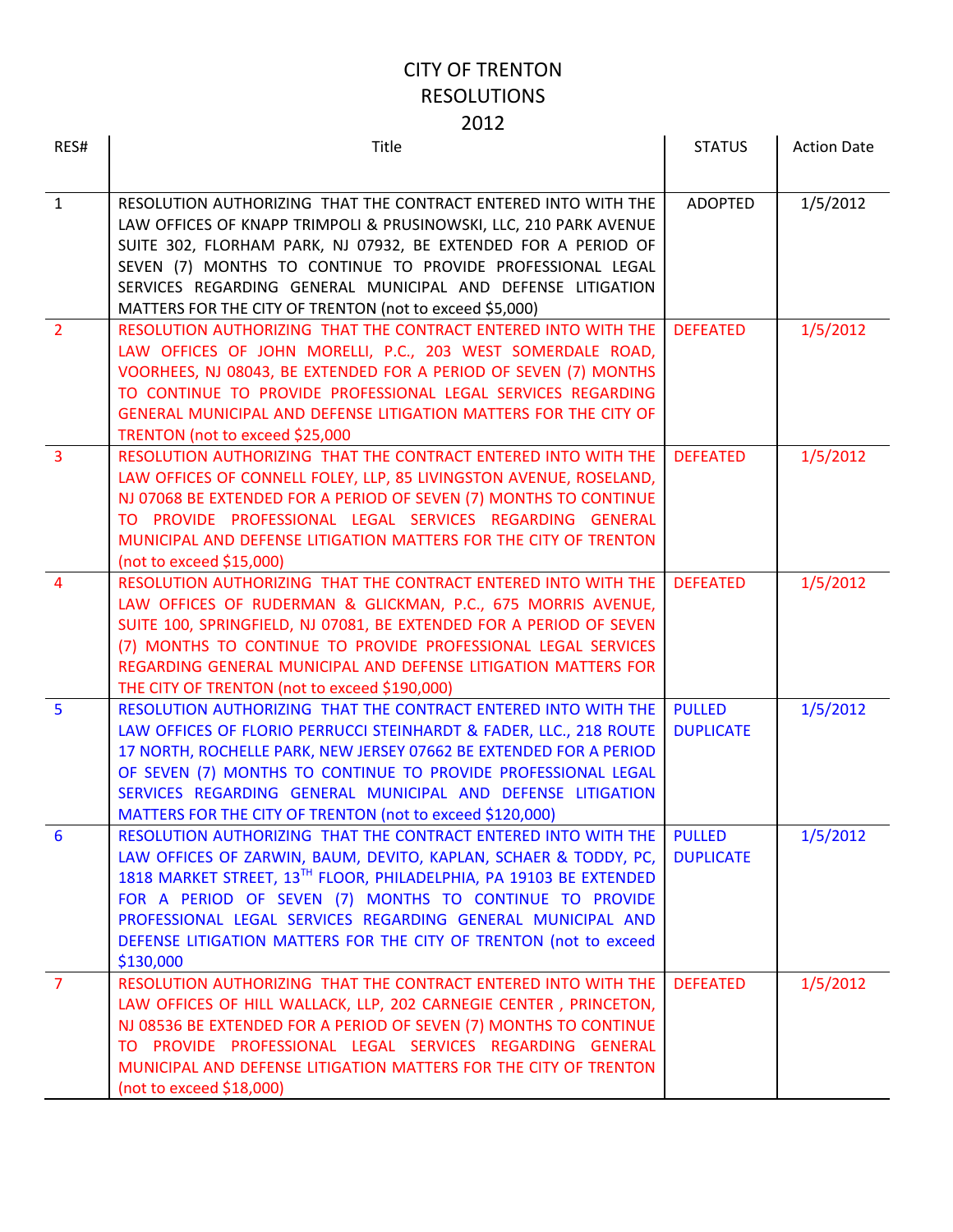|    | ᅩ◡∸▵                                                                                                                                                                                                                                                                                                                                                                                |                 |          |
|----|-------------------------------------------------------------------------------------------------------------------------------------------------------------------------------------------------------------------------------------------------------------------------------------------------------------------------------------------------------------------------------------|-----------------|----------|
| 8  | RESOLUTION AUTHORIZING THAT THE CONTRACT ENTERED INTO WITH THE<br>LAW OFFICES OF NERWINSKI, FOX & DEMBER, LLC, 600 LAWRENCE ROAD,<br>LAWRENCEVILLE, NJ 08648, BE EXTENDED FOR A PERIOD OF SEVEN (7)<br>MONTHS TO CONTINUE TO PROVIDE PROFESSIONAL LEGAL SERVICES<br>REGARDING GENERAL MUNICIPAL AND DEFENSE LITIGATION MATTERS FOR<br>THE CITY OF TRENTON (not to exceed \$5,000)   | <b>DEFEATED</b> | 1/5/2012 |
| 9  | RESOLUTION AUTHORIZING THAT THE CONTRACT ENTERED INTO WITH THE<br>LAW OFFICES OF TAYLOR AND JAY, LLC, 20 EAST CENTRE STREET,<br>WOODBURY, NJ 08096, BE EXTENDED FOR A PERIOD OF SIX (6) MONTHS TO<br>CONTINUE TO PROVIDE PROFESSIONAL LEGAL SERVICES REGARDING<br>GENERAL MUNICIPAL AND DEFENSE LITIGATION MATTERS FOR THE CITY OF<br>TRENTON (not to exceed \$3,000)               | <b>DEFEATED</b> | 1/5/2012 |
| 10 | RESOLUTION AUTHORIZING THAT THE CONTRACT ENTERED INTO WITH THE<br>LAW OFFICES OF LITE DEPALMA GREENBERG, LLC 2 GATEWAY CENTER<br>FLOOR 12, NEWARK, NJ 07102, BE EXTENDED FOR A PERIOD OF SIX (6)<br>MONTHS TO CONTINUE TO PROVIDE PROFESSIONAL LEGAL SERVICES<br>REGARDING GENERAL MUNICIPAL AND DEFENSE LITIGATION MATTERS FOR<br>THE CITY OF TRENTON (not to exceed \$5,000)      | <b>DEFEATED</b> | 1/5/2012 |
| 11 | RESOLUTION AUTHORIZING THAT THE CONTRACT ENTERED INTO WITH THE<br>LAW OFFICES OF WANDA M. AKIN & ASSOCIATES, ONE GATEWAY CENTER,<br>SUITE 2600, NEWARK, NJ 07102, BE EXTENDED FOR A PERIOD OF SIX (6)<br>MONTHS TO CONTINUE TO PROVIDE PROFESSIONAL LEGAL SERVICES<br>REGARDING GENERAL MUNICIPAL AND DEFENSE LITIGATION MATTERS FOR<br>THE CITY OF TRENTON (not to exceed \$3,000) | <b>DEFEATED</b> | 1/5/2012 |
| 12 | RESOLUTION AUTHORIZING SETTLEMENT OF A WORKERS COMPENSATION<br>CLAIM IN THE MATTER OF EDWARD KOWNACKI v. THE CITY OF TRENTON,<br>CLAIM PETITION NO. 1993-41384 IN THE TOTAL AMOUNT OF \$11,970 PLUS<br>FEES AND COSTS                                                                                                                                                               | <b>ADOPTED</b>  | 1/5/2012 |
| 13 | RESOLUTION AUTHORIZING THE PURCHASE OF EIGHTY PATROL CAR MOBILE<br>LAPTOP COMPUTERS FROM CDW GOVERNMENT, 230 NORTH<br>DATA<br>MILWAUKEE AVE., VERNON HILLS, IL 60061 FOR THE DEPARTMENT OF<br>POLICE THROUGH THE STATE OF NEW JERSEY COOPERATIVE PROGRAM<br>WITHOUT COMPETITIVE BIDDING (not to exceed \$327,800)                                                                   | <b>ADOPTED</b>  | 1/5/2012 |
| 14 | RESOLUTION AUTHORIZING THE CONVEYANCE OF FIFTY THREE (53) SCRAP<br>JUNK VEHICLES SOLD IN BULK THAT ARE OWNED BY THE CITY OF TRENTON<br>AND ARE NO LONGER NEEDED FOR PUBLIC USE TO KAARS, INC 2 PARKER<br>AVE., TRENTON, NEW JERSEY 08609                                                                                                                                            | <b>ADOPTED</b>  | 1/5/2012 |
| 15 | RESOLUTION AUTHORIZING THE EXECUTION OF A CONTRACT WITH THE<br>DELAWARE VALLEY REGIONAL PLANNING COMMISSION TO ENABLE THE CITY<br>TO RECEIVE FUNDS TO PARTICIPATE IN THE DEVELOPMENT AND<br>OF A REGION-WIDE TRANSPORTATION GEOGRAPHIC<br>UTILIZATION<br><b>INFORMATION SYSTEM (GIS)</b>                                                                                            | <b>ADOPTED</b>  | 1/5/2012 |
| 16 | RESOLUTION AUTHORIZING THE REDUCTION OF SEWER CHARGES AT 11<br>ABERFELDY DR (ACCOUNT #614-0149-301) DUE TO NON-ENTRY OF WATER<br><b>INTO THE SEWER SYSTEM</b>                                                                                                                                                                                                                       | <b>ADOPTED</b>  | 1/5/2012 |
| 17 | RESOLUTION AUTHORIZING THE REDUCTION OF SEWER CHARGES AT 218<br>MORNINGSIDE DR (ACCOUNT #614-0132-300) DUE TO NON-ENTRY OF<br>WATER INTO THE SEWER SYSTEM                                                                                                                                                                                                                           | ADOPTED         | 1/5/2012 |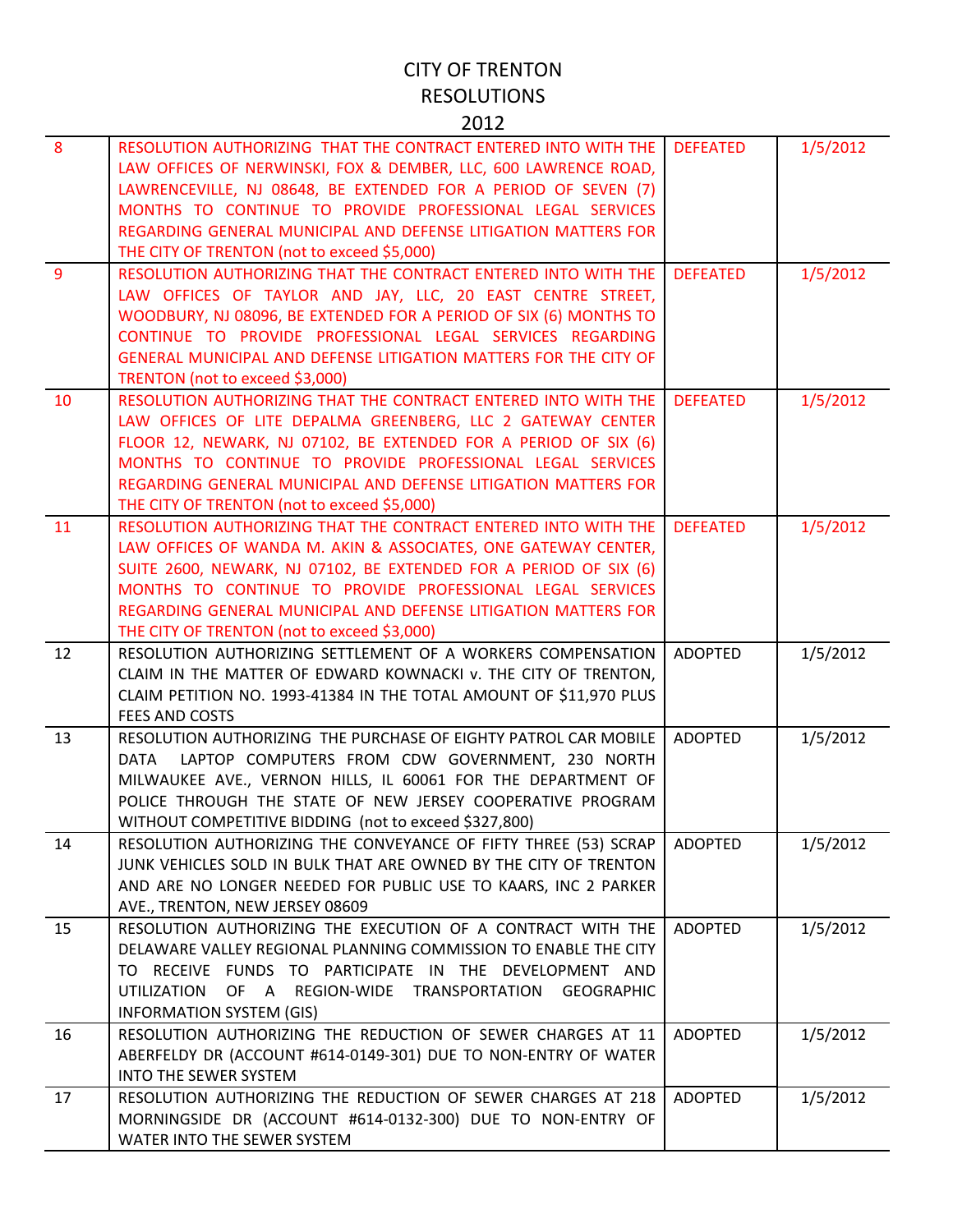| 18 | RESOLUTION AUTHORIZING THE REDUCTION OF SEWER CHARGES AT 386<br>BRUNSWICK AVE (ACCOUNT #615-2302-301) DUE TO NON-ENTRY OF WATER<br><b>INTO THE SEWER SYSTEM</b>                                                                                                                                                                             | <b>ADOPTED</b>  | 1/5/2012 |
|----|---------------------------------------------------------------------------------------------------------------------------------------------------------------------------------------------------------------------------------------------------------------------------------------------------------------------------------------------|-----------------|----------|
| 19 | RESOLUTION AUTHORIZING THE SUBMISSION OF AN APPLICATION TO THE<br>STATE OF NEW JERSEY DEPARTMENT OF TRANSPORTATION FOR FUNDS<br>FROM THE 2012 MUNICIPAL AID PROGRAM                                                                                                                                                                         | <b>ADOPTED</b>  | 1/5/2012 |
| 20 | RESOLUTION AUTHORIZING SUB-GRANT AGREEMENTS WITH VARIOUS<br>CHARITABLE NON-PROFIT CORPORATIONS TO RENDER CHILD GUIDANCE<br>AND FAMILY SUPPORT SERVICES AND CERTAIN PROFESSIONAL AND<br>SPECIFIABLE SERVICES PURSUANT TO THE COMMUNITY DEVELOPMENT<br>BLOCK GRANT EMERGENCY SHELTER GRANT PROGRAM                                            | <b>ADOPTED</b>  | 1/5/2012 |
| 21 | RESOLUTION AUTHORIZING SUB-GRANT AGREEMENTS WITH VARIOUS<br>CHARITABLE NON-PROFIT CORPORATIONS TO RENDER CHILD GUIDANCE<br>AND FAMILY SUPPORT SERVICES AND CERTAIN PROFESSIONAL AND<br>SPECIFIABLE SERVICES PURSUANT TO THE COMMUNITY DEVELOPMENT<br><b>BLOCK GRANT PROGRAM</b>                                                             | <b>ADOPTED</b>  | 1/5/2012 |
| 22 | RESOLUTION AUTHORIZING THE MAYOR TO EXECUTE GRANT AGREEMENTS<br>WITH THE U.S. DEPARTMENT OF HOUSING AND URBAN DEVELOPMENT FOR<br>THE 2011 COMMUNITY DEVELOPMENT BLOCK GRANT, THE EMERGENCY<br>SHELTER GRANT AND THE HOME INVESTMENT PARTNERSHIP                                                                                             | <b>ADOPTED</b>  | 1/5/2012 |
| 23 | RESOLUTION COMMITTING \$200,000 IN HOME COMMUNITY HOUSING<br>DEVELOPMENT ORGANIZATION FUNDS TO HOMEFRONT-TLC, INC FOR THE<br><b>632 BRUNSWICK AVENUE PROJECT</b>                                                                                                                                                                            | <b>ADOPTED</b>  | 1/5/2012 |
| 24 | RESOLUTION EXTENDING THE CONTRACT WITH THE CORPORATE HEALTH<br>CENTER AT CAPITAL HEALTH SYSTEM, 832 BRUNSWICK AVENUE, TRENTON,<br>NEW JERSEY 08638 TO PROVIDE OCCUPATIONAL HEALTH SERVICES FOR THE<br>EMPLOYEES OF THE CITY OF TRENTON AND TRENTON PUBLIC LIBRARY (not<br>to exceed \$31,666.64 FY2012 and \$15833.36 FY2013)               | <b>ADOPTED</b>  | 1/5/2012 |
| 25 | RESOLUTION CONCERNING THE CONTRACT WITH ASSOCIATION DATE<br>PROCESSING CONSULTANTS, INC. (ADPC), 116 VILLAGE BLVD, SUITE 200,<br>PRINCETON, NEW JERSEY 08540 TO PROVIDE TECHNICAL SUPPORT SERVICES<br>FOR THE CITY OF TRENTON, DEPARTMENT OF ADMINISTRATION, DIVISION<br>OF INFORMATION TECHNOLOGY                                          | <b>ADOPTED</b>  | 1/5/2012 |
| 26 | RESOLUTION AUTHORIZING SETTLEMENT OF A CIVIL SUIT IN THE MATTER OF<br>SCOZZARI BUILDERS, INC., V. CITY OF TRENTON IN THE TOTAL AMOUNT OF<br>\$310,000.00                                                                                                                                                                                    | ADOPTED         | 1/5/2012 |
| 27 | RESOLUTION AWARDING A CONTRACT TO ASSOCIATED DATA PROCESSING<br>CONSULTANTS, INC., 116 VILLAGE BOULEVARD, SUITE 200, PRINCETON, NEW<br>JERSEY 08540 TO PROVIDE TECHNICAL SUPPORT SERVICES FOR THE CITY OF<br>INFORMATION SYSTEM, FOR THE<br>DEPARTMENT OF<br>TRENTON'S<br>ADMINISTRATION, DIVISION OF INFORMATION TECHNOLOGY (\$697,020.00) | <b>ADOPTED</b>  | 1/5/2012 |
| 28 | RESOLUTION AUTHORIZING AN EXTENDING TO THE CONTRACT THAT WAS<br>AWARDED TO R. DAVID ROUSSEAU THROUGH NON-FAIR AND OPEN<br>PROCESS IN ACCORDANCE WITH N.J.S.A. 19:44A-20.5 ET SEQ. TO PROVIDE<br>PROFESSIONAL MUNICIPAL FINANCE SERVICES FOR THE DEPARTMENT OF<br>FINANCE (\$28,362.00)                                                      | <b>ADOPTED</b>  | 1/5/2012 |
| 29 | RESOLUTION TO PROVIDE EMERGENCY APPROPRIATIONS TO THE SFY2012<br>TEMPORARY BUDGETS OF THE CITY OF TRENTON                                                                                                                                                                                                                                   | <b>DEFEATED</b> | 1/5/2012 |
| 30 | AUTHORIZING A MEETING WHICH EXCLUDES THE PUBLIC                                                                                                                                                                                                                                                                                             | <b>ADOPTED</b>  | 1/5/2012 |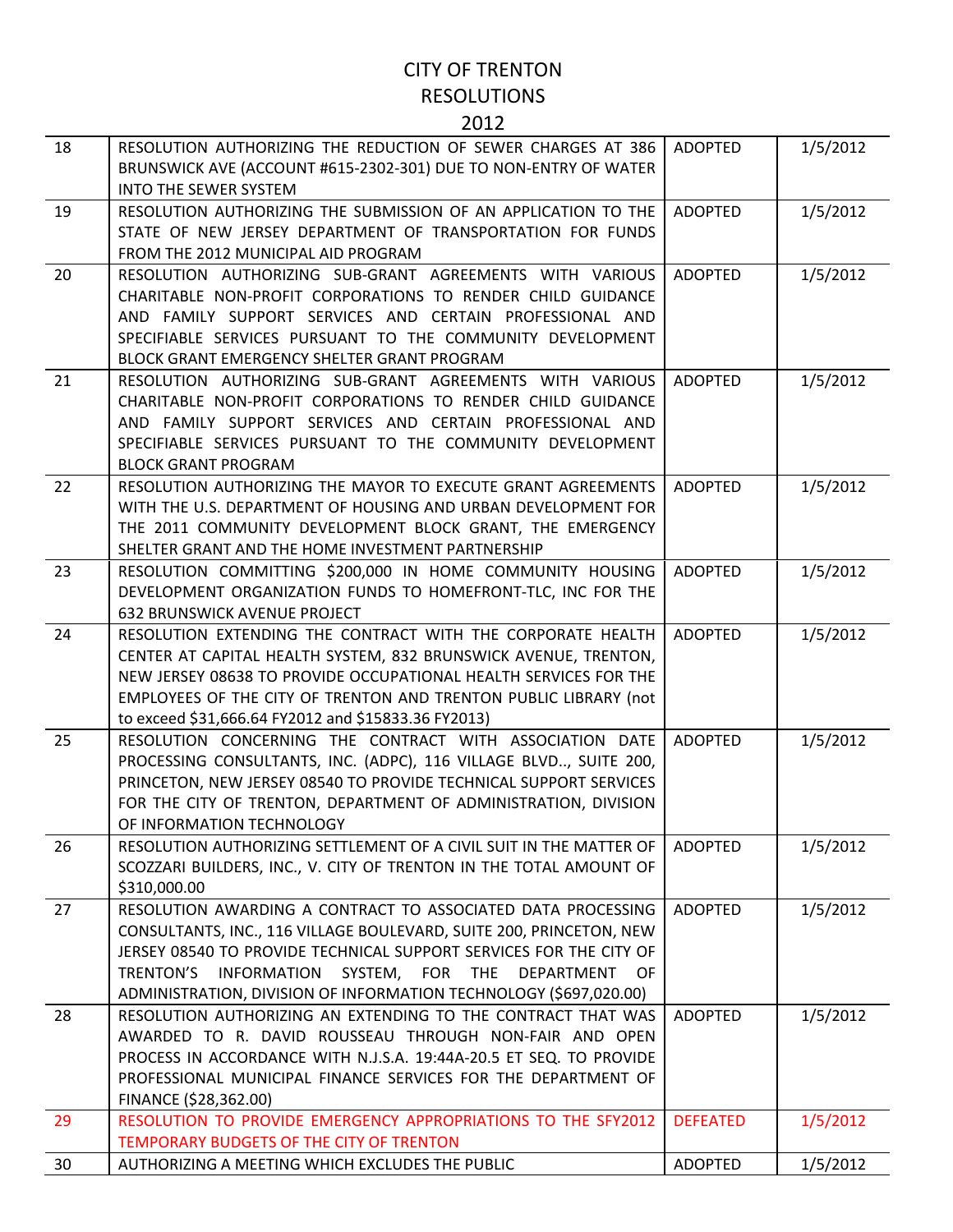| 31 | AUTHORIZING A MEETING WHICH EXCLUDES THE PUBLIC                                                                      | <b>ADOPTED</b>  | 1/3/2012  |
|----|----------------------------------------------------------------------------------------------------------------------|-----------------|-----------|
| 32 | RESOLUTION TO PROVIDE EMERGENCY APPROPRIATIONS TO THE SFY 2012                                                       | <b>ADOPTED</b>  | 1/9/2012  |
|    | TEMPORARY BUDGETS OF THE CITY OF TRENTON                                                                             |                 |           |
| 33 | RESOLUTION TO PROVIDE EMERGENCY APPROPRIATIONS TO THE SFY 2012                                                       | ADOPTED         | 1/9/2012  |
|    | TEMPORARY BUDGETS OF THE CITY OF TRENTON                                                                             |                 |           |
| 34 | RESOLUTION AUTHORIZING THE CITY OF TRENTON TO APPLY FOR A GRANT                                                      | <b>DEFEATED</b> | 1/19/2012 |
|    | FROM THE FEDERAL EMERGENCY MANAGEMENT AGENCY (FEMA) MERCER                                                           |                 |           |
|    | <b>COUNTY LOCAL BOARD TO OPERATE THE PURCHASE OF SERVICE PROGRAM</b>                                                 |                 |           |
| 35 | RESOLUTION AUTHORIZING THE AWARD OF A CONTRACT THROUGH A FAIR                                                        | <b>ADOPTED</b>  | 1/19/2012 |
|    | AND OPEN PROCESS IN ACCORDANCE WITH N.J.S.A. 19:44A-20.5 ET SEQ. TO                                                  |                 |           |
|    | PATRICK AUFIERO, MD., PA AND SETH ROSENBAUM, M.D., PROFESSIONAL                                                      |                 |           |
|    | CENTER AT HAMILTON, 2085 KLOCKNER ROAD, HAMILTON, NEW JERSEY                                                         |                 |           |
|    | 08690 TO PROVIDE PROFESSIONAL MEDICAL SERVICES TO REPRESENT THE                                                      |                 |           |
|    | CITY OF TRENTON IN THE DEVELOPMENT AND COMPLIANCE OF MEDICAL                                                         |                 |           |
|    | POLICIES, DIRECTIVES, AND IS THE ULTIMATE AUTHORITY ON MEDICAL                                                       |                 |           |
|    | ISSUED FOR THE DEPARTMENT OF HEALTH AND HUMAN SERVICES, DIVISION                                                     |                 |           |
|    | OF HEALTH (Not to exceed \$15,000.00)                                                                                |                 |           |
| 36 | RESOLUTION ACCEPTING BID AND AWARDING CONTRACT TO SHOTSPOTTER,                                                       | <b>DEFEATED</b> | 1/19/2012 |
|    | INC., 1060 TERRA BELLA AVENUE, MOUNTAIN VIEW, CA 94043 FOR THE                                                       |                 |           |
|    | FURNISHING AND DELIVERY OF ALL MATERIALS, LABOR AND EQUIPMENT                                                        |                 |           |
|    | FOR A GUNSHOT DETECTION AND LOCATION SYSTEM FOR THE DEPARTMENT                                                       |                 |           |
|    | OF POLICE (Not to exceed 300,000.00)                                                                                 |                 |           |
| 37 | RESOLUTION AUTHORIZING THE AWARD OF A CONTACT THROUGH A FAIR                                                         | ADOPTED         | 1/19/2012 |
|    | AND OPEN PROCESS IN ACCORDANCE WITH H.J.S.A. 19:44A-20.5 ET. SEQ. TO                                                 |                 |           |
|    | STRATUS TECHNOLOGIES IRELAND LTD, 111 POWDER MILL ROAD,                                                              |                 |           |
|    | MAYNARD, MA 017754 TO PROVIDE ANNUAL MAINTENANCE AND SUPPORT                                                         |                 |           |
|    | SERVICES FOR THE STRATUS SERVERS LOCATED IN THE DEPARTMENT OF                                                        |                 |           |
|    | POLICE (Not to exceed \$21,792.00)                                                                                   |                 |           |
| 38 | RESOLUTION AUTHORIZING THE PURCHASE OF PUBLIC VIDEO SURVEILLANCE                                                     | <b>ADOPTED</b>  | 1/19/2012 |
|    | CAMERA TO BE INSTALLED AROUND THE CITY OF TRENTON, FROM MAIN                                                         |                 |           |
|    | ACCESS SYSTEMS, 900 BEATTY STREET, TRENTON, NEW JERSEY 08611, FOR                                                    |                 |           |
|    | THE DEPARTMENT OF POLICE THROUGH THE STATE OF NEW JERSEY                                                             |                 |           |
|    | COOPERATIVE PROGRAM WITHOUT COMPETITIVE BIDDING. (Not to exceed                                                      |                 |           |
|    | \$144,000.00)                                                                                                        |                 |           |
| 39 | RESOLUTION TO ACCEPT A GRANT AGREEMENT BETWEEN THE COUNTY OF                                                         | ADOPTED         | 1/19/2012 |
|    | MERCER AND THE CITY OF TRENTON FOR THE ALLOCATION OF EMERGENCY                                                       |                 |           |
|    | MANAGEMENT AGENCY ASSISTANCE GRANT MONEY TO ESTABLISH AND                                                            |                 |           |
|    | SUPPORT A FEMA TYPE 1 COMMODITY DISTRIBUTION POINT FOR THE<br>DISTRIBUTION OF COMMODITIES IN TRENTON AND SURROUNDING |                 |           |
|    |                                                                                                                      |                 |           |
| 40 | COMMUNITIES IN THE AMOUNT NOT TO EXCEED \$11,228.00<br>RESOLUTION AUTHORIZING THE AWARD OF A CONTRACT TO HUTCHINS,   |                 |           |
|    | FARRELL, MEYER & ALLISON, P.A. 912 HIGHWAY 33, SUITE 2, FREEHOLD,                                                    | <b>PULLED</b>   | 1/19/2012 |
|    | NEW JERSEY 07728 TO PROVIDE PROFESSIONAL MUNICIPAL AUDITOR                                                           |                 |           |
|    | SERVICES FOR THE DEPARTMENT OF FINANCE THROUGH A FAIR AND OPEN                                                       |                 |           |
|    | PROCESS IN ACCORDANCE WITH N.J.S.A. 19:44A-20.5 ET SEQ. (Not to exceed                                               |                 |           |
|    | \$85,000.00]                                                                                                         |                 |           |
|    |                                                                                                                      |                 |           |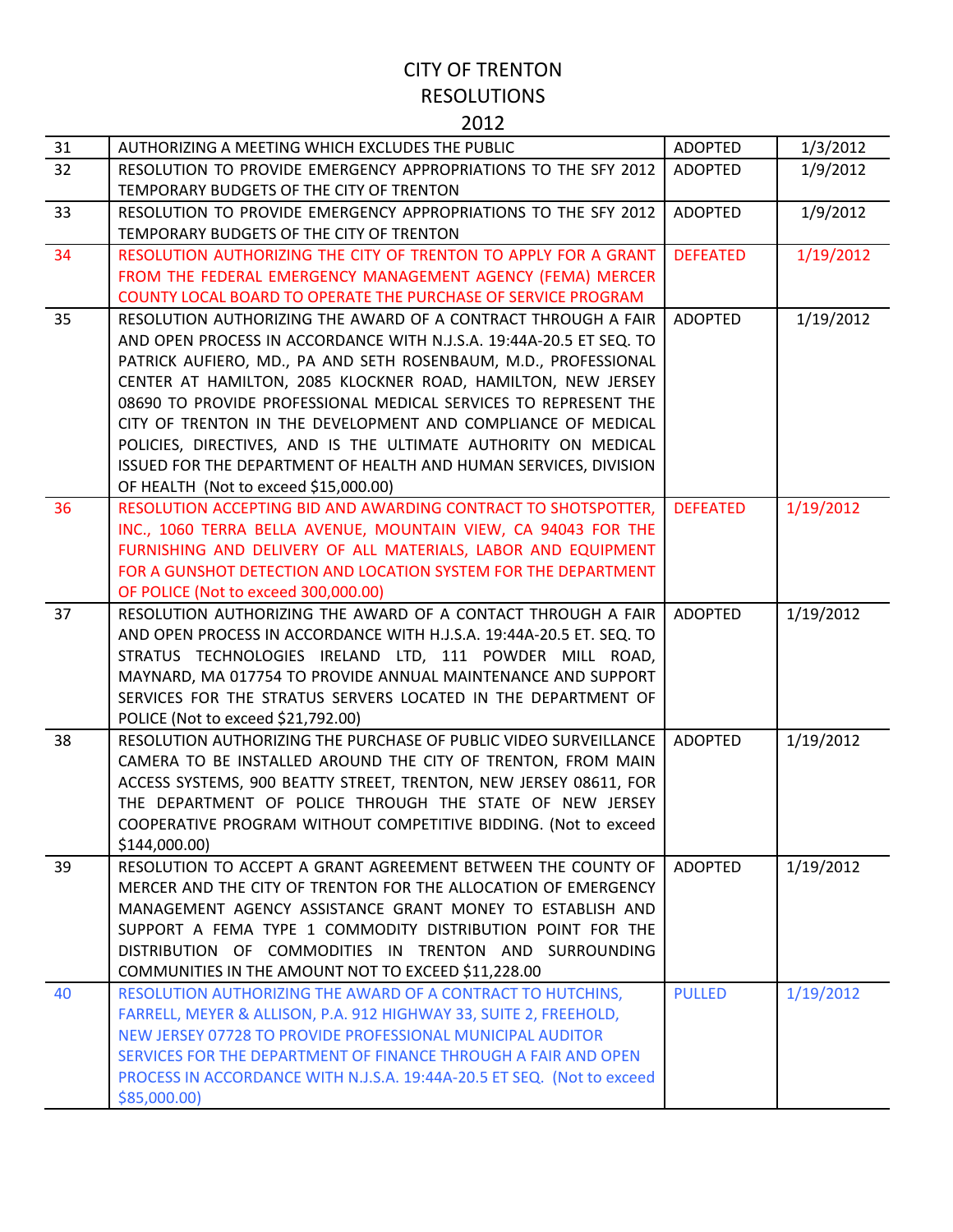| 41 | RESOLUTION AUTHORIZING THE AWARD OF A CONTRACT THROUGH A FAIR<br>AND OPEN PROCESS IN ACCORDANCE WITH N.J.S.A. 19:44A-20.5 ET SEQ. TO<br>ASSOCIATION BUSINESS SOLUTIONS, INC., 247 EAST FRONT STREET,<br>TRENTON, NEW JERSEY 08611 TO PROVIDE PROFESSIONAL MARKETING AND<br>CONSULTING SERVICES TO ASSIST IN PROMOTING THE TRENTON URBAN<br>ENTERPRISE ZONE AND THE BUSINESS LOCATED WITHIN THE ZONE FOR THE<br>DEPARTMENT OF HOUSING AND ECONOMIC DEVELOPMENT (Not to exceed<br>\$75,000.00) | <b>ADOPTED</b> | 1/19/2012 |
|----|----------------------------------------------------------------------------------------------------------------------------------------------------------------------------------------------------------------------------------------------------------------------------------------------------------------------------------------------------------------------------------------------------------------------------------------------------------------------------------------------|----------------|-----------|
| 42 | RESOLUTION AUTHORIZING THE REDUCTION OF SEWER CHARGES AT 159<br>SHERMAN AVENUE (ACCOUNT #616-1166-304) DUE TO NON-ENTRY OF<br>WATER INTO THE SEWER SYSTEM. (Reduction of \$2,580.38)                                                                                                                                                                                                                                                                                                         | <b>ADOPTED</b> | 1/19/2012 |
| 43 | RESOLUTION AUTHORIZING PAYMENT FOR A CONTRACT WITH LOCKWOOD'S<br>ELECTRIC MOTOR SERVICE INC., 2239 NOTTINGHAM WAY, TRENTON NJ<br>08619 WHICH WAS AWARDED ON AN EMERGENCY BASIS FOR THE<br>EMERGENCY SERVICES AND REPAIRS DUE TO A POWER DISRUPTION AT THE<br>TRENTON WATER WORKS CENTRAL PUMPING STATION (Not to exceed<br>\$36,529.70)                                                                                                                                                      | <b>ADOPTED</b> | 1/19/2012 |
| 44 | RESOLUTION AUTHORIZING PAYMENT FOR A CONTRACT WITH LOCKWOOD'S<br>ELECTRIC MOTOR SERVICE INC., 2239 NOTTINGHAM WAY, TRENTON, NJ<br>08619 WHICH WAS AWARDED ON AN EMERGENCY BASIS FOR THE<br>EMERGENCY SERVICES AND REPAIRS DUE TO FLOODING OF THE<br>MECHANICAL DEWATERING FACILITY BASEMENT OF THE TRENTON WATER<br>WORKS, WATER FILTRATION PLANT (Not to exceed \$28,682.79)                                                                                                                | <b>ADOPTED</b> | 1/19/2012 |
| 45 | RESOLUTION ACCEPTING BID AND AWARDING CONTRACT TO INTERLIEN<br>BRANDS dba AMSAN., 80 TWINBRIDGE DRIVE, PENNSAUKEN, NEW JERSEY<br>08110 FOR THE FURNISHING AND DELIVERY ON AN AS NEEDED BASIS, PAPER<br>GOODS FOR THE DEPARTMENT OF PUBLIC WORKS, DIVISION OF PUBLIC<br>PROPERTY. (Not to exceed \$42,573.60)                                                                                                                                                                                 | <b>KILLED</b>  | 3/13/2012 |
| 46 | RESOLUTION AUTHORIZING PAYMENT FOR A CONTRACT WITH TED DOLCI,<br>INC., 340 PATTERSON AVENUE, HAMILTON, NJ 08610 WHICH WAS WARDED<br>ON AN EMERGENCY BASIS FOR THE REPAIR OF VALVE ROADWAY BOXES AND<br>REPLACEMENT OF BROKEN VALVES (Not to exceed \$83,433.00)                                                                                                                                                                                                                              | <b>ADOPTED</b> | 1/19/2012 |
| 47 | RESOLUTION AUTHORIZING PAYMENT FOR A CONTRACT WITH WATERS &<br>BUGBEE, INC., 75 SOUTH GOLD DRIVE, HAMILTON, NEW JERSEY 008691<br>WHICH WAS AWARDED ON AN EMERGENCY BASIS FOR THE REMOVAL AND<br>REPLACEMENT OF TWENTY-FOUR INCH VALVE ON SOUTH BROAD STREET<br>(Not to exceed \$33,705.00)                                                                                                                                                                                                   | <b>ADOPTED</b> | 1/19/2012 |
| 48 | RESOLUTION AUTHORIZING CHANGE ORDER NUMBER 1 TO THE CONTRACT<br>WITH THE FIRM OF DEWCON, INC., P.O. BOX 439, BASKING RIDGE, NJ 07920<br>TO PROVIDE ADDITIONAL CLEANING AND CEMENT MORTAR SERVICES FOR<br>THE TRENTON WATER WORKS (Not to exceed \$18,732.72)                                                                                                                                                                                                                                 | <b>ADOPTED</b> | 1/19/2012 |
| 49 | RESOLUTION ACCEPTING BID AND AWARDING CONTRACT TO YARDVILLE<br>SUPPLY CO., PO BOX 8427, HAMILTON, NEW JERSEY 08650 TO PROVIDE<br>PORTLAND CEMENT BAGS FOR THE DEPARTMENT OF PUBLIC WORKS,<br>WATER UTILITY (Not to exceed \$4,351.00)                                                                                                                                                                                                                                                        | <b>ADOPTED</b> | 1/19/2012 |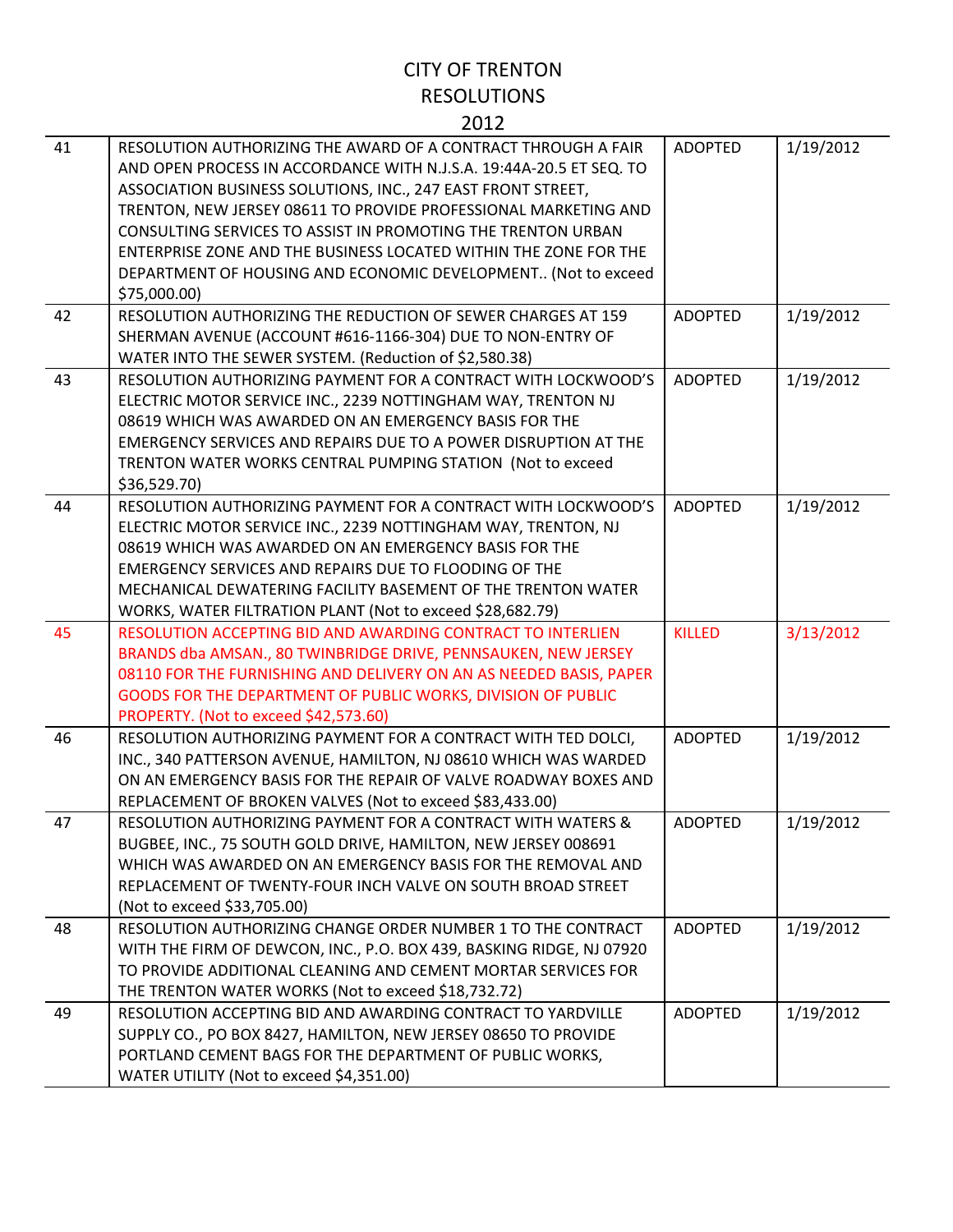| 50 | RESOLUTION ACCEPTING BID AND AWARDING CONTRACT TO WATER WORKS<br>SUPPLY CO., INC, PO BOX 306, POMPTON PLAINS, NEW JERSEY 07444 FOR<br>THE FURNISHING AND DELIVERY OF MUELLER CURB BOXES AND MATERIALS<br>FOR THE DEPARTMENT OF PUBLIC WORKS, WATER UTILITY. (Not to exceed<br>\$30,364.00)                                                                                                                                                                                              | <b>ADOPTED</b>  | 1/19/2012 |
|----|-----------------------------------------------------------------------------------------------------------------------------------------------------------------------------------------------------------------------------------------------------------------------------------------------------------------------------------------------------------------------------------------------------------------------------------------------------------------------------------------|-----------------|-----------|
| 51 | RESOLUTION AUTHORIZING SETTLEMENT OF A WORKERS COMPENSATION<br>CLAIM IN THE MATTER OF DAVID OKESOLA V. THE CITY OF TRENTON, CLAIM<br>PETITION NO 2011-13327 IN THE TOTAL AMOUNT OF \$2,500.00                                                                                                                                                                                                                                                                                           | <b>ADOPTED</b>  | 1/19/2012 |
| 52 | RESOLUTION AUTHORIZING SETTLEMENT OF A WORKERS COMPENSATION<br>CLAIM IN THE MATTER OF JOSEPH MONDELLO V. THE CITY OF TRENTON,<br>CLAIM PETITION NO 2011-9750 IN THE TOTAL AMOUNT OF \$15,825.00                                                                                                                                                                                                                                                                                         | <b>ADOPTED</b>  | 1/19/2012 |
| 53 | RESOLUTION AUTHORIZING SETTLEMENT OF A WORKERS COMPENSATION<br>CLAIM IN THE MATTER OF DAVID OKESOLA V. THE CITY OF TRENTON, CLAIM<br>PETITION NO 2011-13328 IN THE TOTAL AMOUNT OF \$2,584.75                                                                                                                                                                                                                                                                                           | <b>ADOPTED</b>  | 1/19/2012 |
| 54 | RESOLUTION AUTHORIZING SETTLEMENT OF A WORKERS COMPENSATION<br>CLAIM IN THE MATTER OF JEFFREY HILL V. THE CITY OF TRENTON, CLAIM<br>PETITION NO 2004-27190 IN THE TOTAL AMOUNT OF \$49,008.00 PLUS FEES<br><b>AND COSTS</b>                                                                                                                                                                                                                                                             | <b>ADOPTED</b>  | 1/19/2012 |
| 55 | RESOLUTION AUTHORIZING A PUBLIC SALE PURSUANT TO N.J.S.A 39:10-10A-<br>1 ET. SEQ. OF TOWING THIRTY ONE (31) VEHICLES THAT WERE FOUND<br>ABANDONED AND WERE RECOVERED BY THE TRENTON POLICE<br><b>DEPARTMENT</b>                                                                                                                                                                                                                                                                         | <b>ADOPTED</b>  | 1/19/2012 |
| 56 | RESOLUTION REJECTING A PROPOSAL THROUGH A FAIR AND OPEN PROCESS<br>IN ACCORDANCE WITH N.J.S.A. 19:44A-20.5 ET SEQ. TO PROVIDE<br>PROFESSIONAL ENGINEERING SERVICES FOR TRENTON WATER WORKS<br>DISTRIBUTION SYSTEM MASTER PLAN UPDATE FOR THE DEPARTMENT OF<br>PUBLIC WORKS, WATER UTILITY                                                                                                                                                                                               | <b>ADOPTED</b>  | 1/19/2012 |
| 57 | RESOLUTION REJECTING THE TWO PROPOSALS RECEIVED UNDER A<br>COMPETITIVE CONTRACTING PURSUANT TO N.J.S.A. 40A:11-4.1 ET. SEQ. TO<br>PROVIDE A HUMAN RESOURCE AND PAYROLL SOFTWARE SYSTEM (HRIS) FOR<br>THE DEPARTMENT OF ADMINISTRATION                                                                                                                                                                                                                                                   | <b>ADOPTED</b>  | 1/19/2012 |
| 58 | RESOLUTION AUTHORIZING THE AWARD OF A CONTRACT THROUGH A FAIR<br>AND OPEN PROCESS IN ACCORDANCE WITH N.J.S.A. 19:44A-20.5 ET SEQ. TO<br>RONALD SCHMIDT & ASSOCIATES, P.A., 222 GRAND AVENUE, ENGLEWOOD,<br>NJ 07631 TO PROVIDE ARCHITECTURAL AND ENGINEERING SERVICES TO<br>RESOLVE STATE FIRE CODE VIOLATIONS AT THE MILL HILL PLAYHOUSE,<br>FRONT AND MONTGOMERY STREET, TRENTON, NJ FOR THE DEPARTMENT<br>OF RECREATION, NATURAL RESOURCES AND CULTURE (Not to exceed<br>\$10,800.00 | <b>ADOPTED</b>  | 1/19/2012 |
| 59 | RESOLUTION AUTHORIZING THE PURCHASE OF #2 FUEL OIL AS NEEDED FOR<br>THE VARIOUS DIVISIONS OF THE CITY OF TRENTON FROM RIGGINS, INC.,<br>3938 S. MAIN ROAD, VINELAND, NEW JERSEY 08360, IN CONJUNCTION WITH<br>THE COUNTY OF MERCER COOPERATIVE PRICING AGREEMENT (Not to<br>exceed \$238,480.08)                                                                                                                                                                                        | <b>ADOPTED</b>  | 1/19/2012 |
| 60 | RESOLUTION TO PROVIDE EMERGENCY APPROPRIATIONS TO THE SFY 2012<br>TEMPORARY BUDGETS OF THE CITY OF TRENTON                                                                                                                                                                                                                                                                                                                                                                              | <b>DEFEATED</b> | 1/19/2012 |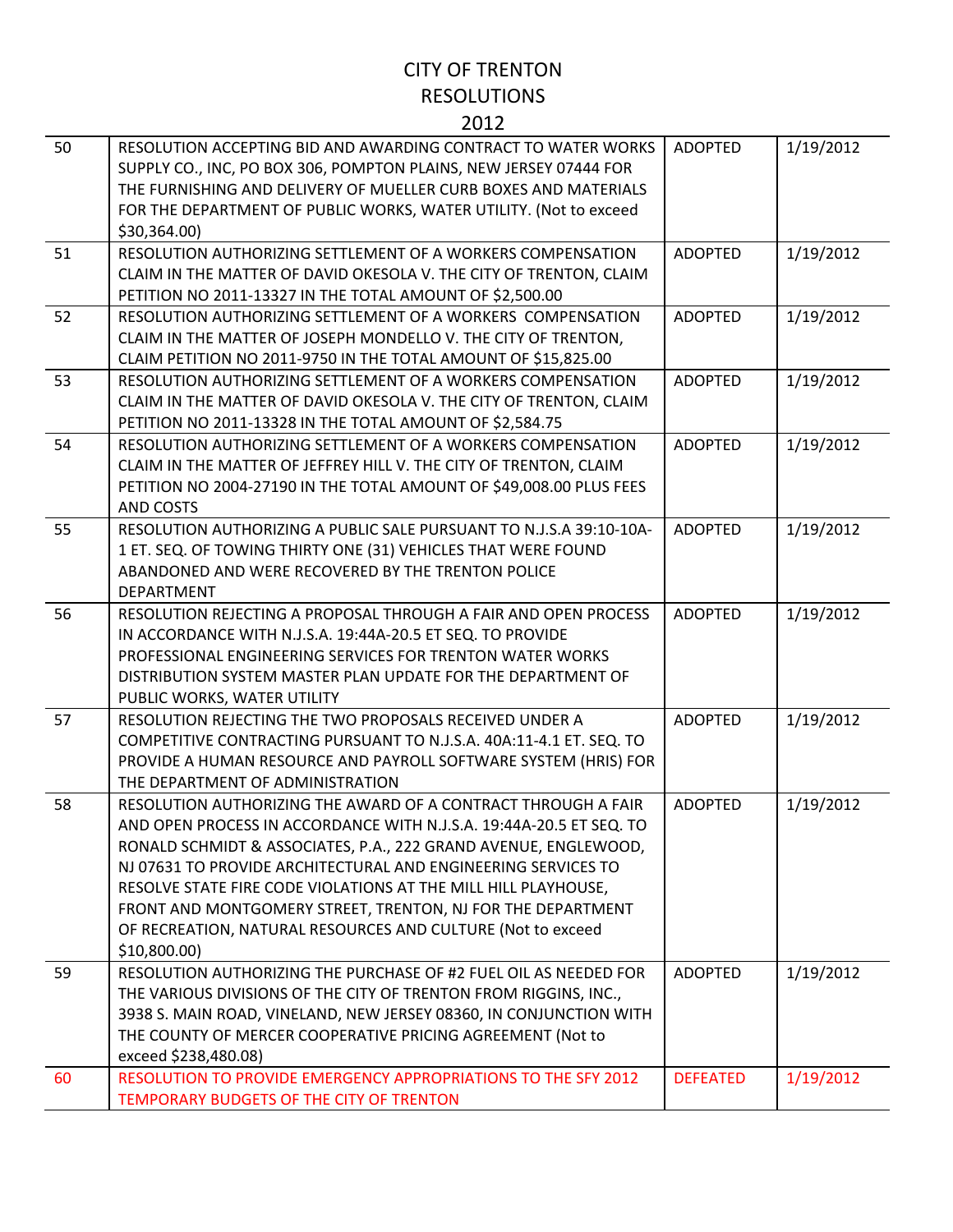| 61 | RESOLUTION ACCEPTING BID AND AWARDING CONTRACT TO RICHARD T.<br>BARRETT PAVING COMPANY, INC., 400 PROSPECT STREET, TRENTON NEW<br>JERSEY 08618 FOR THE FURNISHING AND DELIVERY OF ALL LABOR,<br>EQUIPMENT AND MATERIALS FOR THE RECONSTRUCTION OF NORTH<br>WARREN, PENNINGTON AVE TO BANK STREET FOR THE DEPARTMENT OF<br>PUBLIC WORKS, TRAFFIC AND TRANSPORTATION. (Not to exceed<br>\$424,988.09)                                                                                                                                          | <b>ADOPTED</b>  | 1/19/2012 |
|----|----------------------------------------------------------------------------------------------------------------------------------------------------------------------------------------------------------------------------------------------------------------------------------------------------------------------------------------------------------------------------------------------------------------------------------------------------------------------------------------------------------------------------------------------|-----------------|-----------|
| 62 | RESOLUTION AWARDING A CONTRACT TO INTERNATIONAL SALT CO., INC.,<br>655 NORTHERN BOULEVARD, CLARK SUMMIT, PA 18422 FOR THE<br>FURNISHING ON AN AS NEEDED BASIS PER YEAR APPROXIMATELY 1,400<br>TONS OF TREATED ROCK SALE WITH LIQUID MAGNESIUM CHLORIDE/LIQUID<br>ORGANIC FOR THE DEPARTMENT OF PUBLIC WORKS, DIVISION OF STREETS<br>FOR USE DURING A TWO YEARS PERIOD FROM DECEMBER 22, 2011 TO<br>DECEMBER 21, 2013 WINTER SEASON IN CONJUNCTION WITH THE COUNTY<br>OF MERCER COOPERATIVE PRICING AGREEMENT (Not to exceed<br>\$212,800.00) | <b>DEFEATED</b> | 1/19/2012 |
| 63 | RESOLUTION AUTHORIZING THE PURCHASE OF PACA BODY ARMOR FOR THE<br>DEPARTMENT OF POLICE FROM SAMZIE'S UNIFORMS, 28 SCOTCH ROAD,<br>WEST TRENTON, NJ 08628 THROUGH THE STATE OF NEW JERSEY<br>COOPERATIVE PROGRAM WITHOUT COMPETITIVE BIDDING. (Not to exceed<br>\$53,565.75                                                                                                                                                                                                                                                                   | <b>ADOPTED</b>  | 1/19/2012 |
| 64 | RESOLUTION AUTHORIZING THAT THE CONTRACT ENTERED INTO WITH THE<br>LAW OFFICES OF WANDA M. AKIN & ASSOCIATES, ONE GATEWAY CENTER,<br>SUITE 2600, NEWARK, NJ 07102, BE EXTENDED FOR A PERIOD OF SIX (6)<br>MONTHS TO CONTINUE TO PROVIDE PROFESSIONAL LEGAL SERVICES<br>REGARDING GENERAL MUNICIPAL AND DEFENSE LITIGATION MATTERS FOR<br>THE CITY OF TRENTON (Not to exceed \$3,000.00)                                                                                                                                                       | <b>DEFEATED</b> | 1/19/2012 |
| 65 | RESOLUTION AUTHORIZING THAT THE CONTRACT ENTERED INTO WITH THE<br>LAW OFFICES OF TAYLOR AND JAY, LLC, 20 EAST CENTRE STREET,<br>WOODBURY, NJ 08096, BE EXTENDED FOR A PERIOD OF SIX (6) MONTHS TO<br>CONTINUE TO PROVIDE PROFESSIONAL LEGAL SERVICES REGARDING<br><b>GENERAL MUNICIPAL AND DEFENSE LITIGATION MATTERS FOR THE CITY OF</b><br>TRENTON (Not to exceed \$3,000.00)                                                                                                                                                              | <b>DEFEATED</b> | 1/19/2012 |
| 66 | RESOLUTION AUTHORIZING THAT THE CONTRACT ENTERED INTO WITH THE<br>LAW OFFICES OF NERWINSKI, FOX & DEMBER, LLC, 600 LAWRENCE ROAD,<br>LAWRENCEVILLE, NJ 08648, BE EXTENDED FOR A PERIOD OF SEVEN (7)<br>MONTHS TO CONTINUE TO PROVIDE PROFESSIONAL LEGAL SERVICES<br>REGARDING GENERAL MUNICIPAL AND DEFENSE LITIGATION MATTERS FOR<br>THE CITY OF TRENTON (Not to exceed \$5,000.00)                                                                                                                                                         | <b>DEFEATED</b> | 1/19/2012 |
| 67 | RESOLUTION AUTHORIZING THAT THE CONTRACT ENTERED INTO WITH THE<br>LAW OFFICES OF CONNELL FOLEY, LLP, 85 LIVINGSTON AVENUE, ROSELAND,<br>NJ 07068, BE EXTENDED FOR A PERIOD OF SEVEN (7) MONTHS TO CONTINUE<br>TO PROVIDE PROFESSIONAL LEGAL SERVICES REGARDING SPECIALIZED<br>INSURANCE MATTERS FOR THE CITY OF TRENTON (Not to exceed<br>\$15,000.00                                                                                                                                                                                        | <b>DEFEATED</b> | 1/19/2012 |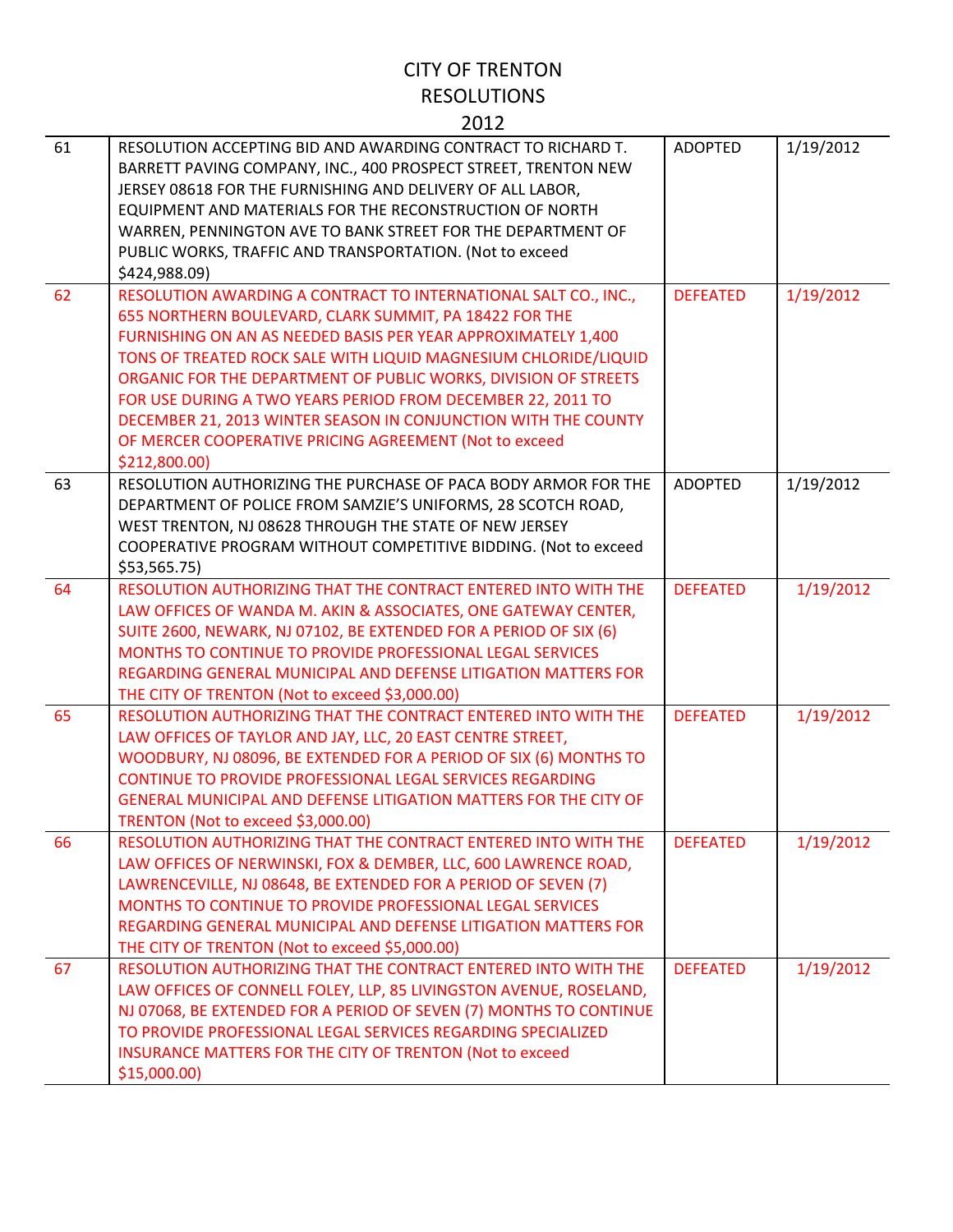| ۰. |  |
|----|--|

| 68 | RESOLUTION AUTHORIZING THAT THE CONTRACT ENTERED INTO WITH THE<br>LAW OFFICERS OF LITE DEPALMA GREENBERG, LLC, 2 GATEWAY CENTER,<br>FLOOR 12, NEWARK, NJ 07102, BE EXTENDED FOR A PERIOD OF SIX (6)<br>MONTHS TO CONTINUE TO PROVIDE PROFESSIONAL LEGAL SERVICES<br>REGARDING GENERAL MUNICIPAL AND DEFENSE LITIGATION MATTERS FOR<br>THE CITY OF TRENTON (Not to exceed \$6,500.00) | <b>DEFEATED</b> | 1/19/2012 |
|----|--------------------------------------------------------------------------------------------------------------------------------------------------------------------------------------------------------------------------------------------------------------------------------------------------------------------------------------------------------------------------------------|-----------------|-----------|
| 69 | RESOLUTION AUTHORIZING THAT THE CONTRACT ENTERED INTO WITH THE<br>LAW OFFICES OF HILL WALLACK, LLP, 202 CARNEGIE CENTER, PRINCETON, NJ<br>08536, BE EXTENDED FOR A PERIOD OF SEVEN (7) MONTHS TO CONTINUE<br>TO PROVIDE PROFESSIONAL LEGAL SERVICES REGARDING GENERAL<br>MUNICIPAL AND DEFENSE LITIGATION MATTERS FOR THE CITY OF TRENTON<br>(Not to exceed \$18,000.00)             | <b>DEFEATED</b> | 1/19/2012 |
| 70 | RESOLUTION AUTHORIZING THAT THE CONTRACT ENTERED INTO WITH THE<br>LAW OFFICE OF JOHN MORELLI, P.C., 203 WEST SOMERDALE ROAD,<br>VOORHEES, NJ 08043, BE EXTENDED FOR A PERIOD OF SEVEN (7) MONTHS<br>TO CONTINUE TO PROVIDE PROFESSIONAL LEGAL SERVICES REGARDING<br><b>GENERAL MUNICIPAL AND DEFENSE LITIGATION MATTERS FOR THE CITY OF</b><br>TRENTON (Not to exceed \$25,000.00)   | <b>DEFEATED</b> | 1/19/2012 |
| 71 | AUTHORIZING A MEETING WHICH EXCLUDES THE PUBLIC                                                                                                                                                                                                                                                                                                                                      | <b>ADOPTED</b>  | 1/19/2012 |
| 72 | RESOLUTION RENEWING PLENARY RETAIL CONSUMPTION LICENSE #1111-<br>33-251-006, CARRIBEAN LIQUORS, INC. 201 SECOND ST. FOR THE 2011-2012<br>LICENSING TERM.                                                                                                                                                                                                                             | <b>ADOPTED</b>  | 1/24/2012 |
| 73 | RESOLUTION RENEWING PLENARY RETAIL CONSUMPTION LICENSE # 1111-<br>33-059-005, NEW 30 LOUNGE, LLC, 198 LIBERTY ST. FOR THE 2011-2012<br>LICENSING TERM.                                                                                                                                                                                                                               | <b>ADOPTED</b>  | 1/24/2012 |
| 74 | RESOLUTION ACCEPTING BID AND AWARDING CONTRACT TO DEWCON INC.,<br>P.O. BOX 439, BASKING RIDGE, NEW JERSEY 07920 FOR THE 2011 WATER<br>SYSTEM IMPROVEMENTS FOR THE NOTTINGHAM WAY AREA, HAMILTON<br>TOWNSHIP CLEANING AND CEMENT MORTAR LINING OF WATER MAINS FOR<br>THE DEPARTMENT OF PUBLIC WORKS, TRENTON WATER WORKS                                                              | <b>ADOPTED</b>  | 2/2/2012  |
| 75 | RESOLUTION ACCEPTING BID AND AWARDING CONTRACT TO ASPIRE<br>TECHNOLOGY PARTNERS, LLC, 100 VILLAGE COURT, HAZLET, NEW JERSEY<br>07730 FOR THE MAINTENANCE OF CISCO IRONPORT SINGLE WEB SECURITY<br>FOR MALWARE PREVENTION SOLUTION FOR THE DEPARTMENT OF POLICE                                                                                                                       | <b>ADOPTED</b>  | 2/2/2012  |
| 76 | A RESOLUTION AUTHORIZING THE ACCEPTANCE OF THE TRENTON<br>MUNICIPAL ALLIANCE COMMITTEE (TMAC) GRANT FROM THE MERCER<br>COUNTY DEPARTMENT OF HEALTH, GOVERNOR'S COUNCIL ON ALCOHOL<br>AND DRUG ABUSE (GCADA) FOR YOUTH PROGRAMS                                                                                                                                                       | <b>ADOPTED</b>  | 2/2/2012  |
| 77 | RESOLUTION TO PROVIDE EMERGENCY APPROPRIATIONS TO THE SFY 2012<br>TEMPORARY BUDGETS OF THE CITY OF TRENTON                                                                                                                                                                                                                                                                           | <b>ADOPTED</b>  | 2/2/2012  |
| 78 | RESOLUTION AUTHORIZING PAYMENT FOR A CONTRACT WITH DEWCON,<br>INC., P.O. BOX 439, BASKING RIDGE, NEW JERSEY 07920 WHICH WAS<br>AWARDED ON AN EMERGENCY BASIS FOR THE EMERGENCY REPAIR OF A 48<br>INCH JOINT LEAK, VALVE REMOVAL AND PIPE INSTALLATION AT 33<br>PERDICARIS PLACE, TRENTON, NJ 08628                                                                                   | <b>ADOPTED</b>  | 2/2/2012  |
| 79 | RESOLUTION AUTHORIZING SETTLEMENT OF A CIVIL SUIT IN THE MATTER OF<br>PSE&G V. CITY OF TRENTON, ET AL IN THE TOTAL AMOUNT OF \$7,641.00                                                                                                                                                                                                                                              | <b>ADOPTED</b>  | 2/2/2012  |
| 80 | RESOLUTION TO PROVIDE EMERGENCY APPROPRIATIONS TO THE SFY 2012<br>TEMPORARY BUDGETS OF THE CITY OF TRENTON                                                                                                                                                                                                                                                                           | <b>DEFEATED</b> | 2/2/2012  |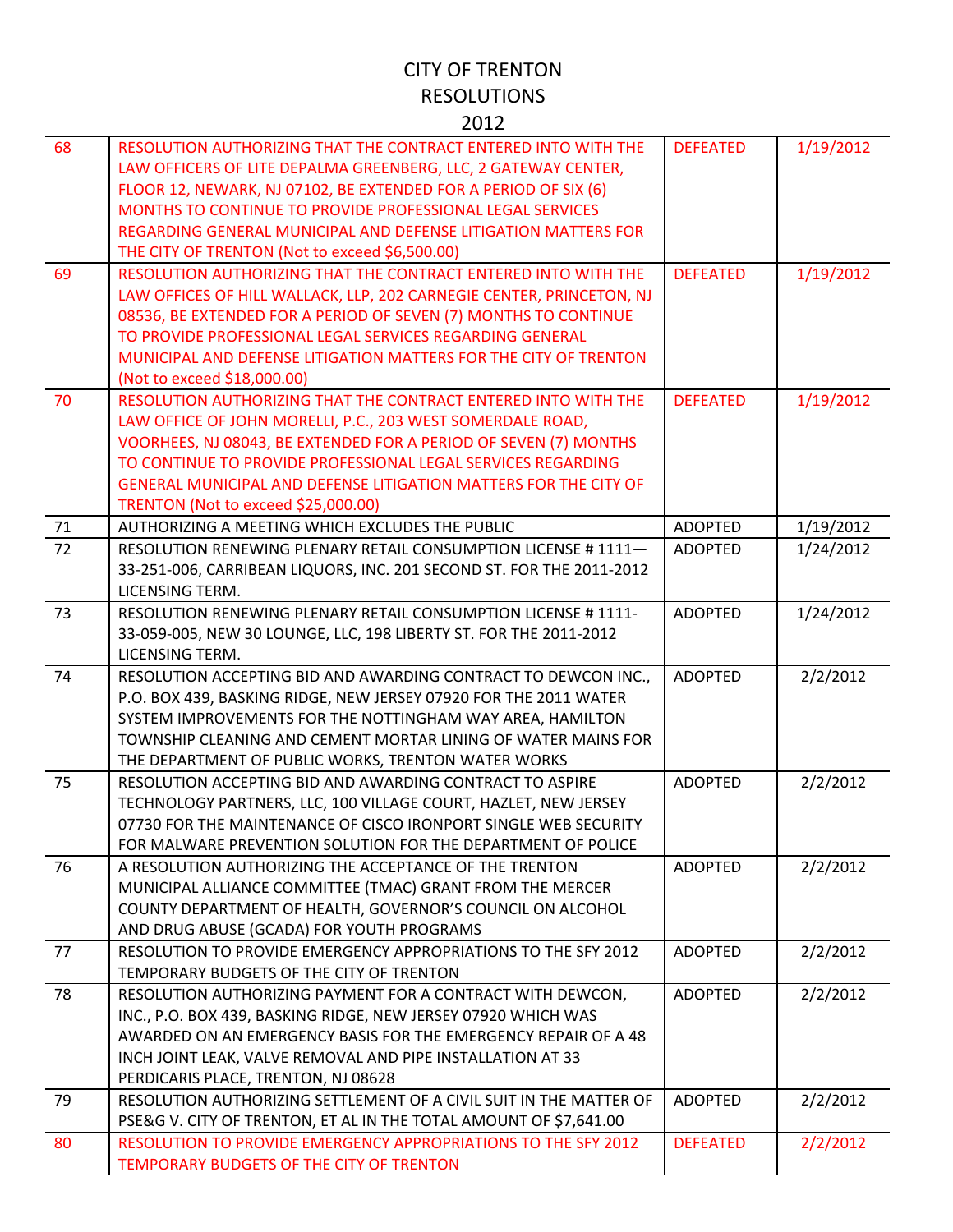| ×<br>۰. |  |
|---------|--|

| 81 | RESOLUTION AUTHORIZING THE RENEWAL OF A CONTRACT WHICH WAS<br>AWARDED THROUGH A NON-FAIR AND OPEN PROCESS TO BORDEN<br>PERLMAN INSURANCE AGENCY, 2000 LENOX DRIVE, LAWRENCEVILLE, NEW<br>JERSEY 08648 (CARRIER: CHUBB INSURANCE COMPANY) TO PROVIDED<br>PROPERTY INSURANCE, AUTO LOT COVERAGE, FINE ARTS COVERAGE AND | <b>ADOPTED</b> | 2/2/2012   |
|----|-----------------------------------------------------------------------------------------------------------------------------------------------------------------------------------------------------------------------------------------------------------------------------------------------------------------------|----------------|------------|
|    | FIDELITY BONDS COVERAGE FOR THE CITY OF TRENTON                                                                                                                                                                                                                                                                       |                |            |
| 82 | RESOLUTION AUTHORIZING SETTLEMENT OF A WORKERS COMPENSATION<br>CLAIM IN THE MATTER OF STEPHEN ROSATI V. THE CITY OF TRENTON, CLAIM<br>PETITION NO. 2009-2966 IN THE TOTAL AMOUNT OF \$69,200.00 PLUS<br><b>COUNSEL FEES AND COSTS</b>                                                                                 | <b>ADOPTED</b> | 2/2/2012   |
| 83 | RESOLUTION AUTHORIZING SETTLEMENT OF A WORKERS COMPENSATION<br>CLAIM IN THE MATTER OF JOSEPH GACHETTI V. THE CITY OF TRENTON,<br>CLAIM PETITION NO. 2007-1838 IN THE TOTAL AMOUNT OF \$18,035.00 PLUS<br><b>COUNSEL FEES AND COSTS</b>                                                                                | <b>ADOPTED</b> | 2/2/2012   |
| 84 | A RESOLUTION AUTHORIZING AN APPLICATION FOR TRENTON MUNICIPAL<br>ALLIANCE COMMITTEE (TMAC) GRANT FROM THE MERCER COUNTY<br>DEPARTMENT OF HEALTH, GOVERNOR'S COUNCIL ON ALCOHOL AND DRUG<br>ABUSE (GCADA) FOR YOUTH PROGRAMS                                                                                           | <b>ADOPTED</b> | 2/2/2012   |
| 85 | RESOLUTION RE-APPOINTING DUNCAN W. HARRISON, JR AS A MEMBER OF<br>PARKING AUTHORITY                                                                                                                                                                                                                                   | <b>ADOPTED</b> | 1/19/2012  |
| 86 | RESOLUTION RE-APPOINTING HARRY REYES, AS A MEMBER OF THE PARKING<br><b>AUTHORITY</b>                                                                                                                                                                                                                                  | <b>ADOPTED</b> | 1/19/2012  |
| 87 | RESOLUTION RE-APPOINTING ANDREW WOREK, AS A MEMBER OF THE<br>PARKING AUTHORITY                                                                                                                                                                                                                                        | <b>ADOPTED</b> | 1/19/2012  |
| 88 | RESOLUTION AUTHORIZING SETTLEMENT OF A CIVIL ACTION IN THE MATTER<br>OF TRENT HOUSE SQUARE URBAN RENEWAL, LLC. V. CITY OF TRENTON, ET<br>ALS.                                                                                                                                                                         | <b>ADOPTED</b> | 2/2/2012   |
| 89 | RESOLUTION REJECTING TWO PROPOSALS THAT WAS RECEIVE THROUGH A<br>FAIR AND OPEN PROCESS IN ACCORDANCE WITH N.J.S.A. 19:44A-20.5 ET<br>SEQ. TO PROVIDE PROFESSIONAL MUNICIPAL AUDITOR SERVICES FOR THE<br>CITY OF TRENTON, FOR THE DEPARTMENT OF FINANCE                                                                | <b>ADOPTED</b> | 2/7/2012   |
| 90 | RESOLUTION EXTENDING BUSINESS LICENSE APPLICATION RENEWAL<br>DEADLINE FOR THE 2012 LICENSING TERM                                                                                                                                                                                                                     | <b>ADOPTED</b> | 2/7/2012   |
| 91 | RESOLUTION IMPOSING TEMPORARY SUSPENSION OF ALCOHOLIC<br>BEVERAGE LICENSE NO. 1111-32-205-012 SAMBUCA OF NEW JERSEY, LLC,<br>T/A SAMBUCA'S, 1200-1206 S. BROAD STREET                                                                                                                                                 | <b>ADOPTED</b> | 1/24/20112 |
| 92 | RESOLUTION IMPOSING TEMPORARY SUSPENSION OF ALCOHOLIC<br>BEVERAGE LICENSE NO. 1111-33-080-006 REGENCY RESTAURANT MGT.,<br>INC., T/A BALDASSARI REGENCY BAR & RESTAURANT, 145 MORRIS AVENUE                                                                                                                            | <b>ADOPTED</b> | 1/24/2012  |
| 93 | RESOLUTION IMPOSING TEMPORARY SUSPENSION OF ALCOHOLIC<br>BEVERAGE LICENSE NO. 1111-33-126-006 BALCONE VINO & CUCINA, INC.,<br>T/A BALCONE VINO & CUCINA BAR & RESTAURANT, 2 MUFFLIN STREET                                                                                                                            | <b>ADOPTED</b> | 1/26/2012  |
| 94 | RESOLUTION IMPOSING TEMPORARY SUSPENSION OF ALCOHOLIC<br>BEVERAGE LICENSE NO. 1111-33-155-003 OMG CORPORATION, INC., T/A<br>QUETZAL RESTAURANT & BAR, 1122 ANDERSON STREET                                                                                                                                            | <b>ADOPTED</b> | 1/26/2012  |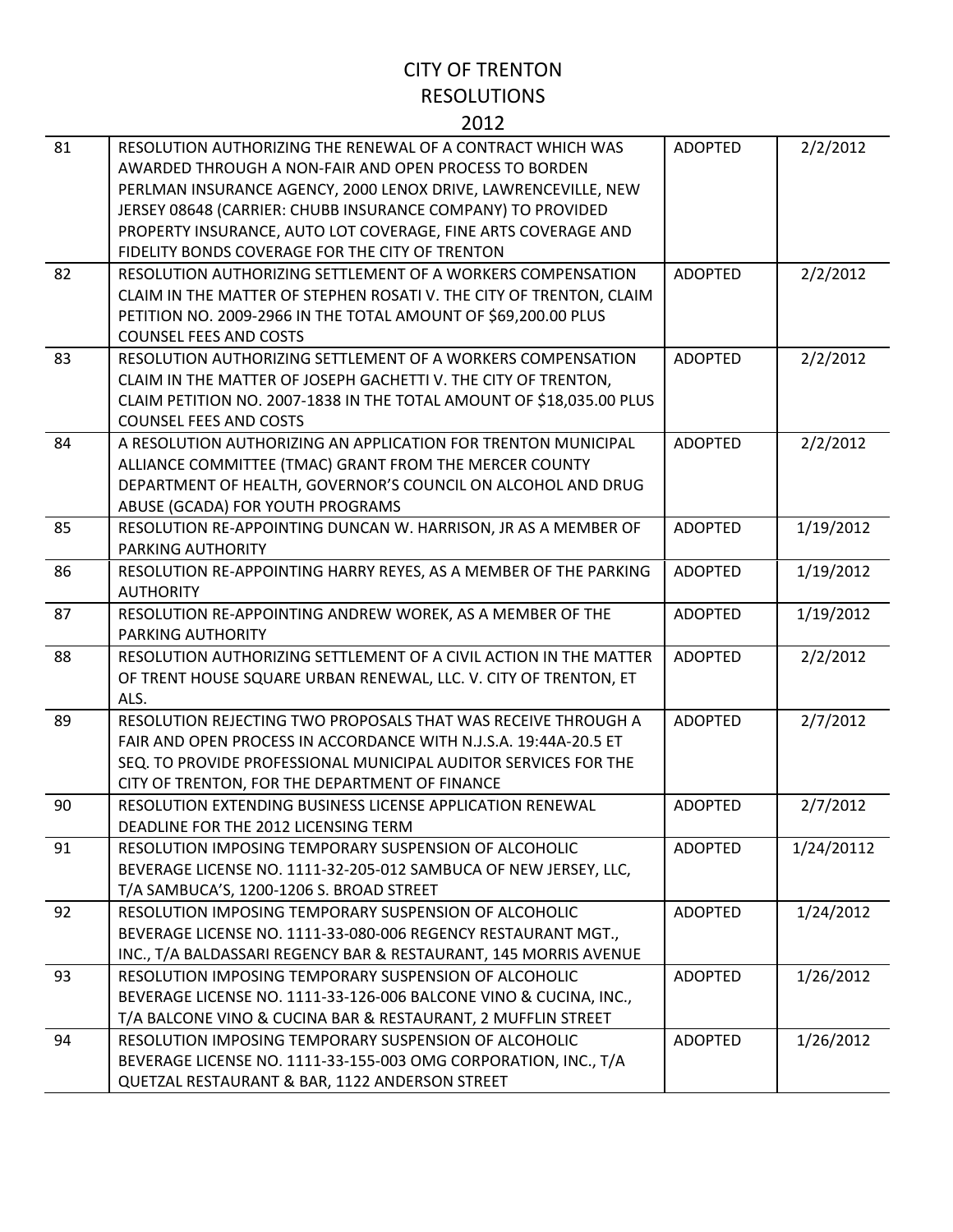| 95  | RESOLUTION AUTHORIZING CHANGE ORDER #1 TO THE CONTRACT WITH<br>EARLE ASPHALT COMPANY, OF FARMINGDALE, NEW JERSEY, TO PROVIDE<br>FOR THE TRANSPORTATION AND DISPOSAL OF CONTAMINATED SOIL AND<br><b>CONCRETE</b> | <b>ADOPTED</b>  | 2/16/2012 |
|-----|-----------------------------------------------------------------------------------------------------------------------------------------------------------------------------------------------------------------|-----------------|-----------|
| 96  | RESOLUTION AUTHORIZING ASSIGNMENT OF TAX SALE CERTIFICATE                                                                                                                                                       | <b>ADOPTED</b>  | 2/16/2012 |
|     | PURSUANT N.J.S.A. 54:5-113 TRIANTAFYLOS VALAVANIS                                                                                                                                                               |                 |           |
| 97  | RESOLUTION AUTHORIZING SETTLEMENT OF A WORKERS COMPENSATION                                                                                                                                                     | <b>ADOPTED</b>  | 2/16/2012 |
|     | CLAIM IN THE MATTER OF GEORGE MCNAIR V THE CITY OF TRENTON, CLAIM                                                                                                                                               |                 |           |
|     | PETITION NO. 2010-13318 IN THE TOTAL AMOUNT OF \$12,500.00 PLUS                                                                                                                                                 |                 |           |
|     | <b>COUNSEL FEES AND COSTS</b>                                                                                                                                                                                   |                 |           |
| 98  | RESOLUTION APPROVING TRANSFER OF PLENARY RETAIL CONSUMPTION                                                                                                                                                     | <b>ADOPTED</b>  | 2/16/2012 |
|     | LICENSE #1111-33-060-005                                                                                                                                                                                        |                 |           |
| 99  | RESOLUTION TO APPLY AND ACCEPT FY2011 HOMELAND SECURITY                                                                                                                                                         | <b>ADOPTED</b>  | 2/16/2012 |
|     | <b>EMERGENCY MANAGEMENT PERFORMANCE GRANT FROM THE STATE OF</b>                                                                                                                                                 |                 |           |
|     | NEW JERSEY, STATE POLICE, OFFICER OF EMERGENCY MANAGEMENT                                                                                                                                                       |                 |           |
| 100 | RESOLUTION AUTHORIZING THE REDUCTION OF SEWER CHARGES AT 662                                                                                                                                                    | <b>ADOPTED</b>  | 2/16/2012 |
|     | LAMBERTON STREET (ACCOUNT #617-1835-3030) DUE TO NON-ENTRY OF                                                                                                                                                   |                 |           |
|     | WATER INTO THE SEWER SYSTEM                                                                                                                                                                                     |                 |           |
| 101 | RESOLUTION ACCEPTING BID AND AWARDING CONTRACT TO NALCO                                                                                                                                                         | <b>ADOPTED</b>  | 2/16/2012 |
|     | COMPANY, MUNICIPAL-ICG, 1601 WEST DIEHL ROAD, NAPERVILLE, IL                                                                                                                                                    |                 |           |
|     | 605663-1198 FOR THE FURNISHING AND DELIVERY OF SLUDGE BLANKER                                                                                                                                                   |                 |           |
| 102 | POLYMER FOR THE DEPARTMENT OF PUBLIC WORKS, WATER UTILITY<br>AUTHORIZING A MEETING WHICH EXCLUDES THE PUBLIC                                                                                                    | <b>ADOPTED</b>  | 2/16/2012 |
| 103 | RESOLUTION AUTHORIZING SETTLEMENT OF A CIVIL SUIT IN THE MATTER OF                                                                                                                                              | <b>ADOPTED</b>  | 2/16/2012 |
|     | SAMUEL MARQUES, ET AL. V. OFFICER CHRISTOPHER DREW, ET AL. IN THE                                                                                                                                               |                 |           |
|     | TOTAL AMOUNT OF \$350,000                                                                                                                                                                                       |                 |           |
| 104 | RESOLUTION REAPPOINTING SANDRA E. BISHOP, AS COMMISSIONER OF THE                                                                                                                                                | <b>ADOPTED</b>  | 2/16/2012 |
|     | <b>TRENTON HOUSING AUTHORITY</b>                                                                                                                                                                                |                 |           |
| 105 | RESOLUTION IMPOSING TEMPORARY SUSPENSION OF ALCOHOLIC                                                                                                                                                           | <b>ADOPTED</b>  | 2/16/2012 |
|     | BEVERAGE LICENSE NO. 1111-33-197-011 TIMOTHY'S INC T/A ILLUSIONES                                                                                                                                               |                 |           |
|     | BAR, 700 ROEBLING AVENUE                                                                                                                                                                                        |                 |           |
| 106 | RESOLUTION TO APPROVE THE FY2012 MUNICIPAL BUDGET AMENDMENTS                                                                                                                                                    | <b>DEFEATED</b> | 2/23/2012 |
|     | FOR THE CITY OF TRENTON                                                                                                                                                                                         |                 |           |
| 107 | AUTHORIZING A MEETING WHICH EXCLUDES THE PUBLIC                                                                                                                                                                 | <b>ADOPTED</b>  | 2/23/2012 |
| 108 | RESOLUTION IMPOSING TEMPORARY SUSPENSION AND CONDITIONS TO                                                                                                                                                      | <b>ADOPTED</b>  | 2/23/2012 |
|     | ALCOHOLIC BEVERAGE LICENSE NO. 1111-32-141-045 GOMEZ BISONO, INC                                                                                                                                                |                 |           |
|     | T/A LAMBERTON LIQUORS, 202 CASS STREET                                                                                                                                                                          |                 |           |
| 109 | RESOLUTION AUTHORIZING PAYMENT FOR A CONTRACT WITH WINZINGER,                                                                                                                                                   | <b>ADOPTED</b>  | 3/1/2012  |
|     | INC., P.O. BOX 537, 1704 MARINE HIGHWAY, HAINESPORT, NEW JERSEY                                                                                                                                                 |                 |           |
|     | 08038 WHICH WAS AWARDED ON AN EMERGENCY BASIS FOR THE                                                                                                                                                           |                 |           |
|     | DEMOLITION OF 409-411 MONMOUTH STREET TO ALLEVIATE A DANGEROUS                                                                                                                                                  |                 |           |
|     | AND HAZARDOUS CONDITION (Not to exceed \$36,000.00)                                                                                                                                                             |                 |           |
| 110 | RESOLUTION AUTHORIZING ASSIGNMENT OF TAX SALE CERTIFICATE                                                                                                                                                       | <b>ADOPTED</b>  | 3/1/2012  |
|     | PURSUANT N.J.S.A. 54:5-113 ROBERT D. SPICKLER, INC.                                                                                                                                                             |                 |           |
| 111 | RESOLUTION AUTHORIZING THE CITY OF TRENTON TO CONDUCT AN                                                                                                                                                        | <b>ADOPTED</b>  | 3/1/2012  |
|     | ACCELERATED TAX SALE PRIOR TO JUNE 30, 2012                                                                                                                                                                     |                 |           |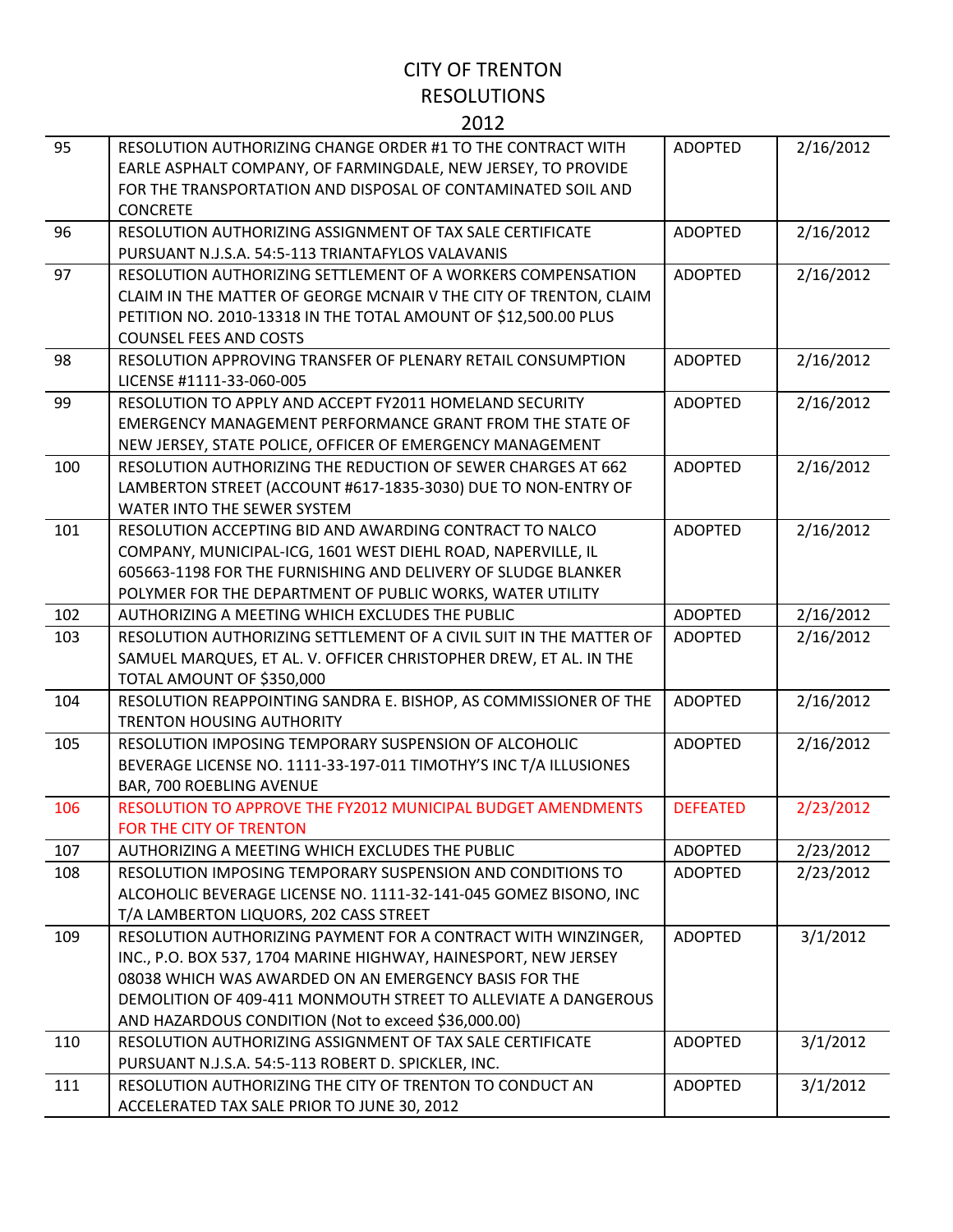| 112 | RESOLUTION AUTHORIZING THE PURCHASE OF AMMUNITIONS FROM<br>LAWMEN SUPPLY CO. OF NJ, 5521 WHITEHORSE PIKE, EGG HARBOR CITY,<br>NEW JERSEY 08215 FOR THE DEPARTMENT OF POLICE THROUGH THE STATE<br>OF NEW JERSEY COOPERATIVE PROGRAM WITHOUT COMPETITIVE BIDDING<br>(Not to exceed \$14,119.50)                                                                                                                                                                                                                       | <b>ADOPTED</b> | 3/1/2012 |
|-----|---------------------------------------------------------------------------------------------------------------------------------------------------------------------------------------------------------------------------------------------------------------------------------------------------------------------------------------------------------------------------------------------------------------------------------------------------------------------------------------------------------------------|----------------|----------|
| 113 | RESOLUTION TO ACCEPT RENEWAL OF UNIFORM SHARED SERVICES<br>AGREEMENT AS A MEMBER OF THE MERCER COUNTY HAZARDOUS<br><b>MATERIALS TEAM.</b>                                                                                                                                                                                                                                                                                                                                                                           | <b>ADOPTED</b> | 3/1/2012 |
| 114 | RESOLUTION AUTHORIZING AMENDMENT #1 TO THE CONTRACT WITH<br>LANGAN ENGINEERING, 989 LENOX DRIVE, SUITE 305 LAWRENCEVILLE, NJ<br>08648-2315, FOR PROFESSIONAL ENVIRONMENTAL ENGINEERING SERVICES<br>AT 21 NOTTINGHAM WAY (Amount \$51,012.00)                                                                                                                                                                                                                                                                        | <b>ADOPTED</b> | 4/3/2012 |
| 115 | RESOLUTION AUTHORIZING AN AGREEMENT WITH PUBLIC SERVICE ELECTRIC<br>AND GAS IN THE AMOUNT OF \$668,773 FROM THE ZONE ASSISTANCE FUND<br>TO REPLACE OR UPGRADE DOWNTOWN STREETLIGHTS IN THE TRENTON<br>URBAN ENTERPRISE ZONE                                                                                                                                                                                                                                                                                         | <b>ADOPTED</b> | 3/1/2012 |
| 116 | RESOLUTION AUTHORIZING THE AWARD OF A CONTRACT THROUGH A FAIR<br>AND OPEN PROCESS IN ACCORDANCE WITH N.J.S.A. 19:44A-20.5 ET SEQ. TO<br>JAMES A. BROWNLEE, MPH., 217 CORNWALL AVENUE, TRENTON, NEW<br>JERSEY 08618 FOR A LICENSE HEALTH OFFICER AS AN INDEPENDENT<br>CONTRACTOR FOR THE DEPARTMENT OF HEALTH & HUMAN SERVICES,<br>DIVISION OF HEALTH. (Not to exceed \$70,000.00)                                                                                                                                   | <b>ADOPTED</b> | 3/1/2012 |
| 117 | RESOLUTION AUTHORIZING THE AWARD OF A CONTRACT THROUGH A FAIR<br>AND OPEN PROCESS IN ACCORDANCE WITH N.J.S.A. 19:44A-20.5 ET SEQ. TO<br>DR. SEAN J. MCWILLIAMS, D.V.M., 5 CHERYL ANN COURT, BERLIN, NEW<br>JERSEY 08009 PROFESSIONAL VETERINARIAN SERVICES FOR THE<br>DEPARTMENT OF HEALTH & HUMAN SERVICES, ANIMAL SHELTER. (Not to<br>exceed \$35,000.00)                                                                                                                                                         | <b>ADOPTED</b> | 3/1/2012 |
| 118 | RESOLUTION AUTHORIZING CHANGE ORDER #1 TO THE CONTRACT WITH<br>ROCON CONSTRUCTION GROUP, INC., 705 ROUTE 71 UNION AVENUE,<br>BRIELLE, NEW JERSEY 08730, FOR THE FURNISHING AND DELIVERY OF ALL<br>LABOR EQUIPMENT AND MATERIALS FOR THE CONSTRUCTION OF A<br>PAVILION AND SITE IMPROVEMENTS FOR THE DIVISION OF RECREATION,<br>NATURAL RESOURCES & CULTURE, DEPARTMENT OF PUBLIC WORKS<br>(Amount \$73,930.00)                                                                                                      | <b>ADOPTED</b> | 4/3/12   |
| 119 | RESOLUTION AUTHORIZING CHANGE ORDER #1 TO THE CONTRACT WITH<br>EAGLE CONSTRUCTION INC., 1624 JACKSONVILLE ROAD, BURLINGTON, NEW<br>JERSEY 08016, FOR THE FURNISHING AND DELIVERY OF ALL LABOR<br>EQUIPMENT AND MATERIALS FOR THE CONSTRUCTION OF A FOOTBALL AND<br>SOCCER COMPLEX AT CALHOUN STREET PARK (Amount \$128,445.52)                                                                                                                                                                                      | <b>HELD</b>    | 3/1/2012 |
| 120 | RESOLUTION AUTHORIZING PAYMENT FOR A CONTRACT WITH VAVLETEK<br>UTILITY SERVICE, INC., 796 E. 140 <sup>TH</sup> STREET, BRONX, NY 10454 WHICH WAS<br>AWARDED ON AN EMERGENCY BASIS FOR THE VALVE INSPECTION<br>EXERCISING AND CLEANOUT SERVICES FOR ALL DISTRIBUTION AND<br>HYDRANT VALVES LOCATED IN THE UNIDIRECTIONAL FLUSHING EXECUTION<br>AND UNIDIRECTIONAL FLUSHING SEQUENCES DESIGNED TO INCREASE<br>VELOCITIES AND SCOURING PROCEDURES TO ACHIEVE SYSTEM FLUSHING<br>DIRECTIVES (Not to exceed \$58,712.50) | <b>ADOPTED</b> | 4/3/12   |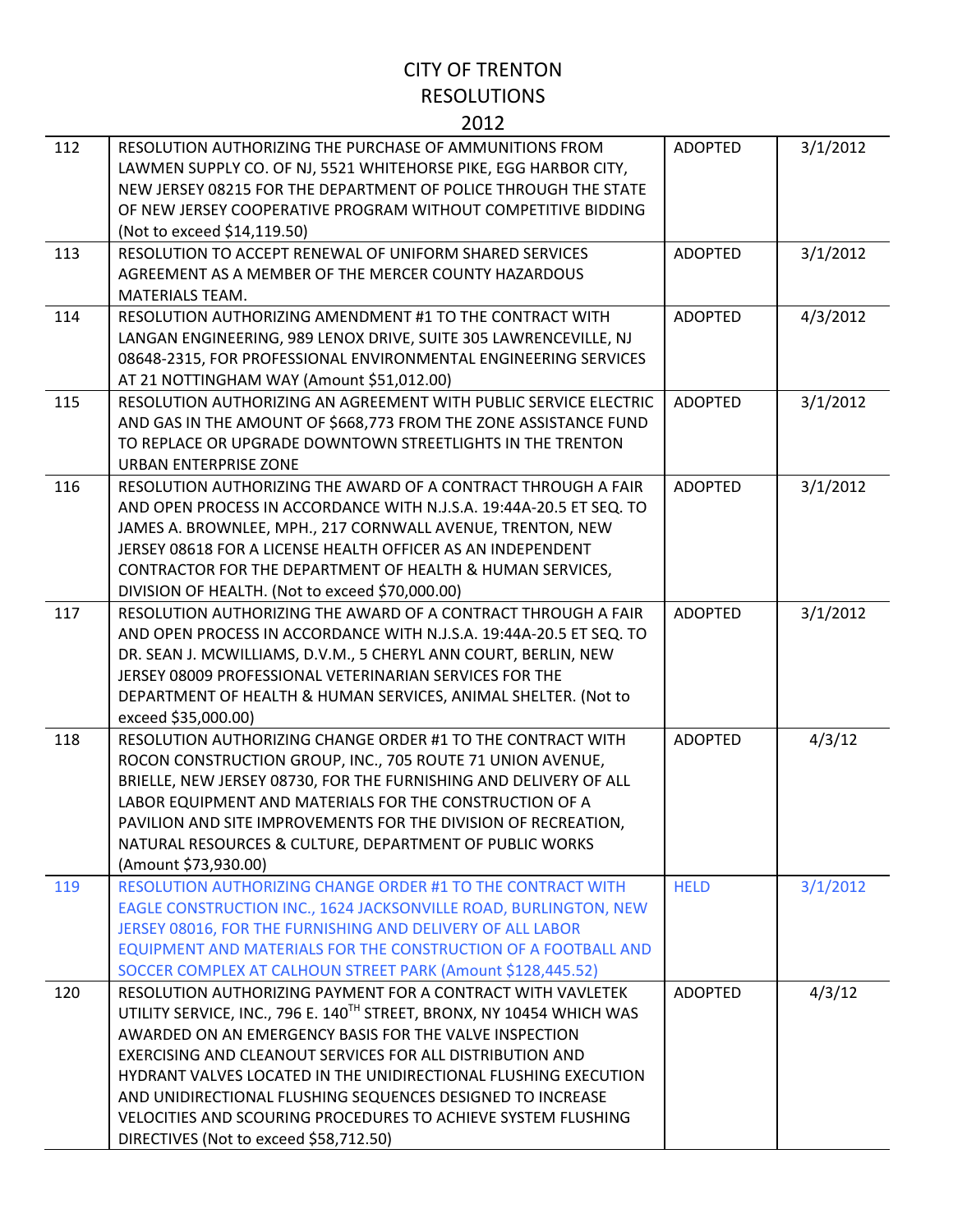| 121 | RESOLUTION ESTABLISHING A "COMPLETE STREETS" POLICY FOR THE CITY<br>OF TRENTON                                                                                                                                                                                                                                                                                                              | <b>ADOPTED</b>  | 3/1/2012  |
|-----|---------------------------------------------------------------------------------------------------------------------------------------------------------------------------------------------------------------------------------------------------------------------------------------------------------------------------------------------------------------------------------------------|-----------------|-----------|
| 122 | RESOLUTION AUTHORIZING THE PURCHASE OF TWO (2) DOMAIN SERVERS<br>FOR CITY HALL FROM DELL MARKETING LP, ONE DELL WAY, ROUND ROCK,<br>TEXAS 78682 FOR THE DEPARTMENT OF ADMINISTRATION, DIVISION OF<br>INFORMATION TECHNOLOGY THROUGH THE STATE OF NEW JERSEY<br>COOPERATIVE PROGRAM WITHOUT COMPETITIVE BIDDING. (Not to exceed<br>\$19,272.92)                                              | <b>ADOPTED</b>  | 3/1/2012  |
| 123 | RESOLUTION AUTHORIZING AN AMENDMENT TO THE CONTRACT WITH SPG3<br>LANDSCAPE ARCHITECTS, 1524 DELANCEY STREET, PHILADELPHIA, PA 19102<br>TO PROVIDE PROFESSIONAL ARCHITECTURAL SERVICES AT CADWALADER<br>PARK FOR THE DEPARTMENT OF PUBLIC WORKS (Not to exceed \$24,166.69)                                                                                                                  | <b>DEFEATED</b> | 4/3/12    |
| 124 | RESOLUTION AUTHORIZING AN AMENDMENT TO THE CONTRACT WITH SPG3<br>LANDSCAPE ARCHITECTS, 1524 DELANCEY STREET, PHILADELPHIA, PA 19102<br>TO PROVIDE PROFESSIONAL ARCHITECTURAL SERVICES AT GEORGE PAGE<br>PARK PLAYGROUND AND PLAZA FOR THE DEPARTMENT OF PUBLIC WORKS<br>(Not to exceed \$12,925.52)                                                                                         | <b>DEFEATED</b> | 4/3/12    |
| 125 | RESOLUTION AUTHORIZING AN AMENDMENT TO THE CONTRACT WITH SPG3<br>LANDSCAPE ARCHITECTS, 1524 DELANCEY STREET, PHILADELPHIA, PA 19102<br>TO PROVIDE CONSTRUCTION ADMINISTRATION SERVICES AT GREG GRANT<br>PARK FOR THE DEPARTMENT OF PUBLIC WORKS (Not to exceed \$23,015.00)                                                                                                                 | <b>DEFEATED</b> | 4/3/12    |
| 126 | RESOLUTION GRANTING RENEWAL OF ALCOHOLIC BEVERAGE<br>CONSUMPTION #1111-33-011-008, RODRIGUEZ BAR #3, LLC, 602 FEDERAL<br>ST., FOR THE 2011-2012 LICENSING PERIOD                                                                                                                                                                                                                            | <b>ADOPTED</b>  | 3/1/2012  |
| 127 | RESOLUTION APPROVING TRANSFER OF PLENARY RETAIL CONSUMPTION<br>LICENSE #1111-33-060-005 (J & J Liquor Bar, Inc., 225 Brunswick Avenue to<br>Jaquez Liquor & Bar, LLC)                                                                                                                                                                                                                       | <b>ADOPTED</b>  | 3/1/2012  |
| 128 | AUTHORIZING A MEETING WHICH EXCLUDES THE PUBLIC                                                                                                                                                                                                                                                                                                                                             | <b>ADOPTED</b>  | 3/1/2012  |
| 129 | RESOLUTION TO APPROVE THE FY 2012 MUNICIPAL BUDGET AMENDMENTS<br>FOR THE CITY OF TRENTON                                                                                                                                                                                                                                                                                                    | <b>ADOPTED</b>  | 3/1/2012  |
| 130 | ABC SUSPENSION - NEW 30 LOUNGE (Resolution missing)                                                                                                                                                                                                                                                                                                                                         | <b>ADOPTED</b>  | 3/8/2012  |
| 131 | RESOLUTION OF THE CITY OF TRENTON, IN THE COUNTY OF MERCER, NEW<br>JERSEY AUTHORIZING A REAFFIRMATION AND AMENDMENT OF CITY<br>SUBSIDY AGREEMENT WITH THE LAFAYETTE YARD COMMUNITY<br>DEVELOPMENT CORPORATION AND A CONTINUING DISCLOSURE<br>AGREEMENT IN CONNECTION WITH THE REFINANCING OF THE<br>HOTEL/CONFERENCE CENTER BONDS AND APPROVING THE CORPORATION'S<br><b>REFUNDING BONDS</b> | <b>ADOPTED</b>  | 3/13/2012 |
| 132 | RESOLUTION ACCEPTING BID AND AWARDING CONTRACT TO ASHBROOK<br>SIMON-HARTLEY OPERATION, LP, 11600 EAST HARDY, HOUSTON, TEXAS<br>77093 FOR THE FURNISHING AND DELIVERY OF ALL LABOR, EQUIPMENT AND<br>MATERIALS FOR INSPECTION, PREVENTIVE MAINTENANCE AND REPAIR<br>CONTRACT FOR THE DEPARTMENT OF PUBLIC WORKS, WATER UTILITY. (Not<br>to exceed \$75,700.00)                               | <b>ADOPTED</b>  | 4/3/12    |
| 133 | RESOLUTION REJECTING ONE PROPOSAL RECEIVED THROUGH A FAIR AND<br>OPEN PROCESS IN ACCORDANCE WITH N.J.S.A. 19:44A-20.5 ET SEQ. TO<br>PROVIDE LANDSCAPING, WEED REMOVAL/STONE REPLACEMENT, AT 1719<br>WILLIAM TRENT HOUSE MUSEUM, FOR THE DEPARTMENT OF RECREATION,<br>NATURAL RESOURCES AND CULTURE, DIVISION OF CULTURE.                                                                    | <b>ADOPTED</b>  | 4/3/12    |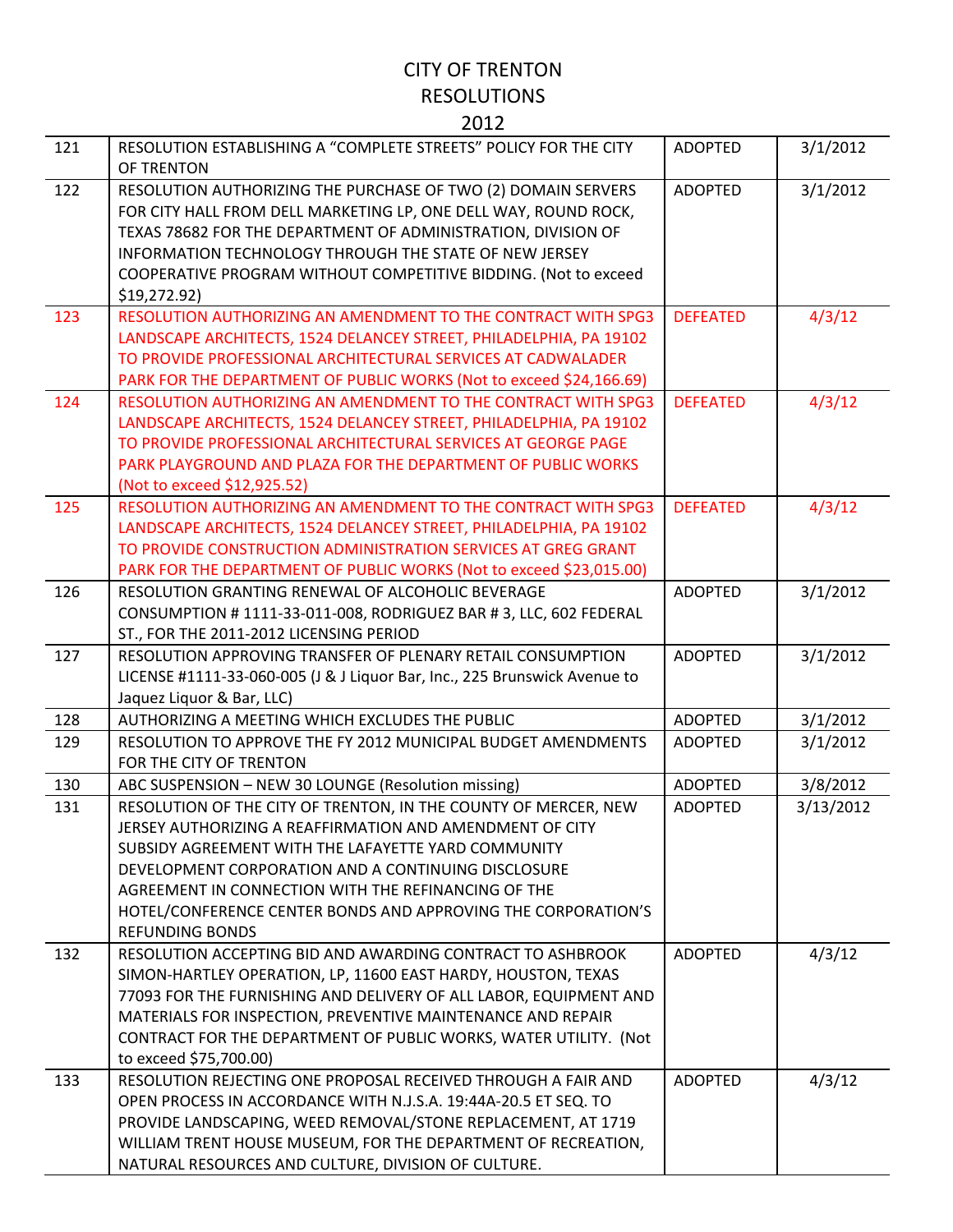| 134 | RESOLUTION AUTHORIZING CHANGE ORDER NUMBER 1 TO THE CONTRACT<br>WITH THE FIRM OF PKF MARK III, INC. FOR THE CENTRAL PUMPING STATION<br>IMPROVEMENTS PROJECT (Not to exceed \$108,350.00)                                                                                                                                                                                      | <b>ADOPTED</b> | 4/3/12 |
|-----|-------------------------------------------------------------------------------------------------------------------------------------------------------------------------------------------------------------------------------------------------------------------------------------------------------------------------------------------------------------------------------|----------------|--------|
| 135 | RESOLUTION AUTHORIZING THE SUBMISSION OF AN APPLICATION TO THE<br>STATE OF NEW JERSEY, DEPARTMENT OF TRANSPORTATION FOR FUNDS<br>FROM THE 2012 SAFE ROUTES TO SCHOOL PROGRAM                                                                                                                                                                                                  | <b>ADOPTED</b> | 4/3/12 |
| 136 | RESOLUTION ADOPTING A CASH MANAGEMENT PLAN FOR THE DEPOSIT<br>AND INVESTMENT OF PUBLIC FUNDS OF THE CITY OF TRENTON                                                                                                                                                                                                                                                           | <b>ADOPTED</b> | 4/3/12 |
| 137 | RESOLUTION APPROVING PERSON-TO-PERSON TRANSFER OF PLENARY<br>RETAIL CONSUMPTION LICENSE w/BROAD PACKAGE PRIVILEGE #1111-32-<br>050-006 (From JDNS, Inc., to Liquor Hut, LLC, Pocket Status only)                                                                                                                                                                              | <b>ADOPTED</b> | 4/3/12 |
| 138 | RESOLUTION ACCEPTING BID AND AWARDING CONTRACT TO LUZON, INC.,<br>222 THIES ROAD, SEWELL, NEW JERSEY 080080 FOR ENVIRONMENTAL<br>REMEDIATION SERVICES AT THE FORMER SERVICE STATION, 678 NORTH<br>CLINTON AVENUE, TRENTON, NEW JERSEY FOR THE DEPARTMENT OF<br>HOUSING AND ECONOMIC DEVELOPMENT (Not to exceed \$98,785.00)                                                   | <b>ADOPTED</b> | 4/3/12 |
| 139 | RESOLUTION AUTHORIZING THE AWARD OF A CONTRACT THROUGH A FAIR<br>AND OPEN PROCESS IN ACCORDANCE WITH N.J.S.A. 19:44A-20.5 ET SEQ TO<br>CIVIL SOLUTIONS A DIVISION OF ARH, 850 S. WHITE HORSE PIKE, P.O. BOX<br>579, HAMMONTON, NEW JERSEY 08037-2019 TO PROVIDE CAD/GIS SYSTEM<br>UPDATE AND MAINTENANCE SERVICES FOR THE DEPARTMENT OF POLICE<br>(Not to exceed \$10,200.00) | <b>ADOPTED</b> | 4/3/12 |
| 140 | RESOLUTION AMENDING RESOLUTION 10-787 WHICH AWARDED A<br>CONTRACT TO AYANA ABDUL-RAHEEM, 712 STUYVESANT AVENUE,<br>TRENTON, NEW JERSEY 08618, AS A STATION HOUSE ADJUSTMENT<br>COORDINATOR FOR THE DEPARTMENT OF POLICE (Not to exceed<br>\$13,070.00                                                                                                                         | <b>ADOPTED</b> | 4/3/12 |
| 141 | RESOLUTION AUTHORIZING THE PURCHASE OF SPECIAL EQUIPMENT FOR<br>THE CONFIDENTIAL AND UNDERCOVER INVESTIGATIONS FOR THE<br>DEPARTMENT OF POLICE WITHOUT THE NEED OF COMPETITIVE BIDDING<br>PURSUANT TO N.J.S.A. 40A:11-5(1)(g). (Not to exceed \$147,937.00)                                                                                                                   | <b>ADOPTED</b> | 4/3/12 |
| 142 | RESOLUTION AUTHORIZING SETTLEMENT OF WORKERS COMPENSATION<br>CLAIM IN THE MATTER OF STEPHEN ROSATI V. THE CITY OF TRENTON, CLAIM<br>PETITION NO 2009-2966 IN THE TOTAL AMOUNT OF \$69,200.00 PLUS<br><b>ATTORNEY FEES AND COSTS</b>                                                                                                                                           | <b>ADOPTED</b> | 4/3/12 |
| 143 | RESOLUTION AUTHORIZING SETTLEMENT OF WORKERS COMPENSATION<br>CLAIM IN THE MATTER OF GEORGIA COLON v. THE CITY OF TRENTON, CLAIM<br>PETITION NO 2009-33002 IN THE TOTAL AMOUNT OF \$45,808.00 PLUS<br><b>ATTORNEY FEES AND COSTS</b>                                                                                                                                           | <b>ADOPTED</b> | 4/3/12 |
| 144 | RESOLUTION AUTHORIZING SETTLEMENT OF WORKERS COMPENSATION<br>CLAIM IN THE MATTER OF PABLO RIVERA v. THE CITY OF TRENTON, CLAIM<br>PETITION NO 2011-16090 IN THE TOTAL AMOUNT OF \$11,631.38 PLUS<br><b>ATTORNEY FEES AND COSTS</b>                                                                                                                                            | <b>ADOPTED</b> | 4/3/12 |
| 145 | RESOLUTION AUTHORIZING SETTLEMENT OF A WORKERS COMPENSATION<br>CLAIM IN THE MATTER OF VELARIE LEONARD-SALAAM v. THE CITY OF<br>TRENTON, CLAIM PETITION NO 2010-30328 IN THE TOTAL AMOUNT OF<br>\$6,000.00 INCLUSIVE OF ALL COUNSEL FEES AND COSTS, EXCEPT FOR COURT<br><b>REPORTING FEES</b>                                                                                  | <b>ADOPTED</b> | 4/3/12 |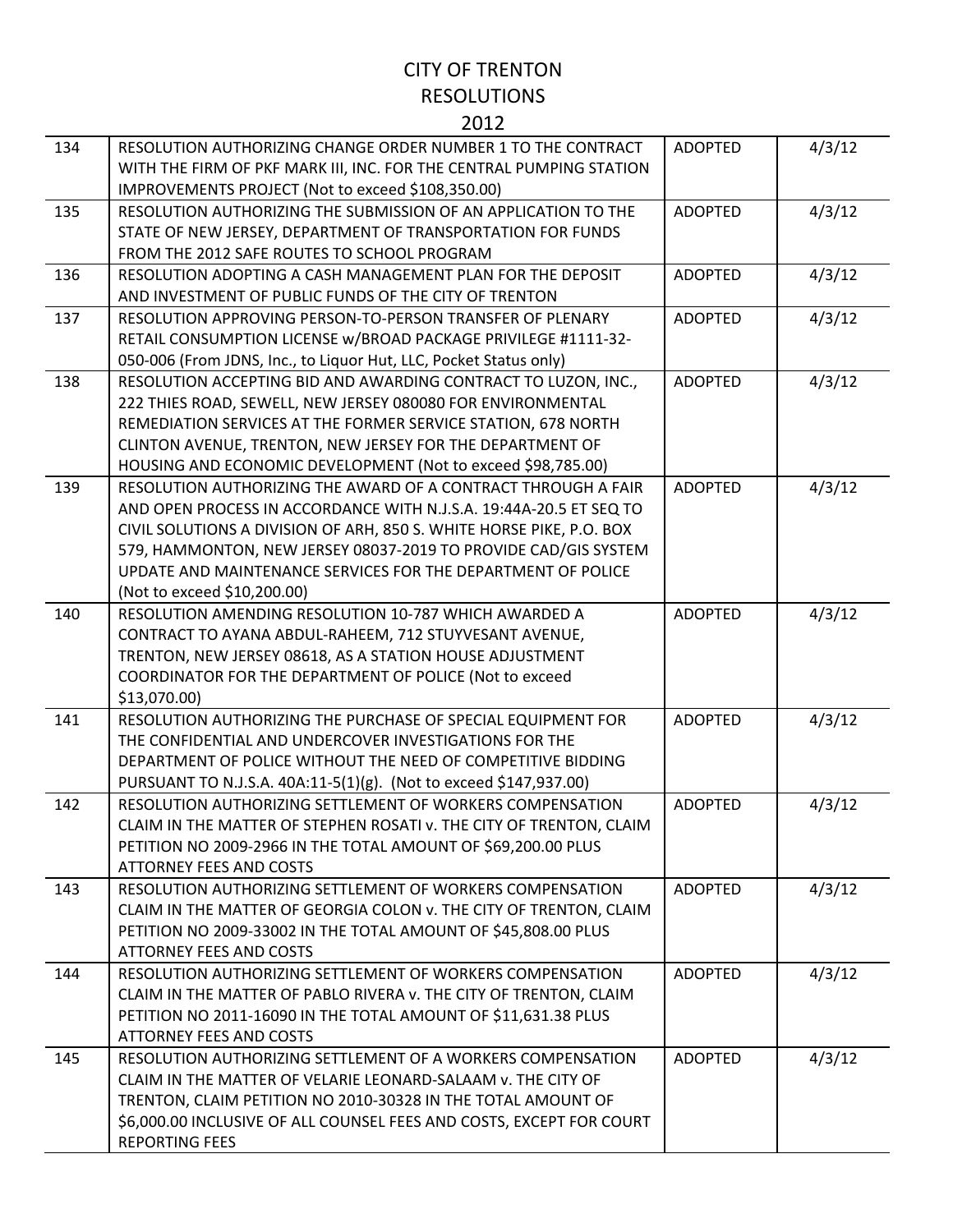| 146 | RESOLUTION AUTHORIZING SETTLEMENT OF A WORKERS COMPENSATION<br>CLAIM IN THE MATTER OF MARIA HERNANDEZ-TORRES v. THE CITY OF<br>TRENTON, CLAIM PETITION NO 2006-33645 IN THE TOTAL AMOUNT OF<br>\$2,760.00 PLUS ATTORNEY FEES AND COSTS                                                                                                                                                        | <b>ADOPTED</b>  | 4/3/12    |
|-----|-----------------------------------------------------------------------------------------------------------------------------------------------------------------------------------------------------------------------------------------------------------------------------------------------------------------------------------------------------------------------------------------------|-----------------|-----------|
| 147 | RESOLUTION AUTHORIZING SETTLEMENT OF A WORKERS COMPENSATION<br>CLAIM IN THE MATTER OF MICHAEL TRADIGO v. THE CITY OF TRENTON,<br>CLAIM PETITION NO 2011-18278 IN THE TOTAL AMOUNT OF \$15,666.75<br>PLUS ATTORNEY FEES AND COSTS                                                                                                                                                              | <b>ADOPTED</b>  | 4/3/12    |
| 148 | RESOLUTION AUTHORIZING SETTLEMENT OF A WORKERS COMPENSATION<br>CLAIM IN THE MATTER OF DWAYNE THOMAS V. THE CITY OF TRENTON<br>CLAIM PETITION NO 2010-30257 IN THE TOTAL AMOUNT OF \$20,928.00<br><b>PLUS ATTORNEY FEES COSTS</b>                                                                                                                                                              | <b>PULLED</b>   | 4/3/12    |
| 149 | RESOLUTION AUTHORIZING SETTLEMENT OF A WORKERS COMPENSATION<br>CLAIM IN THE MATTER OF DWAYNE THOMAS v. THE CITY OF TRENTON,<br>CLAIM PETITION NO 2009-11452 IN THE TOTAL AMOUNT OF \$22,905.00<br>PLUS ATTORNEY FEES AND COSTS                                                                                                                                                                | <b>ADOPTED</b>  | 4/3/12    |
| 150 | RESOLUTION AUTHORIZING SETTLEMENT OF A WORKERS COMPENSATION<br>CLAIM IN THE MATTER OF JOSE COTTO v. THE CITY OF TRENTON, CLAIM<br>PETITION NO 2011-18503 IN THE TOTAL AMOUNT OF \$2,500.00 INCLUSIVE<br>OF COUNSEL FEES                                                                                                                                                                       | <b>ADOPTED</b>  | 4/3/12    |
| 151 | RESOLUTION TO APPROVE ADDITIONAL FY 2012 MUNICIPAL BUDGET<br>AMENDMENTS FOR THE CITY OF TRENTON                                                                                                                                                                                                                                                                                               | <b>DEFEATED</b> | 3/13/2012 |
| 152 | RESOLUTION AUTHORIZING THE RENEWAL OF A CONTRACT WHICH WAS<br>AWARDED THROUGH A NON-FAIR AND OPEN PROCESS TO ATLANTIC<br>ASSOCIATES, INC., 1125 ATLANTIC AVENUE, SUITE 735, ATLANTIC CITY, NEW<br>JERSEY 08401 (CARRIER: STAR INSURANCE COMPANY) TO PROVIDE PUBLIC<br>ENTITY EXCESS INSURANCE INCLUDING GENERAL LIABILITY, WORKSMAN'S<br>COMPENSATION, AUTO, COVERAGE FOR THE CITY OF TRENTON | <b>ADOPTED</b>  | 3/13/2012 |
| 153 | RESOLUTION TO RECOGNIZE EVERY SATURDAY IN THE CITY OF TRENTON AS<br>"SATURDAY SWEEP UP"                                                                                                                                                                                                                                                                                                       | <b>ADOPTED</b>  | 3/13/2012 |
| 154 | RESOLUTION AUTHORIZING SETTLEMENT OF AN ADMINISTRATIVE LAW<br>FILING IN THE MATTER OF TERRY O. BOOKER V. CITY OF TRENTON, ET AL IN<br>THE AMOUNT OF \$75,000.00                                                                                                                                                                                                                               | <b>ADOPTED</b>  | 3/19/2012 |
| 155 | RESOLUTION REJECTING TWO BIDS PURSUANT TO N.J.S.A. 40A:11-13.2 ET.<br>SEQ. FOR THE FURNISHING, DELIVERY AND ON AN AS NEEDED BASIS, FOR<br>PAPER GOODS FOR THE DEPARTMENT OF PUBLIC WORKS, DIVISION OF<br><b>PUBLIC PROPERTY</b>                                                                                                                                                               | <b>ADOPTED</b>  | 3/13/2012 |
| 156 | RESOLUTION TO REQUEST PRESENTATION OF THEY FY2102 BUDGET FOR<br>ADOPTION ON MARCH 15, 2012                                                                                                                                                                                                                                                                                                    | <b>ADOPTED</b>  | 3/13/2012 |
| 157 | AUTHORIZING A MEETING WHICH EXCLUDES THE PUBLIC                                                                                                                                                                                                                                                                                                                                               | <b>ADOPTED</b>  | 3/12/2012 |
| 158 | FY 2012 BUDGET ADOPTION                                                                                                                                                                                                                                                                                                                                                                       | <b>ADOPTED</b>  | 3/19/2012 |
| 159 | RESOLUTION AUTHORIZING PAYMENT FOR A CONTRACT WITH CARROLL<br>DEMOLITION LLC, 4 YOUNGS ROAD, HAMILTON, NEW JERSEY 08619 WHICH<br>WAS AWARDED ON AN EMERGENCY BASIS FOR THE DEMOLITION OF324 &<br>326 FERRY STREET TO ALLEVIATE A DANGEROUS AND HAZARDOUS<br>CONDITION (Amount \$37,110.00)                                                                                                    | <b>ADOPTED</b>  | 4/3/2012  |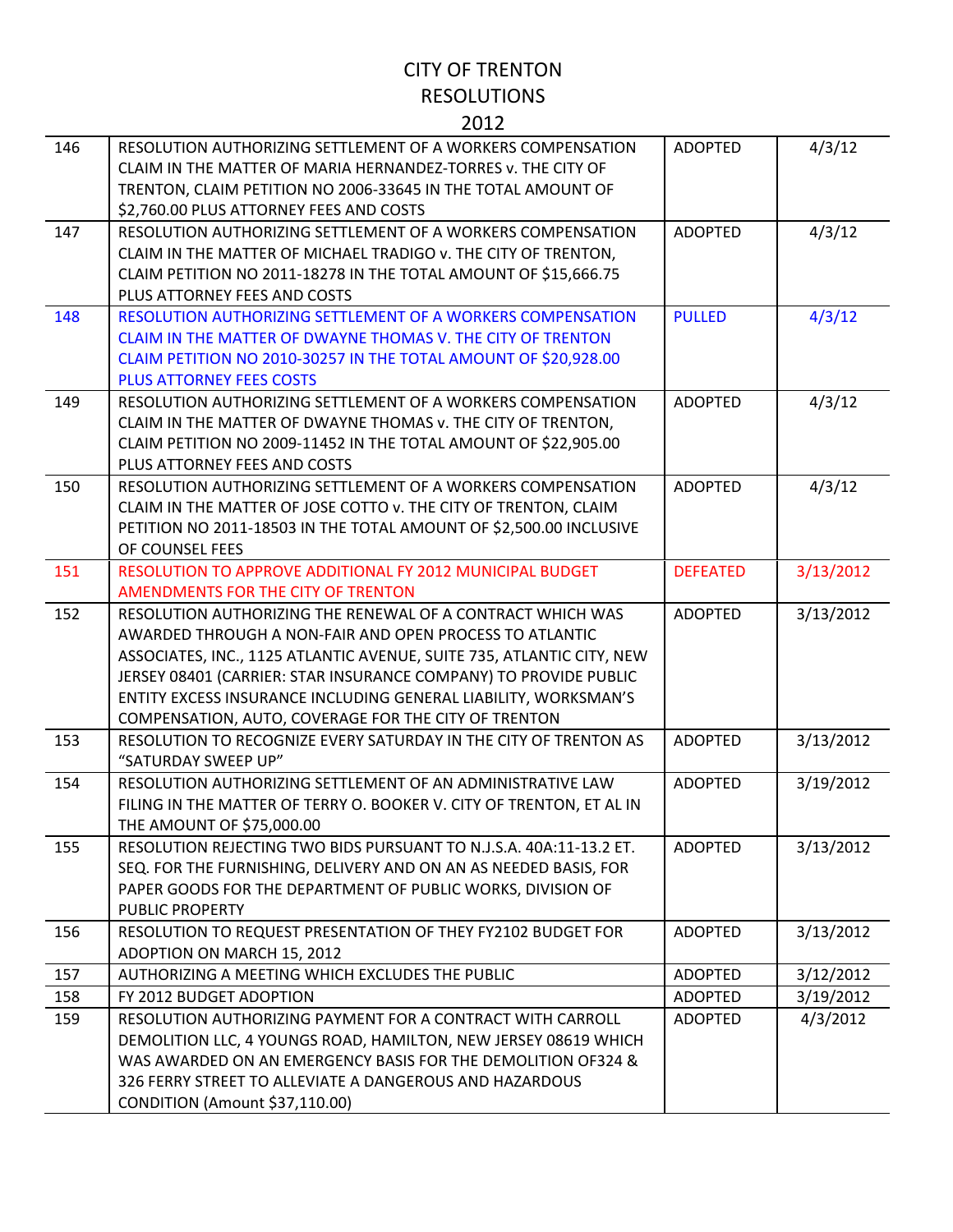| 160 | RESOLUTION AUTHORIZING SETTLEMENT OF A CIVIL SUIT IN THE MATTER OF<br>TERENCE P. HOUSTON V. CITY OF TRENTON, ET AL IN THE TOTAL AMOUNT | <b>ADOPTED</b> | 4/3/2012 |
|-----|----------------------------------------------------------------------------------------------------------------------------------------|----------------|----------|
|     | OF \$4,400.00                                                                                                                          |                |          |
| 161 | RESOLUTION AUTHORIZING SETTLEMENT OF A WORKERS COMPENSATION                                                                            | <b>ADOPTED</b> | 4/3/2012 |
|     | CLAIM IN THE MATTER OF PATRICIA GREEN V. THE CITY OF TRENTON, CLAIM                                                                    |                |          |
|     | PETITION NO 2010-30257 IN THE TOTAL AMOUNT OF \$20,928.00 PLUS                                                                         |                |          |
|     | <b>ATTORNEY FEES AND COSTS</b>                                                                                                         |                |          |
| 162 | RESOLUTION AUTHORIZING SETTLEMENT OF A CIVIL ACTION COMPLAINT IN                                                                       | <b>ADOPTED</b> | 4/3/2012 |
|     | THE MATTER OF SANDRA SAUNDERS-THURMAN V. CITY OF TRENTON, ET AL                                                                        |                |          |
|     | IN THE AMOUNT OF \$5,000.00                                                                                                            |                |          |
| 163 | RESOLUTION AUTHORIZING THE AWARD OF A CONTRACT THROUGH A FAIR                                                                          | <b>ADOPTED</b> | 4/3/2012 |
|     | AND OPEN PROCESS IN ACCORDANCE WITH N.J.S.A. 19:44A-20.5 ET. SEQ. TO                                                                   |                |          |
|     | EDMUNDS & ASSOCIATES, INC., 301A TILTON ROAD, NORTHFIELD, NEW                                                                          |                |          |
|     | JERSEY 08225 TO PROVIDE CONTINUED APPLICATION SOFTWARE                                                                                 |                |          |
|     | MAINTENANCE AND SUPPORT FOR MCSJ/MCS32/SBx/UAx SYSTEM                                                                                  |                |          |
|     | UPGRADE FOR THE EDMUNDS & ASSOCIATES FINANCIAL PACKAGE FOR THE                                                                         |                |          |
|     | DEPARTMENT OF ADMINISTRATION, DIVISION OF INFORMATION                                                                                  |                |          |
|     | TECHNOLOGY. (Not to exceed \$22,260.00)                                                                                                |                |          |
| 164 | RESOLUTION AUTHORIZING A PUBLIC SALE PURSUANT TO N.J.S.A. 39:10-                                                                       | <b>ADOPTED</b> | 4/3/2012 |
|     | 10A-1 ET. SEQ. OF TOWING 30 VEHICLES THAT WERE FOUND ABANDONED                                                                         |                |          |
|     | AND WERE RECOVERED BY THE TRENTON POLICE DEPARTMENT                                                                                    |                |          |
| 165 | RESOLUTION AUTHORIZING THE AWARD OF A CONTRACT THROUGH A FAIR                                                                          | <b>ADOPTED</b> | 4/3/2012 |
|     | AND OPEN PROCESS IN ACCORDANCE WITH N.J.S.A. 19:44A-20.5 ET SEQ. TO                                                                    |                |          |
|     | A BETTER WAY INC., 1040 PENNSYLVANIA AVE., TRENTON, NEW JERSEY                                                                         |                |          |
|     | 08638-3345 FOR THE YOUTH STAT MENTORING PROGRAM FOR THE                                                                                |                |          |
|     | DEPARTMENT OF ADMINISTRATION. (Not to exceed \$45,989.00)                                                                              |                |          |
| 166 | RESOLUTION AUTHORIZING ASSIGNMENT OF TAX SALE CERTIFICATE                                                                              | <b>ADOPTED</b> | 4/3/2012 |
|     | PURSUANT TO N.J.S.A. 54:5-113 TRIANTAFYLOS VALAVANIS                                                                                   |                |          |
| 167 | RESOLUTION AUTHORIZING CHANGE ORDER #1 TO THE CONTRACT WITH S.                                                                         | <b>ADOPTED</b> | 4/3/2012 |
|     | HARRIS LTD ARCHITECTURAL TECHNOLOGY, 2601 PENNSYLVANIA AVENUE,                                                                         |                |          |
|     | SUITE 8, PHILADELPHIA, PA 19103 TO PROVIDE ADDITIONAL PROFESSIONAL                                                                     |                |          |
|     | STRUCTURAL ENGINEERING SERVICES FOR THE DEPARTMENT OF HOUSING &                                                                        |                |          |
|     | ECONOMIC DEVELOPMENT FOR THE DELAWARE INN, 1024 LAMBERTON                                                                              |                |          |
|     | STREET (Not to exceed \$6,998.71)                                                                                                      |                |          |
| 168 | RESOLUTION AUTHORIZING CHANGE ORDER NUMBER 1 TO THE CONTRACT                                                                           | <b>ADOPTED</b> | 4/3/2012 |
|     | WITH THE FIRM OF DEWCON, INC., P.O. BOX 439, BASKING RIDGE, NJ 07920                                                                   |                |          |
|     | TO PROVIDE ADDITIONAL CLEANING AND CEMENT MORTAR LINING                                                                                |                |          |
|     | SERVICES FOR THE TRENTON WATER WORKS (Not to exceed \$373,976.07)                                                                      |                |          |
| 169 | RESOLUTION ACCEPTING BID AND AWARDING CONTRACT TO A. C. SCOOT                                                                          | <b>ADOPTED</b> | 4/3/2012 |
|     | ELECTRIC COMPANY, INC., 606 NEW YORK AVENUE, TRENTON, NEW JERSEY                                                                       |                |          |
|     | 08638 FOR THE FURNISH AND INSTALL, DELIVERY OF ALL LABOR,                                                                              |                |          |
|     | EQUIPMENT AND MATERIALS FOR UNINTERRUPTED POWER SUPPLY FOR                                                                             |                |          |
|     | THE DEPARTMENT OF PUBLIC WORKS, TRENTON WATER WORKS FILTRATION                                                                         |                |          |
|     | PLANT. (Not to exceed \$32,476.00)                                                                                                     |                |          |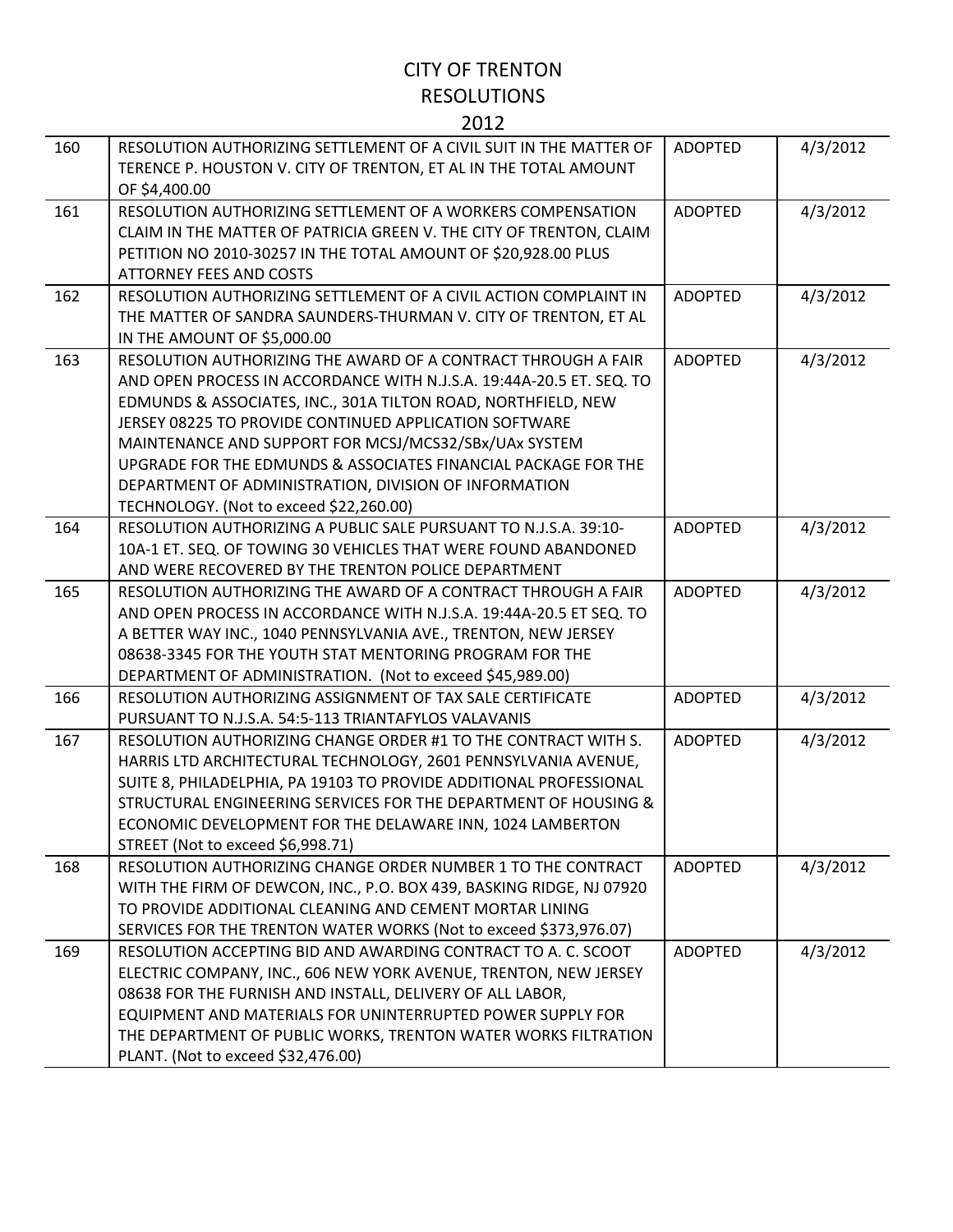| 170 | RESOLUTION AUTHORIZING PAYMENT FOR A CONTRACT WITH KRIS D.<br>REMODELING INC., 611 MULBERRY STREET, TRENTON, NEW JERSEY WHICH<br>WAS AWARDED ON AN EMERGENCY BASIS FOR THE DEMOLITION AND<br>REBUILDING OF THE PUMP STATION HOUSE AT WEST END FIELD ON<br>PARKSIDE AVENUE TO ALLEVIATE A DANGEROUS AND HAZARDOUS<br>CONDITION (Not to exceed \$35,700.00)                              | <b>ADOPTED</b> | 4/3/2012 |
|-----|----------------------------------------------------------------------------------------------------------------------------------------------------------------------------------------------------------------------------------------------------------------------------------------------------------------------------------------------------------------------------------------|----------------|----------|
| 171 | RESOLUTION REJECTING A PROPOSAL THROUGH A FAIR AND OPEN PROCESS<br>IN ACCORDANCE WITH N.J.S.A. 19:44A-20.5 ET SEQ TO PROVIDE<br>PROFESSIONAL ENGINEERING SERVICES FOR WATER DISTRIBUTION SYSTEM<br>GEOGRAPHIC INFORMATION SYSTEM UPDATE ADDITION OF ASSETS<br>LOCATED IN THE TOWNSHIPS OF EWING, HAMILTON, HOPEWELL AND<br>LAWRENCE FOR THE DEPARTMENT OF PUBLIC WORKS, WATER UTILITY. | <b>ADOPTED</b> | 4/3/2012 |
| 172 | RESOLUTION REJECTING A PROPOSAL THROUGH A FAIR AND OPEN PROCESS<br>IN ACCORDANCE WITH N.J.S.A. 19:44A-20.5 ET SEQ TO PROVIDE<br>PROFESSIONAL ENGINEERING SERVICES FOR DESIGN PHASE AND BID PHASE<br>AND FOR CONSTRUCTION PHASE FOR EWING BOOSTER STATION<br>IMPROVEMENTS, FOR THE DEPARTMENT OF PUBLIC WORKS, DIVISION OF<br><b>TRENTON WATER WORKS.</b>                               | <b>ADOPTED</b> | 4/3/2012 |
| 173 | RESOLUTION RECOGNIZING APRIL 2012 AS ALCOHOL AWARENESS MONTH IN<br>THE CITY OF TRENTON                                                                                                                                                                                                                                                                                                 | <b>ADOPTED</b> | 4/3/2012 |
| 174 | RESOLUTION IN SUPPORT OF SAVING THE EMILY FISHER CHARTER SCHOOL<br><b>FROM CLOSURE</b>                                                                                                                                                                                                                                                                                                 | <b>ADOPTED</b> | 4/3/2012 |
| 175 | AUTHORIZING A SHARED SERVICE COLLABORATION WITH COUNTY OF<br>MERCER AND CITY OF TRENTON FOR AN ELECTRONIC IMAGING AND<br>RECORDS MANAGEMENT SYSTEM                                                                                                                                                                                                                                     | <b>ADOPTED</b> | 4/3/2012 |
| 176 | RESOLUTION AUTHORIZING THAT THE CONTRACT ENTERED INTO WITH THE<br>LAW OFFICES OF LITE DEPALMA GREENBERG, LLC, 2 GATEWAY CENTER,<br>FLOOR 12, NEWARK, NJ 07102, BE EXTENDED FOR A PERIOD OF SIX (6)<br>MONTHS TO CONTINUE TO PROVIDE PROFESSIONAL LEGAL SERVICES<br>REGARDING GENERAL MUNICIPAL AND DEFENSE LITIGATION MATTERS FOR<br>THE CITY OF TRENTON (Not to exceed \$6,000.00     | <b>ADOPTED</b> | 4/3/2012 |
| 177 | RESOLUTION AUTHORIZING THAT THE CONTRACT ENTERED INTO WITH THE<br>LAW OFFICES OF WANDA M. AKIN & ASSOCIATES, ONE GATEWAY CENTER,<br>SUITE 2600, NEWARK, NJ 07102, BE EXTENDED FOR A PERIOD OF SIX (6)<br>MONTHS TO CONTINUE TO PROVIDE PROFESSIONAL LEGAL SERVICES<br>REGARDING GENERAL MUNICIPAL AND DEFENSE LITIGATION MATTERS FOR<br>THE CITY OF TRENTON (Not to exceed \$2,000.00) | <b>ADOPTED</b> | 4/3/2012 |
| 178 | RESOLUTION AUTHORIZING THAT THE CONTRACT ENTERED INTO WITH THE<br>LAW OFFICE OF TAYLOR AND JAY, LLC, 20 EAST CENTRE STREET, WOODBURY,<br>NJ 08096, BE EXTENDED FOR A PERIOD OF SIX (6) MONTHS TO CONTINUE TO<br>PROVIDE PROFESSIONAL LEGAL SERVICES REGARDING GENERAL MUNICIPAL<br>AND DEFENSE LITIGATION MATTERS FOR THE CITY OF TRENTON (Not to<br>exceed \$7,000.00)                | <b>ADOPTED</b> | 4/3/2012 |
| 179 | RESOLUTION AUTHORIZING THAT THE CONTRACT ENTERED INTO WITH THE<br>LAW OFFICES OF CONNELL FOLEY, LLP, 85 LIVINGSTON AVENUE, ROSELAND,<br>NJ 07068, BE EXTENDED FOR A PERIOD OF SEVEN (7) MONTHS TO CONTINUE<br>TO PROVIDE PROFESSIONAL LEGAL SERVICES REGARDING SPECIALIZED<br>INSURANCE MATTERS FOR THE CITY OF TRENTON (Not to exceed<br>\$13,000.00                                  | <b>ADOPTED</b> | 4/3/2012 |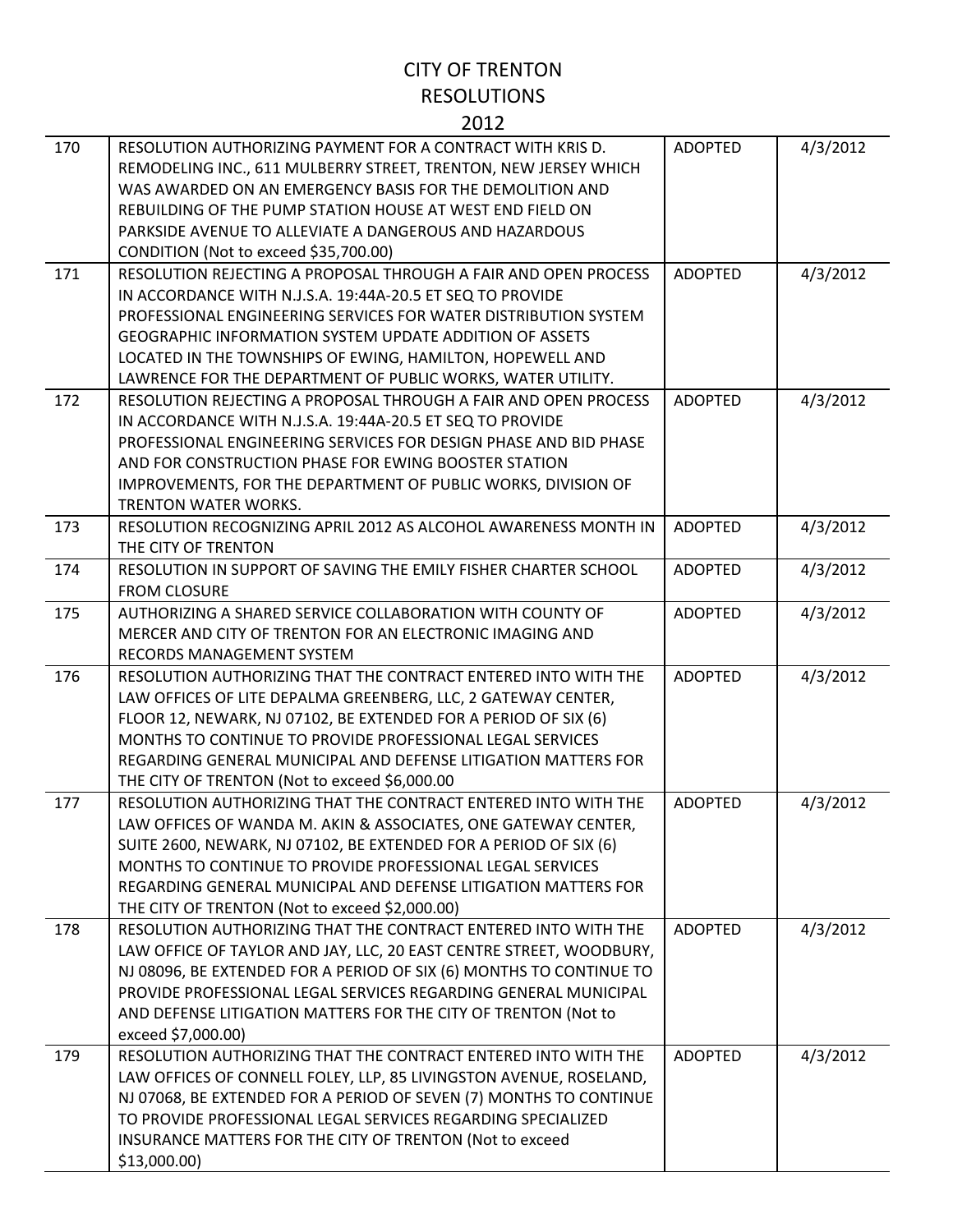| ۰.<br>× |
|---------|
|---------|

| 180 | RESOLUTION AUTHORIZING THAT THE CONTRACT ENTERED INTO WITH THE<br>LAW OFFICES OF HILL WALLACK, LLP, 202 CARNEGIE CENTER, PRINCETON, NJ<br>08536, BE EXTENDED FOR A PERIOD OF SEVEN (7) MONTHS TO CONTINUE<br>TO PROVIDE PROFESSIONAL LEGAL SERVICES REGARDING GENERAL<br>MUNICIPAL AND DEFENSE LITIGATION MATTERS FOR THE CITY OF TRENTON<br>(Not to exceed \$10,000.00)                    | <b>ADOPTED</b> | 4/3/2012  |
|-----|---------------------------------------------------------------------------------------------------------------------------------------------------------------------------------------------------------------------------------------------------------------------------------------------------------------------------------------------------------------------------------------------|----------------|-----------|
| 181 | RESOLUTION AUTHORIZING THAT THE CONTRACT ENTERED INTO WITH THE<br>LAW OFFICE OF NERWINSKI, FOX & DEMBER, LLC 600 LAWRENCE ROAD,<br>LAWRENCEVILLE, NJ 08648, BE EXTENDED FOR A PERIOD OF SEVEN (7)<br>MONTHS TO CONTINUE TO PROVIDE PROFESSIONAL LEGAL SERVICES<br>REGARDING TAX APPEALS AND OTHER RELATED MATTERS FOR THE CITY OF<br>TRENTON (Not to exceed \$6,0000.00)                    | <b>ADOPTED</b> | 4/3/2012  |
| 182 | RESOLUTION AUTHORIZING THAT THE CONTRACT ENTERED INTO WITH THE<br>LAW OFFICE OF JOHN MORELLI, P.C., 203 WEST SOMERDALE ROAD,<br>VOORHEES, NJ 08043, BE EXTENDED FOR A PERIOD OF SEVEN (7) MONTHS<br>TO CONTINUE TO PROVIDE PROFESSIONAL LEGAL SERVICES REGARDING<br>GENERAL MUNICIPAL AND DEFENSE LITIGATION MATTERS FOR THE CITY OF<br>TRENTON (Not to exceed \$16,000.00)                 | <b>ADOPTED</b> | 4/3/2012  |
| 183 | RESOLUTION AUTHORIZING THAT THE CONTRACT ENTERED INTO WITH THE<br>LAW OFFICE OF RUDERMAN & GLICKMAN, P.C., 675 MORRIS AVENUE, SUITE<br>100, SPRINGFIELD, NJ 07081, BE EXTENDED FOR A PERIOD OF SEVEN (7)<br>MONTHS TO CONTINUE TO PROVIDE PROFESSIONAL LEGAL SERVICES<br>REGARDING GENERAL MUNICIPAL AND DEFENSE LITIGATION MATTERS FOR<br>THE CITY OF TRENTON (Not to exceed \$190,000.00) | <b>ADOPTED</b> | 4/3/2012  |
| 184 | RESOLUTION FOR AN ADDITIONAL EXTENSION OF THE BUSINESS LICENSE<br>APPLICATION RENEWAL DEADLINE FOR THE 2012 LICENSE TERM                                                                                                                                                                                                                                                                    | <b>ADOPTED</b> | 4/3/2012  |
| 185 | RESOLUTION CONSENTING TO THE APPOINTMENT OF HUTCHINSON AS<br>BUSINESS ADMINISTRATOR FOR THE FOR THE CITY OF TRENTON                                                                                                                                                                                                                                                                         | <b>ADOPTED</b> | 4/3/2012  |
| 186 | RESOLUTION CONSENTING TO THE APPOINTMENT OF RALPH RIVERA AS<br>DIRECTOR OF THE DEPARTMENT OF POLICE FOR THE CITY OF TRENTON                                                                                                                                                                                                                                                                 | <b>ADOPTED</b> | 4/3/2012  |
| 187 | RESOLUTION AUTHORIZING THE AWARD OF A CONTRACT TO MERCADIEN,<br>P.C., 3625 QUAKERBRIDGE ROAD, HAMILTON, NEW JERSEY 08619 TO<br>PROVIDE PROFESSIONAL MUNICIPAL AUDITOR SERVICES FOR THE<br>DEPARTMENT OF FINANCE THROUGH A FAIR AND OPEN PROCESS IN<br>ACCORDANCE WITH N.J.S.A. 19:44A-20.5 ET SEQ. (Not to exceed \$78,000.00)                                                              | <b>ADOPTED</b> | 4/19/2012 |
| 188 | A RESOLUTION CERTIFYING THAT THE CITY COUNCIL OF THE CITY OF<br>TRENTON REVIEWED THAT BEST PRACTICES INVENTORY QUESTIONNAIRE<br>FOR CITY'S FISCAL YEAR 2011                                                                                                                                                                                                                                 | <b>ADOPTED</b> | 4/19/2012 |
| 189 | RESOLUTION ACCEPTING BID AND AWARDING CONTRACT TO SAMZIE'S<br>UNIFORMS, 28 SCOTCH ROAD, EWING, NEW JERSEY 08628 FOR THE<br>FURNISHING AND DELIVERY OF STATION UNIFORMS FOR THE DEPARTMENT<br>OF FIRE. (Not to exceed \$51,546.00)                                                                                                                                                           | <b>ADOPTED</b> | 4/19/2012 |
| 190 | RESOLUTION AUTHORIZING THE PURCHASE OF TWO (2) DOMAIN SERVERS<br>FROM DELL MARKETING LP, ONE DELL WAY, ROUND ROCK, TEXAS 78682<br>FOR THE DEPARTMENT OF FIRE, THROUGH THE STATE OF NEW JERSEY<br>COOPERATIVE PROGRAM WITHOUT COMPETITIVE BIDDING (Not to exceed<br>\$19,272.92)                                                                                                             | <b>ADOPTED</b> | 4/19/2012 |
| 191 | RESOLUTION AUTHORIZING ASSIGNMENT OF TAX SALE CERTIFICATE<br>PURSUANT N.J.S.A. 54:5-113 MJP MANAGEMENT LLC (70 Culbertson Avenue)                                                                                                                                                                                                                                                           | <b>ADOPTED</b> | 4/19/2012 |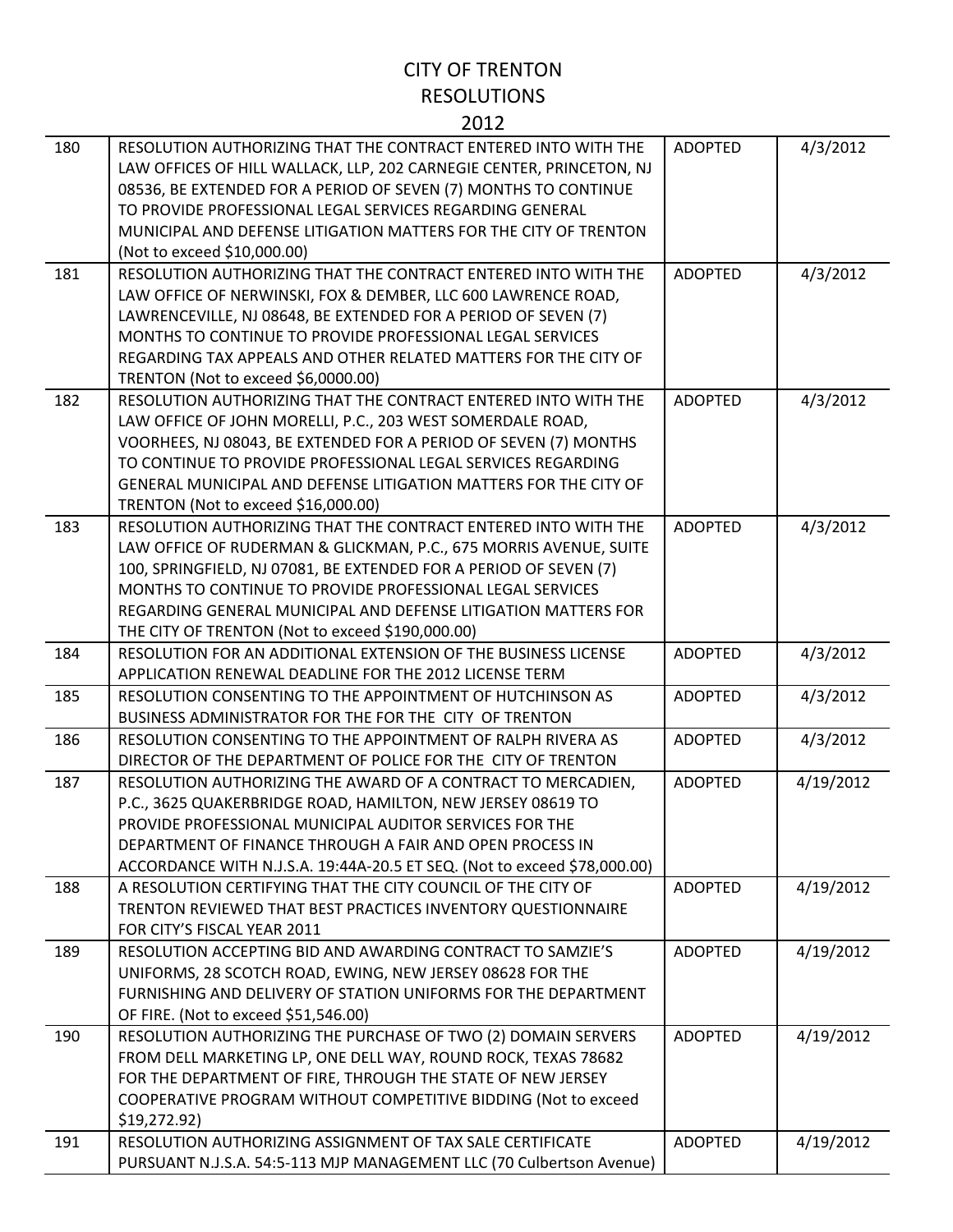| 192 | RESOLUTION AUTHORIZING SETTLEMENT OF A CIVIL ACTION COMPLAINT IN<br>THE MATTER OF JIMMIE GRANT, JR. V. CITY OF TRENTON, ET AL IN THE<br>AMOUNT OF \$23,000.00                                                                                                                                                                         | <b>ADOPTED</b> | 4/19/2012 |
|-----|---------------------------------------------------------------------------------------------------------------------------------------------------------------------------------------------------------------------------------------------------------------------------------------------------------------------------------------|----------------|-----------|
| 193 | RESOLUTION AUTHORIZING SETTLEMENT OF A WORKERS COMPENSATION<br>CLAIM IN THE MATTER OF JOSEPH GACHETTI v. THE CITY OF TRENTON,<br>CLAIM PETITION NO. 2007-1838 IN THE TOTAL AMOUNT OF \$18,035.00 PLUS                                                                                                                                 | <b>ADOPTED</b> | 4/19/2012 |
| 194 | <b>ATTORNEY FEES AND COSTS</b><br>RESOLUTION AUTHORIZING SETTLEMENT OF A WORKERS COMPENSATION<br>CLAIM IN THE MATTER OF EDMUND JOHNSON v. THE CITY OF TRENTON,<br>CLAIM PETITION NO. 2011-20198 IN THE TOTAL AMOUNT OF \$3,498.00<br>PLUM ATTORNEY FEES AND COSTS                                                                     | <b>ADOPTED</b> | 4/19/2012 |
| 195 | RESOLUTION AUTHORIZING THE RENEWAL OF A NON-FAIR AND OPEN<br>CONTRACT TO EMERGENCY TECHNOLOGIES, INC., 8521 SIX FORKS ROAD,<br>SUITE 110, RALEIGH, NC 27615-5293 TO PROVIDE ANNUAL MAINTENANCE<br>AND SUPPORT OF THE VISUAL FIRE RECORDS MANAGEMENT SYSTEM FOR<br>THE DEPARTMENT OF FIRE (Not to exceed \$38,224.68)                  | <b>ADOPTED</b> | 4/19/2012 |
| 196 | RESOLUTION AUTHORIZING PAYMENT FOR A CONTRACT WITH AMSAN, 80<br>TWINBRIDGE DRIVE, PENNSAUKEN, NEW JERSEY 08110 FOR THE PURCHASE<br>OF EMERGENCY PAPER GOOD PRODUCTS FOR THE CITY OF TRENTON<br>DEPARTMENT OF PUBLIC WORKS, DIVISION OF PUBLIC PROPERTY. (Not to<br>exceed \$16,017.30)                                                | <b>ADOPTED</b> | 4/19/2012 |
| 197 | RESOLUTION AUTHORIZING THE FILING OF AN APPLICATION FOR 2011<br>RECYCLING TONNAGE GRANT WITH THE NEW JERSEY DEPARTMENT OF<br><b>ENVIRONMENTAL PROTECTION</b>                                                                                                                                                                          | <b>ADOPTED</b> | 4/19/2012 |
| 198 | RESOLUTION REJECTING A BID PURSUANT TO N.J.S.A. 40A:11-13.2 ET. SEQ.<br>TO PROVIDE HVAC EQUIPMENT AND APPURTENANCES PREVENTIVE<br>MAINTENANCE SERVICES FOR VARIOUS CITY OF TRENTON FACILITIES FOR<br>THE DEPARTMENT OF PUBLIC WORKS, DIVISION OF PUBLIC PROPERTY                                                                      | <b>ADOPTED</b> | 4/19/2012 |
| 199 | RESOLUTION AUTHORIZING THE AWARD OF A CONTRACT THROUGH A FAIR<br>AND OPEN PROCESS IN ACCORDANCE WITH N.J.S.A. 19:44A-20.5 ET SEQ. TO<br>FRANK KORCHICK, FIVE O SECURITY, 4 DONALD LILLEY COURT, HAMILTON<br>SQUARE, NEW JERSEY 08690 FOR CRIME CONTROL ANALYST CONSULTANT<br>FOR THE DEPARTMENT OF POLICE (Not to exceed \$50,000.00) | <b>ADOPTED</b> | 4/19/2012 |
| 200 | RESOLUTION ACCEPTING THE STATIONHOUSE ADJUSTMENT GRANT<br>ADMINISTERED BY THE STATE OF NEW JERSEY, GOVERNOR'S JUVENILE<br>JUSTICE AND DELINQUENCY PREVENTION COMMITTEE                                                                                                                                                                | <b>ADOPTED</b> | 4/19/2012 |
| 201 | RESOLUTION AUTHORIZING THE APPLICATION AND ACCEPTANCE OF THE<br>2012 PROJECT SAFE NEIGHBORHOODS GRANT PROGRAM ADMINISTERED BY<br>THE NEW JERSEY DIVISION OF CRIMINAL JUSTICE, DEPARTMENT OF LAW<br>AND PUBLIC SAFETY.                                                                                                                 | <b>ADOPTED</b> | 4/19/2012 |
| 202 | RESOLUTION REJECTING PROPOSAL THROUGH A FAIR AND OPEN PROCESS IN<br>ACCORDANCE WITH N.J.S.A. 19:44A-20.5 ET SEQ. TO PROVIDE VIDEO<br>SURVEILLANCE SOFTWARE FOR THE DEPARTMENT OF POLICE                                                                                                                                               | <b>ADOPTED</b> | 4/19/2012 |
| 203 | A RESOLUTION AUTHORIZING APPLICATION FOR AND ACCEPTANCE OF A<br>GRANT FROM THE NEW JERSEY STATE DEPARTMENT OF AGRICULTURE FOR<br>THE FY 2012 SUMMER FOOD SERVICE PROGRAM OR CHILDREN                                                                                                                                                  | <b>ADOPTED</b> | 4/19/2012 |
| 204 | AUTHORIZING A MEETING WHICH EXCLUDES THE PUBLIC                                                                                                                                                                                                                                                                                       | <b>ADOPTED</b> | 5/3/2012  |
| 205 | AUTHORIZING A MEETING WHICH EXCLUDES THE PUBLIC                                                                                                                                                                                                                                                                                       | <b>ADOPTED</b> | 5/1/2012  |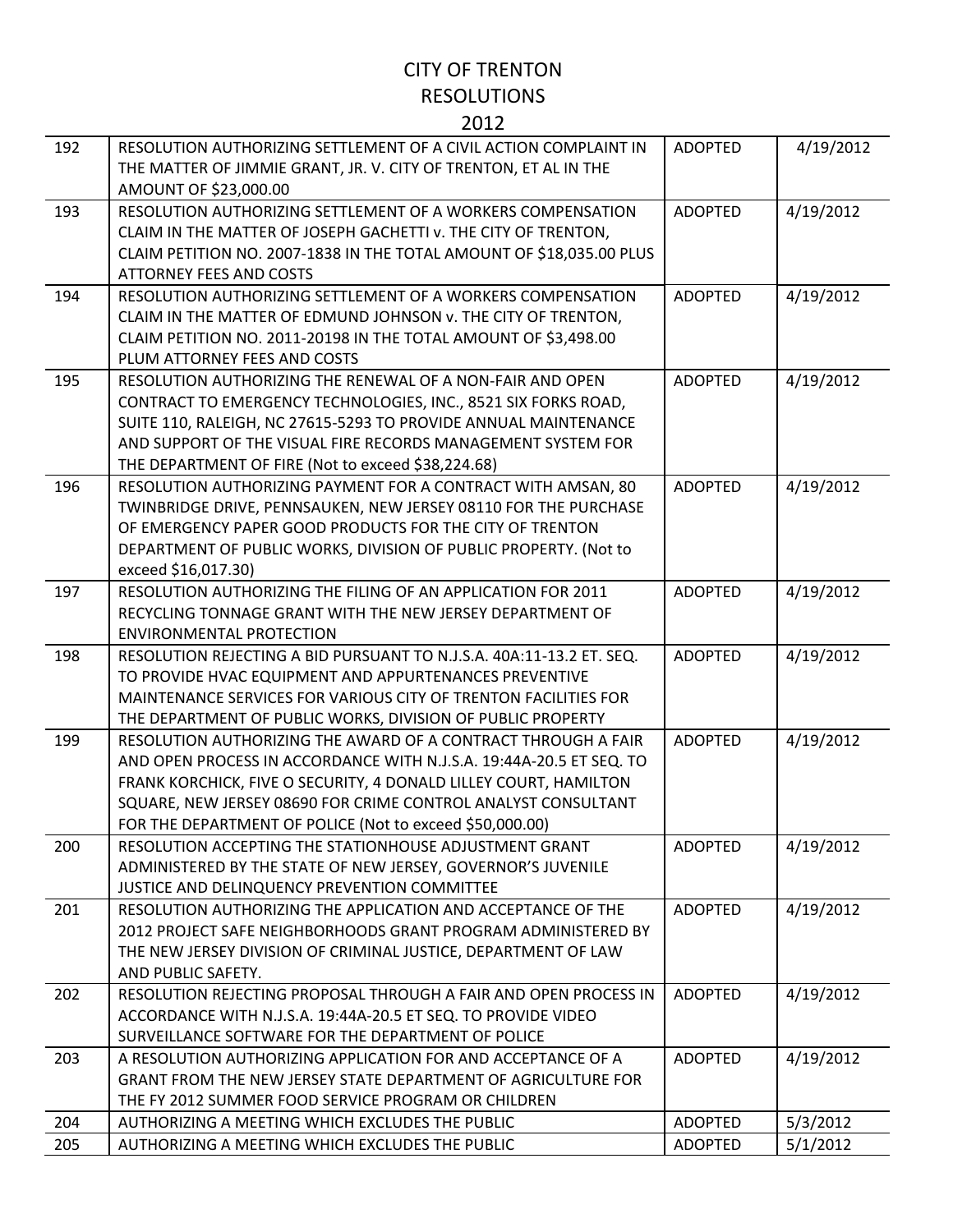| 206 | RESOLUTION AUTHORIZING THE AWARD OF A CONTRACT THROUGH A FAIR<br>AND OPEN PROCESS INA ACCORDANCE WITH N.J.S.A. 19:44A-20.5 ET SEQ.<br>TO SADAT ASSOCIATES, INC., 1545 LAMBERTON ROAD, P.O. BOX 4129<br>TRENTON, NEW JERSEY 08610 FOR THE PROFESSIONAL ENVIRONMENTAL<br>ENGINEERING AND CONSULTING IN ACCORDANCE WITH STATE<br>REQUIREMENTS TO PROVIDE THE SERVICES OF A LICENSED SITE<br>REMEDIATION PROFESSIONAL TO CONDUCT FILE REVIEWS, ADMINISTRATIVE<br>ACTIONS, GROUNDWATER SAMPLING, PERMITTING AND OTHER ACTIVITIES<br>AT THE FORMER YOUNGS RUBBER SITE, ENTERPRISE AVENUE, TRENTON,<br>NEW JERSEY FOR THE DEPARTMENT OF HOUSING AND ECONOMIC<br>DEVELOPMENT. (Not to exceed \$19,579.00) | <b>ADOPTED</b> | 5/3/2012 |
|-----|---------------------------------------------------------------------------------------------------------------------------------------------------------------------------------------------------------------------------------------------------------------------------------------------------------------------------------------------------------------------------------------------------------------------------------------------------------------------------------------------------------------------------------------------------------------------------------------------------------------------------------------------------------------------------------------------------|----------------|----------|
| 207 | RESOLUTION ACCEPTING BID AND AWARDING CONTRACT TO FLEMINGTON<br>DEPARTMENT STORE, 151 ROUTE 31, FLEMINGTON, NEW JERSEY 08822 FOR<br>THE FURNISHING AND DELIVERY OF UNIFORMS FOR THE VARIOUS DIVISIONS<br>OF THE CITY OF TRENTON FOR A PERIOD OF ONE (1) YEAR BEGINNING JULY<br>1, 2012 TO JUNE 30, 2013. (Not to exceed \$82,491.00)                                                                                                                                                                                                                                                                                                                                                              | <b>ADOPTED</b> | 5/3/2012 |
| 208 | RESOLUTION ACCEPTING BID AND AWARDING CONTRACT TO FLEMINGTON<br>DEPARTMENT STORE, 151 ROUTE 31, FLEMINGTON, NEW JERSEY 08822 FOR<br>THE FURNISHING AND DELIVERY F.O.B. DESTINATION WORK SHOES AS<br>NEEDED DIRECTLY TO THE VARIOUS DIVISIONS FOR THE CITY OF TRENTON<br>FOR A PERIOD OF ONE (1) YEAR BEGINNING JULY 1, 2012 TO JUNE 30, 30,<br>2013. (Not to exceed \$54,261.70)                                                                                                                                                                                                                                                                                                                  | <b>ADOPTED</b> | 5/3/2012 |
| 209 | RESOLUTION OF THE CITY OF TRENTON MAKING APPLICATION TO THE LOCAL<br>FINANCE BOARD PURSUANT TO N.J.S.A. 40A:3-1 ET SEQ (BOND ORDINANCES<br>12-20 AND 12-21)                                                                                                                                                                                                                                                                                                                                                                                                                                                                                                                                       | <b>ADOPTED</b> | 5/3/2012 |
| 210 | RESOLUTION AUTHORIZING THE AWARD OF A CONTRACT TO RUDERMAN &<br>GLICKMAN, P.C., 675 MORRIS AVENUE, SUITE 100, SPRINGFIELD, NEW<br>JERSEY, TO PROVIDE GENERAL MUNICIPAL DEFENSE LITIGATION THROUGH A<br>FAIR AND OPEN PROCESS IN ACCORDANCE WITH N.J.S.A 19:44A-20.5 ET SEQ<br>AND N.J.SA. 40A:11-5(1)(A) (Not to exceed \$90,000)                                                                                                                                                                                                                                                                                                                                                                 | <b>ADOPTED</b> | 5/3/2012 |
| 211 | RESOLUTION AUTHORIZING THE AWARD OF A CONTRACT TO ZARWIN BAUM<br>DEVITO KAPLAN SHAER TODDY, P.C., 1818 MARKET STREET 13 <sup>TH</sup> FLR.,<br>PHILADELPHIA, PA, TO PROVIDE GENERAL MUNICIPAL DEFENSE LITIGATION<br>THROUGH A FAIR AND OPEN PROCESS IN ACCORDANCE WITH N.J.S.A<br>19:44A-20.5 ET SEQ AND N.J.SA. 40A:11-5(1)(A) (Not to exceed \$75,000)                                                                                                                                                                                                                                                                                                                                          | <b>ADOPTED</b> | 5/3/2012 |
| 212 | RESOLUTION AUTHORIZING THE AWARD OF A CONTRACT TO FLORIO<br>PERRUCCI STEINHARDT & FADER, L.L.C., 218 ROUTE 17 NORTH ROCHELLE<br>PARK, NEW JERSEY, TO PROVIDE GENERAL MUNICIPAL DEFENSE LITIGATION<br>THROUGH A FAIR AND OPEN PROCESS IN ACCORDANCE WITH N.J.S.A<br>19:44A-20.5 ET SEQ AND N.J.SA. 40A:11-5(1)(A) (Not to exceed \$55,000)                                                                                                                                                                                                                                                                                                                                                         | <b>ADOPTED</b> | 5/3/2012 |
| 213 | RESOLUTION AUTHORIZING THE AWARD OF A CONTRACT TO CONNELL<br>FOLEY, LLP, 85 LIVINGSTON AVENUE, ROSELAND, NEW JERSEY, TO PROVIDE<br>PROFESSIONAL LEGAL SERVICES REGARDING SPECIALIZED INSURANCE<br>MATTERS THROUGH A FAIR AND OPEN PROCESS IN ACCORDANCE WITH<br>N.J.S.A 19:44A-20.5 ET SEQ AND N.J.SA. 40A:11-5(1)(A) (Not to exceed<br>$$15,000$ )                                                                                                                                                                                                                                                                                                                                               | <b>ADOPTED</b> | 5/3/2012 |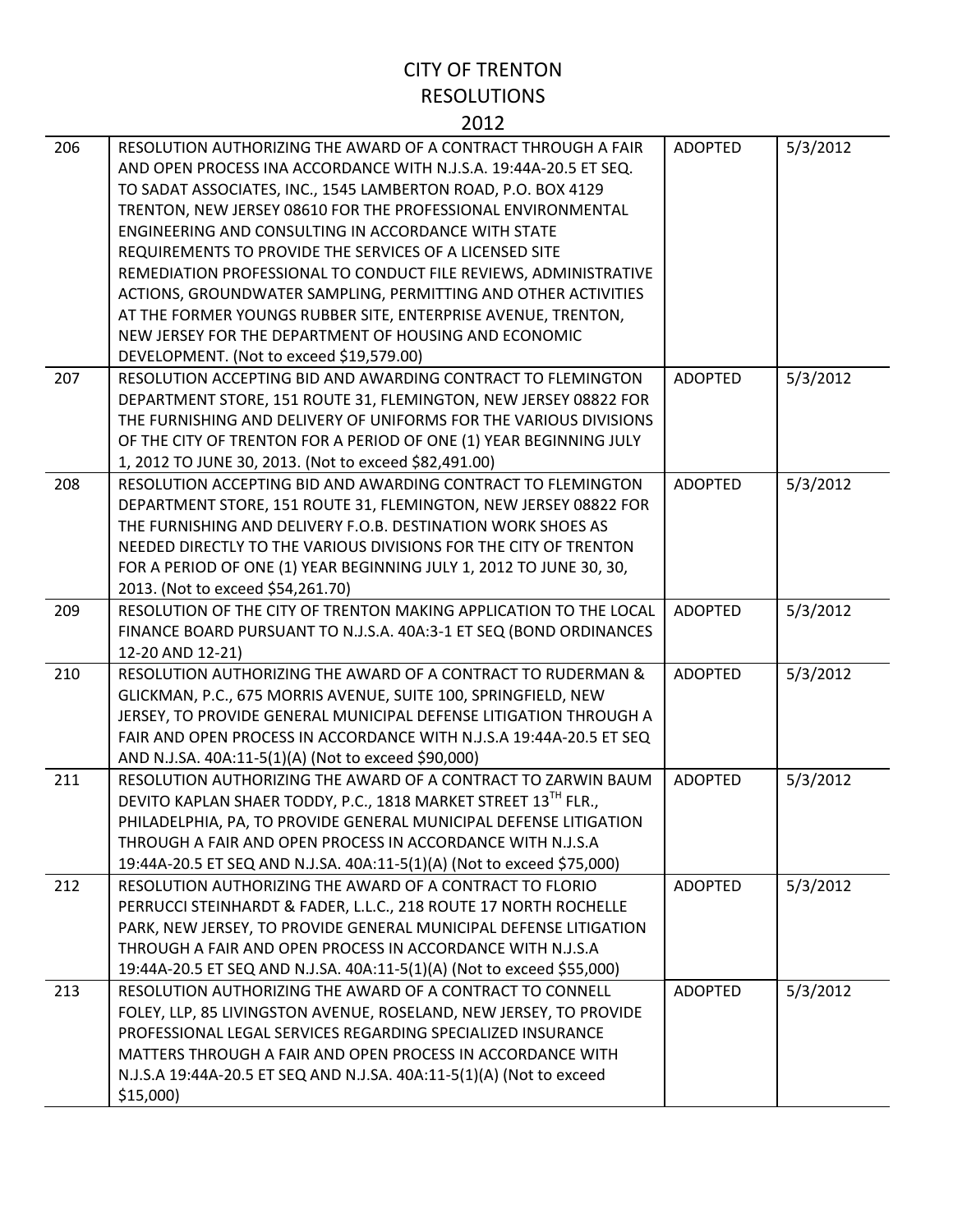| 214 | RESOLUTION AUTHORIZING THE AWARD OF A CONTRACT TO HILL WALLACK,<br>LLP, 202 CARNEGIE CENTER, 2 <sup>ND</sup> FLR., PRINCETON, NEW JERSEY, TO PROVIDE<br>GENERAL MUNICIPAL DEFENSE LITIGATION THROUGH A FAIR AND OPEN<br>PROCESS IN ACCORDANCE WITH N.J.S.A 19:44A-20.5 ET SEQ AND N.J.SA.<br>40A:11-5(1)(A) (Not to exceed \$7,500)                                                                                                                                                  | <b>ADOPTED</b> | 5/3/2012  |
|-----|--------------------------------------------------------------------------------------------------------------------------------------------------------------------------------------------------------------------------------------------------------------------------------------------------------------------------------------------------------------------------------------------------------------------------------------------------------------------------------------|----------------|-----------|
| 215 | RESOLUTION AUTHORIZING THE AWARD OF A CONTRACT TO KNAPP,<br>TRIMBOLI & PRUSINOWSKI, LLC, FLORHAM PARK, NEW JERSEY TO PROVIDE<br><b>GENERAL MUNICIPAL DEFENSE LITIGATION THROUGH A FAIR AND OPEN</b><br>PROCESS IN ACCORDANCE WITH N.J.S.A 19:44A-20.5 ET SEQ AND N.J.SA.<br>40A:11-5(1)(A) (Not to exceed \$16,000)                                                                                                                                                                  | <b>ADOPTED</b> | 5/3/2012  |
| 216 | RESOLUTION AUTHORIZING THE AWARD OF A CONTRACT TO JOHN MORELLI,<br>ATTORNEY AT LAW, 203 WEST SOMERDALE ROAD, VOORHEES, NEW JERSEY,<br>TO PROVIDE GENERAL MUNICIPAL DEFENSE LITIGATION THROUGH A FAIR<br>AND OPEN PROCESS IN ACCORDANCE WITH N.J.S.A 19:44A-20.5 ET SEQ AND<br>N.J.SA. 40A:11-5(1)(A) (Not to exceed \$8,000)                                                                                                                                                         | <b>ADOPTED</b> | 5/3/2012  |
| 217 | RESOLUTION AUTHORIZING THE AWARD OF A CONTRACT TO NERWINSKI,<br>DEMBER & FOX, LLC, 600 LAWRENCE ROAD, LAWRENCEVILLE, NEW JERSEY,<br>TO PROVIDE GENERAL MUNICIPAL DEFENSE LITIGATION THROUGH A FAIR<br>AND OPEN PROCESS IN ACCORDANCE WITH N.J.S.A 19:44A-20.5 ET SEQ AND<br>N.J.SA. 40A:11-5(1)(A) (Not to exceed \$5,000)                                                                                                                                                           | <b>ADOPTED</b> | 5/3/2012  |
| 218 | RESOLUTION AUTHORIZING AN AMENDMENT TO THE CONTRACT AWARDED<br>THROUGH A FAIR AND OPEN PROCESS TO THE LAW OFFICES OF SAPONARO<br>& SITZLER, THE NEWBOLD HOUSE, 27 CEDAR STREET, MOUNT HOLLY, NJ<br>08060, TO PROVIDE PROFESSIONAL LEGAL SERVICES REGARDING GENERAL<br>MUNICIPAL AND DEFENSE LITIGATION MATTERS FOR THE CITY OF TRENTON<br>IN AN AMOUNT NOT TO EXCEED \$90,000                                                                                                        | <b>ADOPTED</b> | 5/3/2012  |
| 219 | AUTHORIZING A MEETING WHICH EXCLUDES THE PUBLIC                                                                                                                                                                                                                                                                                                                                                                                                                                      | <b>ADOPTED</b> | 5/3/2012  |
| 220 | RESOLUTION ESTABLISHING AN INVESTIGATION COMMITTEE OF THE CITY<br><b>COUNCIL</b>                                                                                                                                                                                                                                                                                                                                                                                                     | <b>ADOPTED</b> | 5/17/2012 |
| 221 | RESOLUTION AUTHORIZING THE AWARD OF A CONTRACT THROUGH A FAIR<br>AND OPEN PROCESS IN ACCORDANCE WITH N.J.S.A. 19:44A-20.5 ET SEQ. TO<br>HATCH MOTT MACDONALD, 27 BLEEKER STREET, MILLBURN, NEW JERSEY<br>07041-1008 TO PROVIDE PROFESSIONAL ENGINEERING SERVICES FOR<br>DISTRIBUTION SYSTEM FIVE YEAR CLEANING AND CEMENT MORTAR LINING<br>AND WATER MAIN REPLACEMENT AND INSTALLATION PROGRAM FOR THE<br>DEPARTMENT OF PUBLIC WORKS, WATER UTILITY. (Not to exceed<br>\$502,400.00) | <b>ADOPTED</b> | 5/17/2012 |
| 222 | RESOLUTION AUTHORIZING THE AWARD OF A CONTRACT THROUGH A FAIR<br>AND OPEN PROCESS IN ACCORDANCE WITH N.J.S.A. 19:44A-20.5 ET SEQ. TO<br>CH2M HILL, 119 CHERRY HILL ROAD, SUITE 300, PARSIPPANY, NJ 07054 TO<br>PROVIDE ENGINEERING SERVICES FOR THE DEVELOPMENT AND<br>PREPARATION OF THE 2012 CONSUMER CONFIDENCE REPORT FOR THE<br>WATER UTILITY, FOR THE DEPARTMENT OF PUBLIC WORKS,, WATER UTILITY.<br>(Not to exceed \$21,430.00)                                               | <b>ADOPTED</b> | 5/17/2012 |
| 223 | RESOLUTION AUTHORIZING CHANGE ORDER #1 TO THE CONTRACT WITH<br>WATERS AND BUGBEE, 75 SOUTH GOLD DRIVE, HAMILTON, NJ 08691 FOR<br>CONSTRUCTION OF THE NEW GREGG GRANT PARK FOR THE DEPARTMENT<br>OF PUBLIC WORKS (Not to exceed \$36,651.19)                                                                                                                                                                                                                                          | <b>ADOPTED</b> | 6/26/2012 |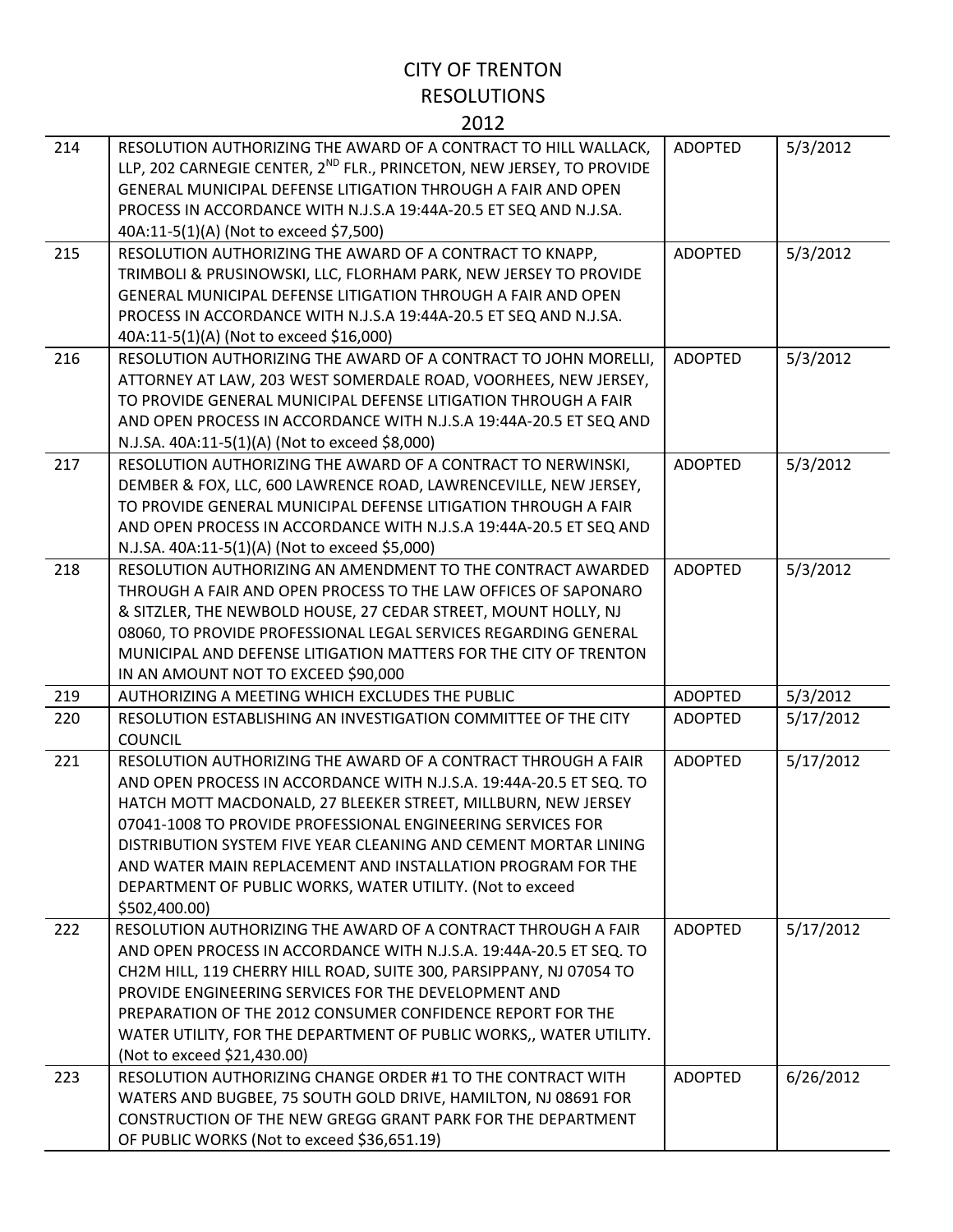| 224 | RESOLUTION AUTHORIZING CHANGE ORDER #1 TO THE CONTRACT WITH<br>NICKOLAUS CONSTRUCTION COMPANY, PO BOX 2322, VINCENTOWN, NJ<br>08088 FOR THE REHABILITATION OF THE CADWALADER PARK TENNIS<br>COURTS - PHASE 1 FOR THE DEPARTMENT OF PUBLIC WORKS (Not to exceed<br>\$13,229.00                                                                                                    | <b>ADOPTED</b> | 6/26/2012 |
|-----|----------------------------------------------------------------------------------------------------------------------------------------------------------------------------------------------------------------------------------------------------------------------------------------------------------------------------------------------------------------------------------|----------------|-----------|
| 225 | RESOLUTION ACCEPTING CERTIFICATION BY BOARD OF SCHOOL ESTIMATE<br>OF 2012-2013 SCHOOL DISTRICT BUDGET AND APPROPRIATING \$21,115,662<br>FOR SCHOOL PURPOSES                                                                                                                                                                                                                      | <b>ADOPTED</b> | 5/17/2012 |
| 226 | RESOLUTION AUTHORIZING ASSIGNMENT OF TAX SALE CERTIFICATE<br>PURSUANT N.J.S.A. 54:5-113 PB&J REAL ESTATE HOLDINGS (207 Rosemont<br>Avenue)                                                                                                                                                                                                                                       | <b>ADOPTED</b> | 5/17/2012 |
| 227 | RESOLUTION EXTENDING THE CONTRACT WITH IPS/PAYALL SOLUTIONS, LLC,<br>7250 WESTFIELD AVE. SUITE M, PENNSAUKEN, NEW JERSEY 08110 TO<br>PROVIDE PAYROLL AND HUMAN RESOURCES INFORMATION SYSTEMS FOR<br>THE CITY OF TRENTON (Not to exceed \$75,000.00)                                                                                                                              | <b>ADOPTED</b> | 5/17/2012 |
| 228 | RESOLUTION AMENDING THE CONTRACT WITH BLACKBOARD CONNECT INC,<br>15301 VENTURA BLVD, BUILDING B, SUITE 300, SHERMAN OAKS, CA 91403<br>TO PROVIDE THE SECOND YEAR OF ANNUAL SUPPORT SERVICES FOR THE<br>MASS EMERGENCY NOTIFICATION SYSTEM FOR THE DEPARTMENT OF<br>ADMINISTRATION, DIVISION OF INFORMATION TECHNOLOGY. (Not to<br>exceed \$54,437.13)                            | <b>ADOPTED</b> | 5/17/2012 |
| 229 | RESOLUTION AUTHORIZING PAYMENT TO RIKER, DANZIG, SCHERE, HYLAND<br>& PERRETTI, ONE SPEEDWELL AVENUE, MORRISTOWN, NEW JERSEY 079962-<br>1981 FOR LEGAL SERVICES RENDERED TO THE DEPARTMENT OF HOUSING &<br>ECONOMIC DEVELOPMENT (Not to exceed \$142,229.74)                                                                                                                      | <b>ADOPTED</b> | 5/17/2012 |
| 230 | RESOLUTION ACCEPTING FUNDS FROM VEOLIA ENERGY, WITHOUT<br>PREJUDICE, FOR MODIFICATIONS TO CERTAIN ASPECTS OF THE<br>WARREN/MARKET STREETS GATEWAY PROJECT                                                                                                                                                                                                                        | <b>ADOPTED</b> | 5/17/2012 |
| 231 | RESOLUTION AUTHORIZING PAYMENT FOR A CONTRACT WITH CARROLL<br>DEMOLITION LLC, 4 YOUNGS ROAD, HAMILTON, NEW JERSEY 08619 WHICH<br>WAS AWARDED ON AN EMERGENCY BASIS FOR THE DEMOLITION OF 113<br>DYE STREET TO ALLEVIATE A DANGEROUS AND HAZARDOUS CONDITION<br>(Not to exceed \$23,710.00)                                                                                       | <b>ADOPTED</b> | 5/17/2012 |
| 232 | RESOLUTION AUTHORIZING PAYMENT FOR A CONTRACT WITH CARROLL<br>DEMOLITION LLC, 4 YOUNGS ROAD, HAMILTON, NEW JERSEY 08619 WHICH<br>WAS AWARDED ON AN EMERGENCY BASIS FOR THE PARTIAL DEMOLITION<br>OF 42-50 PEARL STREET TO ALLEVIATE A DANGEROUS AND HAZARDOUS<br>CONDITION AND AS PER FIRE AND POLICE DEPARTMENT TO ASSIST IN AN<br>INVESTIGATION AND (Not to exceed \$7,620.00) | <b>ADOPTED</b> | 5/17/2012 |
| 233 | RESOLUTION AUTHORIZING PAYMENT FOR A CONTRACT WITH CARROLL<br>DEMOLITION LLC, 4 YOUNGS ROAD, HAMILTON, NEW JERSEY 08619 WHICH<br>WAS AWARDED ON AN EMERGENCY BASIS FOR THE DEMOLITION OF 189<br>MONMOUTH STREET TO ALLEVIATE A DANGEROUS AND HAZARDOUS<br>CONDITION (Not to exceed \$22,290.00)                                                                                  | <b>ADOPTED</b> | 5/17/2012 |
| 234 | RESOLUTION AUTHORIZING PAYMENT FOR A CONTRACT WITH YANNUZZI &<br>SONS INC., 152 RTE, 206 SOUTH, UNITE #14, HILLSBOROUGH, NEW JERSEY<br>08844 WHICH WAS AWARDED ON AN EMERGENCY BASIS FOR THE<br>DEMOLITION OF 7 & 9 FOWLER STREET TO ALLEVIATE A DANGEROUS AND<br>HAZARDOUS CONDITION (Not to exceed \$24,550.00)                                                                | <b>ADOPTED</b> | 5/17/2012 |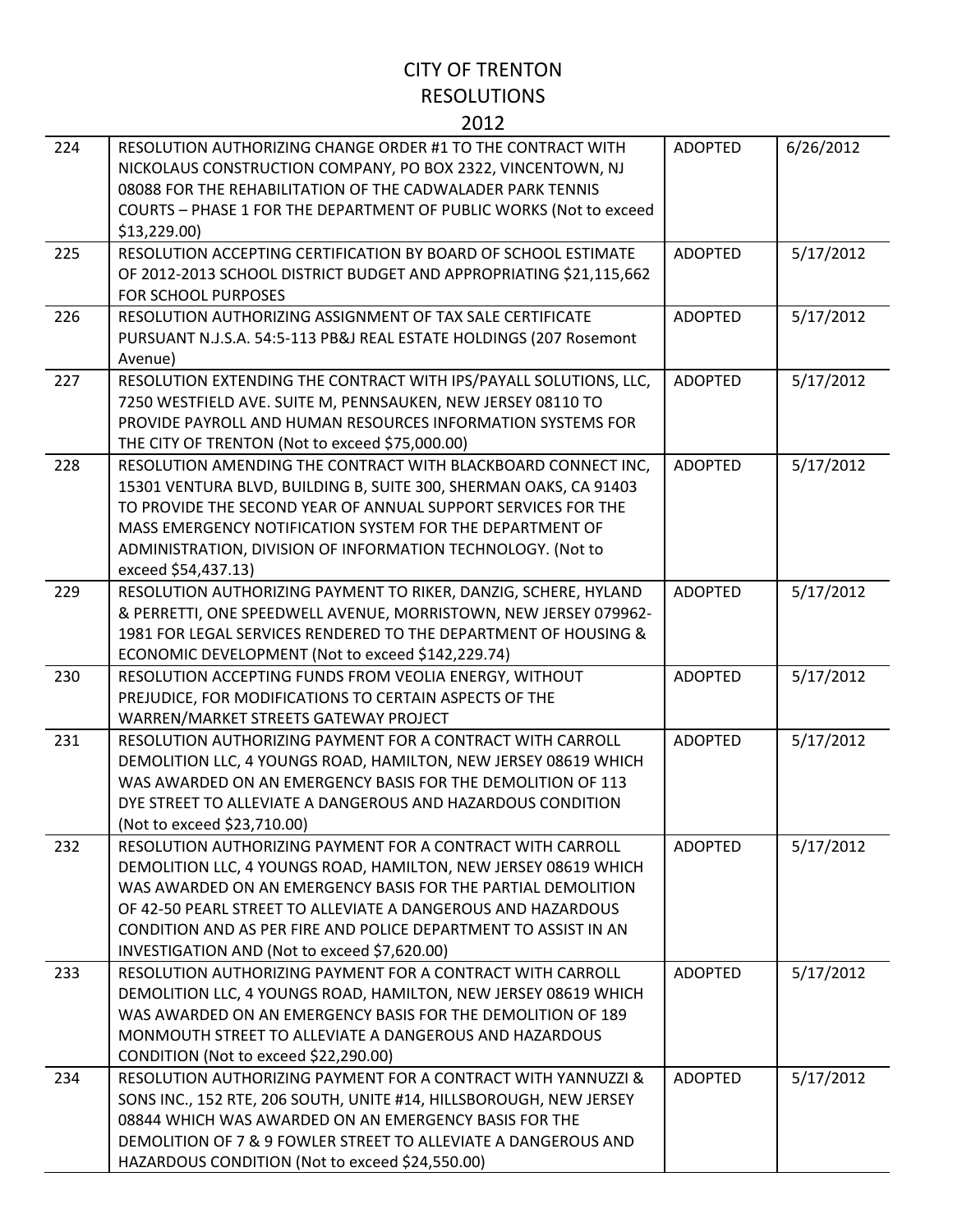| 235 | RESOLUTION AUTHORIZING SETTLEMENT OF A WORKERS COMPENSATION<br>CLAIM IN THE MATTER OF JOSEPH GACHETTI v. THE CITY OF TRENTON,<br>CLAIM PETITION NO 2007-1838 IN THE TOTAL AMOUNT OF \$9,600.00 FOR<br><b>COUNSEL FEES ONLY</b>                                                                                                                                 | <b>ADOPTED</b> | 5/17/2012 |
|-----|----------------------------------------------------------------------------------------------------------------------------------------------------------------------------------------------------------------------------------------------------------------------------------------------------------------------------------------------------------------|----------------|-----------|
| 236 | RESOLUTION AUTHORIZING SETTLEMENT OF A WORKERS COMPENSATION<br>CLAIM IN THE MATTER OF MICHAEL OAKLEY v. THE CITY OF TRENTON, CLAIM<br>PETITION NO 2011-28625 IN THE TOTAL AMOUNT OF \$2,954.00 PLUS<br><b>ATTORNEY FEES AND COSTS</b>                                                                                                                          | <b>ADOPTED</b> | 5/17/2012 |
| 237 | RESOLUTION AUTHORIZING SETTLEMENT OF A WORKERS COMPENSATION<br>CLAIM IN THE MATTER OF YEM DELGADO v. THE CITY OF TRENTON, CLAIM<br>PETITION NO 2010-22132 IN THE TOTAL AMOUNT OF \$2,500.00 FOR<br><b>COUNSEL FEES ONLY</b>                                                                                                                                    | <b>ADOPTED</b> | 5/17/2012 |
| 238 | RESOLUTION AUTHORIZING SETTLEMENT OF A WORKERS COMPENSATION<br>CLAIM IN THE MATTER OF BENJAMIN WARD v. THE CITY OF TRENTON, CLAIM<br>PETITION NO 2010-30061 IN THE TOTAL AMOUNT OF \$11,448.38 PLUS<br><b>ATTORNEY FEES AND COSTS</b>                                                                                                                          | <b>ADOPTED</b> | 5/17/2012 |
| 239 | RESOLUTION AUTHORIZING SETTLEMENT OF A WORKERS COMPENSATION<br>CLAIM IN THE MATTER OF KENNETH LUGO v. THE CITY OF TRENTON, CLAIM<br>PETITION NO 2011-6397 IN THE TOTAL AMOUNT OF \$5,000.00                                                                                                                                                                    | <b>ADOPTED</b> | 5/17/2012 |
| 240 | RESOLUTION AUTHORIZING SETTLEMENT OF A WORKERS COMPENSATION<br>CLAIM IN THE MATTER OF SHONDA HAYES v. THE CITY OF TRENTON, CLAIM<br>PETITION NO 2007-1255 IN THE TOTAL AMOUNT OF \$2,500.00 FOR<br><b>ATTORNEY FEES ONLY</b>                                                                                                                                   | <b>ADOPTED</b> | 5/17/2012 |
| 241 | RESOLUTION AUTHORIZING SETTLEMENT OF A WORKERS COMPENSATION<br>CLAIM IN THE MATTER OF GILBERT LAWRENCE v. THE CITY OF TRENTON,<br>CLAIM PETITION NO 2007-14202 IN THE TOTAL AMOUNT OF \$180,532.80<br>PLUS ATTORNEY FEES AND COSTS                                                                                                                             | <b>ADOPTED</b> | 5/17/2012 |
| 242 | RESOLUTION ACCEPTING BID AND AWARDING CONTRACT TO DAVID WEBER<br>OIL COMPANY, 601 INDUSTRIAL ROAD, CARLSTADT, NEW JERSEY 07072 FOR<br>THE FURNISHING AND DELIVERY ON AN AS NEEDED BASIS VEHICLE OIL AND<br>GREASE FOR THE VARIOUS DIVISIONS OF THE CITY OF TRENTON FOR A TWO<br>YEARS PERIOD FROM JULY 1, 2012 TO JUNE 30, 2014. (Not to exceed<br>\$79,265.45 | <b>ADOPTED</b> | 5/17/2012 |
| 243 | RESOLUTION AUTHORIZING THE FURNISHING AND DELIVERY ON AN AS<br>NEEDED BASIS UNLEADED 87 OCTANE GASOLINE FOR THE VARIOUS<br>DEPARTMENTS OF THE CITY OF TRENTON FROM RIGGINS, INC., P.O. BOX 150<br>MILLVILLE, NEW JERSEY 08332 THROUGH THE STATE OF NEW JERSEY<br>COOPERATIVE PROGRAM WITHOUT COMPETITIVE BIDDING. (Not to exceed<br>\$1,331,500.00             | <b>ADOPTED</b> | 5/17/2012 |
| 244 | RESOLUTION AUTHORIZING SETTLEMENT OF CIVIL SUIT IN THE MATTER OF<br>TED CLEMONS, GRACIE CLEMONS aka MAXIE CLEMONS, INDIVIDUALLY AND<br>ON BEHALF OF THEIR MINOR CHILDREN, HENRY CLEMONS, JOSEPH<br>CLEMONS, SHIANNE CLEMONS, ISAAC CLEMONS AND ANGEL CLEMONS IN<br>THE TOTAL AMOUNT OF \$8,000.00                                                              | <b>ADOPTED</b> | 5/17/2012 |
| 245 | RESOLUTION APPROVING PERSON-TO-PERSON TRANSFER OF PLENARY<br>RETAIL CONSUMPTION LICENSE 1111-33-009-003 FROM VJDB, LLC, TO PSM<br>LIQUOR X, INC. (701-703 Cass Street)                                                                                                                                                                                         | <b>ADOPTED</b> | 6/7/2012  |
| 246 | RESOLUTION APPROVING PERSON-TO-PERSON AND PLACE-TO-PLACE<br>TRANSFER OF PLENARY RETAIL CONSUMPTION LICENSE #1111-33-251-006                                                                                                                                                                                                                                    | <b>HELD</b>    |           |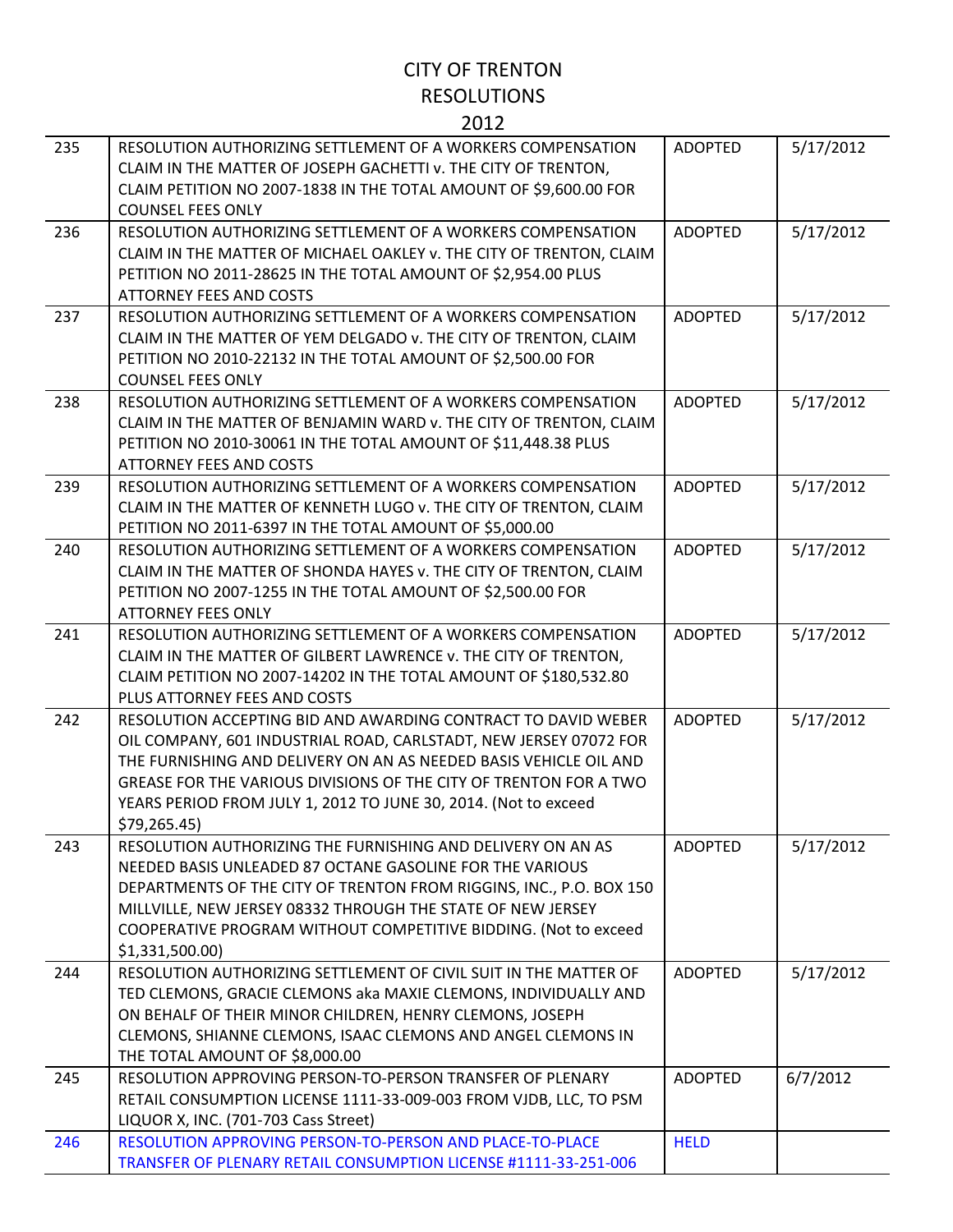| 247 | AUTHORIZING A MEETING WHICH EXCLUDES THE PUBLIC                                                                       | <b>ADOPTED</b> | 5/17/2012 |
|-----|-----------------------------------------------------------------------------------------------------------------------|----------------|-----------|
| 248 | RESOLUTION AUTHORIZING TRANSFERS TO BE MADE BY THE CHIEF                                                              | <b>ADOPTED</b> | 6/7/2012  |
|     | FINANCIAL OFFICER OF THE FY 2012 APPROPRIATIONS                                                                       |                |           |
| 249 | RESOLUTION REJECTING BIDS RECEIVED THROUGH A FAIR AND OPEN                                                            | <b>ADOPTED</b> | 6/7/2012  |
|     | PROCESS IN ACCORDANCE WITH N.J.S.A. 19:44A-20 ET SEQ TO PROVIDE                                                       |                |           |
|     | PRESCRIPTION DRUG COVERAGE INSURANCE BROKER/CONSULTANT                                                                |                |           |
|     | SERVICES FOR THE DEPARTMENT OF ADMINISTRATION                                                                         |                |           |
| 250 | RESOLUTION EXERCISING THE CONTRACTUAL OPTION TO RENEW THE                                                             | <b>ADOPTED</b> | 6/7/2012  |
|     | CONTRACT WITH J III ELECTRONICS, INC. 25359 MT. PLEASANT ROAD,                                                        |                |           |
|     | COLUMBUS, NEW JERSEY 08022 TO PROVIDE ALARM, CLOSED CIRCUIT TV                                                        |                |           |
|     | AND ACCESS CONTROL SYSTEM INSTALLATION AND MAINTENANCE FOR THE                                                        |                |           |
|     | DEPARTMENT OF ADMINISTRATION FOR AN ADDITIONAL TWO-YEAR                                                               |                |           |
|     | TERM.(not to exceed \$50,000 annually)                                                                                |                |           |
| 251 | RESOLUTION EXERCISING THE STATUTORILY AUTHORIZED EXTENSION OF                                                         | <b>ADOPTED</b> | 6/7/2012  |
|     | THE CONTRACT WITH MARK GIALLELLA, 2061 PENNINGTON ROAD, EWING,                                                        |                |           |
|     | NJ 08618, TO CONTINUE PROVIDING TELEPHONE CABLING, COMPUTER                                                           |                |           |
|     | CABLING, INSTALLATION AND REPAIRS OF CENTREX TELEPHONE SERVICES,                                                      |                |           |
|     | CISCO VOICE OVER IP TELEPHONE SYSTEM FOR THE CITY OF TRENTON,                                                         |                |           |
| 252 | DEPARTMENT OF ADMINISTRATION (not to exceed \$89,000)<br>RESOLUTION AUTHORIZING THE PURCHASE OF WIRELESS SERVICES FOR | <b>ADOPTED</b> |           |
|     | AIRCARDS AND BLACKBERRIES FROM SPRINT TOGETHER WITH NEXTEL. P.O.                                                      |                | 6/7/2012  |
|     | BOX 4181, CAROL STREAM, IL 60197-4181 FOR POLICE, FIRE AND                                                            |                |           |
|     | COMMUNICATIONS THROUGH THE STATE OF NEW JERSEY COOPERATIVE                                                            |                |           |
|     | PROGRAM WITHOUT COMPETITIVE BIDDING (not to exceed \$124,991.26)                                                      |                |           |
| 253 | RESOLUTION GRANTING RENEWAL OF ALCOHOLIC BEVERAGE                                                                     | <b>ADOPTED</b> | 6/7/2012  |
|     | CONSUMPTION W/ BROAD PACKAGE LICENSE 1111-32-015-007. DINSHA BAR                                                      |                |           |
|     | & GRILL, INC, 900-902 CHESTNUT AVENUE, FOR THE 2012-2013 LICENSING                                                    |                |           |
|     | <b>PERIOD</b>                                                                                                         |                |           |
| 254 | RESOLUTION GRANTING RENEWAL OF PLENARY RETAIL CONSUMPTION W/                                                          | <b>ADOPTED</b> | 6/7/2012  |
|     | BROAD PACKAGE LICENSE 1111-32-189-003. HUB LIQUORS, INC, 886-884 S.                                                   |                |           |
|     | BROAD ST., FOR THE 2012-2013 LICENSING PERIOD                                                                         |                |           |
| 255 | RESOLUTION GRANTING RENEWAL OF CLUB LICENSE 1111-31-298-001 HOLY                                                      | <b>ADOPTED</b> | 6/7/2012  |
|     | CROSS POST 417 CATHOLIC WAR VETERANS, INC., FOR THE 2012-2013                                                         |                |           |
|     | LICENSING PERIOD (301 Grand Street)                                                                                   |                |           |
| 256 | RESOLUTION GRANTING RENEWAL OF CLUB LICENSE 1111-31-269-001                                                           | <b>ADOPTED</b> | 6/7/2012  |
|     | POLISH AMERICAN WORLD WAR VETERANS CLUB, FOR THE 2012-2013                                                            |                |           |
|     | LICENSING PERIOD (12 Grand Street)                                                                                    |                |           |
| 257 | RESOLUTION GRANTING RENEWAL OF ALCOHOLIC BEVERAGE                                                                     | <b>ADOPTED</b> | 6/7/2012  |
|     | CONSUMPTION W/ BROAD PACKAGE LICENSE 1111-32-042-007, GK                                                              |                |           |
|     | ENTERPRISES, LLC, FOR THE 2012-2013 LICENSING PERIOD (463 Whittaker                                                   |                |           |
|     | Ave.)                                                                                                                 |                |           |
| 258 | RESOLUTION GRANTING RENEWAL OF ALCOHOLIC BEVERAGE                                                                     | <b>ADOPTED</b> | 6/7/2012  |
|     | CONSUMPTION W/ BROAD PACKAGE LICENSE 1111-32-072-004, M&D                                                             |                |           |
|     | TAVERN AND LIQUOR STORE, INC., FOR THE 2012-2013 LICENSING PERIOD                                                     |                |           |
|     | (501-511 S. Clinton Ave.)                                                                                             |                |           |
| 259 | RESOLUTION GRANTING RENEWAL OF ALCOHOLIC BEVERAGE                                                                     | <b>ADOPTED</b> | 6/7/2012  |
|     | CONSUMPTION W/ BROAD PACKAGE LICENSE 1111-32-149-006, ROEBLING                                                        |                |           |
|     | LIQUORS, LLC, FOR THE 2012-2013 LICENSING PERIOD (635 S. Clinton Ave.)                                                |                |           |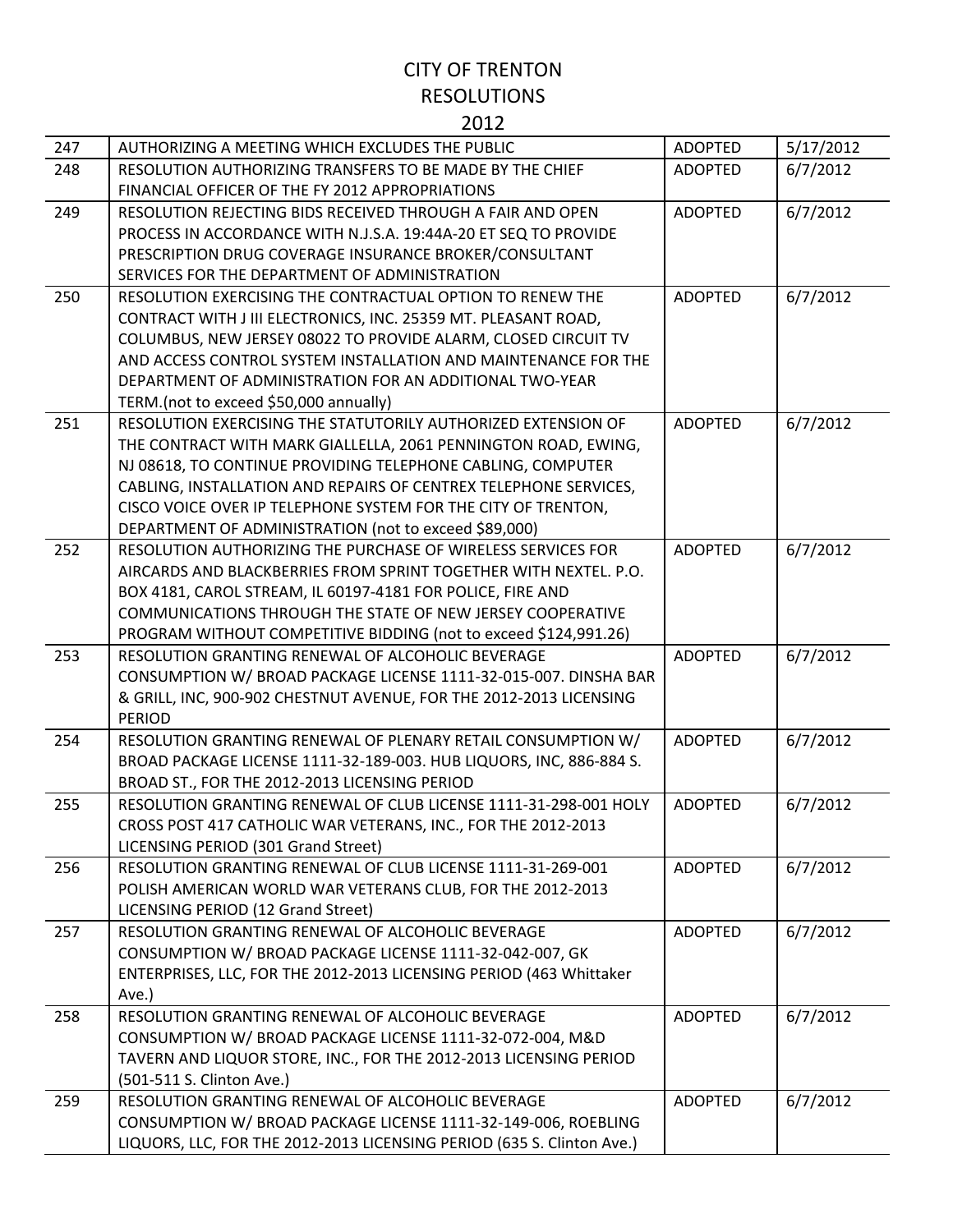| 260 | RESOLUTION GRANTING RENEWAL OF ALCOHOLIC BEVERAGE                    | <b>ADOPTED</b> | 6/7/2012  |
|-----|----------------------------------------------------------------------|----------------|-----------|
|     | CONSUMPTION LICENSE 1111-33-034-008, AUM LIQUOR, LLC, 841 GENESEE    |                |           |
|     | STREET, FOR THE 2012-2013 LICENSING PERIOD                           |                |           |
| 261 | RESOLUTION GRANTING RENEWAL OF ALCOHOLIC BEVERAGE                    | <b>ADOPTED</b> | 6/7/2012  |
|     | CONSUMPTION LICENSE 1111-33-095-005, MARPOP CORPORATION, 1700 S.     |                |           |
|     | CLINTON AVENUE, FOR THE 2012-2013 LICENSING PERIOD                   |                |           |
| 262 | RESOLUTION GRANTING RENEWAL OF ALCOHOLIC BEVERAGE                    | <b>ADOPTED</b> | 6/7/2012  |
|     | CONSUMPTION LICENSE 1111-33-122-006, ANNA & GREG, INC, FOR THE       |                |           |
|     | 2012-2013 LICENSING PERIOD (912 Brunswick Avenue)                    |                |           |
| 263 | RESOLUTION GRANTING RENEWAL OF ALCOHOLIC BEVERAGE                    | <b>ADOPTED</b> | 6/7/2012  |
|     | CONSUMPTION LICENSE 1111-33-218-004, MIR-ROVS LLC, 800 CHESTNUT      |                |           |
|     | AVENUE FOR THE 2012-2013 LICENSING PERIOD                            |                |           |
| 264 | RESOLUTION GRANTING RENEWAL OF ALCOHOLIC BEVERAGE                    | <b>ADOPTED</b> | 6/7/2012  |
|     | CONSUMPTION LICENSE 1111-33-255-004, TIR NA NOG, INC., FOR THE 2012- |                |           |
|     | 2013 LICENSING PERIOD (1324 Hamilton Avenue)                         |                |           |
| 265 | RESOLUTION GRANTING RENEWAL OF ALCOHOLIC BEVERAGE                    | <b>ADOPTED</b> | 6/7/2012  |
|     | CONSUMPTION LICENSE 1111-33-125-007, ELEVEN WEST FRONT, LLC, 11 W.   |                |           |
|     | FRONT STREET, FOR THE 2012-2013 LICENSING PERIOD                     |                |           |
| 266 | RESOLUTION GRANTING RENEWAL OF ALCOHOLIC BEVERAGE DISTRIBUTION       | <b>ADOPTED</b> | 6/7/2012  |
|     | LICENSE 1111-44-081-006, TORRES & JIMENEZ, INC., 199 OAKLAND STREET, |                |           |
|     | FOR THE 2012-2013 LICENSING PERIOD                                   |                |           |
| 267 | RESOLUTION GRANTING RENEWAL OF ALCOHOLIC BEVERAGE                    | <b>ADOPTED</b> | 6/7/2012  |
|     | CONSUMPTION LICENSE 1111-33-238-004, THABTO, INC., 151 LIBERTY       |                |           |
|     | STREET, FOR THE 2012-2013 LICENSING PERIOD                           |                |           |
| 268 | RESOLUTION GRANTING RENEWAL OF ALCOHOLIC BEVERAGE                    | <b>ADOPTED</b> | 6/26/2012 |
|     | CONSUMPTION LICENSE 1111-33-165-005, LAGUIRA, LLC, 420-422 N.        |                |           |
|     | CLINTON AVENUE, FOR THE 2012-2013 LICENSING PERIOD                   |                |           |
| 269 | RESOLUTION GRANTING RENEWAL OF ALCOHOLIC BEVERAGE                    | <b>ADOPTED</b> | 6/7/2012  |
|     | CONSUMPTION LICENSE 1111-33-073-004, PETERS PLACE, LLC, FOR THE      |                |           |
|     | 2012-2013 LICENSING PERIOD (1058 S. Broad Street)                    |                |           |
| 270 | RESOLUTION GRANTING RENEWAL OF ALCOHOLIC BEVERAGE                    | <b>ADOPTED</b> | 6/7/2012  |
|     | CONSUMPTION LICENSE 1111-33-082-008, LIQUOR-X BRUNSWICK INC.,        |                |           |
|     | 1002-1004 N. OLDEN AVENUE, FOR THE 2012-2013 LICENSING PERIOD        |                |           |
| 271 | RESOLUTION GRANTING RENEWAL OF ALCOHOLIC BEVERAGE                    | <b>ADOPTED</b> | 6/7/2012  |
|     | CONSUMPTION LICENSE 1111-33-219-010, CAPITAL DISTRICT, LLC, 931-933  |                |           |
|     | NEW YORK AVENUE, FOR THE 2012-2013 LICENSING PERIOD                  |                |           |
| 272 | RESOLUTION ADOPTING A SUBSTANTIAL AMENDMENT TO THE CITY OF           | <b>ADOPTED</b> | 6/7/2012  |
|     | TRENTON 2011 ANNUAL ACTION PLAN AND AUTHORIZING ITS SUBMISSION       |                |           |
|     | TO THE U.S. DEPARTMENT OF HOUSING AND URBAN DEVELOPMENT AS THE       |                |           |
|     | CITY'S APPLICATION FOR EMERGENCY SOLUTIONS GRANT (PART II) FUNDS     |                |           |
| 273 | RESOLUTION CONSENTING TO THE APPOINTMENT OF RODNEY THOMPSON          | <b>ADOPTED</b> | 6/19/2012 |
|     | AS FULL-TIME JUDGE OF THE TRENTON MUNICIPAL COURT                    |                |           |
| 274 | RESOLUTION CONSENTING TO THE APPOINTMENT OF JOHN F. MCCARTHY, III    | <b>ADOPTED</b> | 6/19/2012 |
|     | AS A PART-TIME JUDGE OF THE TRENTON MUNICIPAL COURT                  |                |           |
| 275 | RESOLUTION CONSENTING TO THE REAPPOINTMENT OF GREGORY E.             | <b>ADOPTED</b> | 6/7/2012  |
|     | WILLIAMS AS A JUDGE OF THE TRENTON MUNICIPAL COURT                   |                |           |
| 276 | RESOLUTION CONSENTING TO THE REAPPOINTMENT OF HAROLD GEORGE          | <b>ADOPTED</b> | 6/7/2012  |
|     | AS JUDGE OF THE TRENTON MUNICIPAL COURT                              |                |           |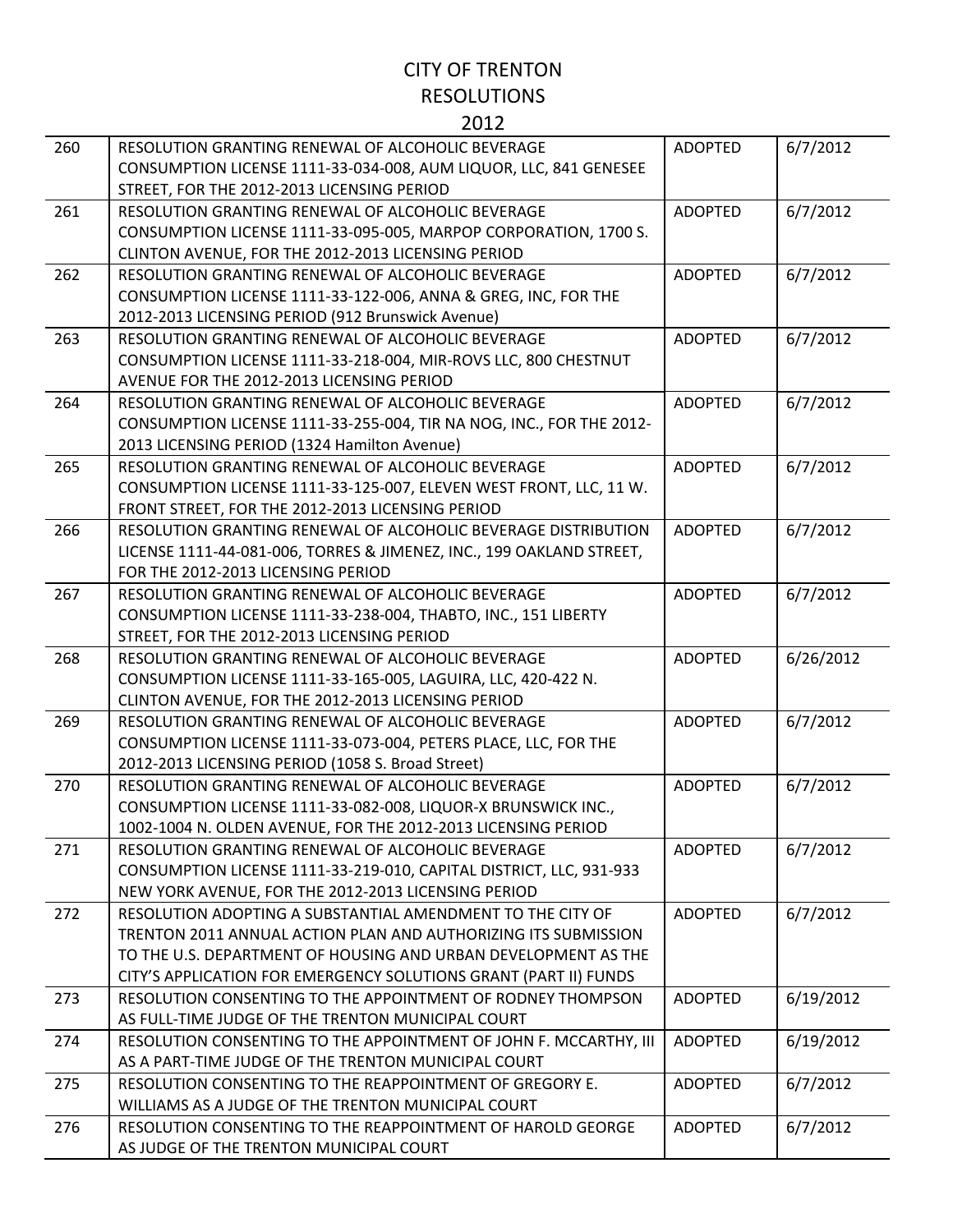| 277 | RESOLUTION CONSENTING TO THE APPOINTMENT OF HAROLD GEORGE AS<br>CHIEF JUDGE OF THE TRENTON MUNICIPAL COURT | <b>ADOPTED</b> | 6/7/2012  |
|-----|------------------------------------------------------------------------------------------------------------|----------------|-----------|
| 278 | AUTHORIZING A MEETING WHICH EXCLUDES THE PUBLIC                                                            | <b>ADOPTED</b> | 6/7/2012  |
| 279 | RESOLUTION GRANTING RENEWAL OF ALCOHOLIC BEVERAGE PLENARY                                                  | <b>ADOPTED</b> | 6/12/2012 |
|     | RETAIL CONSUMPTION LICENSE #1111-32-144-007, XUM FAMILY                                                    |                |           |
|     | ENTERPRISES, LLC, FOR THE 2012-2013 LICENSING PERIOD (1518 S. Clinton                                      |                |           |
|     | Avenue)                                                                                                    |                |           |
| 280 | RESOLUTION GRANTING RENEWAL OF ALCOHOLIC BEVERAGE PLENARY                                                  | <b>ADOPTED</b> | 6/12/2012 |
|     | RETAIL CONSUMPTION LICENSE #1111-33-097-009, MARCMAN, INC., FOR                                            |                |           |
|     | THE 2012-2013 LICENSING PERIOD (50 Riverview Executive Park)                                               |                |           |
| 281 | RESOLUTION GRANTING RENEWAL OF ALCOHOLIC BEVERAGE PLENARY                                                  | <b>ADOPTED</b> | 6/12/2012 |
|     | RETAIL CONSUMPTION LICENSE #1111-33-293-007, VILLA PARK LIQUORS,                                           |                |           |
|     | LLC, FOR THE 2012-2013 LICENSING PERIOD (21224 Liberty Street)                                             |                |           |
| 282 | RESOLUTION GRANTING RENEWAL OF PLENARY CONSUMPTION LICENSE                                                 | <b>ADOPTED</b> | 6/12/2012 |
|     | \$1111-33-236-008, JASBIR S. SETHI, FOR THE 2012-2013 LICENSING PERIOD                                     |                |           |
|     | (Pocket License)                                                                                           |                |           |
| 283 | RESOLUTION GRANTING RENEWAL OF ALCOHOLIC BEVERAGE                                                          | <b>ADOPTED</b> | 6/12/2012 |
|     | CONSUMPTION LICENSE 1111-32-205-012, SAMBUCA, LLC, 1200-1206 S.                                            |                |           |
|     | BROAD STREET, FOR THE 2012-2013 LICENSING PERIOD                                                           |                |           |
| 284 | RESOLUTION GRANTING RENEWAL OF ALCOHOLIC BEVERAGE                                                          | <b>ADOPTED</b> | 6/12/2012 |
|     | CONSUMPTION LICENSE 1111-33-132-004, J.E.S. ENTERPRISES, INC., 900                                         |                |           |
|     | LIBERTY STREET, FOR THE 2012-2013 LICENSING PERIOD                                                         |                |           |
| 285 | RESOLUTION GRANTING RENEWAL OF ALCOHOLIC BEVERAGE                                                          | <b>ADOPTED</b> | 6/12/2012 |
|     | CONSUMPTION LICENSE, 1111-33-249-008, CHOPPY'S GALLERA, INC., 640 N.                                       |                |           |
|     | CLINTON AVENUE, FOR THE 2012-2013 LICENSING PERIOD                                                         |                |           |
| 286 | RESOLUTION GRANTING RENEWAL OF ALCOHOLIC BEVERAGE RETAIL                                                   | <b>ADOPTED</b> | 6/12/2012 |
|     | CONSUMPTION LICENSE 3 1111-33-004-005, 428 FARNSWORTH AVE., CORP.,                                         |                |           |
|     | 538 ADELINE ST., FOR THE 2012-2013 LICENSING PERIOD                                                        |                |           |
| 287 | RESOLUTION GRANTING RENEWAL OF ALCOHOLIC BEVERAGE                                                          | <b>ADOPTED</b> | 6/12/2012 |
|     | CONSUMPTION w/BROAD PACKAGE LICENSE, 1111-32-138-009,                                                      |                |           |
|     | MATUCHECK, MICHAEL P., 530 LALOR STREET, FOR THE 2012-2013                                                 |                |           |
|     | <b>LICENSING PERIOD</b>                                                                                    |                |           |
| 288 | RESOLUTION GRANTING RENEWAL OF ALCOHOLIC BEVERAGE PLENARY                                                  | <b>ADOPTED</b> | 6/12/2012 |
|     | RETAIL CONSUMPTION LICENSE #1111-33-011-008, RODRIGUEZ BAR #3, LLC,                                        |                |           |
|     | FOR THE 2012-2013 LICENSING PERIOD (602 Federal Street)                                                    |                |           |
| 289 | RESOLUTION GRANTING RENEWAL OF ALCOHOLIC BEVERAGE                                                          | <b>ADOPTED</b> | 6/12/2012 |
|     | CONSUMPTION LICENSE 1111-33-231-007, CHESTNUT CORNERS CORP., 600-                                          |                |           |
|     | 602 CHESTNUT AVENUE, FOR THE 2012-2013 LICENSING PERIOD                                                    |                |           |
| 290 | RESOLUTION GRANTING RENEWAL OF ALCOHOLIC BEVERAGE                                                          | <b>ADOPTED</b> | 6/12/2012 |
|     | CONSUMPTION W/BROAD PACKAGE LICENSE 1111-32-041-007, CHIKARA                                               |                |           |
|     | TOMI, INC., 105 E. HANOVER ST., FOR THE 2012-2013 LICENSING PERIOD                                         |                |           |
| 291 | RESOLUTION GRANTING RENEWAL OF ALCOHOLIC BEVERAGE                                                          | <b>ADOPTED</b> | 6/12/2012 |
|     | CONSUMPTION LICENSE #1111-33-176-008, PAT'S ORIGINAL DINER, INC. FOR                                       |                |           |
|     | THE 2012-2013 LICENSING PERIOD (1300 S. Broad Street)                                                      |                |           |
| 292 | RESOLUTION GRANTING RENEWAL OF ALCOHOLIC BEVERAGE                                                          | <b>ADOPTED</b> | 6/12/2012 |
|     | CONSUMPTION w/BROAD PACKAGE, LICENSE #1111-32-191-005, NEWBUS,                                             |                |           |
|     | LLC, FOR THE 2012-2013 LICENSING PERIOD (1181-1183 Hamilton Avenue)                                        |                |           |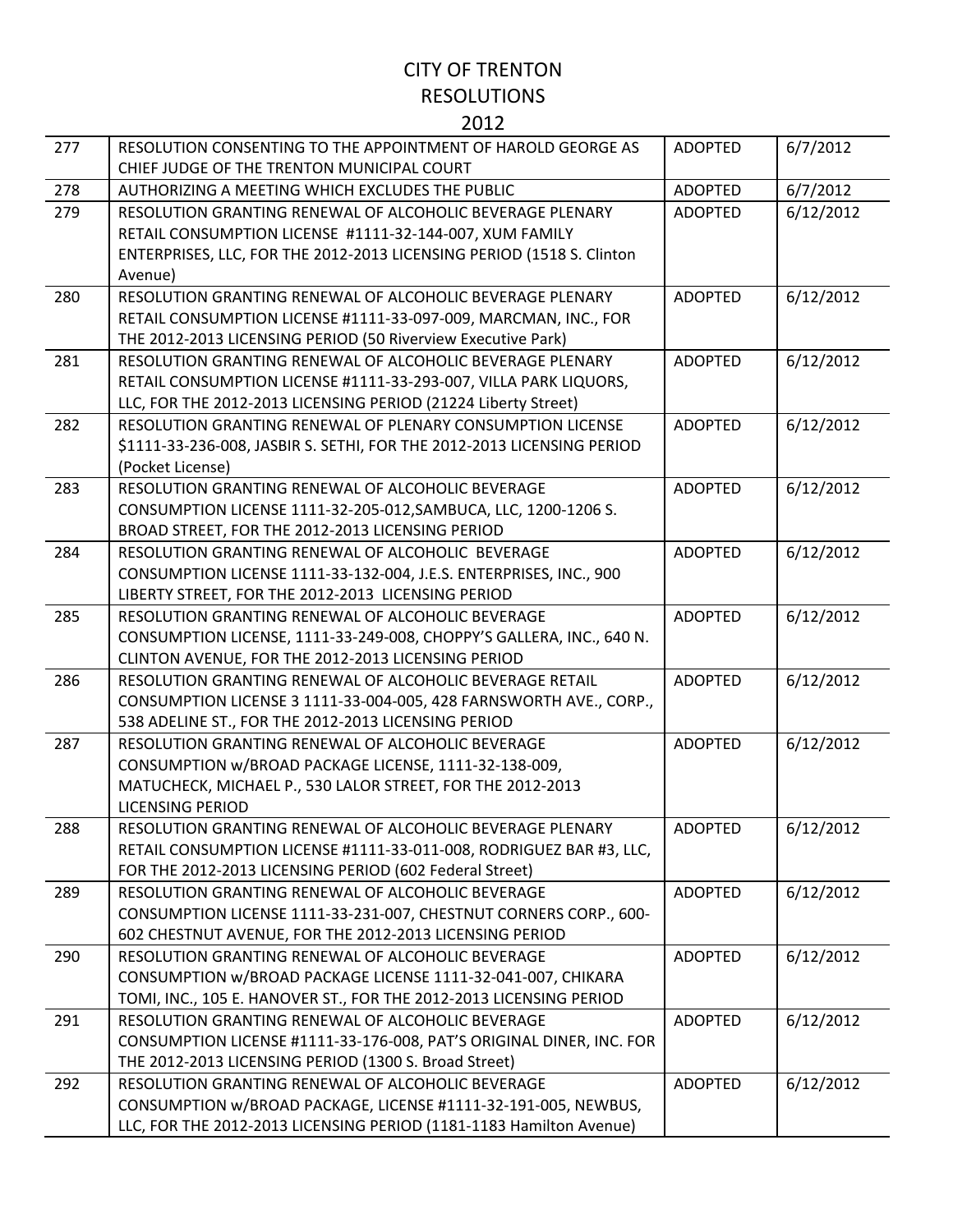| 293 | RESOLUTION GRANTING RENEWAL OF ALCOHOLIC BEVERAGE PLENARY           | <b>ADOPTED</b> | 6/12/2012 |
|-----|---------------------------------------------------------------------|----------------|-----------|
|     | RETAIL DISTRIBUTION LICENSE #1111-44-022-004, ANSHUL INC., 255      |                |           |
|     | HAMILTON AVENUE, FOR THE 2012-2013 LICENSING PERIOD                 |                |           |
| 294 | RESOLUTION GRANTING RENEWAL OF ALCOHOLIC BEVERAGE                   | <b>ADOPTED</b> | 6/12/2012 |
|     | CONSUMPTION LICENSE 1111-33-078-006, URBAN WORD LLC, 439-451 S.     |                |           |
|     | BROAD STREET, FOR THE 2012-2013 LICENSING PERIOD                    |                |           |
| 295 | RESOLUTION GRANTING RENEWAL OF ALCOHOLIC BEVERAGE                   | <b>ADOPTED</b> | 6/12/2012 |
|     | CONSUMPTION LICENSE 1111-33-116-005, GEORGE C'S TAVERN, 1849 S.     |                |           |
|     | CLINTON AVENUE, FOR THE 2012-2013 LICENSING PERIOD                  |                |           |
| 296 | RESOLUTION GRANTING RENEWAL OF ALCOHOLIC BEVERAGE RETAIL            | <b>ADOPTED</b> | 6/12/2012 |
|     | CONSUMPTION LICENSE #1111-33-007-002, AL-LEE'S LOUNGE, INC., 133    |                |           |
|     | DICKINSON ST., FOR THE 2012-2013 LICENSING PERIOD                   |                |           |
| 297 | RESOLUTION GRANTING RENEWAL OF ALCOHOLIC BEVERAGE                   | <b>ADOPTED</b> | 6/12/2012 |
|     | CONSUMPTION LICENSE 1111-33-140-003, MATUCHECK, MICHAEL, 801        |                |           |
|     | ANDERSON STREET, FOR THE 2012-2013 LICENSING PERIOD                 |                |           |
| 298 | RESOLUTION GRANTING RENEWAL OF ALCOHOLIC BEVERAGE                   | <b>ADOPTED</b> | 6/12/2012 |
|     | CONSUMPTION LICENSE 1111-33-012-002, MAXE, INC., 14 SOUTH WARREN    |                |           |
|     | STREET, FOR THE 2012-2013 LICENSING PERIOD                          |                |           |
| 299 | RESOLUTION GRANTING RENEWAL OF ALCOHOLIC BEVERAGE RETAIL            | <b>ADOPTED</b> | 6/12/2012 |
|     | CONSUMPTION LICENSE #1111-33-002-012, EL NOA NOA, INC., 677-679     |                |           |
|     | SOUTH BROAD STREET, FOR THE 2012-2013 LICENSING PERIOD              |                |           |
| 300 | RESOLUTION GRANTING RENEWAL OF ALCOHOLIC BEVERAGE                   | <b>ADOPTED</b> | 6/12/2012 |
|     | CONSUMPTION LICENSE 1111-33-142-007, EL ENCANTO, LLC, 554           |                |           |
|     | LAMBERTON STREET, FOR THE 2012-2013 LICENSING PERIOD                |                |           |
| 301 | RESOLUTION GRANTING RENEWAL OF ALCOHOLIC BEVERAGE                   | <b>ADOPTED</b> | 6/12/2012 |
|     | CONSUMPTION w/BROAD PACKAGE LICENSE 1111-32-085-004, MARTINEZ       |                |           |
|     | LIQUOR, INC., 101 CHAMBERS ST., FOR THE 2012-2013 LICENSING PERIOD  |                |           |
| 302 | RESOLUTION GRANTING RENEWAL OF PLENARY DISTRIBUTION LICENSE         | <b>ADOPTED</b> | 6/12/2012 |
|     | #1111-44-192-006, ADRIANO'S LIQUOR FOR THE 2012-2013 LICENSING      |                |           |
|     | PERIOD (634 N. Clinton Avenue)                                      |                |           |
| 303 | RESOLUTION GRANTING RENEWAL OF CLUB LICENSE # 1111-31-275-001,      | <b>ADOPTED</b> | 6/12/2012 |
|     | TRENTON POLISH AMERICAN DEMOCRATIC CLUB, INC., FOR THE 2012-2013    |                |           |
|     | LICENSING PERIOD (1102-1104 N. Olden Avenue)                        |                |           |
| 304 | RESOLUTION GRANTING RENEWAL OF PLENARY CONSUMPTION LICENSE          | <b>ADOPTED</b> | 6/12/2012 |
|     | #1111-32-110-008, JAQUEZ LIQUORS, INC., FOR THE 2012-2013 LICENSING |                |           |
|     | PERIOD (1261 Martin Luther King Blvd.)                              |                |           |
| 305 | RESOLUTION GRANTING RENEWAL OF ALCOHOLIC BEVERAGE DISTRIBUTION      | <b>ADOPTED</b> | 6/12/2012 |
|     | LICENSE #1111-44-181-003, JAI MAKALI, INC., FOR THE 2012-2013       |                |           |
|     | LICENSING PERIOD (600 Prospect Street)                              |                |           |
| 306 | RESOLUTION GRANTING RENEWAL OF ALCOHOLIC BEVERAGE                   | <b>ADOPTED</b> | 6/12/2012 |
|     | CONSUMPTION LICENSE 1111-33-058-004, ENROMA LLC, 17-19 EAST FRONT   |                |           |
|     | STREET FOR THE 2012-2013 LICENSING PERIOD                           |                |           |
| 307 | RESOLUTION GRANTING RENEWAL OF ALCOHOLIC BEVERAGE                   | ADOPTED        | 6/12/2012 |
|     | CONSUMPTION LICENSE # 1111-33-234-009, PERALTA, INC., 1 JERSEY      |                |           |
|     | STREET, FOR THE 2012-2013 LICENSING PERIOD                          |                |           |
| 308 | RESOLUTION GRANTING RENEWAL OF ALCOHOLIC BEVERAGE                   | <b>ADOPTED</b> | 6/12/2012 |
|     | CONSUMPTION LICENSE 1111-33-051-008, BROWN & WILLITTS ENT., INC.,   |                |           |
|     | 627 N. OLDEN AVENUE, FOR THE 2012-2013 LICENSING PERIOD             |                |           |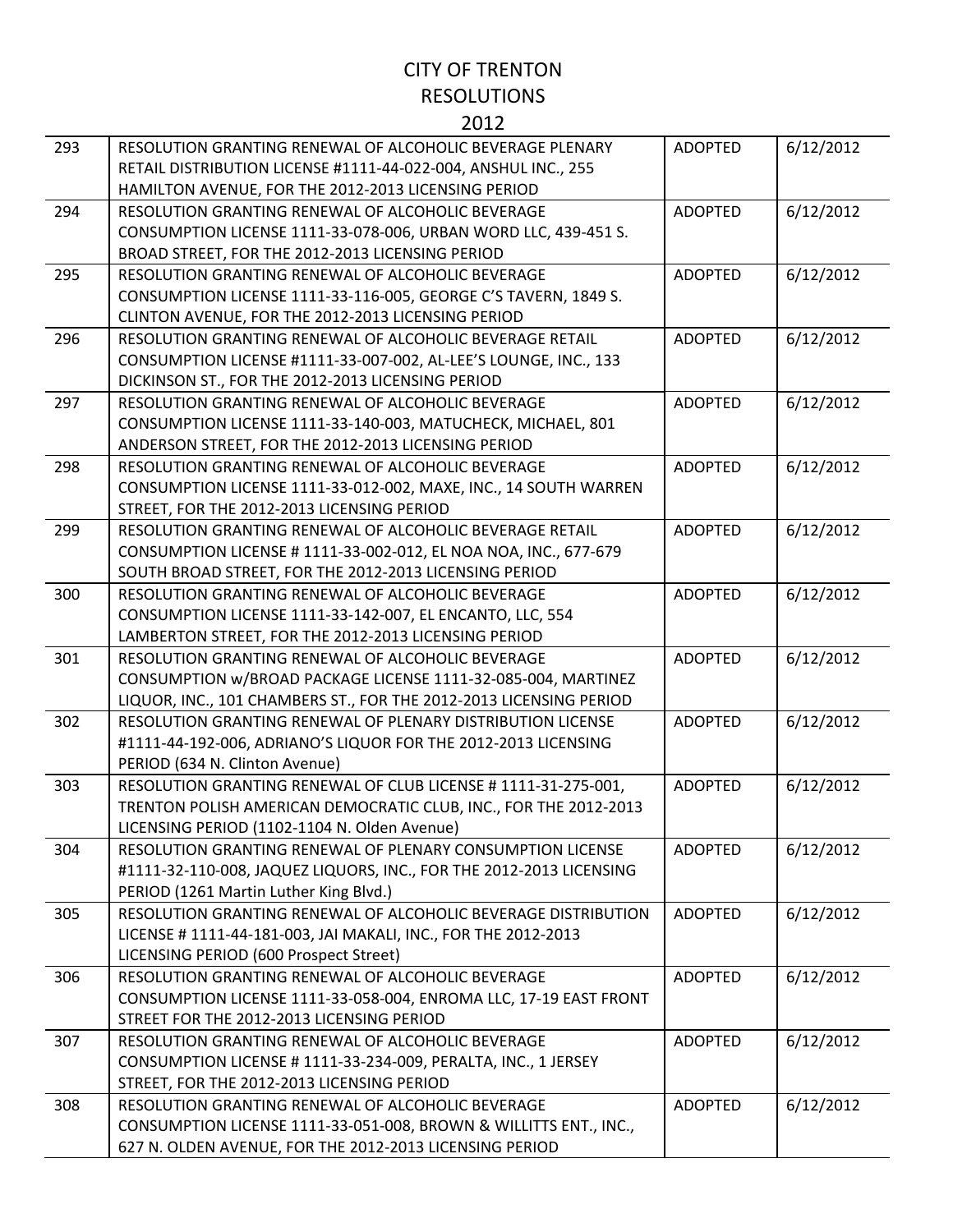| 309 | RESOLUTION GRANTING RENEWAL OF ALCOHOLIC BEVERAGE                    | <b>ADOPTED</b> | 6/12/2012 |
|-----|----------------------------------------------------------------------|----------------|-----------|
|     | CONSUMPTION LICENSE 1111-33-053-008, JOHN DON, INC., 142 MOTT        |                |           |
|     | STREET, FOR THE 2012-2013 LICENSING PERIOD                           |                |           |
| 310 | RESOLUTION GRANTING RENEWAL OF ALCOHOLIC BEVERAGE RETAIL             | <b>ADOPTED</b> | 6/12/2012 |
|     | DISTRIBUTION #1111-44-021-007, GLEN LIQUOR, INC., 909-919            |                |           |
|     | PENNINGTON AVENUE, FOR THE 2012-2013 LICENSING PERIOD                |                |           |
| 311 | RESOLUTION GRANTING RENEWAL OF ALCOHOLIC BEVERAGE RETAIL             | <b>ADOPTED</b> | 6/12/2012 |
|     | CONSUMPTION #1111-33-210-004, SANDVIDA, LLC, 660-670 S. BROAD ST.,   |                |           |
|     | FOR THE 2012-2013 LICENSING PERIOD                                   |                |           |
| 312 | RESOLUTION GRANTING RENEWAL OF PLENARY CONSUMPTION LICENSE #         | <b>ADOPTED</b> | 6/12/2012 |
|     | 1111-33-253-004, PAUL E. ZIEGLER, FOR THE 2012-2013 LICENSING PERIOD |                |           |
|     | (601 Second Street)                                                  |                |           |
| 313 | RESOLUTION GRANTING RENEWAL OF ALCOHOLIC BEVERAGE                    | <b>ADOPTED</b> | 6/12/2012 |
|     | CONSUMPTION LICENSE 1111-33-107-004, AROON JAY, INC., 523 HAMILTON   |                |           |
|     | AVENUE, FOR THE 2012-2013 LICENSING PERIOD                           |                |           |
| 314 | RESOLUTION GRANTING RENEWAL OF ALCOHOLIC BEVERAGE PLENARY            | <b>ADOPTED</b> | 6/12/2012 |
|     | RETAIL CONSUMPTION LICENSE 31111-33-157-009, PAHELI, INC., FOR THE   |                |           |
|     | 2012-2013 LICENSING PERIOD (328-330 Mulberry Street)                 |                |           |
| 315 | RESOLUTION GRANTING RENEWAL OF ALCOHOLIC BEVERAGE                    | <b>ADOPTED</b> | 6/12/2012 |
|     | CONSUMPTION LICENSE #1111-33-079-008, RAND T TAVERN, INC., 28 ELM    |                |           |
|     | STREET, FOR THE 2012-2013 LICENSING PERIOD                           |                |           |
| 316 | RESOLUTION GRANTING RENEWAL OF PLENARY RETAIL CONSUMPTION            | <b>ADOPTED</b> | 6/12/2012 |
|     | LICENSE # 1111-33-185-008, PUERTO BARRIOS RESTAURANTE, LLC, FOR THE  |                |           |
|     | 2012-2013 LICENSING PERIOD (845 Chambers Street)                     |                |           |
| 317 | RESOLUTION GRANTING RENEWAL OF ALCOHOLIC BEVERAGE DISTRIBUTION       | <b>ADOPTED</b> | 6/12/2012 |
|     | LICENSE 1111-44-040-005, NEW HOME LIQUORS #1, LLC, 810 STUYVESANT    |                |           |
|     | AVE., FOR THE 2012-2013 LICENSING PERIOD                             |                |           |
| 318 | RESOLUTION GRANTING RENEWAL OF ALCOHOLIC BEVERAGE                    | <b>ADOPTED</b> | 6/12/2012 |
|     | CONSUMPTION LICENSE 1111-33-067-003, PEAR INC., 408 N. CLINTON       |                |           |
|     | AVENUE, FOR THE 2012-2013 LICENSING PERIOD                           |                |           |
| 319 | RESOLUTION RENEWING PLENARY RETAIL CONSUMPTION LICENSE #1111-        | <b>ADOPTED</b> | 6/12/2012 |
|     | 33-251-006, CARRIBEAN LIQUORS, INC., 201 SECOND ST., FOR THE 2012-   |                |           |
|     | 2013 LICENSING TERM                                                  |                |           |
| 320 | RESOLUTION GRANTING RENEWAL OF ALCOHOLIC BEVERAGE                    | <b>ADOPTED</b> | 6/12/2012 |
|     | CONSUMPTION LICENSE 1111-44-134-006, THE BAY RIDGE COMPANY, 547      |                |           |
|     | HAMILTON AVENUE, FOR THE 2012-2013 LICENSING PERIOD                  |                |           |
| 321 | RESOLUTION GRANTING RENEWAL OF ALCOHOLIC BEVERAGE                    | <b>ADOPTED</b> | 6/12/2012 |
|     | CONSUMPTION LICENSE #1111-33-083-007, WSBM, INC., 602 MULBERRY ST.,  |                |           |
|     | FOR THE 2012-2013 LICENSING PERIOD                                   |                |           |
| 322 | RESOLUTION GRANTING RENEWAL OF ALCOHOLIC BEVERAGE                    | ADOPTED        | 6/12/2012 |
|     | CONSUMPTION LICENSE 1111-32-241-002, JJ. WW. ENTERPRISES, INC., 327  |                |           |
|     | MARKET STREET, FOR THE 2012-2013 LICENSING PERIOD                    |                |           |
| 323 | RESOLUTION GRANTING RENEWAL OF ALCOHOLIC BEVERAGE CLUB LICENSE       | ADOPTED        | 6/12/2012 |
|     | #1111-31-257-001, ACACIA TEMPLE BUILDING CORPORATION, 81 BELLEVUE    |                |           |
|     | AVENUE, FOR THE 2012-2013 LICENSING PERIOD                           |                |           |
| 324 | RESOLUTION GRANTING RENEWAL OF ALCOHOLIC BEVERAGE CLUB LICENSE       | ADOPTED        | 6/12/2012 |
|     | #1111-31-295-003, MITCHELL DAVIS POST 182, 1406-1408 PRINCETON       |                |           |
|     | AVE., FOR THE 2012-2013 LICENSING PERIOD                             |                |           |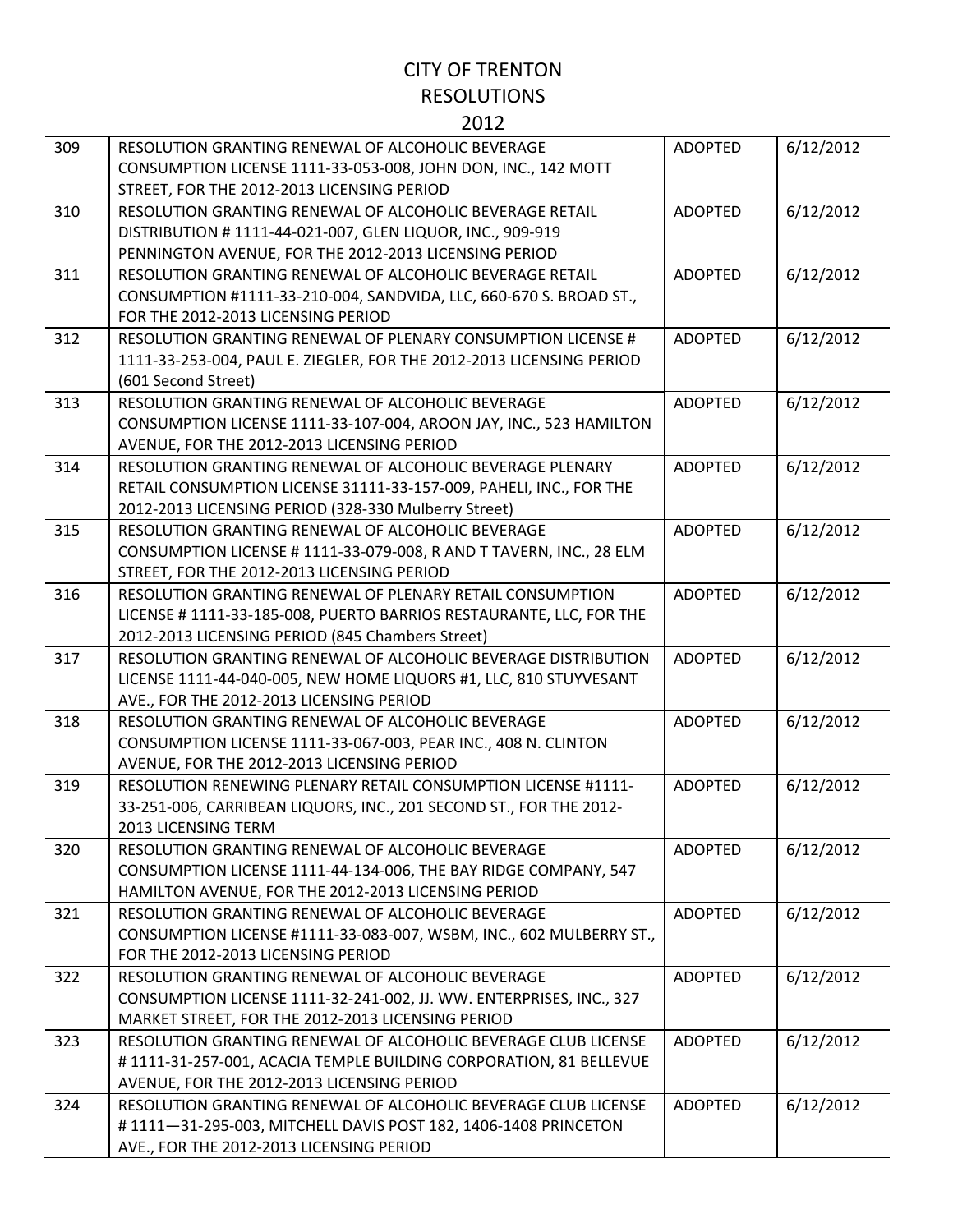| 325 | RESOLUTION GRANTING RENEWAL OF ALCOHOLIC BEVERAGE CLUB LICENSE                                                        | <b>ADOPTED</b>  | 6/12/2012 |
|-----|-----------------------------------------------------------------------------------------------------------------------|-----------------|-----------|
|     | #1111-31-267-001, LENOXVILLE ATHLETIC CLUB, THE FOR 2012-2013                                                         |                 |           |
|     | LICENSING PERIOD (109 Vroom Street)                                                                                   |                 |           |
| 326 | RESOLUTION GRANTING RENEWAL OF ALCOHOLIC BEVERAGE                                                                     | <b>ADOPTED</b>  | 6/12/2012 |
|     | CONSUMPTION LICENSE 1111-33-117-009, FRANKYES RESTAURANT, INC.,                                                       |                 |           |
|     | 1500 S. CLINTON AVENUE FOR THE 2012-2013 LICENSING PERIOD                                                             |                 |           |
| 327 | RESOLUTION GRANTING RENEWAL OF PLENARY RETAIL CONSUMPTION                                                             | <b>ADOPTED</b>  | 6/12/2012 |
|     | LICENSE # 1111-33-086-002, CAVEMAN INCORPORATED, FOR THE 2012-2013                                                    |                 |           |
| 328 | LICENSING PERIOD (1401 S. Clinton Avenue)                                                                             | <b>ADOPTED</b>  |           |
|     | RESOLUTION GRANTING RENEWAL OF ALCOHOLIC BEVERAGE<br>CONSUMPTION LICENSE 1111-33-037-007, GEMINI RESTAURANTS LLC, 629 |                 | 6/12/2012 |
|     | WHITTAKER AVENUE, FOR THE 2012-2013 LICENSING PERIOD                                                                  |                 |           |
| 329 | RESOLUTION GRANTING RENEWAL OF ALCOHOLIC BEVERAGE CLUB LICENSE                                                        | <b>ADOPTED</b>  | 6/12/2012 |
|     | 1111-31-271-002, SLOVAK COMMUNITY HOME, INC., 565 CENTRE STREET,                                                      |                 |           |
|     | FOR THE 2012-2013 LICENSING PERIOD                                                                                    |                 |           |
| 330 | RESOLUTION AUTHORIZING TRANSFERS TO BE MADE BY THE CHIEF                                                              | <b>DEFEATED</b> | 6/28/2012 |
|     | FINANCIAL OFFICER OF THE FY 2012 APPROPRIATIONS                                                                       |                 |           |
| 331 | RESOLUTION AUTHORIZING THE EXECUTION OF A CONTRACT WITH THE                                                           | <b>ADOPTED</b>  | 6/7/2012  |
|     | DELAWARE VALLEY REGIONAL PLANNING COMMISSION TO ENABLE THE CITY                                                       |                 |           |
|     | THE TO RECEIVE FUNDS TO PARTICIPATE IN A TRENTON TRANSIT CENTER                                                       |                 |           |
|     | AREA MARKETING STRATERGY                                                                                              |                 |           |
| 332 | RESOLUTION AUTHORIZING THE AWARD OF A CONTRACT THROUGH A FAIR                                                         | <b>ADOPTED</b>  | 6/7/2012  |
|     | AND OPEN PROCESS IN ACCORDANCE WITH N.J.S.A. 19:44A-20.5 ET SEQ RO                                                    |                 |           |
|     | HR&A ADVISORS, INC., 99 HUDSON STREET, 3 <sup>RD</sup> FLOOR, NEW YORK, NY                                            |                 |           |
|     | 10013 TO PROVIDE PLANNING SERVICES TRENTON STATION                                                                    |                 |           |
|     | REDEVELOPMENT AREA MARKETING STRATEGY FOR THE DEPARTMENT OF                                                           |                 |           |
|     | HOUSING AND ECONOMIC DEVELOPMENT, DIVISION OF PLANNING                                                                |                 |           |
| 333 | RESOLUTION AWARDING A CONTRACT THROUGH A COMPETITIVE                                                                  | <b>ADOPTED</b>  | 6/7/2012  |
|     | CONTRACTING PROCESS TO KARSON FOODS, 3409 ROSE AVENUE, OCEAN,                                                         |                 |           |
|     | NEW JERSEY 07712 TO PROVIDE OF THE 2012 SUMMER FOOD SERVICE                                                           |                 |           |
|     | PROGRAM FOR THE DEPARTMENT OF RECREATION, NATURAL RESOURCES &                                                         |                 |           |
| 334 | <b>CULTURE</b><br>RESOLUTION CONSENTING TO THE EXTENSION OF ACTING DIRECTOR FOR                                       | <b>DEFEATED</b> | 6/7/2012  |
|     | THE DEPARTMENT OF PUBLIC WORKS FOR CITY OF TRENTON                                                                    |                 |           |
| 335 | RESOLUTION CONSENTING TO THE EXTENSION OF ACTING DIRECTOR FOR                                                         | <b>ADOPTED</b>  | 6/7/2012  |
|     | THE DEPARTMENT OF INSPECTIONS FOR CITY OF TRENTON                                                                     |                 |           |
| 336 | RESOLUTION CONSENTING TO THE EXTENSION OF ACTING DIRECTOR FOR                                                         | <b>ADOPTED</b>  | 6/7/2012  |
|     | THE DEPARTMENT OF LAW FOR CITY OF TRENTON                                                                             |                 |           |
| 337 | RESOLUTION CONSENTING TO THE EXTENSION OF ACTING DIRECTOR FOR                                                         | <b>DEFEATED</b> | 6/7/2012  |
|     | THE DEPARTMENT OF HOUSING & ECONOMIC DEVELOPMENT FOR CITY OF                                                          |                 |           |
|     | <b>TRENTON</b>                                                                                                        |                 |           |
| 338 | RESOLUTION CONSENTING TO THE EXTENSION OF ACTING DIRECTOR FOR                                                         | <b>DEFEATED</b> | 6/7/2012  |
|     | THE DEPARTMENT OF HEALTH AND HUMAN RESOURCES FOR CITY OF                                                              |                 |           |
|     | <b>TRENTON</b>                                                                                                        |                 |           |
| 339 | RESOLUTION GRANTING RENEWAL OF ALCOHOLIC BEVERAGE                                                                     | <b>ADOPTED</b>  | 6/12/2012 |
|     | CONSUMPTION LICENSE 1111-33-254-003, CALDERONE, RENE, 477                                                             |                 |           |
|     | CHESTNUT AVE., FOR THE 2012-2013 LICENSING PERIOD                                                                     |                 |           |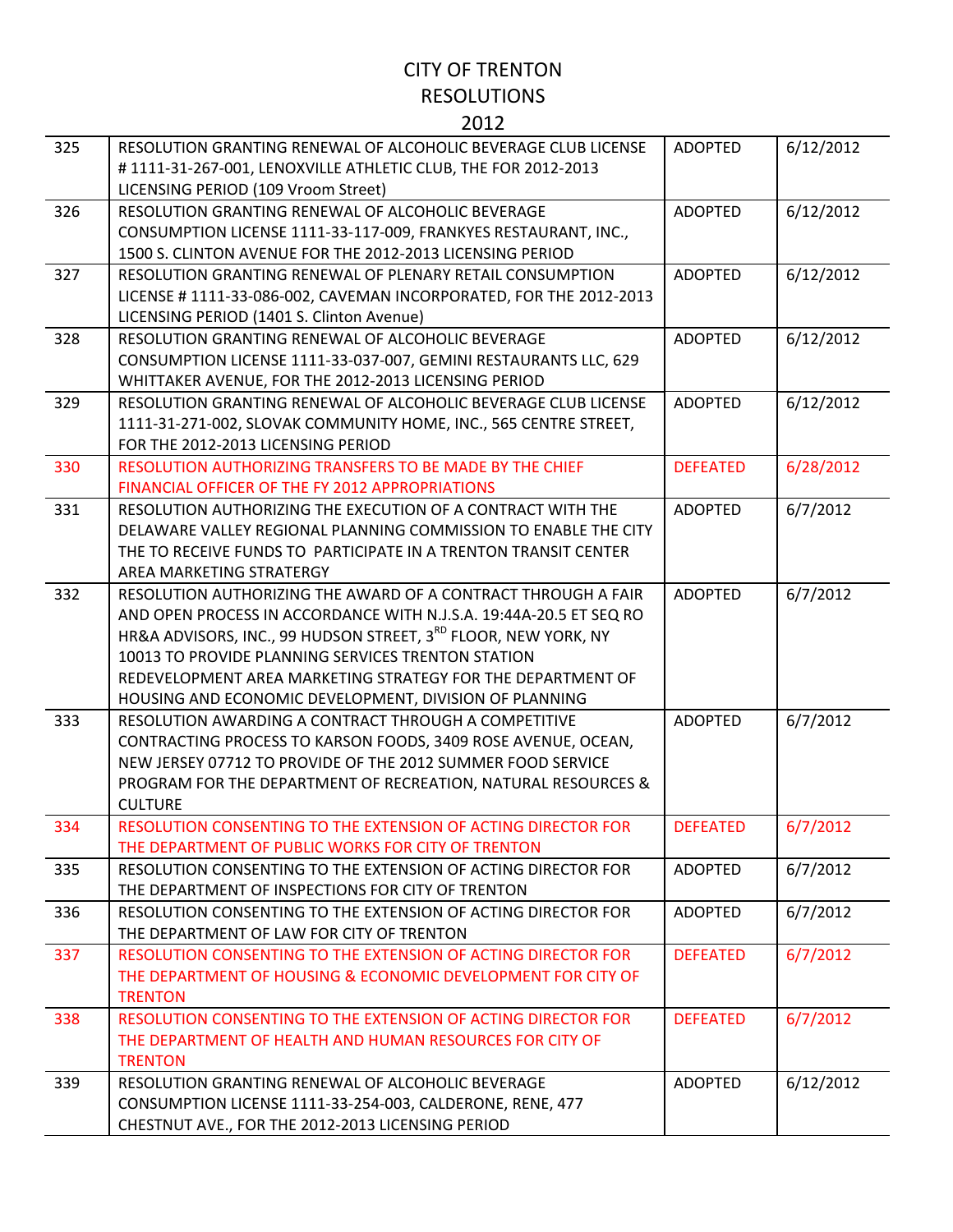| 340 | RESOLUTION GRANTING RENEWAL OF ALCOHOLIC BEVERAGE                        | <b>ADOPTED</b> | 6/12/2012 |
|-----|--------------------------------------------------------------------------|----------------|-----------|
|     | CONSUMPTION LICENSE 1111-33-151-009, BUZZ BAR, INC., 702 PINE STREET,    |                |           |
|     | FOR THE 2012-2013 LICENSING PERIOD                                       |                |           |
| 341 | RESOLUTION GRANTING RENEWAL OF PLENARY RETAIL CONSUMPTION                | <b>ADOPTED</b> | 6/12/2012 |
|     | LICENSE #1111-33-065-007, CHAPALA MEXICAN GRILL, INC., FOR THE 2012-     |                |           |
|     | 2013 LICENSING PERIOD (273 Morris Avenue)                                |                |           |
| 342 | RESOLUTION GRANTING RENEWAL OF ALCOHOLIC BEVERAGE RETAIL                 | <b>ADOPTED</b> | 6/12/2012 |
|     | CONSUMPTION w/BROAD PACKAGE LICENSE # 1111-32-019-009, RANSOME           |                |           |
|     | GROUP, LLC, 931 CHAMBERS STREET FOR THE 2012-2013 LICENSING PERIOD       |                |           |
| 343 | RESOLUTION GRANTING RENEWAL OF ALCOHOLIC BEVERAGE RETAIL                 | <b>ADOPTED</b> | 6/12/2012 |
|     | CONSUMPTION LICENSE 3 1111-33-193-006, INFINITY FAMILY LLC, 100          |                |           |
|     | WHITTAKER AVE., FOR THE 2012-2013 LICENSING PERIOD                       |                |           |
| 344 | RESOLUTION GRANTING RENEWAL OF PLENARY RETAIL CONSUMPTION                | <b>ADOPTED</b> | 6/12/2012 |
|     | LICENSE 1111-33-137-005, DENEVY, INC., 300 SOUTH BROAD STREET, FOR       |                |           |
|     | THE 2012-2013 LICENSING PERIOD                                           |                |           |
| 345 | RESOLUTION GRANTING RENEWAL OF ALCOHOLIC BEVERAGE                        | <b>ADOPTED</b> | 6/12/2012 |
|     | CONSUMPTION w/BROAD PACKAGE, LICENSE #1111-32-043-003,                   |                |           |
|     | CANDLELIGHT EVENTS, LLC, FOR THE 2012-2013 LICENSING PERIOD (24          |                |           |
|     | Passaic Street)                                                          |                |           |
| 346 | RESOLUTION GRANTING RENEWAL OF PLENARY RETAIL CONSUMPTION                | <b>ADOPTED</b> | 6/12/2012 |
|     | LICENSE 1111-33-096-002, EARL'S ENTERPRISES, INC., 1133 E. STATE STREET, |                |           |
|     | FOR THE 2012-2013 LICENSING PERIOD                                       |                |           |
| 347 | RESOLUTION GRANTING RENEWAL OF ALCOHOLIC BEVERAGE                        | <b>ADOPTED</b> | 6/12/2012 |
|     | CONSUMPTION LICENSE 1111-33-080-006, REGENCY RESTAURANT                  |                |           |
|     | MANAGEMENT INC., 145 MORRIS AVENUE, FOR THE 2012-2013 LICENSING          |                |           |
|     | <b>PERIOD</b>                                                            |                |           |
| 348 | RESOLUTION GRANTING RENEWAL OF ALCOHOLIC BEVERAGE DISTRIBUTION           | <b>ADOPTED</b> | 6/12/2012 |
|     | LICENSE 1111-44-046-008, SHREE NUDHI CORPORATION, 1335 S. BROAD ST.,     |                |           |
|     | FOR THE 2012-2013 LICENSING PERIOD                                       |                |           |
| 349 | RESOLUTION GRANTING RENEWAL OF ALCOHOLIC BEVERAGE RETAIL                 | <b>ADOPTED</b> | 6/12/2012 |
|     | CONSUMPTION w/BROAD PACKAGE LICENSE #1111-32-141-004, GOMEZ              |                |           |
|     | BISONO, INC., 202 CASS ST., FOR THE 2012-2013 LICENSING PERIOD           |                |           |
| 350 | RESOLUTION GRANTING RENEWAL OF ALCOHOLIC BEVERAGE PLENARY                | <b>ADOPTED</b> | 6/12/2012 |
|     | RETAIL CONSUMPTION LICENSE #1111-33-197-011, TIMOTHY'S, INC., 700        |                |           |
|     | ROEBLING AVENUE, FOR THE 2012-2013 LICENSING PERIOD                      |                |           |
| 351 | RESOLUTION GRANTING RENEWAL OF ALCOHOLIC BEVERAGE PLENARY                | <b>ADOPTED</b> | 6/12/2012 |
|     | RETAIL CONSUMPTION LICENSE # 1111-33-184-006, TROPICAL FAMILY            |                |           |
|     | RESTAURANT, INC., 778 CENTRE ST., FOR THE 2012-2013 LICENSING PERIOD     |                |           |
| 352 | RESOLUTION GRANTING RENEWAL OF ALCOHOLIC BEVERAGE PLENARY                | <b>ADOPTED</b> | 6/12/2012 |
|     | RETAIL CONSUMPTION LICENSE # 1111-33-126-006, BALCONE VINO &             |                |           |
|     | CUCINA, INC., 2 MIFFLIN ST., FOR THE 2012-2013 LICENSING PERIOD          |                |           |
| 353 | RESOLUTION GRANTING RENEWAL OF PLENARY RETAIL CONSUMPTION                | <b>ADOPTED</b> | 6/12/2012 |
|     | LICENSE 1111-33-070-003, MOSS-GARGIONE, INC., 18 EAST LAFAYETTE          |                |           |
|     | STREET, FOR THE 2012-2013 LICENSING PERIOD                               |                |           |
| 354 | RESOLUTION GRANTING RENEWAL OF PLENARY RETAIL CONSUMPTION                | <b>ADOPTED</b> | 6/12/2012 |
|     | LICENSE # 1111-33-246-006, PURA VIDA RESTAURANT & BAR, INC., FOR THE     |                |           |
|     | 2012-2013 LICENSING PERIOD (228 Cummings Avenue)                         |                |           |
|     |                                                                          |                |           |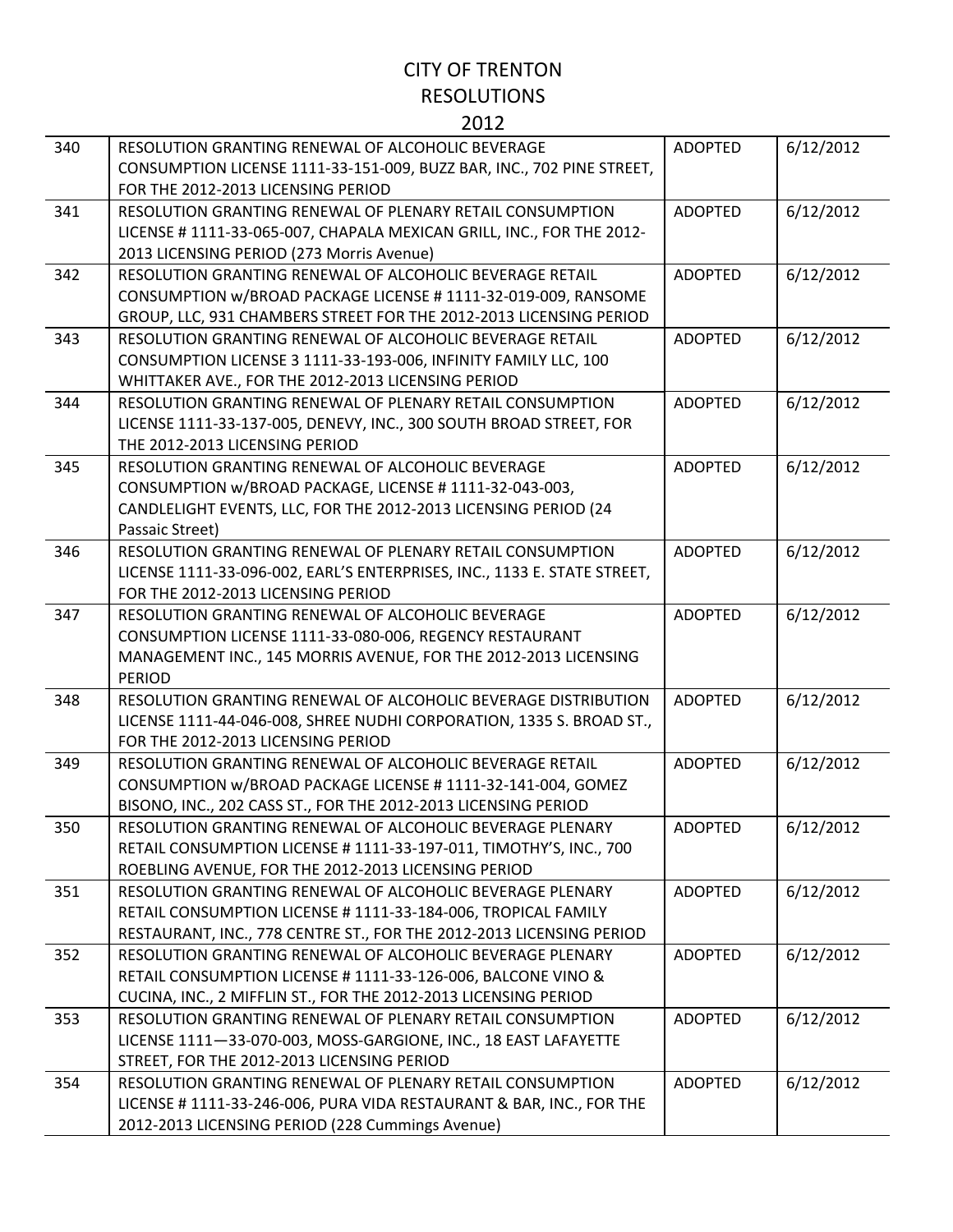| 355 | RESOLUTION GRANTING RENEWAL OF ALCOHOLIC BEVERAGE RETAIL                                  | <b>ADOPTED</b> | 6/12/2012 |
|-----|-------------------------------------------------------------------------------------------|----------------|-----------|
|     | CONSUMPTION w/BROAD PACKAGE LICENSE # 1111-32-105-004, ABREY,                             |                |           |
|     | INC., 549-551 BRUNSWICK AVE., FOR THE 2012-2013 LICENSING PERIOD                          |                |           |
| 356 | RESOLUTION GRANTING RENEWAL OF ALCOHOLIC BEVERAGE RETAIL                                  | <b>ADOPTED</b> | 6/12/2012 |
|     | CONSUMPTION LICENSE 3 1111-33-200-005, OZ JUAN, INC., 801-803 E.                          |                |           |
|     | STATE STREET, FOR THE 2012-2013 LICENSING PERIOD                                          |                |           |
| 357 | AUTHORIZING A MEETING WHICH EXCLUDES THE PUBLIO                                           | <b>ADOPTED</b> | 6/12/2012 |
| 358 | RESOLUTION DESIGNATING 2012-2013 TRENTON CITY COUNCIL PRESIDENT                           | <b>ADOPTED</b> | 6/19/2012 |
| 359 | <b>RESOLUTION DESIGNATING 2012-2013 TRENTON CITY COUNCIL VICE</b>                         | <b>HELD</b>    | 6/19/2012 |
|     | <b>PRESIDENT</b>                                                                          |                | 6/28/2012 |
| 360 | RESOLUTION APPROVING THE 2012-2013 SCHEDULE OF MEETING OF THE                             | <b>ADOPTED</b> | 6/21/2012 |
|     | CITY COUNCIL, ABC BOARD AND BOARD OF HEALTH OF THE CITY OF                                |                |           |
|     | <b>TRENTON</b>                                                                            |                |           |
| 361 | RESOLUTION AUTHORIZING THE REMOVAL OF MARCHELLE MARSHALL,                                 | <b>ADOPTED</b> | 6/21/2012 |
|     | PRINCIPAL PURCHASING ASSISTANT, AS CUSTODIAN OF THE DIVISION OF                           |                |           |
|     | PURCHASING'S PETTY CASH FUND AND ASSIGNING VIVIAN ARRINGTON,                              |                |           |
|     | PURCHASING ASSISTANT TYPIST, AS CUSTODIAN OF THE DIVISION OF                              |                |           |
|     | PURCHASING'S PETTY CASH FUND                                                              |                |           |
| 362 | RESOLUTION AUTHORIZING THE PURCHASE OF OFFICE SUPPLIES ON AN AS                           | <b>ADOPTED</b> | 6/21/2012 |
|     | NEEDED BASIS TO VARIOUS DEPARTMENT AND DIVISIONS OF THE CITY OF                           |                |           |
|     | TRENTON BEGINNING ON JULY 1, 2012 TO JUNE 30, 2013 FROM W.B.                              |                |           |
|     | MASON, COMPANY, INC., 21 COMMERCE DRIVE, CRANBURY, NEW JERSEY                             |                |           |
|     | 08512 IN CONJUNCTION WITH THE COUNTY OF MERCER COOPERATIVE                                |                |           |
|     | PRICING AGREEMENT                                                                         |                |           |
| 363 | RESOLUTION REJECTING A BID PURSUANT TO N.J.S.A. 40A:11-13.2 ET. SEQ.                      | <b>ADOPTED</b> | 6/21/2012 |
|     | FOR THE FURNISHING AND DELIVERY OF OFFICE SUPPLIES ON AN AS NEEDED                        |                |           |
|     | BASIS TO THE VARIOUS DIVISIONS OF THE CITY OF TRENTON FOR A ONE (1)                       |                |           |
|     | YEAR PERIOD BEGINNING ON JULY 1, 2012 TO JUNE 30, 2013.                                   |                |           |
| 364 | RESOLUTION AUTHORIZING THE EXECUTION OF A NON-EXCLUSIVE LICENSE                           | <b>ADOPTED</b> | 6/21/2012 |
|     | AGREEMENT BETWEEN THE CITY OF TRENTON AND THE NEW JERSEY TENNIS                           |                |           |
|     | AND LEARNING OF TRENTON, INC., FOR THE USE OF THE CADWALADER PARK                         |                |           |
|     | <b>TENNIS FACILITY</b>                                                                    |                |           |
| 365 | RESOLUTION TO COMPLETE APPLICATION AND ACCEPT PORT SFCURITY                               | <b>ADOPTED</b> | 6/21/2012 |
|     | GRANT ADMINISTERED BY FEMA AND THE DELAWARE RIVER & BAY AREA                              |                |           |
|     | MARITIME SECURITY COMMITTEE (AMSC) IN THE AMOUNT OF \$110,125 FOR                         |                |           |
|     | THE PURCHASE OF HAZ-MAT EQUIPMENT                                                         |                |           |
| 366 | RESOLUTION TO COMPLETE APPLICATION AND ACCEPT PORT SECURITY                               | <b>ADOPTED</b> | 6/21/2012 |
|     | GRANT ADMINISTERED BY FEMA AND THE DELAWARE RIVER & BAY AREA                              |                |           |
|     | MARITIME SECURITY COMMITTEE (AMSC) IN THE AMOUNT OF \$180,000 FOR                         |                |           |
|     | THE PURCHASE OF SCBA EQUIPMENT                                                            |                |           |
| 367 | RESOLUTION AUTHORIZING THE ACCEPTANCE OF THE FY 2009 EDWARD                               | <b>ADOPTED</b> | 6/21/2012 |
|     | BYRNE MEMORIAL JUSTICE ASSISTANCE GRANT FROM THE U.S.                                     |                |           |
|     | DEPARTMENT OF JUSTICE, OFFICE OF JUSTICE PROGRAMS, BUREAU OF                              |                |           |
|     | JUSTICE ASSISTANCE (\$187,074.00)                                                         |                |           |
| 368 | RESOLUTION AUTHORIZING AN APPLICATION FOR THE FY2012 EDWARD                               | <b>ADOPTED</b> | 6/21/2012 |
|     | BYRNE MEMORIAL JUSTICE ASSISTANCE RECOVERY GRANT FROM THE U.S.                            |                |           |
|     |                                                                                           |                |           |
|     | DEPARTMENT OF JUSTICE, OFFICE OF JUSTICE PROGRAMS, BUREAU OF<br><b>JUSTICE ASSISTANCE</b> |                |           |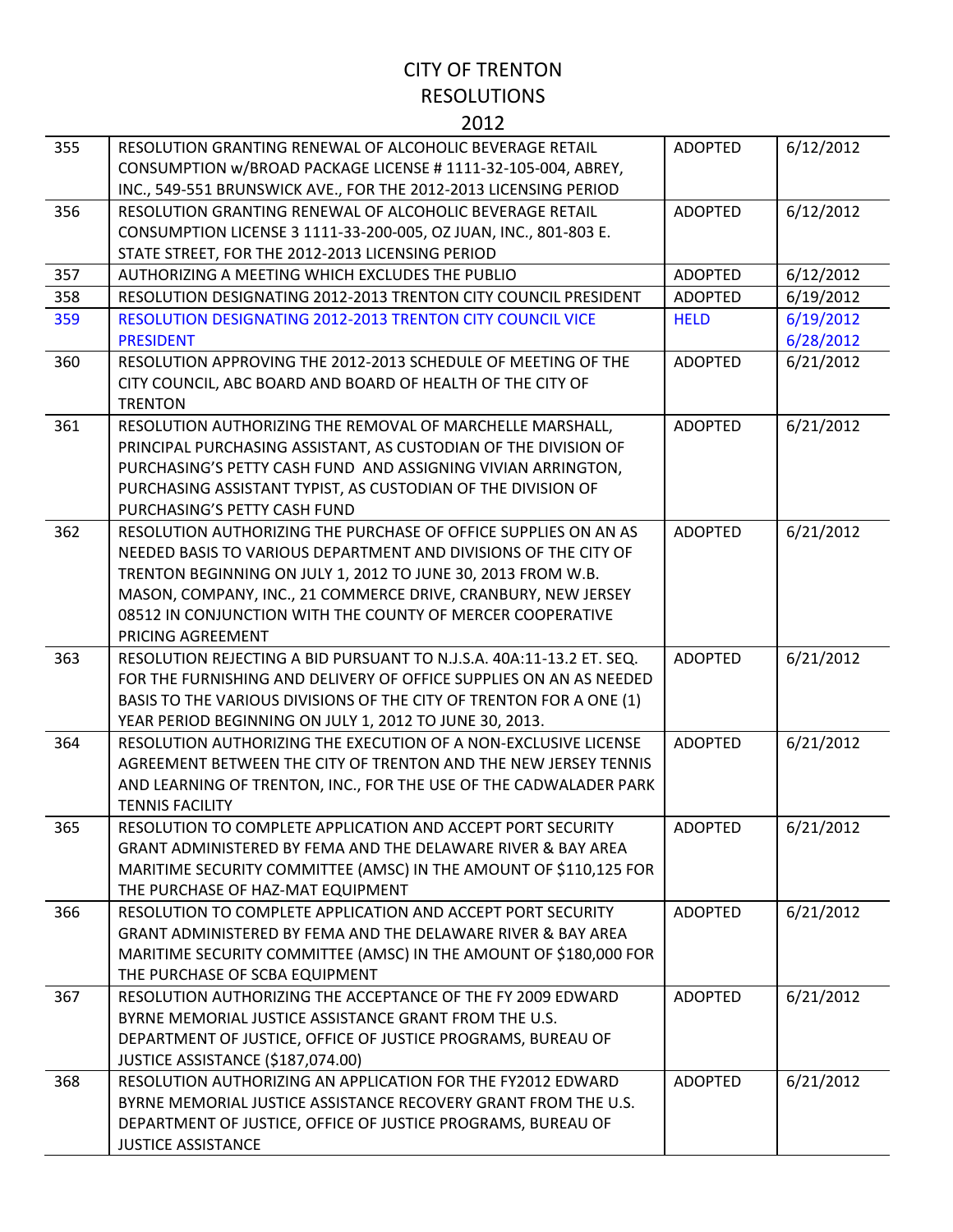| 369 | RESOLUTION AUTHORIZING THE AWARD OF A CONTRACT THROUGH A FAIR<br>AND OPEN PROCESS IN ACCORDANCE WITH N.J.S.A. 19:44A-20.5 ET. SEQ. TO<br>H. LEE WEARING, ESQ., 836 WEST STATE STREET, TRENTON, NEW JERSEY<br>08618 TO PROVIDE PROFESSIONAL PUBLIC DEFENDER SERVICES AT THE<br>TRENTON MUNICIPAL COURT FOR THE DEPARTMENT OF ADMINISTRATION.<br>(Not to exceed \$83,160.00)  | <b>ADOPTED</b> | 6/12/2012 |
|-----|-----------------------------------------------------------------------------------------------------------------------------------------------------------------------------------------------------------------------------------------------------------------------------------------------------------------------------------------------------------------------------|----------------|-----------|
| 370 | RESOLUTION AUTHORIZING THE AWARD OF A CONTRACT THROUGH A FAIR<br>AND OPEN PROCESS IN ACCORDANCE WITH N.J.S.A. 19:44A-20.5 ET. SEQ. TO<br>NANCY R. GARZA, ESQUIRE, 27 CEDAR STREET, MOUNT HOLLY, NEW JERSEY<br>08060 TO PROVIDE PROFESSIONAL PUBLIC DEFENDER SERVICES AT THE<br>TRENTON MUNICIPAL COURT FOR THE DEPARTMENT OF ADMINISTRATION.<br>(Not to exceed \$33,600.00) | <b>ADOPTED</b> | 6/21/2012 |
| 371 | RESOLUTION AUTHORIZING THE AWARD OF A CONTRACT THROUGH A FAIR<br>AND OPEN PROCESS IN ACCORDANCE WITH N.J.S.A. 19:44A-20.5 ET. SEQ. TO<br>DONALD R. BROWN, ESQUIRE, 1005 SCENIC DRIVE, EWING, NEW JERSEY<br>08628 TO PROVIDE PROFESSIONAL PUBLIC DEFENDER SERVICES AT THE<br>TRENTON MUNICIPAL COURT FOR THE DEPARTMENT OF ADMINISTRATION.<br>(Not to exceed \$74,400.00)    | <b>ADOPTED</b> | 6/21/2012 |
| 372 | RESOLUTION AUTHORIZING TRANSFERS TO BE MADE BY THE CHIEF<br>FINANCIAL OFFICER OF THE FY 2012 APPROPRIATIONS (Totals \$745,800.00)                                                                                                                                                                                                                                           | <b>ADOPTED</b> | 6/21/2012 |
| 373 | RESOLUTION AUTHORIZING TRANSFERS TO BE MADE BY THE CHIEF<br>FINANCIAL OFFICER OF THE FY 2012 APPROPRIATIONS (\$357,500.00)                                                                                                                                                                                                                                                  | <b>ADOPTED</b> | 6/21/2012 |
| 374 | RESOLUTION AUTHORIZING TRANSFERS TO BE MADE BY THE CHIEF<br>FINANCIAL OFFICER OF THE FY 2012 APPROPRIATIONS (Totals \$190,181.00)                                                                                                                                                                                                                                           | <b>ADOPTED</b> | 6/21/2012 |
| 375 | RESOLUTION PROVIDING FOR THE INSERTION OF A SPECIAL ITEM OF<br>REVENUE IN THE BUDGET OF A MUNICIPALITY PURSUANT TO N.J.S.A. 40A:4-<br>87 (CHAPTER 159, P.L. 1948) (State of NJ DEP - Clean Sum of \$106,332.00)                                                                                                                                                             | <b>ADOPTED</b> | 6/21/2012 |
| 376 | RESOLUTION PROVIDING FOR THE INSERTION OF A SPECIAL ITEM OF<br>REVENUE IN THE BUDGET OF A MUNICIPALITY PURSUANT TO N.J.S.A. 40A:4-<br>87 (CHAPTER 159, P.L. 1948) (Delaware Valley Regional Planning Commission<br>TDI Sum of \$75,000.00)                                                                                                                                  | <b>ADOPTED</b> | 6/21/2012 |
| 377 | RESOLUTION PROVIDING FOR THE INSERTION OF A SPECIAL ITEM OF<br>REVENUE IN THE BUDGET OF A MUNICIPALITY PURSUANT TO N.J.S.A. 40A:4-<br>87 (CHAPTER 159, P.L. 1948) (Delaware Valley Regional Planning Commission<br>Sum of \$15,000.00)                                                                                                                                      | <b>ADOPTED</b> | 6/21/2012 |
| 378 | RESOLUTION PROVIDING FOR THE INSERTION OF A SPECIAL ITEM OF<br>REVENUE IN THE BUDGET OF A MUNICIPALITY PURSUANT TO N.J.S.A. 40A:4-<br>87 (CHAPTER 159, P.L. 1948) (County of Mercer - Support FEMA Type I<br>Commodity Sum of \$11,228.00)                                                                                                                                  | <b>ADOPTED</b> | 6/21/2012 |
| 379 | RESOLUTION PROVIDING FOR THE INSERTION OF A SPECIAL ITEM OF<br>REVENUE IN THE BUDGET OF A MUNICIPALITY PURSUANT TO N.J.S.A. 40A:4-<br>87 (CHAPTER 159, P.L. 1948) (Maritime Exchange for the Delaware River &<br>Bay SCBA CBRNE Equipment Sum of \$180,000.00)                                                                                                              | <b>ADOPTED</b> | 6/21/2012 |
| 380 | RESOLUTION PROVIDING FOR THE INSERTION OF A SPECIAL ITEM OF<br>REVENUE IN THE BUDGET OF A MUNICIPALITY PURSUANT TO N.J.S.A. 40A:4-<br>87 (CHAPTER 159, P.L. 1948) (Maritime Exchange for the Delaware River &<br>Bay HazMat CBRNE Equipment Sum of \$110,125.00)                                                                                                            | <b>ADOPTED</b> | 6/21/2012 |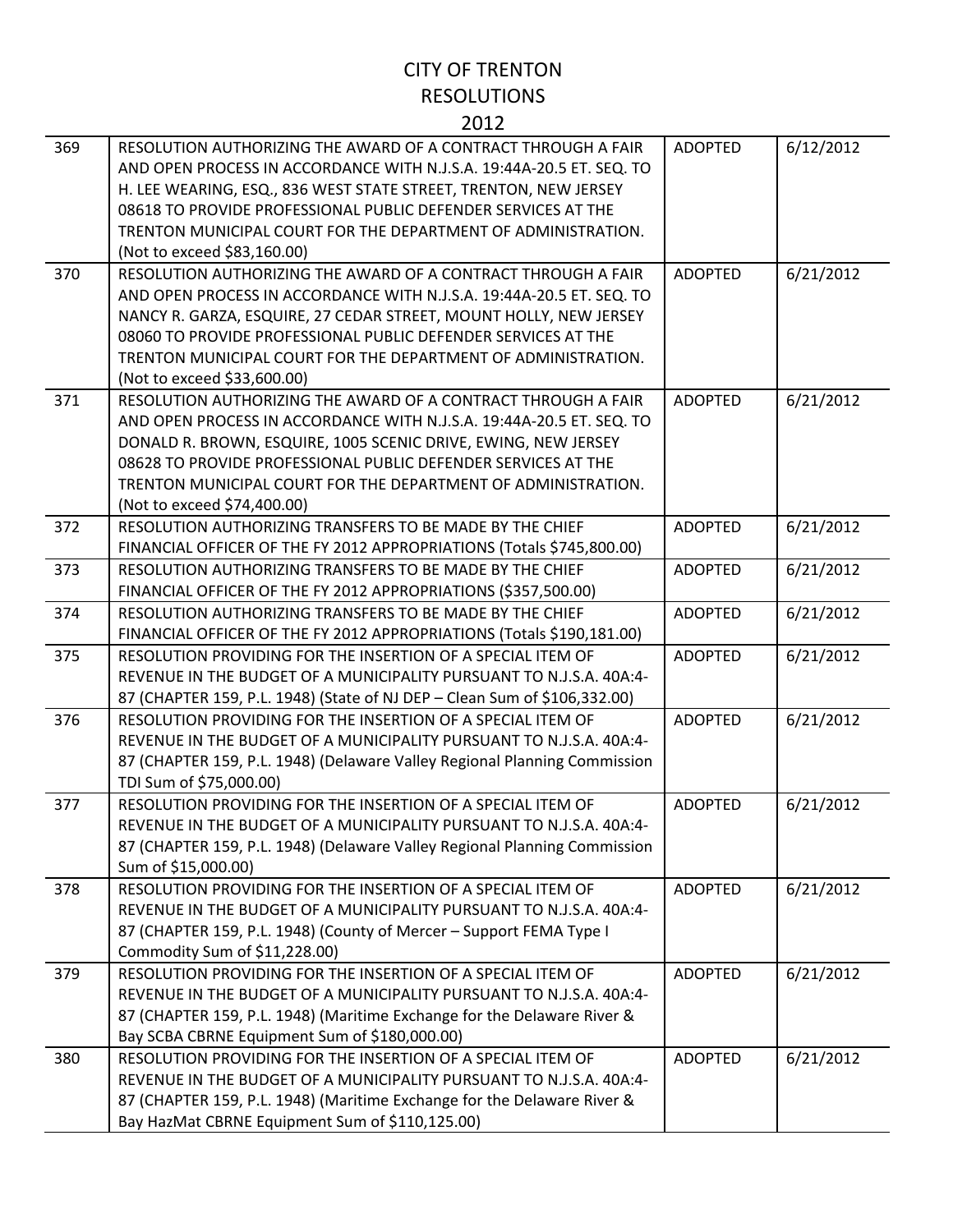| 381 | RESOLUTION PROVIDING FOR THE INSERTION OF A SPECIAL ITEM OF<br>REVENUE IN THE BUDGET OF A MUNICIPALITY PURSUANT TO N.J.S.A. 40A:4-<br>87 (CHAPTER 159, P.L. 1948) (S.N.J.D.L.P.S. - 2012 Station House Adjustment<br>Program Sum of \$48,114.00)                                                                  | <b>ADOPTED</b> | 6/21/2012 |
|-----|-------------------------------------------------------------------------------------------------------------------------------------------------------------------------------------------------------------------------------------------------------------------------------------------------------------------|----------------|-----------|
| 382 | RESOLUTION PROVIDING FOR THE INSERTION OF A SPECIAL ITEM OF<br>REVENUE IN THE BUDGET OF A MUNICIPALITY PURSUANT TO N.J.S.A. 40A:4-<br>87 (CHAPTER 159, P.L. 1948) (County of Mercer – Gang and suppression<br>Initiative Sum of \$187,074.00)                                                                     | <b>ADOPTED</b> | 6/21/2012 |
| 383 | RESOLUTION PROVIDING FOR THE INSERTION OF A SPECIAL ITEM OF<br>REVENUE IN THE BUDGET OF A MUNICIPALITY PURSUANT TO N.J.S.A. 40A:4-<br>87 (CHAPTER 159, P.L. 1948) (UEZ - Various UEZ Project Sum of<br>\$3,721,331.00)                                                                                            | <b>ADOPTED</b> | 6/21/2012 |
| 384 | RESOLUTION PROVIDING FOR THE INSERTION OF A SPECIAL ITEM OF<br>REVENUE IN THE BUDGET OF A MUNICIPALITY PURSUANT TO N.J.S.A. 40A:4-<br>87 (CHAPTER 159, P.L. 1948) (SNJ - Department of State FY12 General<br>Operating Support Sum of \$23,702.00)                                                                | <b>ADOPTED</b> | 6/21/2012 |
| 385 | RESOLUTION PROVIDING FOR THE INSERTION OF A SPECIAL ITEM OF<br>REVENUE IN THE BUDGET OF A MUNICIPALITY PURSUANT TO N.J.S.A. 40A:4-<br>87 (CHAPTER 159, P.L. 1948) (2012 Community Based Alcoholic Drug Abuse<br>Prevention/Early Intervention Sum of \$63,137.00)                                                 | <b>ADOPTED</b> | 6/21/2012 |
| 386 | RESOLUTION PROVIDING FOR THE INSERTION OF A SPECIAL ITEM OF<br>REVENUE IN THE BUDGET OF A MUNICIPALITY PURSUANT TO N.J.S.A. 40A:4-<br>87 (CHAPTER 159, P.L. 1948) (USEPA - Brownfields - Clinton Commerce Site<br>Sum of \$200,000.00)                                                                            | <b>ADOPTED</b> | 6/21/2012 |
| 387 | RESOLUTION PROVIDING FOR THE INSERTION OF A SPECIAL ITEM OF<br>REVENUE IN THE BUDGET OF A MUNICIPALITY PURSUANT TO N.J.S.A. 40A:4-<br>87 (CHAPTER 159, P.L. 1948) (County of Mercer - Department of Human<br>Services Title XX Sum of \$173,532.00)                                                               | <b>ADOPTED</b> | 6/21/2012 |
| 388 | RESOLUTION PROVIDING FOR THE INSERTION OF A SPECIAL ITEM OF<br>REVENUE IN THE BUDGET OF A MUNICIPALITY PURSUANT TO N.J.S.A. 40A:4-<br>87 (CHAPTER 159, P.L. 1948) (County of Mercer - Services for the Elderly<br>Sum of \$55,000.00)                                                                             | <b>ADOPTED</b> | 6/21/2012 |
| 389 | RESOLUTION PROVIDING FOR THE INSERTION OF A SPECIAL ITEM OF<br>REVENUE IN THE BUDGET OF A MUNICIPALITY PURSUANT TO N.J.S.A. 40A:4-<br>87 (CHAPTER 159, P.L. 1948) (USEPA - Brownfields - Pattern Machine &<br>Foundry \$200,000.00)                                                                               | <b>ADOPTED</b> | 6/21/2012 |
| 390 | RESOLUTION AUTHORIZING THE CITY OF TRENTON TO APPLY AND ACCEPT A<br>GRANT FROM THE MERCER COUNTY, OFFICE ON AGING 2012 OLDER<br>AMERICAN ACT, SOCIAL SERVICES BLOCK GRANT FOR THE FINANCIAL<br>SUPPORT OF SOCIALIZATION AND RECREATION PROGRAMS FOR FIVE SENIOR<br>CENTERS (Sum of \$173,532.00)                  | ADOPTED        | 6/21/2012 |
| 391 | RESOLUTION AUTHORIZING THE CITY OF TRENTON TO APPLY AND ACCEPT A<br>GRANT FROM THE MERCER COUNTY, OFFICE ON AGING 2012 OLDER<br>AMERICAN ACT, SOCIAL SERVICES BLOCK GRANT FOR THE FINANCIAL<br>SUPPORT OF CARE MANAGEMENT AND SOCIAL SERVICES FOR THE CITY OF<br>TRENTON'S SENIOR POPULATION (Sum of \$55,000.00) | <b>ADOPTED</b> | 6/21/2012 |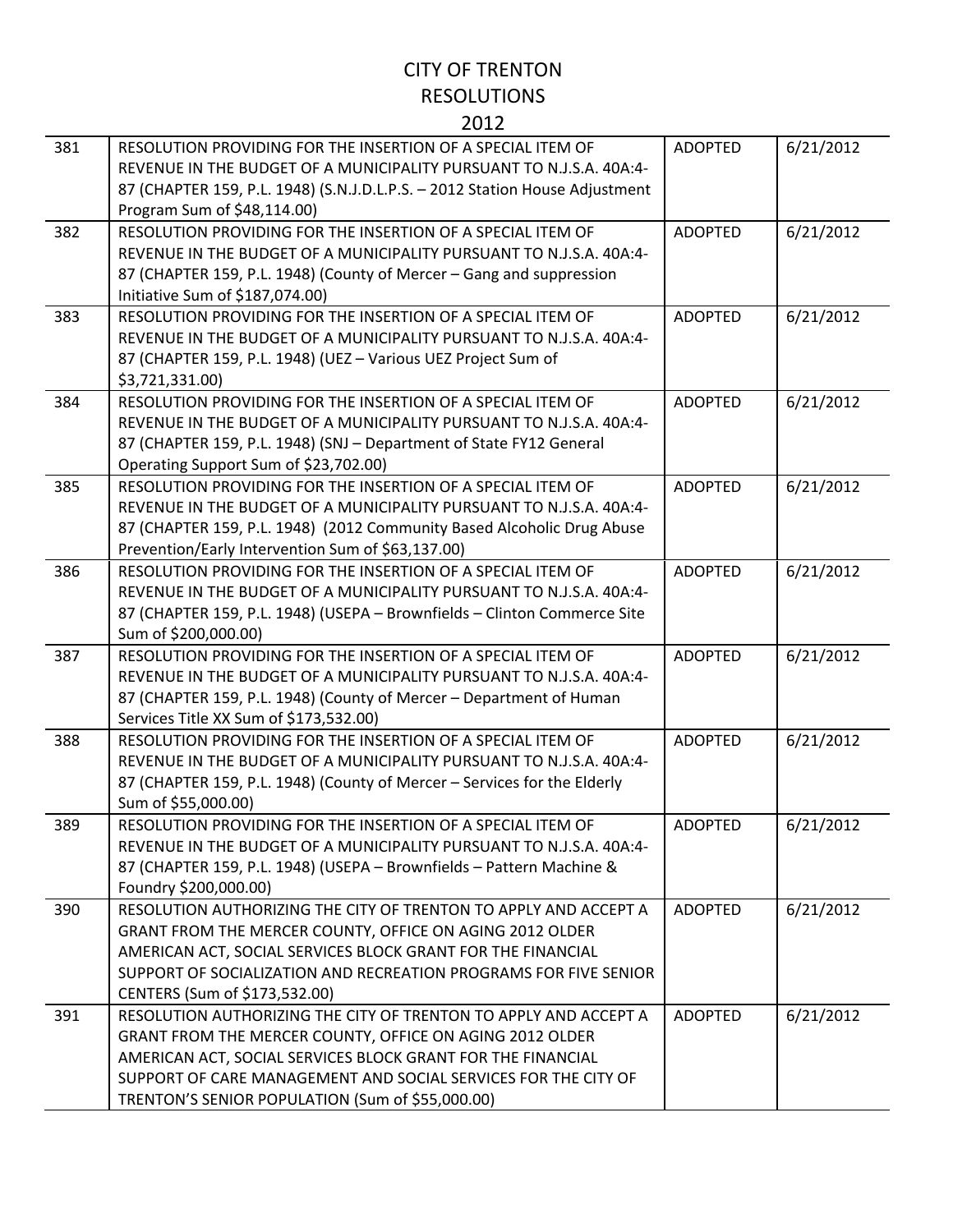| 392 | RESOLUTION AUTHORIZING THE AWARD OF A CONTRACT THROUGH A FAIR<br>AND OPEN PROCESS IN ACCORDANCE WITH N.J.S.A. 19:44A-20.5 ET SEQ. TO<br>SECURITY EVALUATION AND SOLUTIONS GROUP, LLC, 10 DRS. JAMES<br>PARKER BLVD., SUITE 104, RED BANK, NEW JERSEY 07701 FOR A PUBLIC<br>HEALTH EMERGENCY PREPAREDNESS PLANNER FOR THE DEPARTMENT OF<br>HEALTH AND HUMAN SERVICES, DIVISION OF HEALTH. (Not to exceed<br>\$55,065.00) | <b>ADOPTED</b> | 6/21/2012 |
|-----|-------------------------------------------------------------------------------------------------------------------------------------------------------------------------------------------------------------------------------------------------------------------------------------------------------------------------------------------------------------------------------------------------------------------------|----------------|-----------|
| 393 | RESOLUTION AMENDING RESOLUTION 11-487 THAT AWARDED A CONTRACT<br>TO CARMEN G. BELFORD, RN, 1816 KUSER ROAD #7, HAMILTON, NEW<br>JERSEY 08690 TO PROVIDE PROFESSIONAL PUBLIC HEALTH NURSING<br>SERVICES FOR THE DEPARTMENT OF HEALTH AND HUMAN SERVICES,<br>DIVISION OF HEALTH (Not to exceed \$28,792.00)                                                                                                               | <b>ADOPTED</b> | 6/21/2012 |
| 394 | RESOLUTION AMENDING RESOLUTION 11-486 AWARDING A CONTRACT TO<br>MYONGJA LEE, RN, 64 ARROWHEAD DRIVE, BURLINGTON, NEW JERSEY<br>08016 TO PROVIDE PROFESSIONAL PUBLIC HEALTH NURSING SERVICES FOR<br>THE DEPARTMENT OF HEALTH AND HUMAN SERVICES, DIVISION OF HEALTH<br>(Not to exceed \$22,399.00)                                                                                                                       | <b>ADOPTED</b> | 6/21/2012 |
| 395 | RESOLUTION AUTHORIZING PAYMENT FOR A CONTRACT WITH CARROLL<br>DEMOLITION LLC, 4 YOUNGS ROAD, HAMILTON, NEW JERSEY 08619 WHICH<br>WAS AWARDED ON AN EMERGENCY BASIS FOR THE DEMOLITION OF 51<br>NORTH OLDEN AVENUE AND EMERGENCY STRUCTURAL REPAIRS AT 49<br>NORTH OLDEN AVENUE TO ALLEVIATE A DANGEROUS AND HAZARDOUS<br>CONDITION (Amount of \$34,570.00)                                                              | <b>ADOPTED</b> | 6/21/2012 |
| 396 | RESOLUTION AUTHORIZING PAYMENT FOR A CONTRACT WITH WINZINGER<br>INC., 1704 MARINE HWY., P.O. BOX 537, HAINESPORT, NEW JERSEY 08036<br>WHICH WAS AWARDED ON AN EMERGENCY BASIS FOR THE DEMOLITION OF<br>102-110 CHESTNUT AVENUE TO ALLEVIATE A DANGEROUS AND HAZARDOUS<br>CONDITION (Not to exceed \$89,000.00)                                                                                                          | <b>ADOPTED</b> | 6/21/2012 |
| 397 | RESOLUTION AUTHORIZING L&F URBAN RENEWAL PROPERTY, LLC TO<br>ASSIGN ITS DEVELOPMENT RIGHTS FOR A PORTION OF THE KRAMER SITE<br>(BLOCK 21604: LOT 16.02) TO THE STANDARD GROUP URBAN RENEWAL, LLC                                                                                                                                                                                                                        | <b>ADOPTED</b> | 6/21/2012 |
| 398 | RESOLUTION AMENDING RESOLUTION 10-740 AND AUTHORIZING AN<br>ADJUSTMENT IN THE NUMBER OF UNITS ENCUMBERED FOR THE \$272,000<br>IN HOME FUNDS COMMITTED TO WHITTAKER, LLC FOR THE WHITTAKER<br><b>CONDOMINIUM PROJECT</b>                                                                                                                                                                                                 | <b>ADOPTED</b> | 6/21/2012 |
| 399 | RESOLUTION GRANTING RENEWAL OF PLENARY RETAIL CONSUMPTION<br>LICENSE 1111-33-028-008, QUIL-TO, INC., 200 FULTON STREET, FOR THE<br>2012-2013 LICENSING PERIOD                                                                                                                                                                                                                                                           | <b>ADOPTED</b> | 6/21/2012 |
| 400 | RESOLUTION GRANTING RENEWAL OF ALCOHOLIC BEVERAGE PLENARY<br>RETAIL CONSUMPTION LICENSE 1111-33-175-002, CHARLIE FISH'S LOUNGE,<br>INC., 540 N. CLINTON AVE., FOR THE 2012-2013 LICENSING PERIOD                                                                                                                                                                                                                        | <b>ADOPTED</b> | 6/21/2012 |
| 401 | RESOLUTION GRANTING RENEWAL OF ALCOHOLIC BEVERAGE PLENARY<br>RETAIL DISTRIBUTION LICENSE #1111-44-055-006, BEACHWOOD<br>RESTAURANT, INC., 1568-70-72-74 EDGEWOOD AVENUE, FOR THE 2012-<br>2013 LICENSING PERIOD                                                                                                                                                                                                         | <b>ADOPTED</b> | 6/21/2012 |
| 402 | RESOLUTION GRANTING RENEWAL OF ALCOHOLIC BEVERAGE<br>CONSUMPTION LICENSE 1111-33-005-005, MSOC, LLC, 905 ANDERSON<br>STREET, FOR THE 2012-2013 LICENSING PERIOD                                                                                                                                                                                                                                                         | <b>ADOPTED</b> | 6/21/2012 |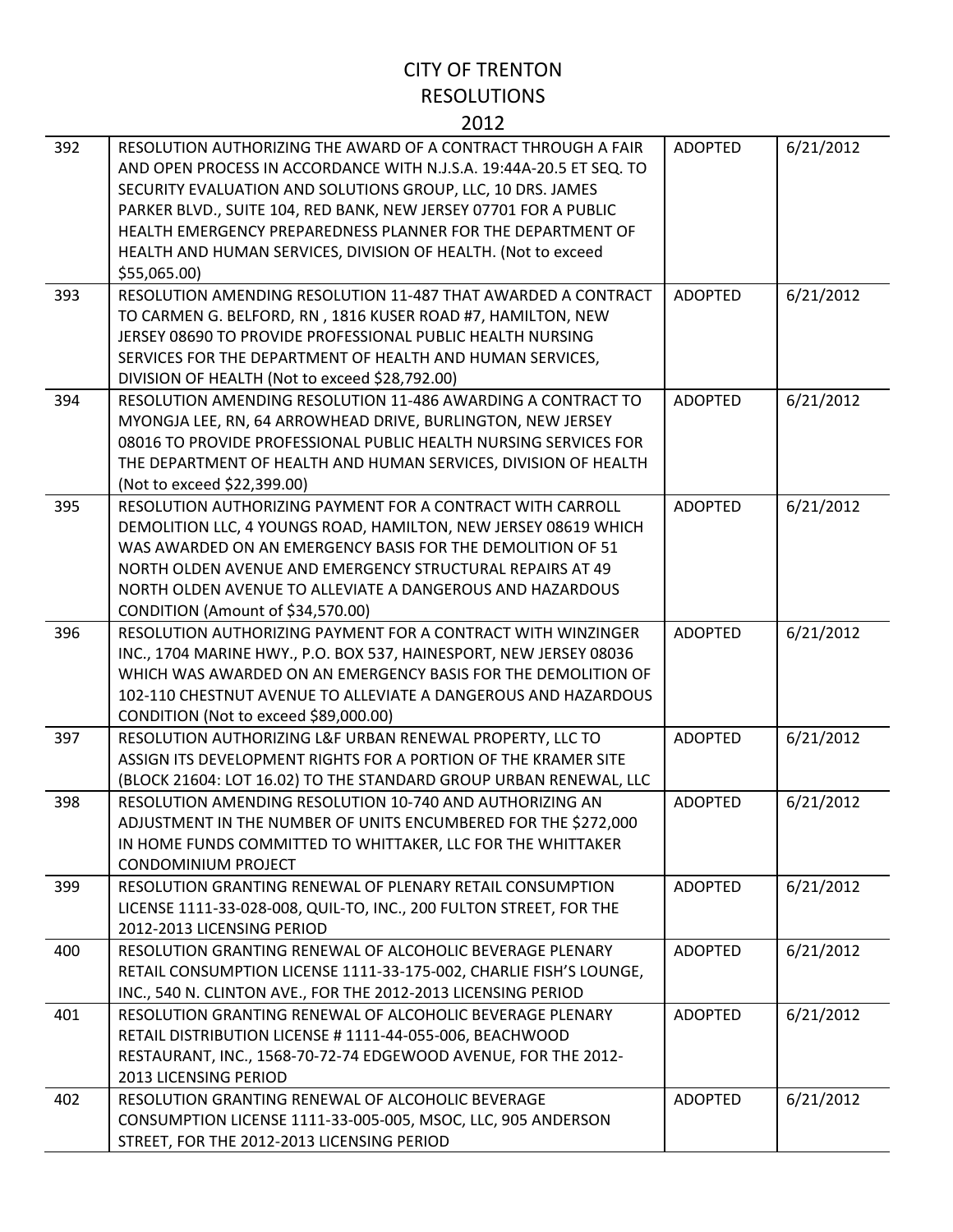#### 403 RESOLUTION GRANTING RENEWAL OF ALCOHOLIC BEVERAGE RETAIL CONSUMPTION LICENSE #1111‐33‐001‐003, A BROTHERS ASSOCIATION, INC., 836 S. BROAD ST., FOR THE 2012‐2013 LICENSING PERIOD ADOPTED 6/21/2012 404 RESOLUTION AUTHORIZING THE PURCHASE OF VIDEO CONFERENCE EQUIPMENT FROM TELE‐MEASUREMENTS, INC., 145 MAIN AVENUE, CLIFTON, NEW JERSEY 07014, FOR THE TRENTON MUNICIPAL COURT THROUGH THE STATE OF NEW JERSEY COOPERATIVE PROGRAM WITHOUT COMPETITIVE BIDDING. (Not to exceed \$15,872.88) ADOPTED 6/21/2012 405 RESOLUTION AUTHORIZING THE AWARD OF A CONTRACT THROUGH A FAIR AND OPEN PROCESS IN ACCORDANCE WITH N.J.S.A. 19:44A‐20.5 ET SEQ. TO THE WHITMAN COMPANIES, 116 TICES LANE, UNIT B‐1, EAST BRUNSWICK, NJ 08816 TO PROVIDED PROFESSIONAL ENVIRONMENTAL ENGINEERING AND CONSULTING SERVICES IN ACCORDANCE WITH STATE REQUIREMENTS TO CONDUCT A REMEDIAL INVESTIGATION AT ROEBLING BLOCK 3 (A PORTION OF THE ROEBLING COMPLEX) LOCATED AT CLARK AND ELMER STREET, TRENTON, NJ FOR THE DEPARTMENT OF HOUSING AND ECONOMIC DEVELOPMENT (Not to exceed \$50,300.00) ADOPTED 6/21/2012 406 RESOLUTION AUTHORIZING THE AWARD OF A CONTRACT THROUGH A FAIR AND OPEN PROCESS IN ACCORDANCE WITH N.J.S.A. 19:44A‐20.5 ET SEQ. TO LANGAN ENGINEERING AND ENVIRONMENTAL SERVICES, 989 LENOX DRIVE, SUITE 305, LAWRENCEVILLE, NEW JERSEY 08648 TO PROVIDE LSRP ENVIRONMENTAL ENGINEERING AND CONSULTING SERVICES IN ACCORDANCE WITH STATE REQUIREMENTS TO CONDUCT A SUPPLEMENTAL REMEDIAL INVESTIGATION AND REMEDIAL ACTION AT THE FORMER GAS STATION, 700 CALHOUN STREET, TRENTON, NEW JERSEY FOR THE DEPARTMENT OF HOUSING AND ECONOMIC DEVELOPMENT (Not to exceed \$34,700.00) ADOPTED 6/21/2012 407 RESOLUTION AUTHORIZING THE AWARD OF A CONTRACT THROUGH A FAIR AND OPEN PROCESS IN ACCORDANCE WITH N.J.S.A. 19:44A‐20.5 ET SEQ. TO VEOLIA ENERGY OPERATION SERVICES, LLC, 2600 CHRISTIAN STREET, PHILADELPHIA, PA 19146 TO PROVIDED DESIGN ENGINEERING AND CONSTRUCTION OVERSIGHT RELOCATION OF THERMAL ENERGY PROJECT FOR A PERIOD OF ONE YEAR, FOR THE DEPARTMENT OF HOUSING AND ECONOMIC DEVELOPMENT. (Not to exceed \$133,737.00) ADOPTED 6/21/2012 408 RESOLUTION RESCINDING AND TERMINATING EXCLUSIVE DEVELOPMENT RIGHTS TO FULL SPECTRUM OF NY, LLC FOR NINETEEN (19) PROPERTIES IN THE CANAL BANKS REDEVELOPMENT AREA PREVIOUSLY AUTHORIZING BY RESOLUTION 06‐379 ADOPTED 6/21/2012 409 | AUTHORIZING A MEETING WHICH EXCLUDES THE PUBLIC | ADOPTED | 6/21/2012 410 RESOLUTION AUTHORIZING AN APPLICATION FOR THE FY2012 COPS HIRING COMPETITIVE GRANT PROGRAM, FROM THE OFFICE OF COMMUNITY ORIENTED POLICING SERVICES ADOPTED 6/28/2012 411 RESOLUTION AUTHORIZING THE APPLICATION & ACCEPTANCE OF A GENERAL OPERATING SUPPORT GRANT FROM THE NEW JERSEY HISTORICAL COMMISSION, DEPARTMENT OF STATE FOR EDUCATIONAL PROGRAMS AND MARKETING AT THE 1719 WILLIAM TRENT HOUSE MUSEUM ADOPTED 6/25/2012 412 RESOLUTION AUTHORIZING THE ACCEPTANCE OF A GRANT FROM THE NEW JERSEY CLEAN COMMUNITIES COUNCIL, DEPARTMENT OF ENVIRONMENTAL ADOPTED 6/25/2012

PROTECT AND TREASURY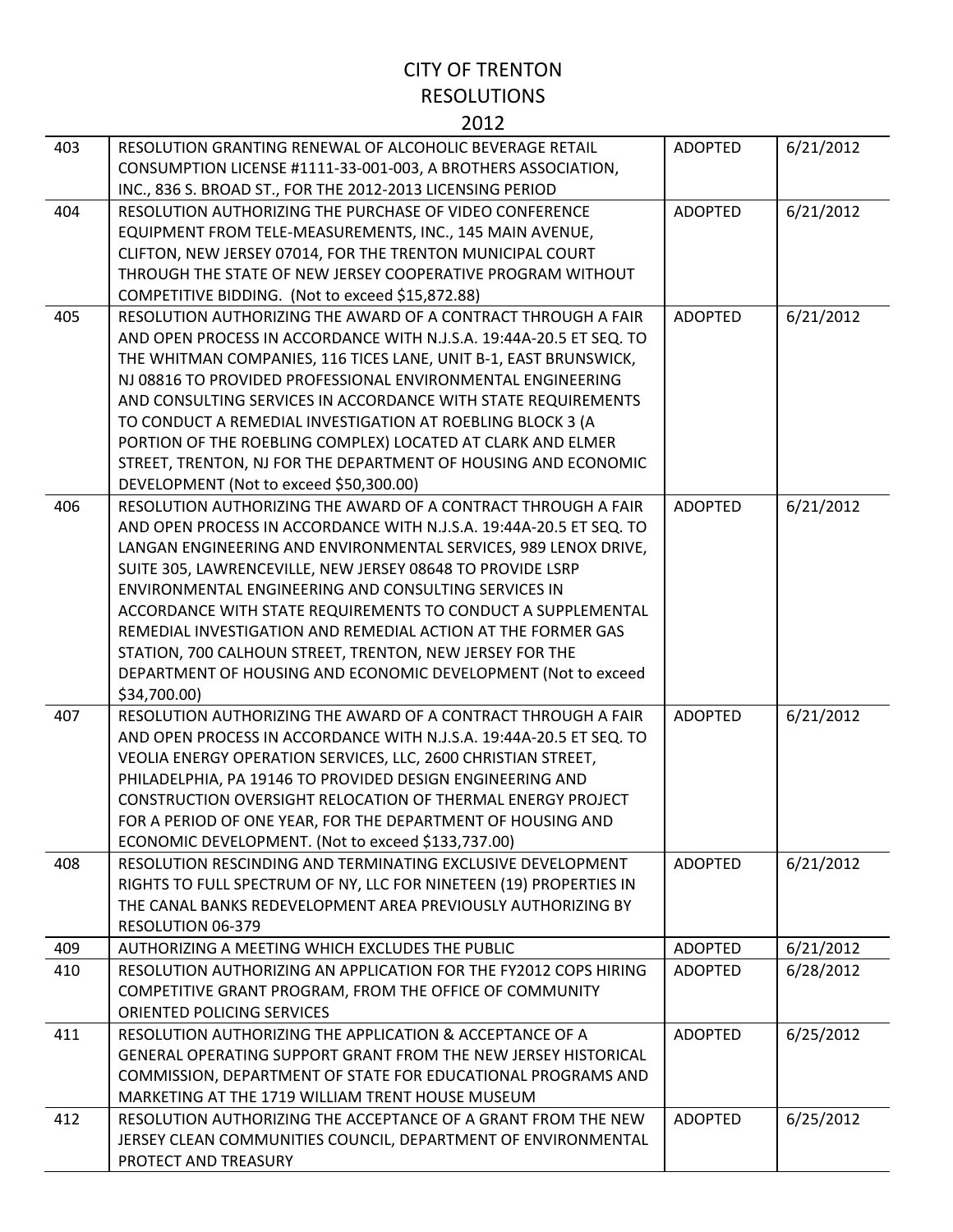| 413 | RESOLUTION APPROVING A TITLE AND TEXT CHANGE TO THE FY2012<br>BUDGET FOR THE CITY OF TRENTON, COUNTY OF MERCER, STATE OF NEW<br><b>JERSEY</b>                                                                                                                                                                                                                                                  | <b>ADOPTED</b>  | 6/25/2012 |
|-----|------------------------------------------------------------------------------------------------------------------------------------------------------------------------------------------------------------------------------------------------------------------------------------------------------------------------------------------------------------------------------------------------|-----------------|-----------|
| 414 | RESOLUTION AUTHORIZING THE AWARD OF A CONTRACT WITH THE LAW<br>OFFICES OF RUDERMAN & GLICKMAN P.C., 675 MORRIS AVENUE, SUITE 100,<br>SPRINGFIELD, NJ 07081, TO PROVIDE PROFESSIONAL LEGAL SERVICES<br>REGARDING GENERAL MUNICIPAL AND DEFENSE LITIGATION MATERS<br>THROUGH A FAIR AND OPEN PROCESS IN ACCORDANCE WITH<br>N.J.S.A.19:44A-20.5 ET SEQ (not to exceed \$150,000)                  | <b>DEFEATED</b> | 6/25/2012 |
| 415 | RESOLUTION AUTHORIZING THE AWARD OF A CONTRACT WITH THE LAW<br>OFFICE OF MORRELI, P.C., 203 WEST SOMERDALE ROAD, VOORHEES, NJ<br>08043 TO PROVIDE PROFESSIONAL LEGAL SERVICES REGARDING GENERAL<br>MUNICIPAL AND DEFENSE LITIGATION MATTERS THROUGH A FAIR AND<br>OPEN PROCESS IN ACCORDANCE WITH N.J.S.A.19:44A-20.5 ET SEQ (not to<br>exceed \$50,000)                                       | <b>ADOPTED</b>  | 6/25/2012 |
| 416 | RESOLUTION AUTHORIZING THE AWARD OF A CONTRACT WITH THE LAW<br>OFFICE OF ZARWIN BAUM DEVITO KAPLAN SCHAER TODDY, P.C., FIVE<br>GREENTREE CENTRE, SUITE 303 MARLTON, NJ 08053 TO PROVIDE<br>PROFESSIONAL LEGAL SERVICES REGARDING GENERAL MUNICIPAL AND<br>DEFENSE LITIGATION MATTERS THROUGH A FAIR AND OPEN PROCESS IN<br>ACCORDANCE WITH N.J.S.A.19:44A-20.5 ET SEQ (not to exceed \$50,000) | <b>ADOPTED</b>  | 6/25/2012 |
| 417 | RESOLUTION AUTHORIZING THE AWARD OF A CONTRACT WITH THE LAW<br>OFFICE OF FLORIO PERRUCCI STEINHARDS & FADER, LLC, 218 ROUTE 17<br>NORTH, SUITE 300, ROCHELLE PARK, NJ 07662 TO PROVIDE PROFESSIONAL<br>LEGAL SERVICES REGARDING GENERAL MUNICIPAL AND DEFENSE<br>LITIGATION MATTERS THROUGH A FAIR AND OPEN PROCESS IN<br>ACCORDANCE WITH N.J.S.A.19:44A-20.5 ET SEQ (not to exceed \$100,000) | <b>ADOPTED</b>  | 6/25/2012 |
| 418 | RESOLUTION AUTHORIZING THE AWARD OF A CONTRACT WITH THE LAW<br>OFFICE OF HILL WALLACK, LLP, 202 CARNEGIE CENTER, PRINCETON, NJ 08543<br>TO PROVIDE PROFESSIONAL LEGAL SERVICES REGARDING GENERAL<br>MUNICIPAL AND DEFENSE LITIGATION MATTERS THROUGH A FAIR AND<br>OPEN PROCESS IN ACCORDANCE WITH N.J.S.A.19:44A-20.5 ET SEQ (not to<br>exceed \$20,000)                                      | <b>ADOPTED</b>  | 6/25/2012 |
| 419 | RESOLUTION AUTHORIZING THE AWARD OF A CONTRACT WITH THE LAW<br>OFFICE OF KNAPP, TRIMBOLI & PRUSINOWSKI, LLC, 210 PARK AVENUE,<br>THIRD FLOOR, FLORHAM PARK, NJ 07932 TO PROVIDE PROFESSIONAL LEGAL<br>SERVICES REGARDING GENERAL MUNICIPAL AND DEFENSE LITIGATION<br>MATTERS THROUGH A FAIR AND OPEN PROCESS IN ACCORDANCE WITH<br>N.J.S.A.19:44A-20.5 ET SEQ (not to exceed \$50,000)         | <b>ADOPTED</b>  | 6/25/2012 |
| 420 | RESOLUTION AUTHORIZING THE AWARD OF A CONTRACT WITH THE LAW<br>OFFICE OF NERWINSKI, DEMBER & FOX, LLC, 600 LAWRENCE ROAD,<br>LAWRENCEVILLE, NJ 08648 TO PROVIDE PROFESSIONAL LEGAL SERVICES<br>REGARDING GENERAL MUNICIPAL AND DEFENSE LITIGATION MATTERS<br>THROUGH A FAIR AND OPEN PROCESS IN ACCORDANCE WITH<br>N.J.S.A.19:44A-20.5 ET SEQ (not to exceed \$12,000)                         | <b>ADOPTED</b>  | 6/25/2012 |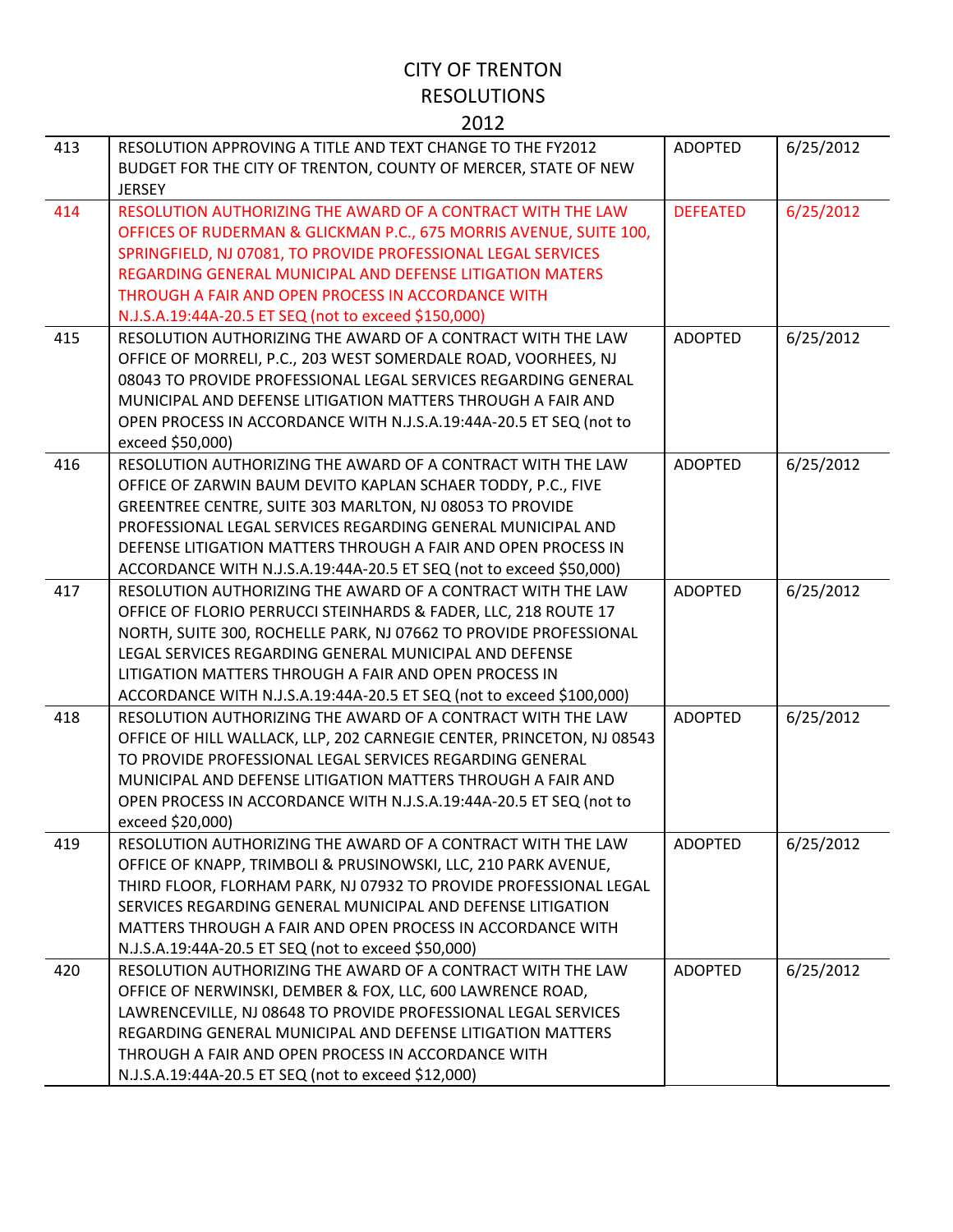| 421 | RESOLUTION AUTHORIZING THE AWARD OF A CONTRACT WITH THE LAW<br>OFFICE BECKER MEISEL, ATTORNEYS AT LAW, WOODLAND FALLS, 220 LAKE<br>DRIVE EAST, SUITE 102, CHERRY HILL, NJ 08002, TO PROVIDE PROFESSIONAL<br>LEGAL SERVICES REGARDING GENERAL MUNICIPAL AND DEFENSE<br>LITIGATION MATTERS THROUGH A FAIR AND OPEN PROCESS IN<br>ACCORDANCE WITH N.J.S.A.19:44A-20.5 ET SEQ (not to exceed \$50,000) | <b>ADOPTED</b> | 6/25/2012 |
|-----|----------------------------------------------------------------------------------------------------------------------------------------------------------------------------------------------------------------------------------------------------------------------------------------------------------------------------------------------------------------------------------------------------|----------------|-----------|
| 422 | RESOLUTION AUTHORIZING THE AWARD OF A CONTRACT WITH THE LAW<br>OFFICES OF LONG MARMERO & ASSOCIATES, LLP, 44 EUCLID STREET,<br>WOODBURY, NJ 08096, TO PROVIDE PROFESSIONAL LEGAL SERVICES<br>REGARDING GENERAL MUNICIPAL AND DEFENSE LITIGATION MATTERS<br>THROUGH A FAIR AND OPEN PROCESS IN ACCORDANCE WITH N.J.S.A.<br>19:44a-20.5 ET SEQ. (Not to exceed \$75,000)                             | <b>ADOPTED</b> | 6/25/2012 |
| 423 | RESOLUTION AUTHORIZING THE AWARD OF A CONTRACT WITH THE LAW<br>OFFICE OF PARKER MCKAY, P.A., 9000 MIDLANTIC DRIVE, SUITE 300, MOUNT<br>LAUREL, NJ 08054, TO PROVIDE PROFESSIONAL LEGAL SERVICES REGARDING<br><b>GENERAL MUNICIPAL AND DEFENSE LITIGATION MATTERS THROUGH A FAIR</b><br>AND OPEN PROCESS IN ACCORDANCE WITH N.J.S.A.19:44A-20.5 ET SEQ (not<br>to exceed \$100,000)                 | <b>ADOPTED</b> | 6/25/2012 |
| 424 | RESOLUTION AUTHORIZING THE AWARD OF A CONTRACT WITH THE LAW<br>OFFICE OF SAPONARO & SITZLER, THE NEWBOLD HOUSE, 27 CEDAR STREET,<br>MOUNT LAUREL, NJ 08060 TO PROVIDE PROFESSIONAL LEGAL SERVICES<br>REGARDING GENERAL MUNICIPAL AND DEFENSE LITIGATION MATTERS<br>THROUGH A FAIR AND OPEN PROCESS IN ACCORDANCE WITH<br>N.J.S.A.19:44A-20.5 ET SEQ (not to exceed \$100,000)                      | <b>ADOPTED</b> | 6/25/2012 |
| 425 | RESOLUTION AUTHORIZING THE AWARD OF A CONTRACT WITH THE LAW<br>OFFICE OF CONNELL FOLEY, LLP, 85 LIVINGSTON AVENUE, ROSELAND, NJ<br>07068 TO PROVIDE PROFESSIONAL LEGAL SERVICES REGARDING SPECIALIZED<br>INSURANCE MATTERS THROUGH A FAIR AND OPEN PROCESS IN<br>ACCORDANCE WITH N.J.S.A.19:44A-20.5 ET SEQ (not to exceed \$30,000)                                                               | <b>ADOPTED</b> | 6/25/2012 |
| 426 | RESOLUTION AUTHORIZING THE AWARD OF A CONTRACT TO LENORE<br>HANNAH, 121 PINEWOOD CIRCLE, NEW HOPE, PA TO PROVIDE<br>PROSECUTORIAL SERVICES IN TRENTON MUNICIPAL COURT THROUGH A<br>FAIR AND OPEN PROCESS IN ACCORDANCE WITH N.J.S.A.19:44A-20.5 ET SEQ<br>(not to exceed \$40,000)                                                                                                                 | <b>ADOPTED</b> | 6/25/2012 |
| 427 | RESOLUTION AUTHORIZING THE AWARD OF A CONTRACT TO ROBERT H.<br>YOSTEMBSKI, 205 CORNWALL AVENUE, TRENTON, NEW JERSEY TO PROVIDE<br>PROSECUTORIAL SERVICES IN TRENTON MUNICIPAL COURT THROUGH A<br>FAIR AND OPEN PROCESS IN ACCORDANCE WITH N.J.S.A.19:44A-20.5 ET SEQ<br>(not to exceed \$65,000)                                                                                                   | <b>ADOPTED</b> | 6/25/2012 |
| 428 | RESOLUTION AUTHORIZING THE AWARD OF A CONTRACT TO ALFRED B.<br>VUOCOLO, 1083 LAWRENCE ROAD, LAWRENCEVILLE, NEW JERSEY TO<br>PROVIDE PROSECUTORIAL SERVICES IN TRENTON MUNICIPAL COURT<br>THROUGH A FAIR AND OPEN PROCESS IN ACCORDANCE WITH<br>N.J.S.A.19:44A-20.5 ET SEQ (not to exceed \$60,000)                                                                                                 | ADOPTED        | 6/25/2012 |
| 429 | RESOLUTION AUTHORIZING THE AWARD OF A CONTRACT TO LYLE P.<br>HOUGH, 79 MORGAN AVENUE, YARDLEY, PA TO PROVIDE PROSECUTORIAL<br>SERVICES IN TRENTON MUNICIPAL COURT THROUGH A FAIR AND OPEN<br>PROCESS IN ACCORDANCE WITH N.J.S.A.19:44A-20.5 ET SEQ (not to exceed<br>\$35,000                                                                                                                      | <b>ADOPTED</b> | 6/25/2012 |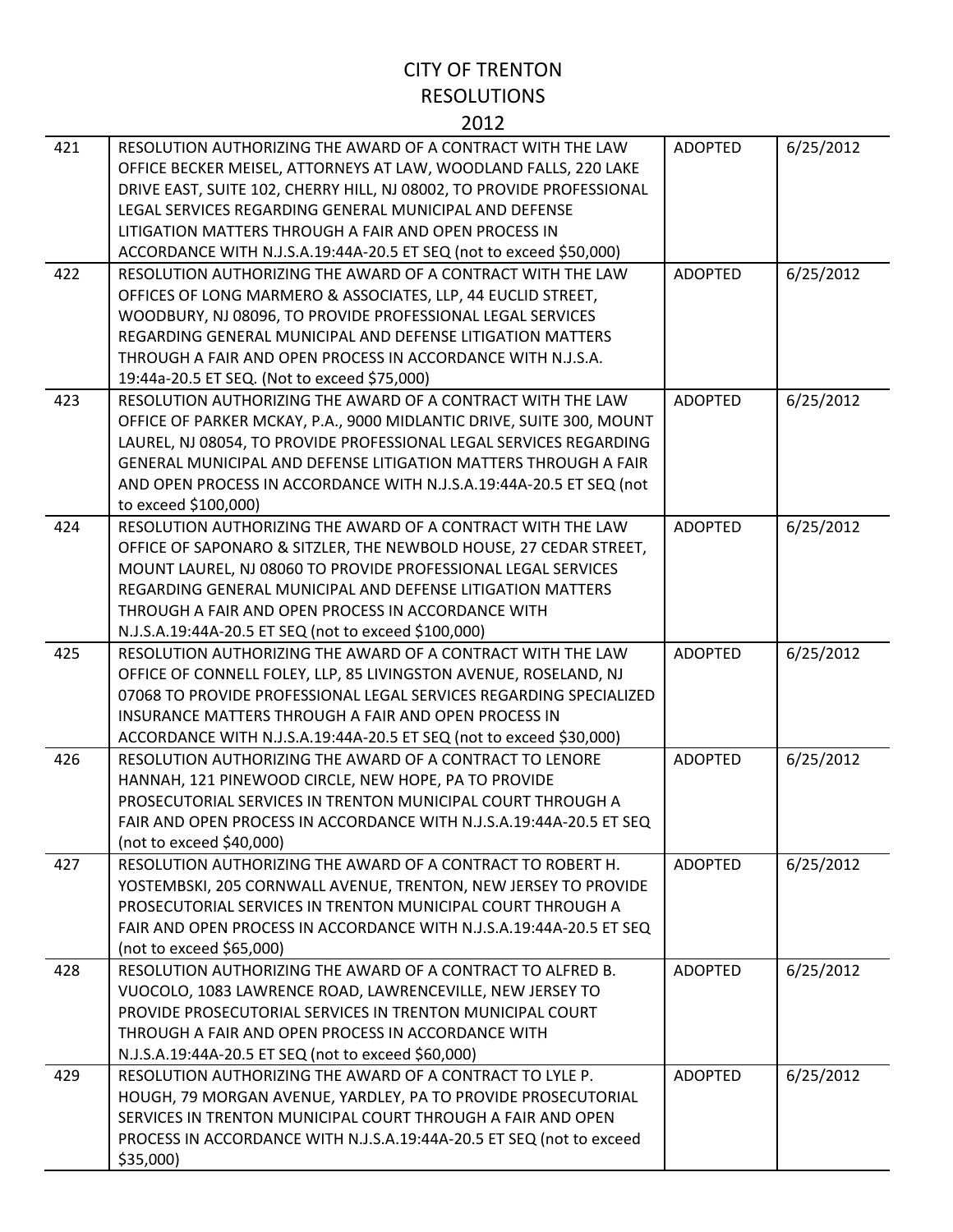| 430 | RESOLUTION AUTHORIZING THE AWARD OF A CONTRACT TO BERTHA L.<br>SCOTT, 101 KENSINGTON AVENUE, TRENTON, NEW JERSEY TO PROVIDE<br>PROSECUTORIAL SERVICES IN TRENTON MUNICIPAL COURT THROUGH A | <b>ADOPTED</b> | 6/25/2012 |
|-----|--------------------------------------------------------------------------------------------------------------------------------------------------------------------------------------------|----------------|-----------|
|     | FAIR AND OPEN PROCESS IN ACCORDANCE WITH N.J.S.A.19:44A-20.5 ET SEQ<br>(not to exceed \$40,000)                                                                                            |                |           |
| 431 | AUTHORIZING A MEETING WHICH EXCLUDES THE PUBLIC                                                                                                                                            | <b>ADOPTED</b> | 6/25/2012 |
| 432 | RESOLUTION MAKING TEMPORARY CURRENT FUND BUDGET                                                                                                                                            | <b>ADOPTED</b> | 6/26/2012 |
|     | APPROPRIATIONS PRIOR TO THE FINAL ADOPTION OF THE FY 2013                                                                                                                                  |                |           |
|     | MUNICIPAL BUDGET OF THE CITY OF TRENTON, NEW JERSEY (\$35,797,172.)                                                                                                                        |                |           |
| 433 | RESOLUTION MAKING TEMPORARY APPROPRIATIONS FOR INTEREST AND                                                                                                                                | <b>ADOPTED</b> | 6/26/2012 |
|     | DEBT REDEMPTION CHARGES PRIOR TO THE FINAL ADOPTION OF THE FY                                                                                                                              |                |           |
|     | 2013 BUDGET FOR THE CITY OF TRENTON (\$28,389,005.70)                                                                                                                                      |                |           |
| 434 | RESOLUTION MAKING TEMPORARY UTILITY FUND APPROPRIATIONS PRIOR                                                                                                                              | <b>ADOPTED</b> | 6/26/2012 |
|     | TO THE FINAL ADOPTION OF THE FY 2013 MUNICIPAL UTILITY BUDGETS OF                                                                                                                          |                |           |
|     | THE CITY OF TRENTON, NEW JERSEY (\$10,991,000.00)                                                                                                                                          |                |           |
| 435 | RESOLUTION MAKING TEMPORARY APPROPRIATIONS FOR INTEREST AND                                                                                                                                | <b>ADOPTED</b> | 6/26/2012 |
|     | DEBT REDEMPTION CHARGES FOR THE UTILITY FUNDS PRIOR TO THE FINAL                                                                                                                           |                |           |
|     | ADOPTION OF THE FY 2013 BUDGET FOR THE CITY OF TRENTON (117,979.00)                                                                                                                        |                |           |
| 436 | RESOLUTION MAKING TEMPORARY CURRENT FUND BUDGET<br>APPROPRIATIONS PRIOR TO THE FINAL ADOPTION OF THE FY 2013                                                                               | <b>ADOPTED</b> | 6/28/2012 |
|     | MUNICIPAL BUDGET OF THE CITY OF TRENTON, NEW JERSEY (\$406,326.00)                                                                                                                         |                |           |
| 437 | RESOLUTION GRANTING RENEWAL OF ALCOHOLIC BEVERAGE                                                                                                                                          | <b>ADOPTED</b> | 6/26/2012 |
|     | CONSUMPTION W/BROAD PACKAGE LICENSE #1111-32-159-009, HERTKORN,                                                                                                                            |                |           |
|     | INC., 212 PROSPECT STREET, FOR THE 2012-2013 LICENSING PERIOD                                                                                                                              |                |           |
| 438 | RESOLUTION AUTHORIZING AN AMENDMENT TO THE CONTRACT WITH SPG3                                                                                                                              | <b>ADOPTED</b> | 6/26/2012 |
|     | LANDSCAPE ARCHITECTS, 1524 DELANCEY STREET, PHILADELPHIA, PA, 19102                                                                                                                        |                |           |
|     | TO PROVIDE CONSTRUCTION ADMINISTRATION SERVICES AT GREG GRANT                                                                                                                              |                |           |
|     | PARK FOR THE DEPARTMENT OF PUBLIC WORKS                                                                                                                                                    |                |           |
| 439 | RESOLUTION AUTHORIZING CHANGE ORDER #1 TO THE CONTRACT WITH                                                                                                                                | <b>ADOPTED</b> | 6/26/2012 |
|     | WATERS AND BUGBEE, 75 SOUTH GOLD DRIVE, HAMILTON, NJ 08691 FOR                                                                                                                             |                |           |
|     | CONSTRUCTION OF THE NEW GREG GRANT PARK FOR THE DEPARTMENT OF                                                                                                                              |                |           |
|     | <b>PUBLIC WORKS</b>                                                                                                                                                                        |                |           |
| 440 | RESOLUTION AUTHORIZING AN AMENDMENT TO THE CONTRACT WITH SPGE                                                                                                                              | <b>ADOPTED</b> | 9/25/2012 |
|     | LANDSCAPE ARCHITECTS, 1524 DELANCEY STREET, PHILADELPHIA, PA 19102                                                                                                                         |                |           |
|     | TO PROVIDE PROFESSIONAL ARCHITECTURAL SERVICES AT CADWALADER<br>PARK FOR THE DEPARTMENT OF PUBLIC WORKS                                                                                    |                |           |
| 441 | RESOLUTION AUTHORIZING AN AMENDMENT TO THE CONTRACT WITH SPGE                                                                                                                              | <b>ADOPTED</b> | 9/25/2012 |
|     | LANDSCAPE ARCHITECTS, 1524 DELANCEY STREET, PHILADELPHIA, PA 19102                                                                                                                         |                |           |
|     | TO PROVIDE PROFESSIONAL ARCHITECTURAL SERVICES AT GEORGE PAGE                                                                                                                              |                |           |
|     | PARK PLAYGROUND AND PLAZA FOR THE DEPARTMENT OF PUBLIC WORKS                                                                                                                               |                |           |
| 442 | RESOLUTION ADOPTING A PRELIMINARY TAX LEVY FOR FISCAL YEAR 2013 TO                                                                                                                         | <b>ADOPTED</b> | 6/28/2012 |
|     | GENERATE 2012 3RD AND 4TH QUARTER TAX BILLS                                                                                                                                                |                |           |
| 443 | RESOLUTION GRANTING RENEWAL OF ALCOHOLIC BEVERAGE RETAIL                                                                                                                                   | <b>ADOPTED</b> | 6/26/2012 |
|     | CONSUMPTION LICENSE NO. 1111-33-179-003, SBZ, INC., 346 EMORY                                                                                                                              |                |           |
|     | AVENUE., FOR THE 2012-2013 LICENSING PERIOD                                                                                                                                                |                |           |
| 444 | RESOLUTION GRANTING RENEWAL OF ALCOHOLIC BEVERAGE PLENARY                                                                                                                                  | <b>ADOPTED</b> | 6/26/2012 |
|     | RETAIL CONSUMPTION LICENSE #1111-33-154-004, MARSILIO'S, INC., 541                                                                                                                         |                |           |
|     | ROEBLING AVENUE, FOR THE 2012-2013 LICENSING PERIOD                                                                                                                                        |                |           |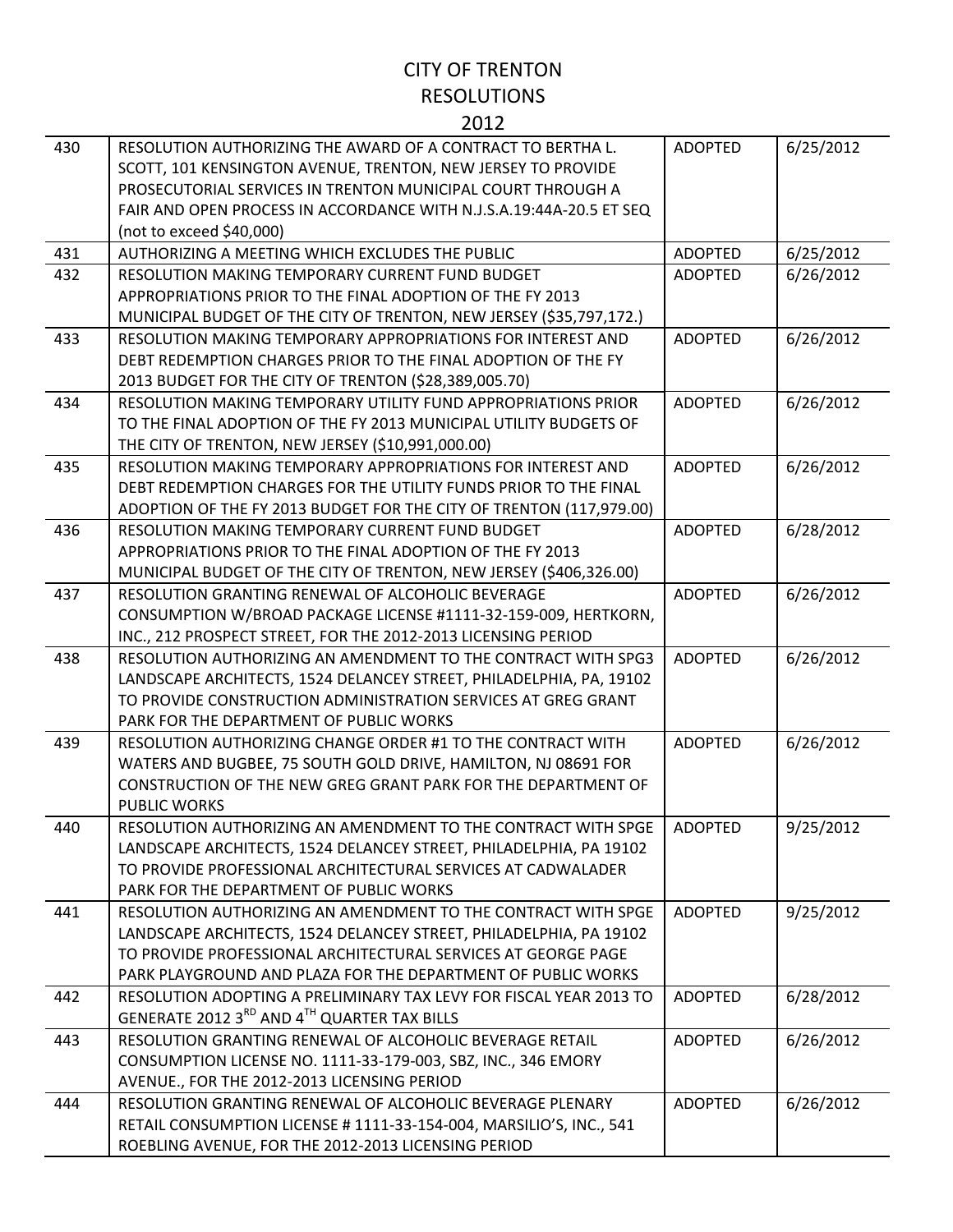| 445 | RESOLUTION GRANTING RENEWAL OF ALCOHOLIC BEVERAGE DISTRIBUTION<br>LICENSE NO. 1111-44-018-006, RADHA AND KISHAN, INC., 250 EAST | <b>ADOPTED</b> | 6/26/2012 |
|-----|---------------------------------------------------------------------------------------------------------------------------------|----------------|-----------|
|     | HANOVER STREET, FOR THE 2012-2013 LICENSING PERIOD                                                                              |                |           |
| 446 | RESOLUTION GRANTING RENEWAL OF ALCOHOLIC BEVERAGE LICENSE WITH                                                                  | <b>ADOPTED</b> | 6/26/2012 |
|     | BORAD PACKAGE PRIVILEGE TO LIQUOR HUT, LLC, t/a LIQUOR HUT LICENSE                                                              |                |           |
|     | NO. 1111-32-050-006 FOR THE 2012-2013 LICENSING PERIOD                                                                          |                |           |
| 447 | RESOLUTION GRANTING RENEWAL OF ALCOHOLIC BEVERAGE RETAIL                                                                        | <b>ADOPTED</b> | 6/26/2012 |
|     | CONSUMPTION LICENSE NO. 1111-33-155-004, OMG CORPORATION, INC.,                                                                 |                |           |
|     | 1122 ANDERSON STREET FOR THE 2012-2013 LICENSING PERIOD                                                                         |                |           |
| 448 | RESOLUTION AUTHORIZING THE AWARD OF A CONTRACT THROUGH A FAIR                                                                   | <b>ADOPTED</b> | 6/28/2012 |
|     | AND OPEN PROCESS IN ACCORDANCE WITH N.J.S.A. 19:44A-20.5 ET SEQ. TO                                                             |                |           |
|     | DLB ASSOCIATES, 265 INDUSTRIAL WAY WEST, EASTONTOWN, NEW JERSEY                                                                 |                |           |
|     | 07724 TO PROVIDE ENGINEERING SERVICES TO WRITE SPECIFICATIONS AND                                                               |                |           |
|     | PERFORM INSPECTIONS FOR VARIOUS ENERGY CONSERVATION                                                                             |                |           |
|     | <b>IMPROVEMENTS TO PUBLIC BUILDINGS FOR THE DEPARTMENT OF HOUSING</b>                                                           |                |           |
|     | AND ECONOMIC DEVELOPMENT                                                                                                        |                |           |
| 449 | RESOLUTION APPOINTING SARAH C. IVORY, AS MEMBER OF THE ZONING                                                                   | <b>ADOPTED</b> | 6/21/2012 |
|     | <b>BOARD OF ADJUSTMENT</b>                                                                                                      |                |           |
| 450 | RESOLUTION APPOINTING PAMELA J. MONROE AS ALTERNATE MEMBER #1                                                                   | <b>ADOPTED</b> | 6/21/2012 |
|     | OF THE ZONING BOARD OF ADJUSTMENT FOR AN UNEXPIRED TERM                                                                         |                |           |
| 451 | RESOLUTION APPOINTING CAROL S. GRAFF, AS AN ALTERNATE MEMBER OF                                                                 | <b>ADOPTED</b> | 6/21/2012 |
|     | THE ZONING BOARD OF ADJUSTMENT                                                                                                  |                |           |
| 452 | RESOLUTION REAPPOINTING KEVIN MORIARTY, AS MEMBER OF THE ZONING                                                                 | <b>ADOPTED</b> | 6/21/2012 |
|     | <b>BOARD OF ADJUSTMENT</b>                                                                                                      |                |           |
| 453 | RESOLUTION GRANTING RENEWAL OF PLENARY CONSUMPTION LICENSE #                                                                    | <b>ADOPTED</b> | 7/26/2012 |
|     | 1111-32-003-004, SV WINE & LIQUOR CORPORATION, FOR THE 2012-2013                                                                |                |           |
|     | LICENSING PERIOD (410 Lalor Street)                                                                                             |                |           |
| 454 | RESOLUTION GRANTING RENEWAL OF PLENARY RETAIL CONSUMPTION                                                                       | <b>ADOPTED</b> | 7/26/2012 |
|     | LICENSE 1111-33-017-005, MARK VII LLC, 1701 CALHOUN STREET, FOR THE                                                             |                |           |
|     | 2012-2013 LICENSING PERIOD                                                                                                      |                |           |
| 455 | RESOLUTION GRANTING RENEWAL OF ALCOHOLIC BEVERAGE PLENARY                                                                       | <b>ADOPTED</b> | 7/26/2012 |
|     | RETAIL CONSUMPTION LICENSE # 1111-33-062-003, REGAL I, INC., 533                                                                |                |           |
|     | NORTH OLDEN AVENUE, FOR THE 2012-2013 LICENSING PERIOD                                                                          |                |           |
| 456 | RESOLUTION GRANTING RENEWAL OF PLENARY RETAIL DISTRIBUTION                                                                      | <b>ADOPTED</b> | 7/26/2012 |
|     | LICENSE 1111-44-038-006, NEW FAMILY LIQUORS AND WINES, INC., 1202-                                                              |                |           |
|     | 1204 EAST STATE STREET, FOR THE 2012-2013 LICENSING PERIOD                                                                      |                |           |
| 457 | RESOLUTION GRANTING RENEWAL OF PLENARY RETAIL CONSUMPTION                                                                       | <b>ADOPTED</b> | 7/26/2012 |
|     | LICENSE 1111-33-198-006, ROSSI MICHAEL A & L KAY, 501 MORRIS                                                                    |                |           |
|     | AVENUE, FOR THE 2012-2013 LICENSING PERIOD                                                                                      |                |           |
| 458 | RESOLUTION GRANTING RENEWAL OF ALCOHOLIC BEVERAGE                                                                               | <b>ADOPTED</b> | 7/26/2012 |
|     | CONSUMPTION LICENSE # 1111-33-256-004, DOOKIES BAR & GRILL, LLC, 86                                                             |                |           |
|     | E. PAUL AVENUE, FOR THE 2012-2013 LICENSING PERIOD                                                                              |                |           |
| 459 | RESOLUTION GRANTING RENEWAL OF ALCOHOLIC BEVERAGE RETAIL                                                                        | <b>ADOPTED</b> | 7/26/2012 |
|     | CONSUMPTION LICENSE # 1111-333-099-005, LAS ESTRELLAS BAR, LLC, 1299                                                            |                |           |
|     | E. STATE STREET, FOR THE 2012-2013 LICENSING PERIOD                                                                             |                |           |
| 460 | <b>RESOLUTION AMENDING RESOLUTION 10-378 REAPPOINTING DARLENE</b>                                                               | <b>ADOPTED</b> | 7/26/2012 |
|     | WELDON AS COMMISSIONER OF THE TRENTON HOUSING AUTHORITY                                                                         |                |           |
|     |                                                                                                                                 |                |           |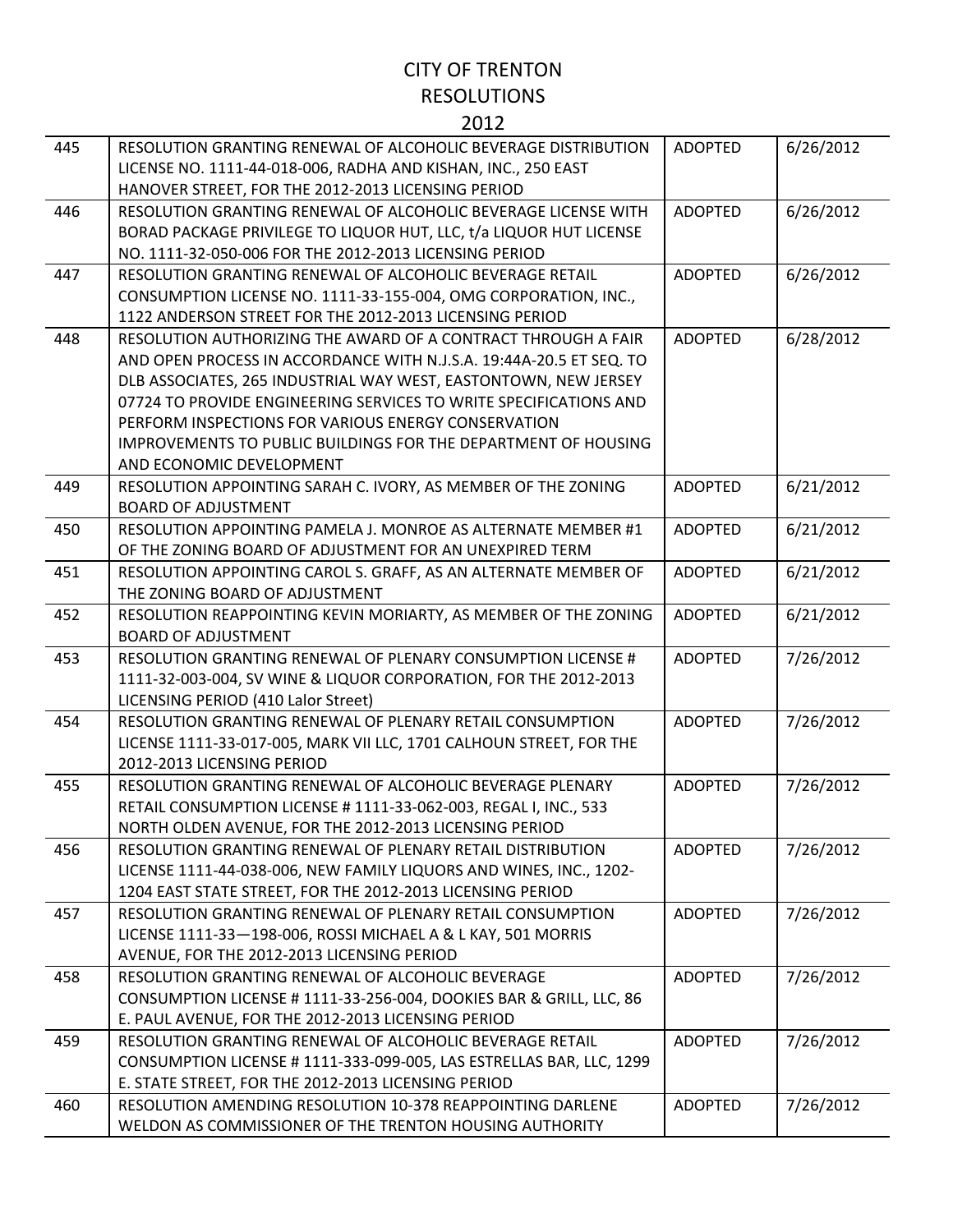| 461 | RESOLUTION RE-APPOINTING GARY GENTRY, AS A MEMBER OF THE<br>TRENTON HOUSING AUTHORITY FOR FIVE YEAR TERM                                                                                                                                                                                                                                                                                                                                                                                                                                   | <b>ADOPTED</b>  | 7/26/2012 |
|-----|--------------------------------------------------------------------------------------------------------------------------------------------------------------------------------------------------------------------------------------------------------------------------------------------------------------------------------------------------------------------------------------------------------------------------------------------------------------------------------------------------------------------------------------------|-----------------|-----------|
| 462 | RESOLUTION AUTHORIZING THE AWARD OF A CONTRACT THROUGH A FAIR<br>AND OPEN PROCESS IN ACCORDANCE WITH N.J.S.A. 19:44A-20.5 ET SEQ. TO<br>THE TIMES OF TRENTON PUBLISHING CORPORATION, 413 RIVER VIEW<br>PLAZA, TRENTON, NEW JERSEY 08611-3420 TO PROVIDE NEWSPAPER<br>LEGAL ADS, CLASSIFIED ADS, DISPLAY AD, CITY ZONE CIRCULATION,<br>AFFIDAVIT NOTICES FOR THE CITY OF TRENTON VARIOUS DEPARTMENT AND<br>DIVISIONS OFFICES ON AN AS NEEDED BASIS FOR THE PERIOD BEGINNING<br>ON JULY 1, 2012 TO JUNE 30, 2013 (Not to exceed \$55,475.00) | <b>ADOPTED</b>  | 7/26/2012 |
| 463 | RESOLUTION OF THE CITY OF TRENTON MAKING APPLICATION TO THE LOCAL<br>FINANCE BOARD PURSUANT TO N.J.S.A. 40A:3-1 ET SEQ.                                                                                                                                                                                                                                                                                                                                                                                                                    | <b>DEFEATED</b> | 7/26/2012 |
| 464 | RESOLUTION AUTHORIZING A TAX APPEAL SETTLEMENT IN THE MATTER OF<br>CITY OF TRENTON v. TOWNSHIP OF LAWRENCE AND WILLIAM SCUDDER (TAX<br><b>COURT DOCKET NO. 006271-2006)</b>                                                                                                                                                                                                                                                                                                                                                                | <b>ADOPTED</b>  | 7/26/2012 |
| 465 | RESOLUTION TO COMBINE THE APPROVED CITY OF TRENTON HAZARD<br>MITIGATION PLAN (UPDATE DUE DATE 06/24/13) WITH THE APPROVED<br>MERCER COUNTY HAZARD MITIGATION PLAN WHICH HAS AN (UPDATE DUE<br>DATE OF 07/21/16).                                                                                                                                                                                                                                                                                                                           | <b>ADOPTED</b>  | 7/26/2012 |
| 466 | RESOLUTION AUTHORIZING PAYMENT FOR A CONTRACT WITH CARROLL<br>DEMOLITION LLC, 4 YOUNGS ROAD, HAMILTON, NEW JERSEY 08619 WHICH<br>WAS AWARDED ON AN EMERGENCY BASIS FOR THE DEMOLITION OF 36<br>SOUTHARD STREET TO ALLEVIATE A DANGEROUS AND HAZARDOUS<br>CONDITION (\$26,410.00)                                                                                                                                                                                                                                                           | <b>ADOPTED</b>  | 7/26/2012 |
| 467 | RESOLUTION AUTHORIZING THE PURCHASE OF MAINTENANCE SERVICES FOR<br>RADIOS FROM MOTOROLA SOLUTIONS, INC., P.O. BOX 1335, BURLINGTON,<br>NJ 08016, FOR THE DEPARTMENT OF POLICE, DIVISION OF<br>COMMUNICATIONS, THROUGH THE STATE OF NEW JERSEY COOPERATIVE<br>PROGRAM WITHOUT COMPETITIVE BIDDING (Not to exceed \$249,407.28)                                                                                                                                                                                                              | <b>ADOPTED</b>  | 7/26/2012 |
| 468 | RESOLUTION AWARDING A CONTRACT TO AYANA ABDUL-RAHEEM, 712<br>STUYVESANT AVENUE, TRENTON, NEW JERSEY 08618, AS A STATION HOUSE<br>ADJUSTMENT COORDINATOR FOR THE DEPARTMENT OF POLICE (Not to<br>exceed \$41,250.00)                                                                                                                                                                                                                                                                                                                        | <b>ADOPTED</b>  | 7/26/2012 |
| 469 | RESOLUTION AUTHORIZING CHANGE ORDER #1 TO THE CONTRACT WITH<br>EARLE ASPHALT COMPANY, OF FARMINGDALE, NEW JERSEY, TO PROVIDE<br>FOR THE TRANSPORTATION AND DISPOSAL OF CONTAMINATED SOIL AND<br>CONCRETE (Not to exceed \$3,594.51)                                                                                                                                                                                                                                                                                                        | <b>ADOPTED</b>  | 7/26/2012 |
| 470 | RESOLUTION AUTHORIZING THE AWARD OF A CONTRACT THROUGH A FAIR<br>AND OPEN PROCESS IN ACCORDANCE WITH N.J.S.A. 19:44A-20.5 ET SEQ. TO<br>WATERMARK ENVIRONMENTAL, INC., 41 UNIVERSITY DRIVE, SUITE 444,<br>NEWTOWN, PA 18940 TO PROVIDE ENVIRONMENTAL ENGINEERING AND<br><b>CONSULTING SERVICES FOR LOWER ASSUNPINK CREEK RESTORATION</b><br>PROJECT FOR A PERIOD OF ONE YEAR FOR THE DEPARTMENT OF HOUSING<br>AND ECONOMIC DEVELOPMENT (Not to exceed \$80,151.11)                                                                         | <b>ADOPTED</b>  | 7/26/2012 |
| 471 | RESOLUTION ACCEPTING BID AND AWARDING CONTRACT TO FISHER<br>SCIENTIFIC COMPANY, L.L.C., 4500 TURNBERRY DRIVE, HANOVER PARK, IL<br>60133 FOR THE FURNISHING AND DELIVERY LABORATORY BACTERIOLOGICAL<br>SUPPLIES FOR THE DEPARTMENT OF PUBLIC WORKS, WATER UTILITY. (Not to<br>exceed \$26,380.05)                                                                                                                                                                                                                                           | <b>ADOPTED</b>  | 7/26/2012 |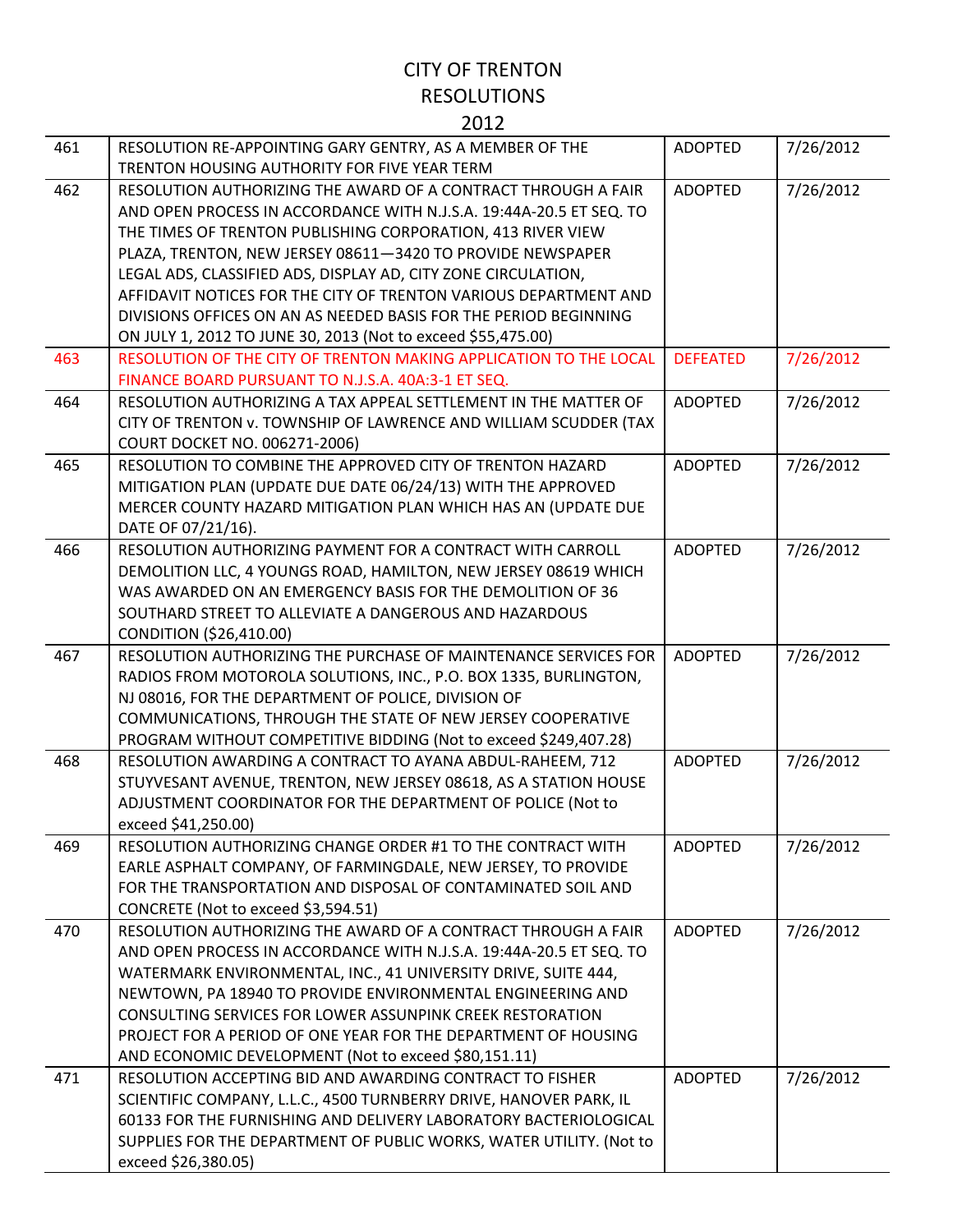| 472 | RESOLUTION AUTHORIZING PAYMENT FOR A CONTRACT WITH WATERS &<br>BUGBEE, INC., 75 SOUTH GOLD DRIVE, HAMILTON, NEW JERSEY 08691<br>WHICH WAS AWARDED ON AN EMERGENCY BASIS FOR THE REPAIR OF A 10"<br>WATER MAIN BREAK AT 25 CALHOUN STREET, TRENTON, NEW JERSEY<br>08618(\$51,953.23)                                                                                                                 | <b>ADOPTED</b> | 7/26/2012 |
|-----|-----------------------------------------------------------------------------------------------------------------------------------------------------------------------------------------------------------------------------------------------------------------------------------------------------------------------------------------------------------------------------------------------------|----------------|-----------|
| 473 | RESOLUTION AUTHORIZING PAYMENT FOR CONTRACT WITH TED DOLCI,<br>INC., 340 PATTERSON AVENUE, HAMILTON, NJ 08610 WHICH WAS<br>AWARDED ON AN EMERGENCY BASIS FOR THE REPAIR OF SIX (6) INCH<br>WATER MAIN BREAK ON MARTIN LUTHER KING JR BOULEVARD AT<br>PENNINGTON AVENUE, TRENTON, NJ 08638 (not to exceed \$13,225)                                                                                  | <b>ADOPTED</b> | 7/26/2012 |
| 474 | RESOLUTION AUTHORIZING PAYMENT FOR A CONTRACT WITH MUNICIPAL<br>MAINTENANCE COMPANY, 1352 TAYLORS LANE, CINNAMINSON, NEW<br>JERSEY 08077, WHICH WAS AWARDED ON AN EMERGENCY BASIS FOR THE<br>EMERGENCY REPAIR OF THE RIVER SIDE BASIN FOR THE TRENTON WATER<br>WORKS, WATER FILTRATION PLANT (\$16,890)                                                                                             | <b>ADOPTED</b> | 7/26/2012 |
| 475 | RESOLUTION AUTHORIZING PAYMENT FOR A CONTRACT WITH GRES PAVING<br>CO., 2475 EAST STATE STREET, TRENTON, NEW JERSEY 08619 WHICH WAS<br>AWARDED ON AN EMERGENCY BASIS FOR THE EMERGENCY ROADWAY<br>UNDERMINING RESTORATION SERVICES(\$119,209.45)                                                                                                                                                     | <b>ADOPTED</b> | 7/26/2012 |
| 476 | RESOLUTION AUTHORIZING PAYMENT FOR DEWCON, INC. P.O. BOX 439,<br>BASKING RIDGE, NEW JERSEY, 07920 WAS AWARDED ON AN EMERGENCY<br>BASIS TO LOCATE AND REPAIR A 48" WATER MAIN LEAK IN AND AROUND<br>THE AREA OF THE 48" SUCTION AND DISCHARGE MAINS AT THE TRENTON<br>WATER WORKS CENTRAL PUMPING STATION, 689 PENNINGTON AVENUE,<br>TRENTON, NEW JERSEY, 08618                                      | <b>ADOPTED</b> | 7/26/2012 |
| 477 | RESOLUTION AUTHORIZING CHANGE ORDER #13 TO THE CONTRACT WITH<br>PFK MARK III, FOR MODIFICATIONS TO THE CONSTRUCTION IMPROVEMENTS<br>TO THE WATER FILTRATION PLANT PRETREATMENT                                                                                                                                                                                                                      | <b>ADOPTED</b> | 7/26/2012 |
| 478 | RESOLUTION AUTHORIZING AN AMENDMENT TO THE CONTRACT WHICH<br>WAS AWARDED THROUGH A FAIR AND OPEN PROCESS IN ACCORDANCE<br>WITH N.J.S.A. 19:44A.20.5 ET SEQ. WITH MWH OF AMERICAS PARK 80 WEST,<br>PLAZA TWO, 4 <sup>TH</sup> FLOOR, SADDLEBROOK, NEW JERSEY, 07663 TO PROVIDE<br>ADDITIONAL PROFESSIONAL ENGINEERING SERVICES RELATED TO THE<br>WATER FILTRATION PLANT PRETREATMENT UPGRADE PROJECT | <b>ADOPTED</b> | 7/26/2012 |
| 479 | RESOLUTION AUTHORIZING A PAYMENT FOR A CONTRACT WITH DEWCON,<br>INC., P.O. BOX 439, BASKING RIDGE, NEW JERSEY, 07920 WHICH WAS<br>AWARDED ON AN EMERGENCY BASIS TO LOCATE AND REPAIR A 36" WATER<br>MAIN LEAK AT THE TRENTON WATER WORKS CENTRAL PUMPING STATION<br>GATEHOUSE, 689 PENNINGTON AVENUE, TRENTON, NEW JERSEY 08618                                                                     | <b>ADOPTED</b> | 7/26/2012 |
| 480 | RESOLUTION EXTENDING THE CONTRACT WITH QUALCARE, INC., 30<br>KNIGHTSBRIDGE ROAD, PISCATAWAY, NEW JERSEY 08854, TO PROVIDE<br>WORKERS COMPENSATION MANAGED CARE FOR THE CITY OF TRENTON<br>DEPARTMENT OF ADMINISTRATION                                                                                                                                                                              | <b>ADOPTED</b> | 7/26/2012 |
| 481 | RESOLUTION AUTHORIZING SETTLEMENT OF A WORKERS COMPENSATION<br>CLAIM IN THE MATTER OF TONYA COUCH v. THE CITY OF TRENTON, CLAIM<br>NO. 2007-3695, IN THE TOTAL AMOUNT OF \$7,500.00 INCLUSIVE OF FEES<br>AND COSTS                                                                                                                                                                                  | <b>ADOPTED</b> | 7/26/2012 |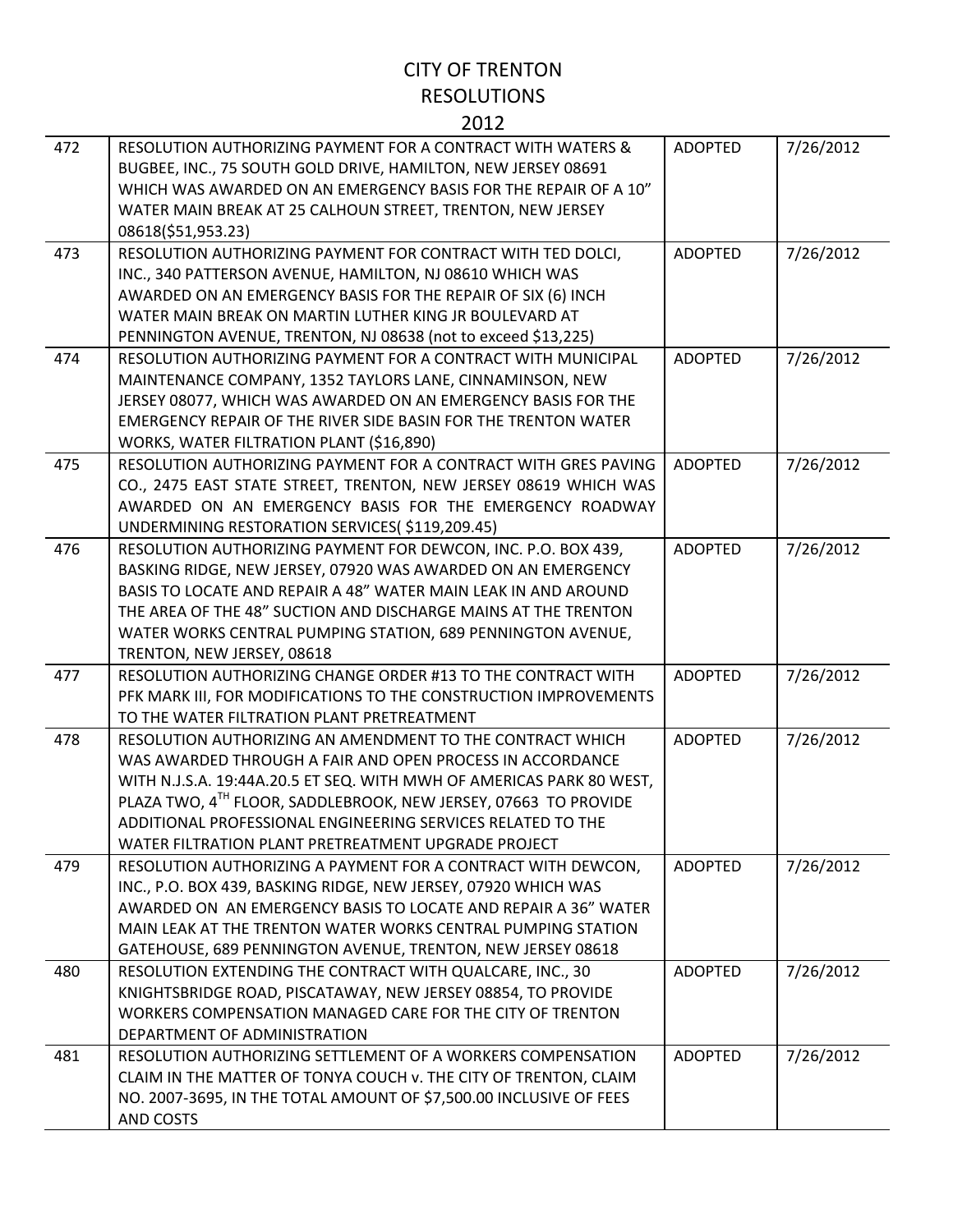| 482 | RESOLUTION AUTHORIZING SETTLEMENT OF A WORKERS COMPENSATION<br>CLAIM IN THE MATTER OF JUANIKA WILLIS v. THE CITY OF TRENTON, CLAIM<br>PETITION NO. 2009-29202, IN THE TOTAL AMOUNT OF \$141,280.00<br><b>INCLUDING FEES</b>                                                                                                                                  | <b>ADOPTED</b> | 7/26/2012 |
|-----|--------------------------------------------------------------------------------------------------------------------------------------------------------------------------------------------------------------------------------------------------------------------------------------------------------------------------------------------------------------|----------------|-----------|
| 483 | RESOLUTION AUTHORIZING SETTLEMENT OF A WORKERS COMPENSATION<br>CLAIM IN THE MATTER OF SILFREDO MARTINEZ v. THE CITY OF TRENTON,<br>CLAIM PETITION NO. 2011-13459, IN THE TOTAL AMOUNT OF \$7,560.00<br><b>INCLUDING COUNSEL FEES</b>                                                                                                                         | <b>ADOPTED</b> | 7/26/2012 |
| 484 | RESOLUTION CONSENTING TO THE APPOINTMENT OF JAMES A. BROWNLEE,<br>MPH, AS DIRECTOR OF HEALTH AND HUMAN SERVICES FOR THE CITY OF<br><b>TRENTON</b>                                                                                                                                                                                                            | <b>ADOPTED</b> | 7/26/2012 |
| 485 | AUTHORIZING A MEETING WHICH EXCLUDES THE PUBLIC                                                                                                                                                                                                                                                                                                              | <b>ADOPTED</b> | 7/26/2012 |
| 486 | RESOLUTION AMENDING RESOLUTION 11-110 WHICH COMMITTED HOME<br>AND REGIONAL CONTRIBUTION AGREEMENT FUNDS TO THE TRENTON<br>HOUSING AUTHORITY FOR THE MILLER HOMES REDEVELOPMENT PROJECT                                                                                                                                                                       | <b>ADOPTED</b> | 7/26/2012 |
| 487 | RESOLUTION OF NEED FROM THE CITY OF TRENTON FOR THE CARL MILLER<br><b>ASSOCIATES I LLC, PROJECT</b>                                                                                                                                                                                                                                                          | <b>ADOPTED</b> | 7/26/2012 |
| 488 | RESOLUTION APPROVING PERSON -TO- PERSON AND PLACE - TO PLACE<br>TRANSFER OF PLENARY RETAIL CONSUMPTION LICENSE #1111-33-251-006<br>(TO 28 S. WARREN STREET)                                                                                                                                                                                                  | <b>ADOPTED</b> | 7/26/2012 |
| 489 | RESOLUTION AUTHORIZING THE COMMITMENT OF \$2,421,600 IN CAPITAL<br>FUNDS TO THE EAST STATE STREET GATEWAY PROJECT FAÇADE<br><b>IMPROVEMENT REDEVELOPMENT</b>                                                                                                                                                                                                 | <b>PULLED</b>  | 7/26/2012 |
| 490 | RESOLUTION AUTHORIZING THE PURCHASE OF COMPUTER MAIL SERVER<br>FROM DELL MARKETING SERVICES LP, ONE DELL WAY, BUILDING 8, ROUND<br>ROCK, TEXAS, 78682 FOR THE DEPARTMENT OF POLICE THROUGH THE STATE<br>OF NEW JERSEY COOPERATIVE PROGRAM WITHOUT COMPETITIVE BIDDING<br>(not to exceed \$56,044.80)                                                         | <b>ADOPTED</b> | 7/26/2012 |
| 491 | RESOLUTION ACCEPTING BID AND AWARD CONTRACT TO TRI-COUNTY<br>SECURITY, 1142 EAST CHESTNUT AVENUE, SUITE A, VINELAND, NEW JERSEY,<br>08360 TO PROVIDE ONE(1) ADULT CROSSING GUARD AT LALOR STREET AND<br>ROUTE 129, TRENTON, NEW JERSEY FOR A ONE YEAR PERIOD BEGINNING ON<br>JULY, 2012 TO JUNE 30, 2013 FOR THE DEPARTMENT OF (not to exceed<br>\$51,280.32 | <b>ADOPTED</b> | 7/26/2012 |
| 492 | RESOLUTION AUTHORIZING THE ACCEPTANCE OF \$529,000 IN SETTLEMENT<br>OF A CIVIL SUIT IN THE MATTER OF CITY OF TRENTON V. CANNON COCHRAN<br>MANAGEMENT SERVICES, INC. AND INSERVCO INSURANCE SERVICES, INC.                                                                                                                                                    | <b>ADOPTED</b> | 7/19/2012 |
| 493 | RESOLUTION AUTHORIZING THE ADDITION OF A GREEN DESIGN ELEMENT<br>CHECKLIST TO THE PLANNING APPLICATION PROCESS                                                                                                                                                                                                                                               | <b>ADOPTED</b> | 7/19/2012 |
| 494 | RESOLUTION ENDORSING THE ADOPTION OF GREEN BUILDING PRACTICES<br>FOR CIVIC, COMMERCIAL AND RESIDENTIAL BUILDINGS                                                                                                                                                                                                                                             | <b>ADOPTED</b> | 7/19/2012 |
| 495 | RESOLUTION ESTABLISHING THE CITY OF TRENTON'S SUSTAINABLE LAND<br><b>USE PLEDGE</b>                                                                                                                                                                                                                                                                          | <b>ADOPTED</b> | 7/19/2012 |
| 496 | AUTHORIZING A MEETING WHICH EXCLUDES THE PUBLIC                                                                                                                                                                                                                                                                                                              | <b>ADOPTED</b> | 7/19/2012 |
| 497 | RESOLUTION AMENDING RENEWAL OF ALCOHOLIC BEVERAGE RETAIL<br>CONSUMPTION LICENSE #1111-33-210-004, SANDVIDA, LLC, 660-670 S.<br>BROAD STREET FOR THE \2012-2013 LICENSING PERIOD                                                                                                                                                                              | <b>ADOPTED</b> | 7/26/2012 |
| 498 | AUTHORIZING A MEETING WHICH EXCLUDES THE PUBLIC                                                                                                                                                                                                                                                                                                              | <b>ADOPTED</b> | 7/26/2012 |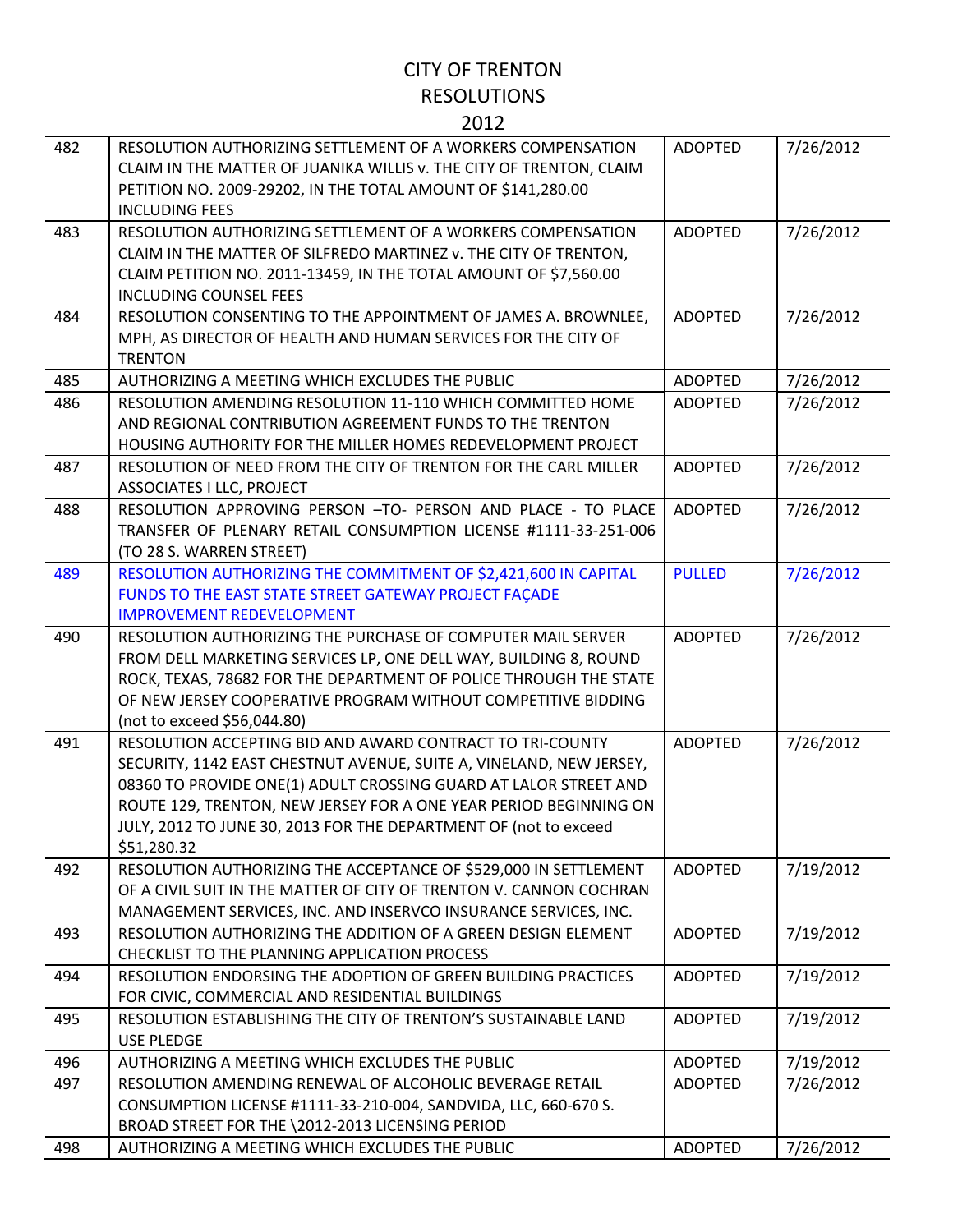| 499 | RESOLUTION AUTHORIZING THE PURCHASE OF THE ANNUAL MAINTENANCE<br>SERVICES CONTRACT FOR THE COMMUNICATIONS DIVISIONS E911 PATRIOT<br>TELEPHONE SYSTEM FOR THE PERIOD OF JULY 1, 2012 THROUGH JUNE 30,<br>2013 FROM VERIZON SELECT SERVICES, INC., 201 CENTENNIAL AVENUE,<br>PISCATAWAY, NEW JERSEY 08854 FOR THE DEPARTMENT OF POLICE<br>THROUGH THE STATE OF NEW JERSEY COOPERATIVE PROGRAM WITHOUT<br>COMPETITIVE BIDDING (Not to exceed \$53,513.76) | <b>ADOPTED</b> | 8/16/2012 |
|-----|--------------------------------------------------------------------------------------------------------------------------------------------------------------------------------------------------------------------------------------------------------------------------------------------------------------------------------------------------------------------------------------------------------------------------------------------------------|----------------|-----------|
| 500 | RESOLUTION AUTHORIZING THE AWARD OF NON-FAIR AND OPEN<br>CONTRACT TO SUNGARD PUBLIC SECTOR, INC., 1000 BUSINESS CENTER<br>DRIVE, LAKE MARY, FLORIDA 32746 TO PROVIDE ANNUAL MAINTENANCE<br>AND SUPPORT FOR THE INTEGRATED PUBLIC SAFETY 911 SYSTEM FOR THE<br>DEPARTMENT OF POLICE (Not to exceed \$202,015.00)                                                                                                                                        | <b>ADOPTED</b> | 8/16/2012 |
| 501 | RESOLUTION AUTHORIZING THE AWARD OF A CONTRACT THROUGH A FAIR<br>AND OPEN PROCESS IN ACCORDANCE WITH N.J.S.A. 19:44A-20.5 ET. SEQ. TO<br>STRATUS TECHNOLOGIES IRELAND LTD, 111 POWDER MILL ROAD,<br>MAYNARD, MA 01754 TO PROVIDE ANNUAL MAINTENANCE AND SUPPORT<br>SERVICES FOR THE STRATUS SERVERS LOCATED IN THE DEPARTMENT OF<br>POLICE (Not to exceed \$22,862.00)                                                                                 | <b>ADOPTED</b> | 8/16/2012 |
| 502 | RESOLUTION AUTHORIZING A PUBLIC SALE PURSUANT TO N.J.S.A. 39:10-<br>10A-1 ET. SEQ. OF TOWING 85 VEHICLES THAT WERE FOUND ABANDONED<br>AND WERE RECOVERED BY THE TRENTON POLICE DEPARTMENT                                                                                                                                                                                                                                                              | <b>ADOPTED</b> | 8/16/2012 |
| 503 | RESOLUTION AUTHORIZING THE EXECUTION OF A CONTRACT WITH THE<br>DELAWARE VALLEY REGIONAL PLANNING COMMISSION TO ENABLE THE CITY<br>TO RECEIVE FUNDS TO PARTICIPATE IN THE DEVELOPMENT AND<br>UTILIZATION OF A REGION-WIDE TRANSPORTATION GEOGRAPHIC<br><b>INFORMATION SYSTEM (GIS)</b>                                                                                                                                                                  | <b>ADOPTED</b> | 8/16/2012 |
| 504 | RESOLUTION ACCEPTING BID AND AWARDING CONTRACT TO S. BATATA<br>CONSTRUCTION, INC. 11 JACKSON STREET, SUITE 29, SOUTH RIVER, NEW<br>JERSEY 0882 FOR FURNISHING AND DELIVERY OR ALL LABOR, EQUIPMENT<br>AND MATERIALS FOR THE RECONSTRUCTION OF SIDEWALKS AND CURBS ON<br>THE CARTERET AVENUE PROJECT FOR THE CITY OF TRENTON, DEPARTMENT<br>OF HOUSING AND ECONOMIC DEVELOPMENT, DIVISION OF HOUSING<br>PRODUCTION (Not to exceed \$157,332.25)         | <b>ADOPTED</b> | 8/16/2012 |
| 505 | RESOLUTION AUTHORIZING CHANGE ORDER #1 TO THE CONTRACT WITH<br>LAND TECH ENTERPRISES, INC., 3084B BRISTOL ROAD, WARRINGTON,<br>PENNSYLVANIA 18976, FOR THE FURNISHING AND DELIVERY OF ALL LABOR<br>EQUIPMENT AND MATERIALS FOR THE CONSTRUCTION OF MILL HILL PARK<br>FOR THE DEPARTMENT OF PUBLIC WORKS (Not to exceed \$62,135.00)                                                                                                                    | <b>ADOPTED</b> | 8/16/2012 |
| 506 | RESOLUTION GRANTING RENEWAL OF ALCOHOLIC BEVERAGE PLENARY<br>RETAIL CONSUMPTION LICENSE # 1111-33-124-007, LARRY'S TAVERN, INC.,<br>965 NEW YORK AVENUE FOR THE 2012-2013 LICENSING PERIOD                                                                                                                                                                                                                                                             | <b>ADOPTED</b> | 8/16/2012 |
| 507 | RESOLUTION GRANTING RENEWAL OF PLENARY RETAIL CONSUMPTION<br>LICENSE # 1111-33-071-011, COLUMBUS LOUNGE & RESTAURANT, INC., FOR<br>THE 2012-2013 LICENSING PERIOD (302 Franklin Street)                                                                                                                                                                                                                                                                | <b>ADOPTED</b> | 8/16/2012 |
| 508 | RESOLUTION GRANTING RENEWAL OF PLENARY DISTRIBUTION LICENSE #<br>1111-44-088-005, NSKHOKUAL, LLC, FOR THE 2012-2013 LICENSING PERIOD<br>(Pocket License)                                                                                                                                                                                                                                                                                               | <b>ADOPTED</b> | 8/16/2012 |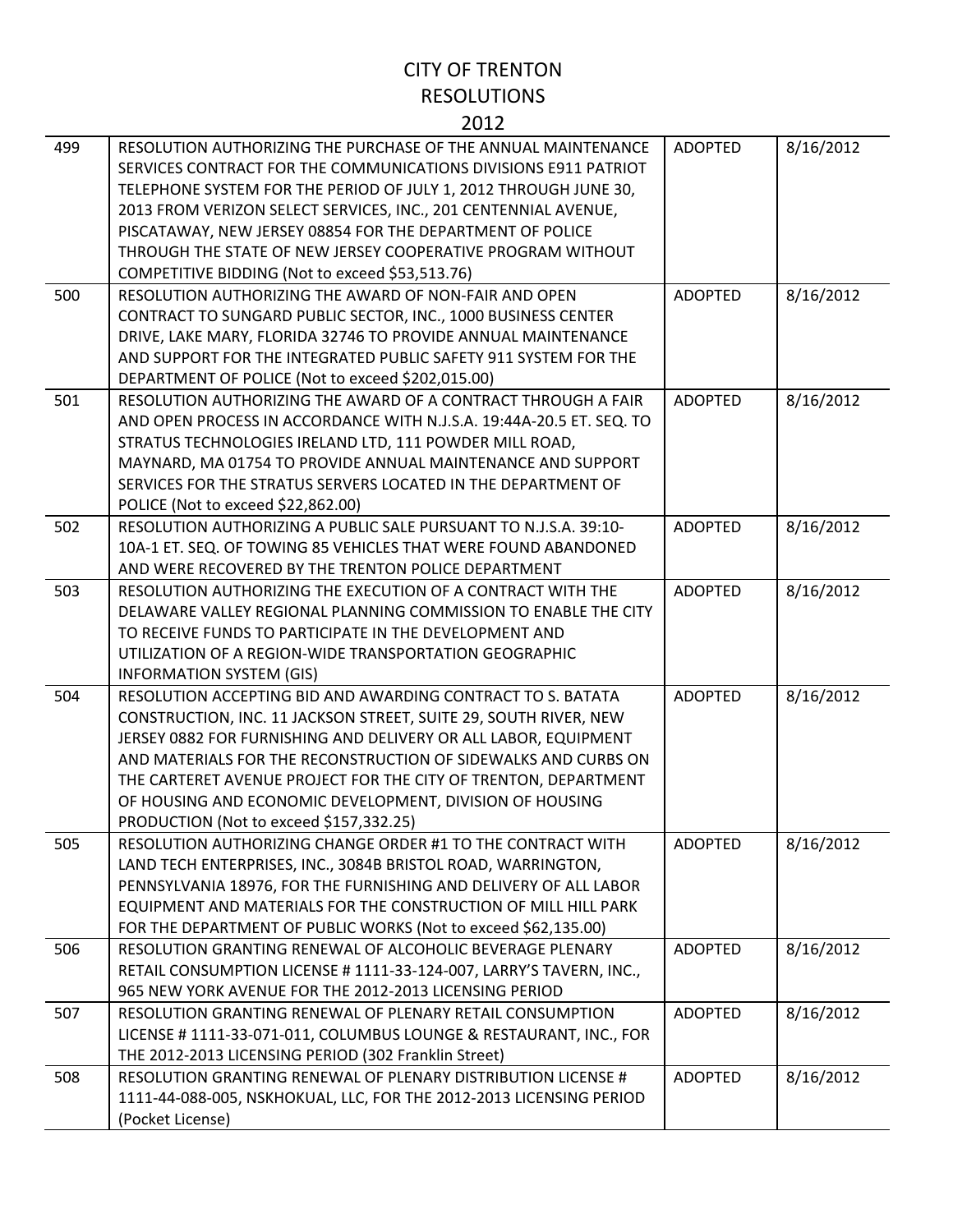| 509 | RESOLUTION GRANTING RENEWAL OF PLENARY RETAIL CONSUMPTION<br>LICENSE # 1111-33-247-007, VARGAS FOOD SERVICES, LLC, FOR THE 20120-                                                                                                                                                                                                                                             | <b>ADOPTED</b> | 8/16/2012 |
|-----|-------------------------------------------------------------------------------------------------------------------------------------------------------------------------------------------------------------------------------------------------------------------------------------------------------------------------------------------------------------------------------|----------------|-----------|
| 510 | 2013 LICENSING PERIOD (293 Ashmore Avenue)<br>RESOLUTION GRANTING RENEWAL OF PLENARY RETAIL CONSUMPTION<br>LICENSE 1111-33-174-005, JET WINE & LIQUORS CO., INC., 274 N. WILLOW<br>STREET, FOR THE 2012-2013 LICENSING PERIOD                                                                                                                                                 | <b>ADOPTED</b> | 8/16/2012 |
| 511 | RESOLUTION AUTHORIZING THE AWARD OF A CONTRACT WITH THE LAW<br>OFFICES OF RUDERMAN & GLICKMAN, PC, 675 MORRIS AVENUE, SUITE 100,<br>SPRINGFIELD, NJ 07081, TO PROVIDE PROFESSIONAL LEGAL SERVICES<br>REGARDING GENERAL MUNICIPAL AND DEFENSE LITIGATION MATTERS<br>THROUGH A FAIR AND OPEN PROCESS IN ACCORDANCE WITH N.J.S.A. 19:44a<br>20.5 ET SEQ (not to exceed \$85,000) | <b>ADOPTED</b> | 8/16/2012 |
| 512 | APPROVAL TO SUBMIT A GRANT APPLICATION AND EXECUTE A GRANT<br>CONTRACT WITH THE NEW JERSEY DEPARTMENT OF TRANSPORTATION FOR<br>THE TRENTON STATION COMPLETE STREETS LINKAGE PROJECT (application<br>\$651,733                                                                                                                                                                 | <b>ADOPTED</b> | 8/16/2012 |
| 513 | RESOLUTION AUTHORIZING THE AWARD OF A CONTRACT THROUGH A FAIR<br>AND OPEN PROCESS IN ACCORDANCE WITH N.J.S.A. 19:44A-20.5 ET SEQ TO<br>BROWN & BROWN METRO TO PROVIDE BROKER OF RECORD SERVICES FOR<br>PRESCRIPTION DRUG COVERAGE                                                                                                                                             | <b>ADOPTED</b> | 8/16/2012 |
| 514 | RESOLUTION AUTHORIZING THE AWARD OF A CONTRACT TO MERCADIEN,<br>PC, 3625 QUAKERBRIDGE ROAD, HAMILTON, NEW JERSEY 08619 TO<br>PROVIDE PROFESSIONAL MUNICIPAL AUDITOR SERVICES FOR THE<br>DEPARTMENT OF FINANCE THROUGH A FAIR AND OPEN PROCESS IN<br>ACCORDANCE WITH N.J.S.A. 19:44A-20.5 ET SEQ (not to exceed 73,000)                                                        | <b>ADOPTED</b> | 8/16/2012 |
| 515 | RESOLUTION AUTHORIZING SETTLEMENT OF A WORKERS COMPENSATION<br>CLAIM IN THE MATTER OF JEFFREY SAWASKY V. CITY OF TRENTON, CLAIM<br>PETITION NO. 2011-18313 IN THE TOTAL AMOUNT OF \$7,330 INCLUDING<br><b>ATTORNEY FEES</b>                                                                                                                                                   | <b>ADOPTED</b> | 8/16/2012 |
| 516 | RESOLUTION AUTHORIZING SETTLEMENT OF A WORKERS COMPENSATION<br>CLAIM IN THE MATTER OF LUIS DIAZ V. CITY OF TRENTON, CLAIM PETITION<br>NO. 2009-29934 IN THE TOTAL AMOUNT OF \$2,500 FOR ATTORNEY FEES<br><b>ONLY</b>                                                                                                                                                          | <b>ADOPTED</b> | 8/16/2012 |
| 517 | RESOLUTION AUTHORIZING SETTLEMENT OF A WORKERS COMPENSATION<br>CLAIM IN THE MATTER OF RICHARD W. COPE, JR V. CITY OF TRENTON, CLAIM<br>PETITION NO. 2011-22454 IN THE TOTAL AMOUNT OF \$7,120 INCLUDING<br><b>ATTORNEY FEES</b>                                                                                                                                               | <b>ADOPTED</b> | 8/16/2012 |
| 518 | RESOLUTION AUTHORIZING SETTLEMENT OF A WORKERS COMPENSATION<br>CLAIM IN THE MATTER OF GILBERTO ESTRADA V. CITY OF TRENTON, CLAIM<br>PETITION NO. 2011-25753 IN THE TOTAL AMOUNT OF \$8,479 INCLUDING<br><b>ATTORNEY FEES</b>                                                                                                                                                  | <b>ADOPTED</b> | 8/16/2012 |
| 519 | RESOLUTION AUTHORIZING SETTLEMENT OF A WORKERS COMPENSATION<br>CLAIM IN THE MATTER OF ODIR GARCIA-GONZALES V. CITY OF TRENTON,<br>CLAIM PETITION NO. 2011-23596 IN THE TOTAL AMOUNT OF \$39,270<br><b>INCLUDING ATTORNEY FEES</b>                                                                                                                                             | <b>ADOPTED</b> | 8/16/2012 |
| 520 | RESOLUTION AUTHORIZING SETTLEMENT OF A WORKERS COMPENSATION<br>CLAIM IN THE MATTER OF DANIELLE BETHEA V. CITY OF TRENTON, CLAIM<br>PETITION NO. 2011-28450 IN THE TOTAL AMOUNT OF \$500 AND DISMISSAL                                                                                                                                                                         | <b>ADOPTED</b> | 8/16/2012 |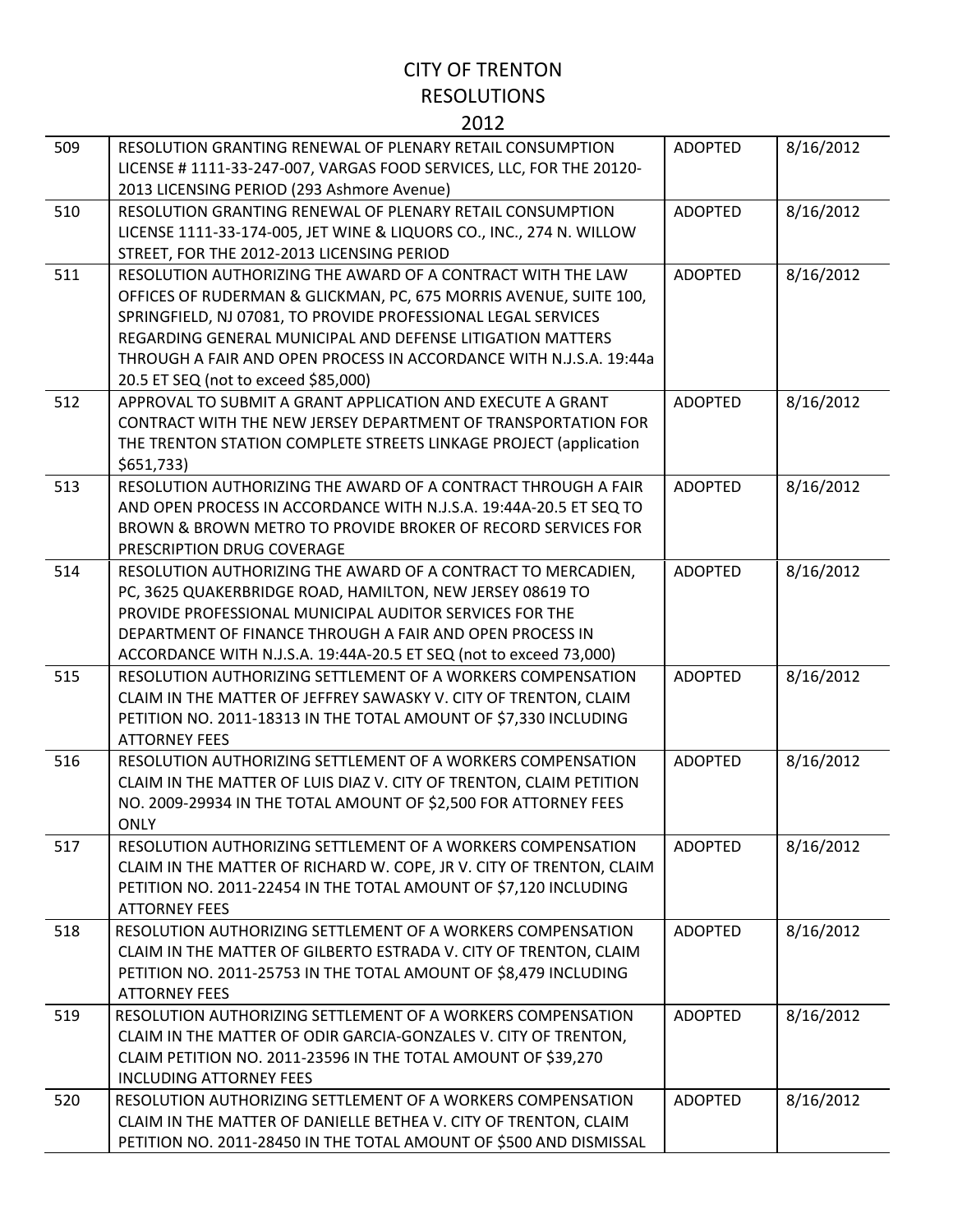| 521 | RESOLUTION AUTHORIZING SETTLEMENT OF A WORKERS COMPENSATION<br>CLAIM IN THE MATTER OF ROBERT TOKARCIK V. CITY OF TRENTON, CLAIM<br>PETITION NO. 2005-29175 IN THE TOTAL AMOUNT OF \$4,500 INCLUSIVE OF<br>ATTORNEY FEES AND DISMISSAL                                                                               | <b>ADOPTED</b> | 8/16/2012 |
|-----|---------------------------------------------------------------------------------------------------------------------------------------------------------------------------------------------------------------------------------------------------------------------------------------------------------------------|----------------|-----------|
| 522 | RESOLUTION AUTHORIZING SETTLEMENT OF A WORKERS COMPENSATION<br>CLAIM IN THE MATTER OF MICHAEL GEER V. CITY OF TRENTON, CLAIM<br>PETITION NO. 2011-2550 IN THE TOTAL AMOUNT OF \$30,988 INCLUDING<br><b>ATTORNEY FEES</b>                                                                                            | <b>ADOPTED</b> | 8/16/2012 |
| 523 | RESOLUTION AUTHORIZING SETTLEMENT OF A WORKERS COMPENSATION<br>CLAIM IN THE MATTER OF ALEXANDER MALDONADO V. CITY OF TRENTON,<br>CLAIM PETITION NO. 2290-120 IN THE TOTAL AMOUNT OF \$11,252<br><b>INCLUDING ATTORNEY FEES</b>                                                                                      | <b>ADOPTED</b> | 8/16/2012 |
| 524 | RESOLUTION AUTHORIZING SETTLEMENT OF A WORKERS COMPENSATION<br>CLAIM IN THE MATTER OF WILLIAM OWENS V. CITY OF TRENTON, CLAIM<br>PETITION NO. 2005-31726, 2006-26392 AND 2010-8608 IN THE TOTAL<br>AMOUNT OF \$4,436 INCLUDING ATTORNEY FEES AND FULL DISMISSAL                                                     | <b>ADOPTED</b> | 8/16/2012 |
| 525 | RESOLUTION AUTHORIZING SETTLEMENT OF A WORKERS COMPENSATION<br>CLAIM IN THE MATTER OF MUSTAFA FURGAN V. CITY OF TRENTON, CLAIM<br>PETITION NO. 2008-12134 IN THE TOTAL AMOUNT OF \$5,000 INCLUDING<br><b>INCLUSIVE ATTORNEY FEES</b>                                                                                | <b>ADOPTED</b> | 8/16/2012 |
| 526 | RESOLUTION AUTHORIZING SETTLEMENT OF A WORKERS COMPENSATION<br>CLAIM IN THE MATTER OF VITO RENNA V. CITY OF TRENTON, CLAIM<br>PETITION NO. 2011-14711 IN THE TOTAL AMOUNT OF \$8,974.76 INCLUDING<br><b>ATTORNEY FEES</b>                                                                                           | <b>ADOPTED</b> | 8/16/2012 |
| 527 | RESOLUTION AUTHORIZING SETTLEMENT OF A WORKERS COMPENSATION<br>CLAIM IN THE MATTER OF HARRY NIXON TRENTON, CLAIM PETITION NO.<br>2011-1764 IN THE TOTAL AMOUNT OF \$9,883.00 INCLUDING ATTORNEY<br><b>FEES</b>                                                                                                      | <b>ADOPTED</b> | 8/16/2012 |
| 528 | RESOLUTION AUTHORIZING SETTLEMENT OF A WORKERS COMPENSATION<br>CLAIM IN THE MATTER OF YEM DELGADO V. CITY OF TRENTON, CLAIM<br>PETITION NO. 2010-21132 IN THE TOTAL AMOUNT OF \$2,500 INCLUDING<br><b>ATTORNEY FEES</b>                                                                                             | <b>ADOPTED</b> | 8/16/2012 |
| 529 | RESOLUTION AUTHORIZING SETTLEMENT OF A WORKERS COMPENSATION<br>CLAIM IN THE MATTER OF MARK DINATALE V. CITY OF TRENTON, CLAIM<br>PETITION NO. 2010-22832 IN THE TOTAL AMOUNT OF \$2,500 FOR<br><b>ATTORNEY FEES ONLY</b>                                                                                            | <b>ADOPTED</b> | 8/16/2012 |
| 530 | RESOLUTION AUTHORIZING SETTLEMENT OF A WORKERS COMPENSATION<br>CLAIM IN THE MATTER OF JOHN SNEE V. CITY OF TRENTON, CLAIM PETITION<br>NO. 2011-13612 IN THE TOTAL AMOUNT OF \$7,330 INCLUDING COUNSEL<br><b>FEES AND COSTS</b>                                                                                      | <b>ADOPTED</b> | 8/16/2012 |
| 531 | RESOLUTION AUTHORIZING SETTLEMENT OF A WORKERS COMPENSATION<br>CLAIM IN THE MATTER OF THOMAS ARMITAGE V. CITY OF TRENTON, CLAIM<br>PETITION NO. 2011-18358 IN THE TOTAL AMOUNT OF \$22,100 INCLUDING<br>ATTORNEY FEES AND APPROVING DISMISSAL                                                                       | <b>ADOPTED</b> | 8/16/2012 |
| 532 | RESOLUTION AUTHORIZING CHANGE ORDER NUMBER 1 TO THE CONTRACT<br>WITH THE FIRM OF HATCH MOTT MACDONALD TO PROVIDE ADDITIONAL<br>PROFESSIONAL ENGINEERING FOR THE CONSTRUCTION PHASE OF THE<br>RESERVOIR COVER PROJECT FOR THE DEPARTMENT OF PUBLIC WORKS<br>WATER UTILITY (original - \$524,00 - change - \$124,600) | <b>ADOPTED</b> | 8/16/2012 |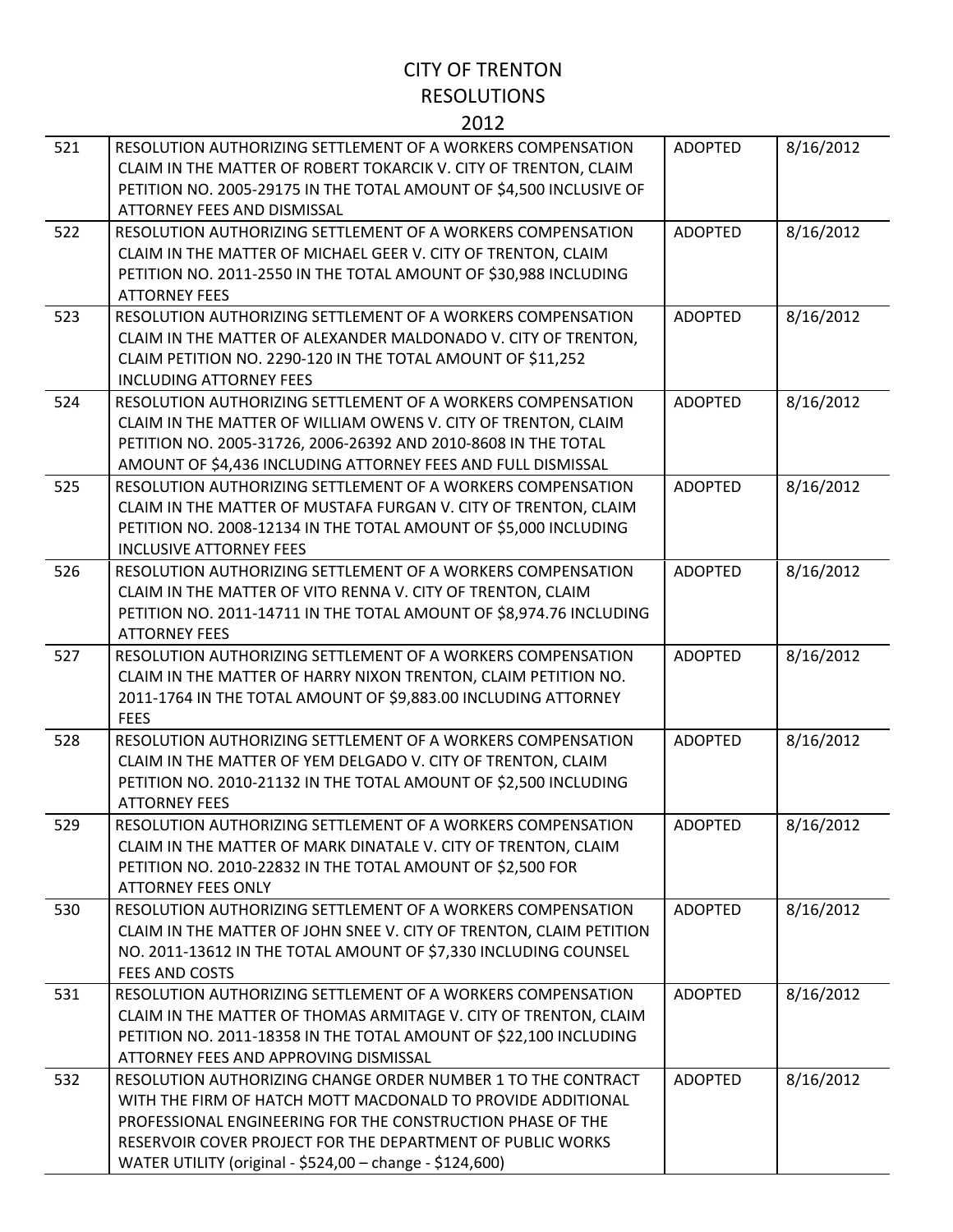| 533 | RESOLUTION AUTHORIZING CHANGE ORDER NUMBER 1 TO THE CONTRACT<br>WITH AGRA ENVIRONMENTAL AND LABORATORY SERVICES, 90 % WEST<br>BLACKWELL STREET, DOVER, NEW JERSEY 07801 (original - \$34,000 - change<br>$- $10,398$                                                                                                                                                                                                                       | <b>ADOPTED</b>  | 8/16/2012 |
|-----|--------------------------------------------------------------------------------------------------------------------------------------------------------------------------------------------------------------------------------------------------------------------------------------------------------------------------------------------------------------------------------------------------------------------------------------------|-----------------|-----------|
| 534 | RESOLUTION AUTHORIZING PAYMENT FOR A CONTRACT WITH WATERS &<br>BUGBEE, INC., 75 SOUTH GOLD DRIVE, HAMILTON, NEW JERSEY 08691<br>WHICH WAS AWARDED ON AN EMERGENCY BASIS FOR THE REPAIR OF A 12"<br>WATER MAIN BREAK AT GROPP'S LAKE, SOUTH BROAD STREET, HAMILTON<br>TOWNSHIP NJ 08609 (not to exceed \$247,868.91)                                                                                                                        | <b>ADOPTED</b>  | 8/16/2012 |
| 535 | RESOLUTION AUTHORIZING PAYMENT FOR A CONTRACT WITH WATERS &<br>BUGBEE, INC., 75 SOUTH GOLD DRIVE, HAMILTON, NEW JERSEY 08691<br>WHICH WAS AWARDED ON AN EMERGENCY BASIS FOR THE REPAIR OF A 12"<br>WATER MAIN BREAK AT GROPP'S LAKE, SOUTH BROAD STREET, HAMILTON<br>TOWNSHIP NJ 08609 (not to exceed \$51,930.60)                                                                                                                         | <b>ADOPTED</b>  | 8/16/2012 |
| 536 | RESOLUTION AUTHORIZING PAYMENT FOR A CONTRACT WITH J.P.Z.<br>CONSTRUCTION COMPANY INCORPORATED, 4 WOODFERN AVENUE,<br>TRENTON, NEW JERSEY 08628, WHICH WAS AWARDED ON AN EMERGENCY<br>BASIS FOR THE EMERGENCY ROADWAY RESTORATION AT GROPP'S LAKE,<br>SOUTH BROAD STREET, HAMILTON TOWNSHIP, NEW JERSEY 08609 (not to<br>exceed \$28,425)                                                                                                  | <b>ADOPTED</b>  | 8/16/2012 |
| 537 | RESOLUTION ACCEPTING BID AND AWARDING CONTRACT TO U.S. SECURITY<br>ASSOCIATES, INC, 1719 BRUNSWICK PIKE, LAWRENCEVILLE, NEW JERSEY<br>08648, TO PROVIDE SECURITY GUARD SERVICES AT THE TRENTON WATER<br>WORKS DISTRIBUTION COMPLEX, 333 COURTLAND STREET, TRENTON, NEW<br>JERSEY, FOR A PERIOD OF ONE YEAR BEGINNING ON JULY 1, 2012 TO JUNE<br>30, 2013 FOR THE DEPARTMENT OF PUBLIC WORKS, WATER UTILITY (not to<br>exceed \$125,556.48) | <b>DEFEATED</b> | 8/16/2012 |
| 538 | RESOLUTION ACCEPTING BID AND AWARDING CONTRACT TO ACORN<br>SERVICES, INC., 3553 WEST CHESTER PIKE, #401, NEWTOWN SQUARE, NEW<br>JERSEY 19073 TO PROVIDE CLEANING SERVICES AT THE TRENTON WATER<br>WORKS DISTRIBUTION COMPLEX, 333 COURTLAND STREET, TRENTON, NEW<br>JERSEY, FOR A PERIOD OF ONE YEAR BEGINNING ON JULY 1, 2012 TO JUNE<br>30, 2013 FOR THE DEPARTMENT OF PUBLIC WORKS, WATER UTILITY (not to<br>exceed \$22,244.50)        | <b>DEFEATED</b> | 8/16/2012 |
| 539 | RESOLUTION ACCEPTING BID AND AWARDING CONTRACT TO ALLIED<br>CONSTRUCTION GROUP, INC., 330 MILLTOWN ROAD, SUITE C21, EAST<br>BRUNSWICK, NEW JERSEY 08816-2279 FOR THE FURNISHING AND DELIVERY<br>OF ALL LABOR, EQUIPMENT AND MATERIALS FOR THE CONSTRUCTION OF<br>QUAKERBRIDGE ROAD METER CALIBRATION VAULT FOR THE CITY OF<br>TRENTON, FOR THE DEPARTMENT OF PUBLIC WORKS, WATER UTILITY (not to<br>exceed \$19,475)                       | <b>ADOPTED</b>  | 8/16/2012 |
| 540 | RESOLUTION ACCEPTING BID AND AWARDING CONTRACT TO BCHG, INC<br>D/B/A LORIA ENVIRONMENTAL SERVICES, 747 CHERRY STREET,<br>SOUTHAMPTON, NEW JERSEY 08088 TO PROVIDE REMOVAL AND<br>BENEFICIAL REUSE OF RESIDUALS FOR THE CITY OF TRENTON, FOR THE<br>DEPARTMENT OF PUBLIC WORKS, WATER UTILITY (not to exceed \$306,500)                                                                                                                     | <b>ADOPTED</b>  | 8/16/2012 |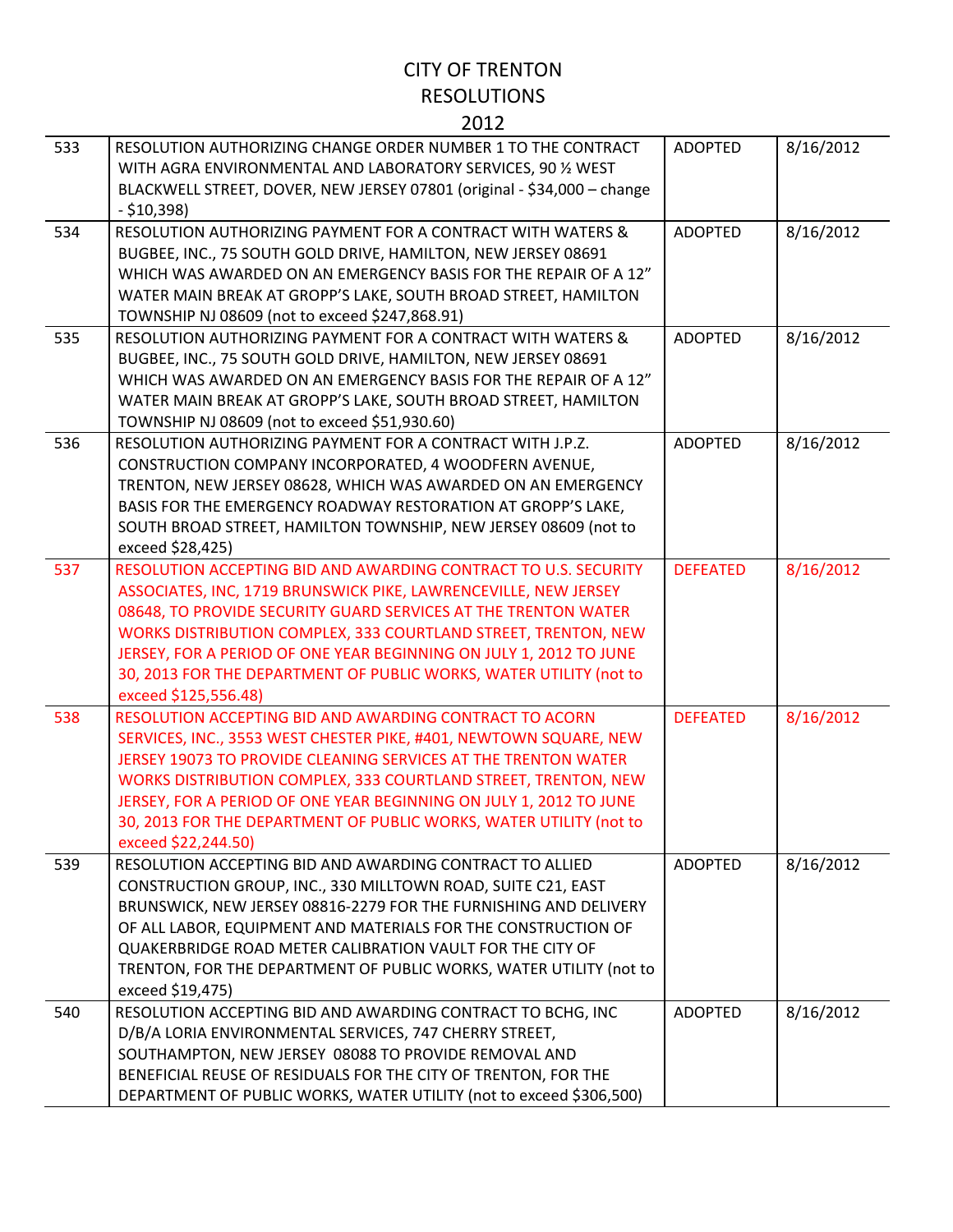| 541 | RESOLUTION ACCEPTING BID AND AWARDING CONTRACT TO R.W.V. LAND &<br>LIVESTOCK SOUTH, INC., PO BOX 1323, JACKSON, NEW JERSEY 08527 FOR<br>THE FURNISHING AND DELIVERY OF TOP SOIL ON AN AS NEEDED BASIS FOR<br>THE PERIOD BEGINNING JULY 1, 2012 TO JUNE 30, 2013 FOR THE<br>DEPARTMENT OF PUBLIC WORKS, WATER UTILITY (not to exceed \$4,432)                                                                   | <b>ADOPTED</b>                 | 8/16/2012               |
|-----|----------------------------------------------------------------------------------------------------------------------------------------------------------------------------------------------------------------------------------------------------------------------------------------------------------------------------------------------------------------------------------------------------------------|--------------------------------|-------------------------|
| 542 | RESOLUTION ACCEPTING BID AND AWARDING CONTRACT TO ARMANDO'S<br>CONSTRUCTION, INC., 311 DICKINSON STREET, EWING, NEW JERSEY 08638<br>FOR THE FURNISHING OF ALL LABOR, EQUIPMENT AND MATERIALS FOR THE<br>FY2013 SIDEWALK, CURB AND DRIVEWAY APRON RESTORATION CONTRACT<br>FOR WORK PERFORMED IN THE TOWNSHIPS FOR THE DEPARTMENT OF<br>PUBLIC WORKS, DIVISION OF TRENTON WATER WORKS (not to exceed<br>\$56,740 | <b>ADOPTED</b>                 | 8/16/2012               |
| 543 | RESOLUTION ACCEPTING BID AND AWARDING CONTRACT TO DIAMOND<br>CONSTRUCTION, 35 BEAVERSON BLVD., SUITE 9A, BRICK, NEW JERSEY 08723<br>FOR THE FURNISHING AND DELIVERY OF ALL LABOR, EQUIPMENT AND<br>MATERIALS FOR THE FY2013 ROADWAY RESTORATION CONTRACT FOR<br>WORK PERFORMED WITHIN THE TOWNSHIPS FOR THE DEPARTMENT OF<br>PUBLIC WORKS, WATER UTILITY (not to exceed \$331,575)                             | <b>HELD</b><br><b>DEFEATED</b> | 8/16/2012<br>11/20/2012 |
| 544 | RESOLUTION ACCEPTING BID AND AWARDING CONTRACT TO RUSLING<br>PAVING, 8 IRVIN STREET, TRENTON, NEW JERSEY 08638 FOR THE<br>FURNISHING OF ALL LABOR, EQUIPMENT AND MATERIALS FOR THE FY2013<br>SIDEWALK, CURB AND DRIVEWAY APRON RESTORATION CONTRACT FOR<br>WORK PERFORMED WITHIN THE CITY'S LIMITS FOR THE DEPARTMENT OF<br>PUBLIC WORKS, DIVISION OF TRENTON WATER WORKS (not to exceed<br>$$61,400$ )        | <b>ADOPTED</b>                 | 8/16/2012               |
| 545 | RESOLUTION ACCEPTING BID AND AWARDING CONTRACT TO DIAMOND<br>CONSTRUCTION, 35 BEAVERSON BLVD., SUITE 9A, BRICK, NEW JERSEY 08723<br>FOR THE FURNISHING AND DELIVERY OF ALL LABOR, EQUIPMENT AND<br>MATERIALS FOR THE FY2013 ROADWAY RESTORATION CONTRACT FOR<br>WORK PERFORMED WITHIN THE CITY'S LIMITS FOR THE DEPARTMENT OF<br>PUBLIC WORKS, WATER UTILITY (not to exceed \$270,322)                         | <b>HELD</b><br><b>DEFEATED</b> | 8/16/2012<br>11/20/2012 |
| 546 | RESOLUTION ACCEPTING BID AND AWARDING CONTRACT TO WATSON<br>MARLOW PUMPS, INC., 37 UPTON TECHNOLOGY PARK, WILMINGTON, MA<br>01887 FOR THE FURNISH AND DELIVERY OF ALL LABOR, EQUIPMENT AND<br>MATERIALS FOR PERISTALTIC PUMP, INSTRUMENTATION CONTROL PANEL<br>AND PERFORM SYSTEM OPERATION TEST FOR THE DEPARTMENT OF PUBLIC<br>WORKS, TRENTON WATER WORKS (not to exceed \$44,383)                           | <b>ADOPTED</b>                 | 8/16/2012               |
| 547 | RESOLUTION REJECTING VARIOUS PROPOSALS RECEIVED ON APRIL 11, 2012<br>THROUGH A FAIR AND OPEN PROCESS IN ACCORDANCE WITH N.J.S.A.<br>19:44a-20.5 ET SEQ FOR THE DEPARTMENT OF PUBLIC WORKS, DIVISION OF<br><b>WATER UTILITY</b>                                                                                                                                                                                 | <b>ADOPTED</b>                 | 8/16/2012               |
| 548 | RESOLUTION REJECTING VARIOUS PROPOSALS RECEIVED ON APRIL 4, 2012<br>THROUGH A FAIR AND OPEN PROCESS IN ACCORDANCE WITH N.J.S.A.                                                                                                                                                                                                                                                                                | ADOPTED                        | 8/16/2012               |
|     | 19:44A-20.5 ET SEQ FOR THE DEPARTMENT OF PUBLIC WORKS, DIVISION OF<br><b>WATER UTILITY</b>                                                                                                                                                                                                                                                                                                                     |                                |                         |

DEPARTMENT OF PUBLIC WORKS, DIVISION OF TRENTON WATER WORKS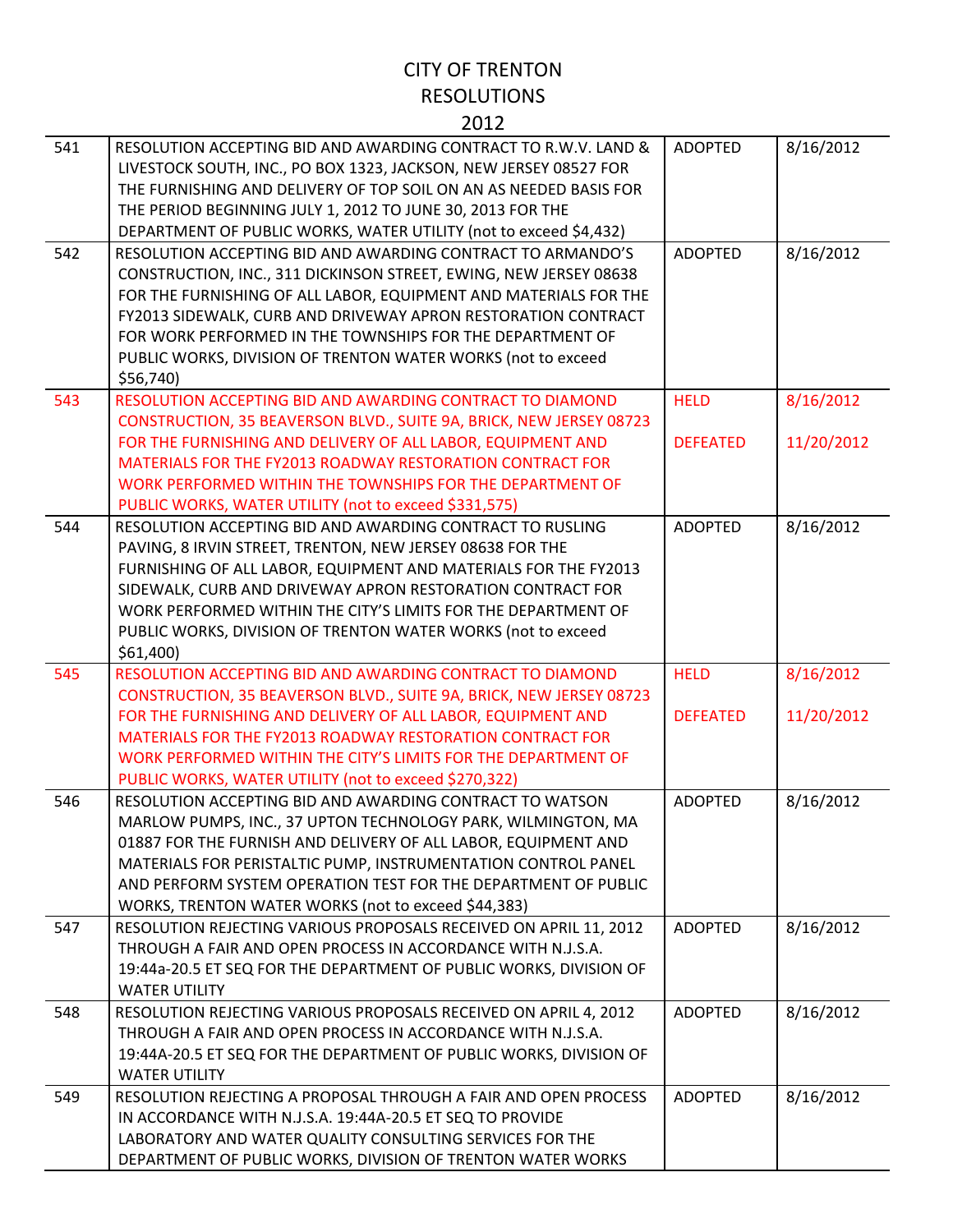| 550 | RESOLUTION REJECTING VARIOUS PROPOSALS RECEIVED ON MARCH 21,<br>2012 THROUGH A FAIR AND OPEN PROCESS IN ACCORDANCE WITH N.J.S.A.<br>19:44A-20.5 ET SEQ FOR THE DEPARTMENT OF PUBLIC WORKS, DIVISION OF<br><b>WATER UTILITY</b>                                                                                                                                                                                                                                                                                                                                                                                                                                                                                                                                                                                                                                                                                                                                                                                                                                                                                                                                                                                                                                      | <b>ADOPTED</b> | 8/16/2012 |
|-----|---------------------------------------------------------------------------------------------------------------------------------------------------------------------------------------------------------------------------------------------------------------------------------------------------------------------------------------------------------------------------------------------------------------------------------------------------------------------------------------------------------------------------------------------------------------------------------------------------------------------------------------------------------------------------------------------------------------------------------------------------------------------------------------------------------------------------------------------------------------------------------------------------------------------------------------------------------------------------------------------------------------------------------------------------------------------------------------------------------------------------------------------------------------------------------------------------------------------------------------------------------------------|----------------|-----------|
| 551 | RESOLUTION REJECTING VARIOUS PROPOSALS RECEIVED ON MARCH 28,<br>2012 THROUGH A FAIR AND OPEN PROCESS IN ACCORDANCE WITH N.J.S.A.<br>19:44A-20.5 ET SEQ FOR THE DEPARTMENT OF PUBLIC WORKS, DIVISION OF<br><b>TRENTON WATER WORKS</b>                                                                                                                                                                                                                                                                                                                                                                                                                                                                                                                                                                                                                                                                                                                                                                                                                                                                                                                                                                                                                                | <b>ADOPTED</b> | 8/16/2012 |
| 552 | RESOLUTION ADOPTING THE CITY OF TRENTON 2012 ACTION PLAN AND<br>AUTHORIZING ITS SUBMISSION TO THE U.S. DEPARTMENT OF HOUSING AND<br>URBAN DEVELOPMENT AS THE CITY'S COMBINED APPLICATION FOR THE<br>2012 COMMUNITY DEVELOPMENT GRANT YEAR, THE 2012 EMERGENCY<br>SOLUTIONS GRANT YEAR, AND THE 2012 HOME INVESTMENT PARTNERSHIP<br><b>YEAR</b>                                                                                                                                                                                                                                                                                                                                                                                                                                                                                                                                                                                                                                                                                                                                                                                                                                                                                                                      | <b>ADOPTED</b> | 8/16/2012 |
| 553 | RESOLUTION CONSENTING TO THE APPOINTMENT OF CLEVELAND G.<br>THOMPSON, AS DIRECTOR OF THE DEPARTMENT OF INSPECTIONS FOR THE<br><b>CITY OF TRENTON</b>                                                                                                                                                                                                                                                                                                                                                                                                                                                                                                                                                                                                                                                                                                                                                                                                                                                                                                                                                                                                                                                                                                                | <b>ADOPTED</b> | 8/16/2012 |
| 554 | RESOLUTION CONSENTING TO THE APPOINTMENT OF LUIS MOLINEDO, AS<br>DIRECTOR OF THE DEPARTMENT OF PUBLIC WORKS FOR THE CITY OF<br><b>TRENTON</b>                                                                                                                                                                                                                                                                                                                                                                                                                                                                                                                                                                                                                                                                                                                                                                                                                                                                                                                                                                                                                                                                                                                       | <b>ADOPTED</b> | 8/16/2012 |
| 555 | RESOLUTION DETERMINING THE FORM AND OTHER DETAILS OF NOT TO<br>EXCEED \$26,230,000 GENERAL OBLIGATION REFUNDING BONDS,<br>CONSISTING OF NOT TO EXCEED \$12,885,000 GENERAL OBLIGATION<br>REFUNDING BONDS (CITY OF TRENTON - PENSION REFUNDING BONDS,<br>SERIES 2012A) (FEDERALLY TAXABLE) (QUALIFIED PURSUANT TO THE<br>PROVISIONS OF THE MUNICIPAL QUALIFIED BOND ACT, CONSTITUTING P.L.<br>1976 c.38, AS AMENDED) AND NOT TO EXCEED \$13,345,000 GENERAL<br>OBLIGATION REFUNDING BONDS (CITY OF TRENTON BOARD OF EDUCATION<br>- PENSION REFUNDING BONDS, SERIES 2012B) (FEDERALLY TAXABLE)<br>(ENTITLED TO THE BENEFITS OF THE NEW JERSEY SCHOOL BOND RESERVE<br>ACT, N.J.S.A. 18A:56-17 ET SEQ (P.L. 1980, c.72, APPROVED JULY 16, 1980, AS<br>AMENDED BY P.L. 2003, c. 118, APPROVED JULY 1, 2003) OF THE CITY OF<br>TRENTON, IN THE COUNTY OF MERCER, NEW JERSEY OR SUCH OTHER<br>AMOUNT AS DETERMINED BY THE CHIEF FINANCIAL OFFICER TO<br>ACCOMPLISH THE REFUNDING ON THE TERMS REQUIRED BY THE LOCAL<br>FINANCE BOARD PURSUANT TO N.J.A.C. 5:30-2.5 CONSISTENT WITH THE<br>REFUNDING PROVISIONS OF THE INTERNAL REVENUE CODE AND PROVIDING<br>FOR THE SALE AND DELIVERY OF SUCH BONDS TO POWELL CAPITAL<br>MARKETS, INC AND RBC CAPITAL MARKETS CORPORATION | <b>ADOPTED</b> | 8/16/2012 |
| 556 | AUTHORIZING A MEETING WHICH EXCLUDES THE PUBLIC                                                                                                                                                                                                                                                                                                                                                                                                                                                                                                                                                                                                                                                                                                                                                                                                                                                                                                                                                                                                                                                                                                                                                                                                                     | <b>ADOPTED</b> | 8/16/12   |
| 557 | AUTHORIZING A MEETING WHICH EXCLUDES THE PUBLIC                                                                                                                                                                                                                                                                                                                                                                                                                                                                                                                                                                                                                                                                                                                                                                                                                                                                                                                                                                                                                                                                                                                                                                                                                     | <b>ADOPTED</b> | 8/16/12   |
| 558 | AUTHORIZING A MEETING WHICH EXCLUDES THE PUBLIC                                                                                                                                                                                                                                                                                                                                                                                                                                                                                                                                                                                                                                                                                                                                                                                                                                                                                                                                                                                                                                                                                                                                                                                                                     | <b>ADOPTED</b> | 7/19/12   |
| 559 | AUTHORIZING A MEETING WHICH EXCLUDES THE PUBLIC                                                                                                                                                                                                                                                                                                                                                                                                                                                                                                                                                                                                                                                                                                                                                                                                                                                                                                                                                                                                                                                                                                                                                                                                                     | <b>ADOPTED</b> | 8/28/12   |
| 560 | AUTHORIZING A MEETING WHICH EXCLUDES THE PUBLIC                                                                                                                                                                                                                                                                                                                                                                                                                                                                                                                                                                                                                                                                                                                                                                                                                                                                                                                                                                                                                                                                                                                                                                                                                     | <b>ADOPTED</b> | 9/13/2012 |
| 561 | RESOLUTION RECOGNIZING THE MONTH OF SEPTEMBER AS NATIONAL<br><b>RECOVERY MONTH</b>                                                                                                                                                                                                                                                                                                                                                                                                                                                                                                                                                                                                                                                                                                                                                                                                                                                                                                                                                                                                                                                                                                                                                                                  | <b>ADOPTED</b> | 9/18/2012 |
| 562 | RESOLUTION RECOGNIZING SEPTEMBER AS NATIONAL OVARIAN CANCER<br><b>AWARENESS MONTH</b>                                                                                                                                                                                                                                                                                                                                                                                                                                                                                                                                                                                                                                                                                                                                                                                                                                                                                                                                                                                                                                                                                                                                                                               | <b>ADOPTED</b> | 9/18/2012 |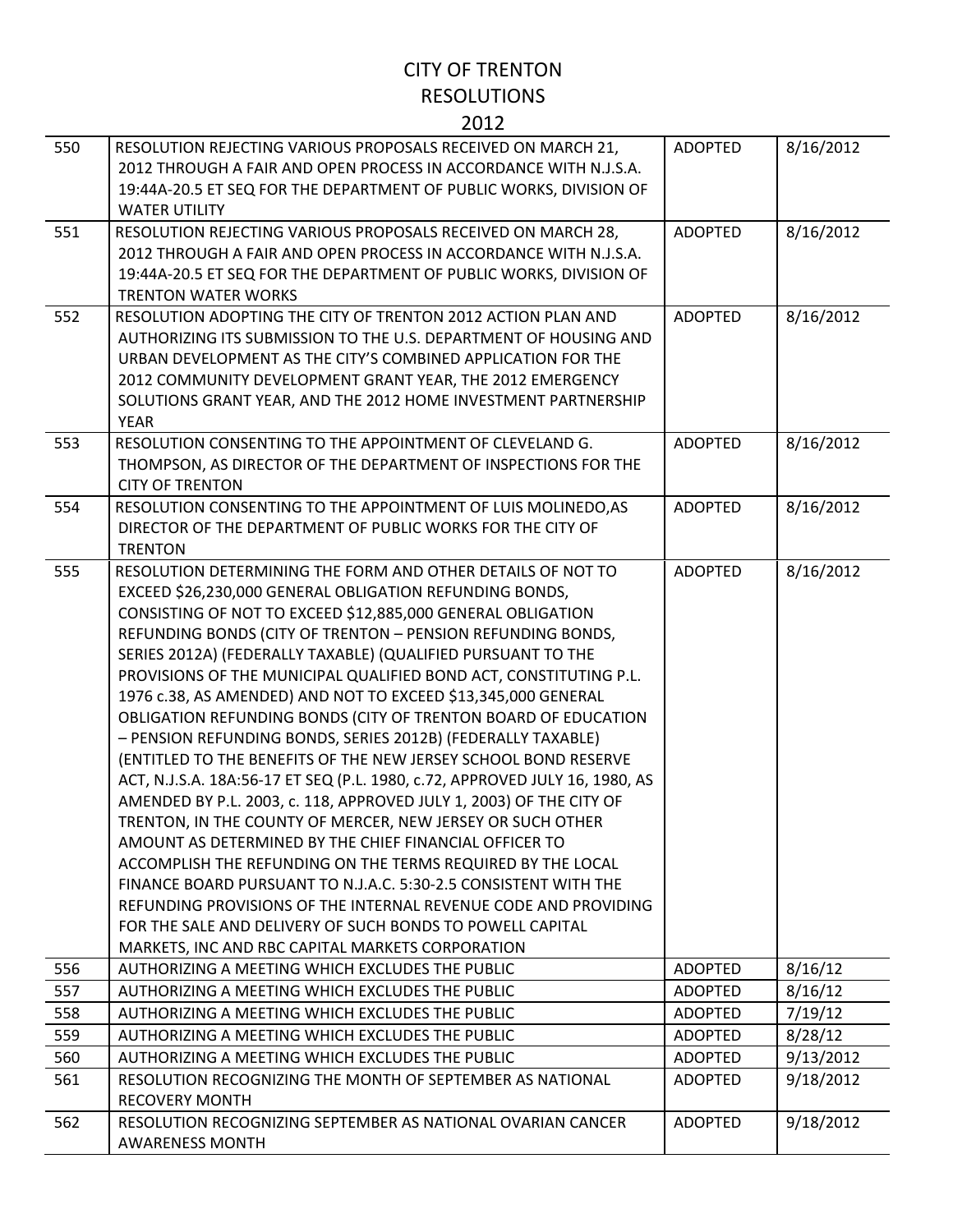| 563 | RESOLUTION APPOINTING CORDELIA STATON AS DEPUTY MUNICIPAL CLERK<br>FOR THE CITY OF TRENTON                                                                                                                                                                                                                                                                                                                                                                                                                                                                                                                                                                                                                                                                                                                                                                                                                                                                                                                                                                                                                                                                                                                                                                            | <b>ADOPTED</b> | 9/18/2012 |
|-----|-----------------------------------------------------------------------------------------------------------------------------------------------------------------------------------------------------------------------------------------------------------------------------------------------------------------------------------------------------------------------------------------------------------------------------------------------------------------------------------------------------------------------------------------------------------------------------------------------------------------------------------------------------------------------------------------------------------------------------------------------------------------------------------------------------------------------------------------------------------------------------------------------------------------------------------------------------------------------------------------------------------------------------------------------------------------------------------------------------------------------------------------------------------------------------------------------------------------------------------------------------------------------|----------------|-----------|
| 564 | RESOLUTION AUTHORIZING THE AWARD OF A CONTRACT THROUGH A FAIR<br>AND OPEN PROCESS IN ACCORDANCE WITH N.J.S.A. 19:44A-20.5 ET SEQ. TO<br>J VINCH & SONS, P.O. BOX 5465, TRENTON, NEW JERSEY 08638 TO<br>IMPLEMENT SELECTED DEMOLITION FOR THE FORMER KWIK-KLEEN<br>CLEANERS LOCATED AT 110-114 SOUTH WARREN STREET, TRENTON, NJ FOR<br>THE DEPARTMENT OF HOUSING AND ECONOMIC DEVELOPMENT (Not to<br>exceed \$28,200.00)                                                                                                                                                                                                                                                                                                                                                                                                                                                                                                                                                                                                                                                                                                                                                                                                                                               | <b>ADOPTED</b> | 9/25/2012 |
| 565 | RESOLUTION AUTHORIZING THE AWARD OF A CONTRACT THROUGH A FIAR<br>AND OPEN PROCESS IN ACCORDANCE WITH N.J.S.A. 19:44A-20.5 ET SEQ. TO<br>BROWNFIELD REDEVELOPMENT SOLUTIONS, INC., P.O. BOX 107, CAMDEN,<br>NEW JERSEY 08101 TO PROVIDE PROFESSIONAL ENVIRONMENTAL PROJECT<br>AND GRANT MANAGEMENT SERVICES TO ASSIST IN VARIOUS BROWNFIELDS<br>AND ECONOMIC DEVELOPMENT RELATED PROJECTS, FOR THE DEPARTMENT<br>OF HOUSING AND ECONOMIC DEVELOPMENT, DIVISION OF ECONOMIC (Not<br>to exceed \$111,850.00)                                                                                                                                                                                                                                                                                                                                                                                                                                                                                                                                                                                                                                                                                                                                                             | <b>HELD</b>    | 9/25/2012 |
| 566 | RESOLUTION AUTHORIZING AMENDMENT #1 TO THE CONTRACT WITH<br>LANGAN ENGINEERING AND ENVIRONMENTAL SERVICES, INC., PO BOX 1569,<br>DOYLESTOWN, PA 18901-0219, FOR PROFESSIONAL ENVIRONMENTAL<br>ENGINEERING AND REMEDIATION OVERSIGHT AT 960 EAST STATE STREET<br>(THE TROPP SITE) (Not to exceed \$13,369.70 and a transfer of funds in the<br>amount of \$8,020.54)                                                                                                                                                                                                                                                                                                                                                                                                                                                                                                                                                                                                                                                                                                                                                                                                                                                                                                   | <b>ADOPTED</b> | 9/25/2012 |
| 567 | RESOLUTION EXTENDING THE CONTRACT WITH JOHNSON, MIRMIRAN &<br>THOMPSON ENGINEERING, 1200 LENOX DRIVE, SUITE 101, TRENTON, NEW<br>JERSEY 08648 TO PROVIDE ENGINEERING AND CONSTRUCTION OVERSIGHT<br>FOR THE TRENTON GATEWAY PROJECT FOR THE DEPARTMENT OF HOUSING<br>AND ECONOMIC DEVELOPMENT (Not to exceed \$88,350.00)                                                                                                                                                                                                                                                                                                                                                                                                                                                                                                                                                                                                                                                                                                                                                                                                                                                                                                                                              | <b>ADOPTED</b> | 9/25/2012 |
| 568 | RESOLUTION DETERMINING THE FORM AND OTHER DETAILS OF NOT TO<br>EXCEED \$26,230,000 GENERAL OBLIGATION REFUNDING BONDS,<br>CONSISTING OF NOT TO EXCEED \$12,885,000 GENERAL OBLIGATION<br>REFUNDING BONDS (CITY OF TRENTON - PENSION REFUNDING BONDS,<br>SERIES 2012A) (FEDERALLY TAXABLE) (QUALIFIED PURSUANT TO THE<br>PROVISIONS OF THE MUNICIPAL QUALIFIED BOND ACT, CONSTITUTING P.L.<br>1976 c.38, AS AMENDED) AND NOT TO EXCEED \$13,345,000 GENERAL<br>OBLIGATION REFUNDING BONDS (CITY OF TRENTON BOARD OF EDUCATION<br>- PENSION REFUNDING BONDS, SERIES 2012B) (FEDERALLY TAXABLE)<br>(ENTITLED TO THE BENEFITS OF THE NEW JERSEY SCHOOL BOND RESERVE<br>ACT, N.J.S.A. 18A:56-17 ET SEQ) (P.L. 1980, c.72, APPROVED JULY 16, 1980,<br>AS AMENDED BY P.L. 2003, c. 118, APPROVED JULY 1, 2003) OF THE CITY OF<br>TRENTON, IN THE COUNTY OF MERCER, NEW JERSEY OR SUCH OTHER<br>AMOUNT AS DETERMINED BY THE CHIEF FINANCIAL OFFICER TO<br>ACCOMPLISH THE REFUNDING ON THE TERMS REQUIRED BY THE LOCAL<br>FINANCE BOARD PURSUANT TO N.J.A.C. 5:30-2.5 CONSISTENT WITH THE<br>REFUNDING PROVISIONS OF THE INTERNAL REVENUE CODE AND PROVIDING<br>FOR THE SALE AND DELIVERY OF SUCH BONDS TO POWELL CAPITAL<br>MARKETS, INC. AND RBC CAPITAL MARKETS CORPORATION | <b>ADOPTED</b> | 9/25/2012 |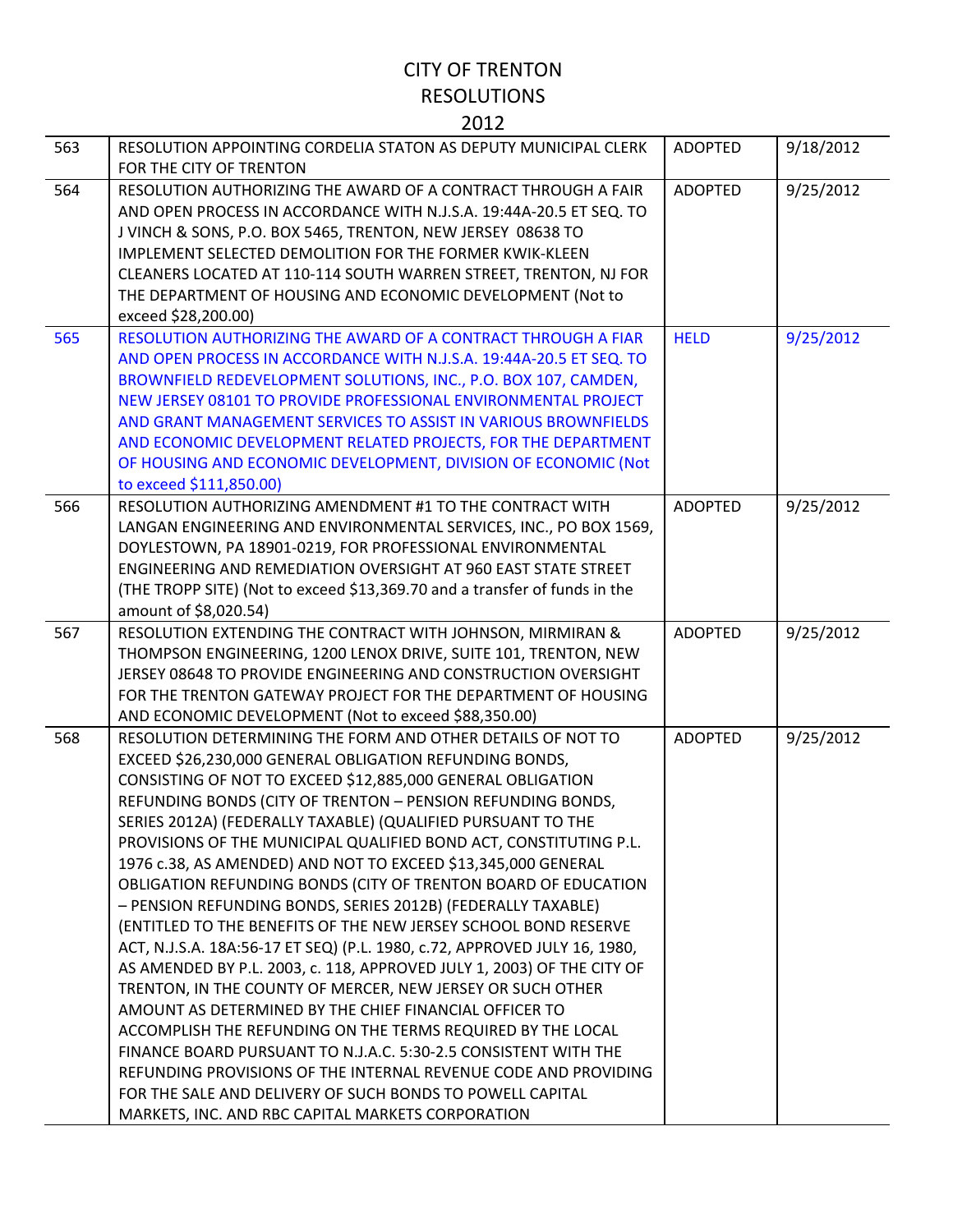| 569 | RESOLUTION AMENDING RESOLUTION #11-192 BY WHICH THE CITY OF<br>TRENTON ACCEPTED A GRANT FROM THE U.S. DEPARTMENT OF HOUSING<br>AND URBAN DEVELOPMENT'S 2010 HOMELESS CONTINUUM OF CARE<br>PROGRAM TO ASSIST VARIOUS ORGANIZATIONS IDENTIFIED IN OUR 2010<br>SUBMISSION TO PROVIDE HOUSING AND SUPPORTIVE SERVICES TO THE<br><b>HOMELESS</b>                                                                                               | <b>ADOPTED</b> | 9/25/2012 |
|-----|-------------------------------------------------------------------------------------------------------------------------------------------------------------------------------------------------------------------------------------------------------------------------------------------------------------------------------------------------------------------------------------------------------------------------------------------|----------------|-----------|
| 570 | RESOLUTION AMENDING RESOLUTION #11-192 BY WHICH THE CITY OF<br>TRENTON SUB-CONTRACTED WITH VARIOUS COMMUNITY BASED<br>ORGANIZATIONS TO PROVIDE HOUSING AND SUPPORTIVE SERVICES TO THE<br>HOMELESS DISABLED INDIVIDUALS, AND FAMILIES IN THE CITY OF TRENTON<br>AND SURROUNDING AREA                                                                                                                                                       | <b>ADOPTED</b> | 9/25/2012 |
| 571 | RESOLUTION APPOINTING DR. JENNIFER R. WARREN, TO AN UNEXPIRED<br>TERM FOR THE TRENTON HOUSING AUTHORITY                                                                                                                                                                                                                                                                                                                                   | <b>ADOPTED</b> | 9/25/2012 |
| 572 | RESOLUTION REJECTING TWO BIDS PURSUANT TO N.J.S.A. 10:5-312 ET. SEQ.<br>AND N.J.A.C. 17:-27 TO PROVIDE ELECTRICAL MOTOR SERVICES FOR THE<br>DEPARTMENT OF PUBLIC WORKS, WATER UTILITY                                                                                                                                                                                                                                                     | <b>ADOPTED</b> | 9/25/2012 |
| 573 | RESOLUTION REJECTING A PROPOSAL THROUGH A FAIR AND OPEN PROCESS<br>IN ACCORDANCE WITH N.J.S.A. 19:44A-20.5 ET. SEQ. TO PROVIDE LICENSED<br>SITE REMEDIATION PROFESSIONAL (LSRP) ENVIRONMENTAL CONSULTING<br>SERVICES CONTRACT FOR THE UNDERGROUND STORAGE TANK DEP<br>COMPLIANCE FOR THE VARIOUS CITY OF TRENTON FACILITIES, DEPARTMENT<br>OF PUBLIC WORKS, DIVISION OF PUBLIC PROPERTY                                                   | <b>ADOPTED</b> | 9/25/2012 |
| 574 | RESOLUTION REJECTING BIDS RECEIVED THROUGH FORMAL BIDDING IN<br>ACCORDANCE WITH N.J.A.C. 19:-27 ET. SEQ. FOR THE FURNISHING AND<br>DELIVERY OF PAPER GOODS PRODUCTS ON AN AS NEEDED BASIS FOR THE<br>DEPARTMENT OF PUBLIC WORKS, DIVISION OF PUBLIC PROPERTY                                                                                                                                                                              | <b>ADOPTED</b> | 9/25/2012 |
| 575 | RESOLUTION REJECTING A PROPOSAL THROUGH A FAIR AND OPEN PROCESS<br>IN ACCORDANCE WITH N.J.S.A. 19:44A-20.5 ET. SEQ. TO PROVIDE<br>ENGINEERING SERVICES FOR DEVELOPMENT AND IMPLEMENTATION OF A<br>UNDIRECTIONAL FLUSHING PROGRAM FOR THE CITY OF TRENTON<br>DEPARTMENT OF PUBLIC WORKS, TRENTON WATER WORKS                                                                                                                               | <b>ADOPTED</b> | 9/25/2012 |
| 576 | RESOLUTION REJECTING A PROPOSAL THROUGH A FAIR AND OPEN PROCESS<br>IN ACCORDANCE WITH N.J.S.A. 19:44A-20.5 ET. SEQ. TO PROVIDE<br>PROFESSIONAL ENGINEERING SERVICES AND DESIGN SERVICES FOR THE<br>TRENTON WATER WORKS DISTRIBUTION SYSTEMS MASTER PLAN UPDATE<br>FOR THE CITY OF TRENTON DEPARTMENT OF PUBLIC WORKS, TRENTON<br><b>WATER WORKS</b>                                                                                       | <b>ADOPTED</b> | 9/25/2012 |
| 577 | RESOLUTION REJECTING A PROPOSAL THROUGH A FAIR AND OPEN PROCESS<br>IN ACCORDANCE WITH N.J.S.A. 19:44A-20.5 ET. SEQ. TO PROVIDE<br>PROFESSIONAL ENGINEERING SERVICES AND DESIGN SERVICES FOR THE<br>TRENTON WATER FILTRATION PLANT AND DISTRIBUTION SYSTEMS COMPLEX<br>ROOF REPLACEMENT FOR TRENTON WATER WORKS DISTRIBUTION SYSTEM<br>MATER PLAN UPDATE FOR THE CITY OF TRENTON DEPARTMENT OF PUBLIC<br><b>WORKS, TRENTON WATER WORKS</b> | <b>ADOPTED</b> | 9/25/2012 |
| 578 | RESOLUTION AUTHORIZING AN APPLICATION FOR THE EDWARD BYRNE<br>DISCRETIONARY GRANT FROM THE NEW JERSEY DIVISION OF CRIMINAL,<br>THROUGH THE U.S. DEPARTMENT OF JUSTICE, OFFICE OF JUSTICE<br>PROGRAMS, BUREAU OF JUSTICE ASSISTANCE                                                                                                                                                                                                        | <b>ADOPTED</b> | 9/25/2012 |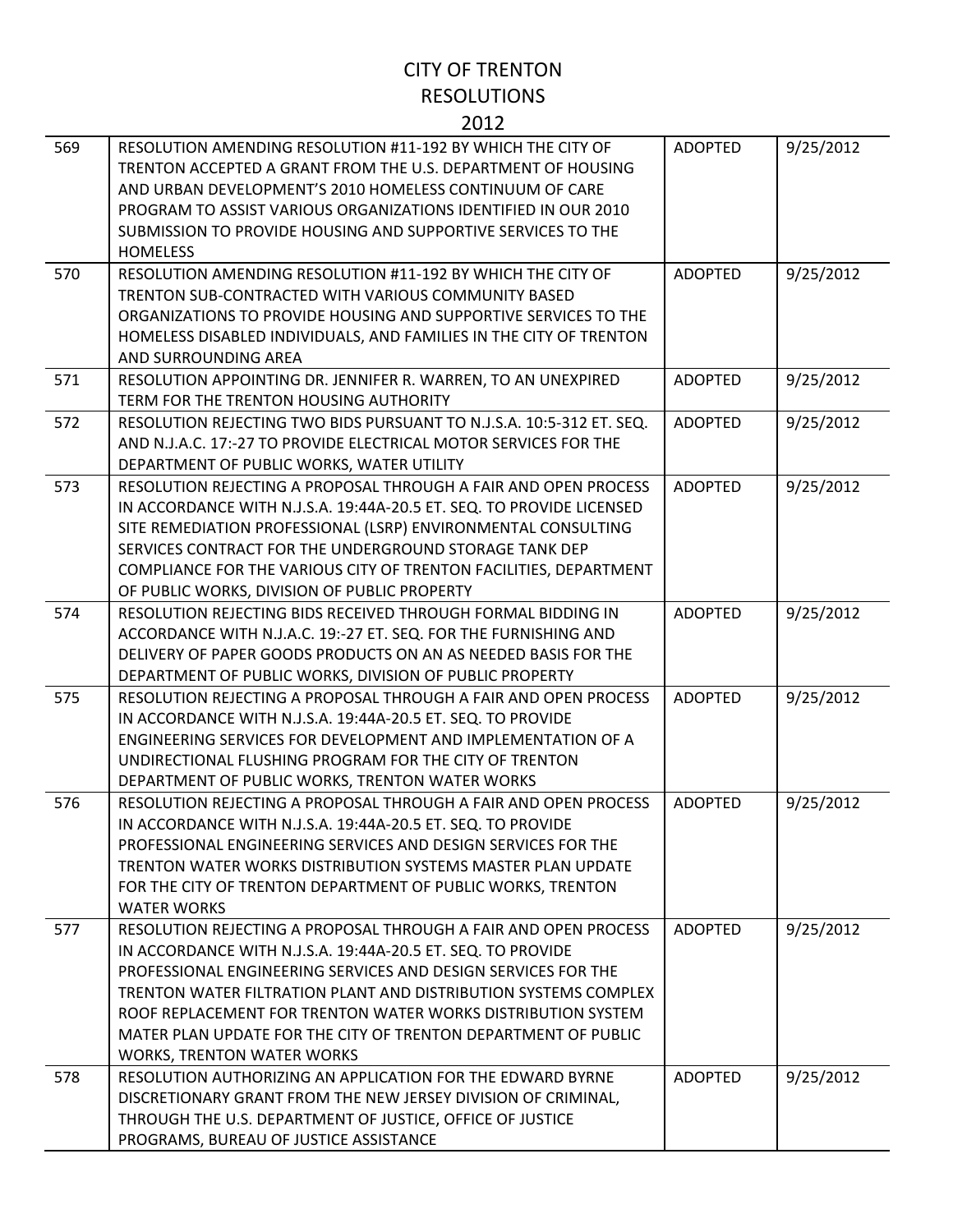| 579 | RESOLUTION AUTHORIZING THE APPLICATION AND ACCEPTANCE OF A<br>FISCAL YEAR 2013 STATE AND LOCAL TASK FORCE AGREEMENT PROVIDED BY<br>THE UNITED STATES DEPARTMENT OF JUSTICE, DRUG ENFORCEMENT<br>ADMINISTRATION TO THE CITY OF TRENTON, NEW JERSEY POLICE<br>DEPARTMENT (Up to \$17,202.25) | <b>ADOPTED</b> | 9/25/2012 |
|-----|--------------------------------------------------------------------------------------------------------------------------------------------------------------------------------------------------------------------------------------------------------------------------------------------|----------------|-----------|
| 580 | RESOLUTION AUTHORIZING THE ACCEPTANCE FOR THE FY 2012 EDWARD<br>BYRNE MEMORIAL JUSTICE ASSISTANCE GRANT FROM THE U.S.<br>DEPARTMENT OF JUSTICE, OFFICE OF JUSTICE PROGRAMS, BUREAU OF<br>JUSTICE ASSISTANCE (In the amount of \$146,446.00)                                                | <b>ADOPTED</b> | 9/25/2012 |
| 581 | RESOLUTION FOR THE APPLICATION OF A HIGHWAY SAFETY GRANT FOR THE<br>2012 FUNDING FROM THE DRUNK DRIVING ENFORCEMENT FUND,<br>PROVIDED BY THE NEW JERSEY DIVISION OF HIGHWAY TRAFFIC SAFETY                                                                                                 | <b>ADOPTED</b> | 9/25/2012 |
| 582 | RESOLUTION AUTHORIZING SETTLEMENT OF A WORKERS COMPENSATION<br>CLAIM IN THE MATTER OF KEVIN STARKEY v. THE CITY OF TRENTON, CLAIM<br>PETITION NO 2011-21510 IN THE TOTAL AMOUNT OF \$9,808.13 PLUS<br><b>ATTORNEY FEES AND COSTS</b>                                                       | <b>ADOPTED</b> | 9/25/2012 |
| 583 | RESOLUTION AUTHORIZING SETTLEMENT OF A WORKERS COMPENSATION<br>CLAIM IN THE MATTER OF CHRISTOPHER HUTTON v. THE CITY OF TRENTON,<br>CLAIM PETITION NO. 2011-10478 IN THE TOTAL AMOUNT OF \$11,939.00<br>PLUS ATTORNEY FEES AND COSTS                                                       | <b>ADOPTED</b> | 9/25/2012 |
| 584 | RESOLUTION AUTHORIZING SETTLEMENT OF A WORKERS COMPENSATION<br>CLAIM IN THE MATTER OF WILLIAM BOYD v. THE CITY OF TRENTON, CLAIM<br>PETITION NO. 2011-34595 & 2012-13795 IN THE TOTAL AMOUNT OF<br>\$9,064.00 PLUS ATTORNEY FEES AND COSTS                                                 | <b>ADOPTED</b> | 9/25/2012 |
| 585 | RESOLUTION AUTHORIZING SETTLEMENT OF A WORKERS COMPENSATION<br>CLAIM IN THE MATTER OF PATRICK WELSH v. THE CITY OF TRENTON, CLAIM<br>PETITION NO. 20111-32494 IN THE TOTAL AMOUNT OF \$2,653.20 PLUS<br><b>ATTORNEY FEES AND COSTS</b>                                                     | <b>ADOPTED</b> | 9/25/2012 |
| 586 | RESOLUTION AUTHORIZING SETTLEMENT OF A WORKERS COMPENSATION<br>CLAIM IN THE MATTER OF MICHAEL MANION v. THE CITY OF TRENTON,<br>CLAIM PETITION NO. 2011-22414 IN THE TOTAL AMOUNT OF \$42,416.00<br>WHICH IS INCLUSIVE OF ATTORNEY FEES                                                    | <b>ADOPTED</b> | 9/25/2012 |
| 587 | RESOLUTION GRANTING RENEWAL OF PLENARY RETAIL DISTRIBUTION<br>LICENSE 1111-44-129-005, NEW FAMILY LIQUORS AND WINES, INC., 130<br>CALHOUN STREET, FOR THE 2012-2013 LICENSING PERIOD                                                                                                       | <b>ADOPTED</b> | 9/25/2012 |
| 588 | RESOLUTION GRANTING RENEWAL OF ALCOHOLIC BEVERAGE<br>CONSUMPTION LICENSE 1111-33-068-007, MEM BAR AND LIQUORS LLC, 400<br>CENTRE STREET, FOR THE 2012-2013 LICENSING PERIOD                                                                                                                | <b>ADOPTED</b> | 9/25/2012 |
| 589 | RESOLUTION GRANTING RENEWAL OF ALCOHOLIC BEVERAGE<br>CONSUMPTION w/BROAD PACKAGE LICENSE, 1111-32-027-005, VEGA STAR<br>REALTY, INC., 618-620 SOUTH CLINTON AVENUE. FOR THE 2012-2013<br><b>LICENSING PERIOD</b>                                                                           | ADOPTED        | 9/25/2012 |
| 590 | RESOLUTION GRANTING RENEWAL OF ALCOHOLIC BEVERAGE<br>CONSUMPTION LICENSE 1111-33-226-002, TOP C ENTERPRISES, INC., 1042-<br>1044 BRUNSWICK AVENUE, FOR THE 2012-2013 LICENSING PERIOD                                                                                                      | <b>ADOPTED</b> | 9/25/2012 |
| 591 | RESOLUTION GRANTING RENEWAL OF PLENARY CONSUMPTION LICENSE<br>#1111-33-092-008, CARIDAD'S, LLC, FOR THE 2012-2013 LICENSING PERIOD                                                                                                                                                         | ADOPTED        | 9/25/2012 |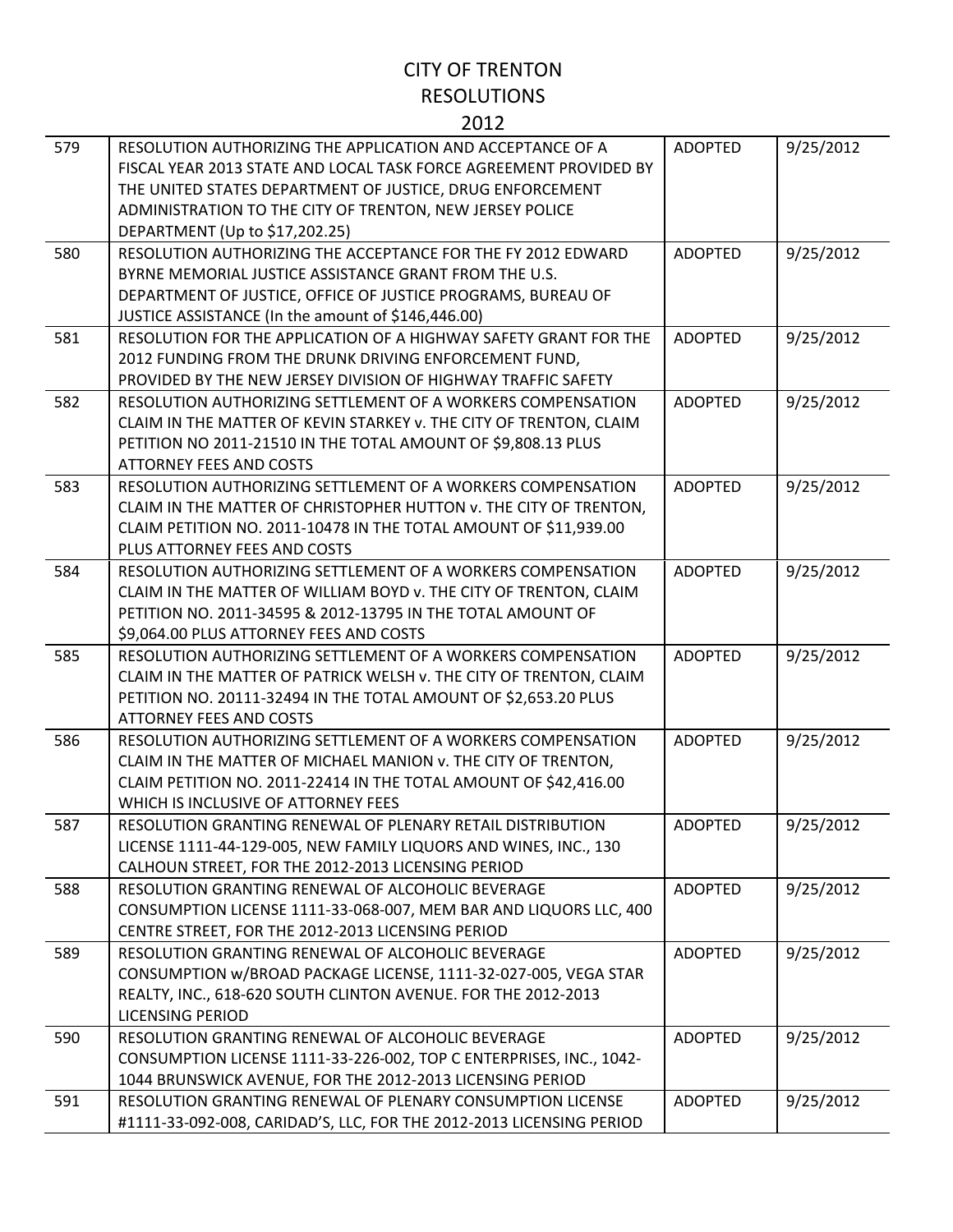| 592 | RESOLUTION APPROVING PERSON-TO-PERSON TRANSFER OF PLENARY<br>RETAIL DISTRIBUTION LICENSE #1111-44-055-007 FROM BEACHWOOD<br>RESTAURANT, INC., TO SANHICAN LIQUOR, LLC (1568-70-72-74 Edgewood<br>Avenue)                                                                                                           | <b>DEFEATED</b> | 9/25/2012 |
|-----|--------------------------------------------------------------------------------------------------------------------------------------------------------------------------------------------------------------------------------------------------------------------------------------------------------------------|-----------------|-----------|
| 593 | RESOLUTION APPROVING PERSON-TO-PERSON TRANSFER OF PLENARY<br>RETAIL CONSUMPTION LICENSE w/BROAD PACKAGE PRIVILEGE #1111-32-<br>241-003 FROM JJ.WW. ENTERPRISES, INC., TO KAPILA, 786 ENTERPRISES,<br>INC.                                                                                                          | <b>ADOPTED</b>  | 9/25/2012 |
| 594 | RESOLUTION AUTHORIZING AN AMENDMENT TO THE CONTRACT WITH<br>BROWNFIELD REDEVELOPMENT SOLUTIONS INC., PO BOX 107, CAMDEN, NJ<br>08101 TO PROVIDE PLANNING, OVERSIGHT, AND CONSULTING SERVICES AT<br>MULTIPLE PARK SITES FOR THE DEPARTMENT OF PUBLIC WORKS (Amount<br>\$27,680.00)                                  | <b>ADOPTED</b>  | 9/25/2012 |
| 595 | RESOLUTION GRANTING RENEWAL OF ALCOHOLIC BEVERAGE CLUB LICENSE<br>1111-31-260-001, NORTH TRENTON POST NO. 458 THE AMERICAN LEGION,<br>1438 BRUNSWICK AVENUE, FOR THE 2012-2013 LICENSING PERIOD                                                                                                                    | <b>ADOPTED</b>  | 9/25/2012 |
| 596 | RESOLUTION AUTHORIZING CALCULATIONS OF THE RESERVE FOR<br>UNCOLLECTED TAXES USING A THREE YEAR AVERAGE COLLECTION RATE                                                                                                                                                                                             | <b>ADOPTED</b>  | 9/25/2012 |
| 597 | APPROVAL OF THE INTRODUCED FY2013 BUDGET                                                                                                                                                                                                                                                                           | <b>ADOPTED</b>  | 9/25/2012 |
| 598 | RESOLUTION AUTHORIZING TRANSFERS TO BE MADE BY THE CHIEF<br>FINANCIAL OFFICER OF THE FY2012 APPROPRIATION RESERVE (\$895,400)                                                                                                                                                                                      | <b>ADOPTED</b>  | 9/25/2012 |
| 599 | RESOLUTION AUTHORIZING TRANSFERS TO BE MADE BY THE CHIEF<br>FINANCIAL OFFICER OF THE FY 2012 APPROPRIATION RESERVE (\$41,200)                                                                                                                                                                                      | <b>DEFEATED</b> | 9/25/2012 |
| 600 | RESOLUTION AUTHORIZING PAYMENT FOR A CONTRACT WITH WINZINGER<br>INC, P.O. BOX 537, 1704 MARNE HIGHWAY HAINESPORT, NEW JERSEY 0835,<br>WHICH WAS AWARDED ON AN EMERGENCY BASIS FOR THE DEMOLITION OF<br>318-329 BRUNSWICK AVENUE, TO ALLEVIATE A DANGEROUS AND<br>HAZARDOUS CONDITION (\$29,500.00)                 | <b>ADOPTED</b>  | 10/4/2012 |
| 601 | RESOLUTION AUTHORIZING SETTLEMENT OF A WORKERS COMPENSATION<br>CLAIM IN THE MATTER OF VINCENT MISTRETTA v. THE CITY OF TRENTON,<br>CLAIM PETITION NO. 2011-33523 IN THE TOTAL AMOUNT OF \$5,020.00<br>INCLUDING ATTORNEY FEES AND COSTS                                                                            | <b>ADOPTED</b>  | 10/4/2012 |
| 602 | RESOLUTION AMENDING RESOLUTION 11-123 WHICH AWARDED A<br>CONTRACT TO LOIS KRAUSE, LLC, 109 BUCKINGHAM AVENUE, TRENTON, NJ<br>08618 TO SERVE AS THE YOUTHSTAT COORDINATOR FOR THE DEPARTMENT<br>OF ADMINISTRATION (Not to exceed \$38,000.00)                                                                       | <b>ADOPTED</b>  | 10/4/2012 |
| 603 | RESOLUTION AUTHORIZING THE REDUCTION OF SEWER CHARGES AT 322 W.<br>STATE STREET (ACCOUNT #615-0884.302) DUE TO NON-ENTRY OF WATER<br>INTO THE SEWER SYSTEM (Reduction amount \$484.29)                                                                                                                             | <b>ADOPTED</b>  | 10/4/2012 |
| 604 | RESOLUTION AUTHORIZING PAYMENT FOR A CONTRACT WITH WATERS &<br>BUGBEE, INC., 75 SOUTH GOLD DRIVE, HAMILTON, NEW JERSEY 08691<br>WHICH WAS AWARDED ON AN EMERGENCY BASIS FOR THE REPAIR OF A 12"<br>WATER MAIN BREAK AT ST. JOES AVENUE AND GIRARD AVENUE, TRENTON,<br>NEW JERSEY 08638 (Not to exceed \$18,739.74) | <b>ADOPTED</b>  | 10/4/2012 |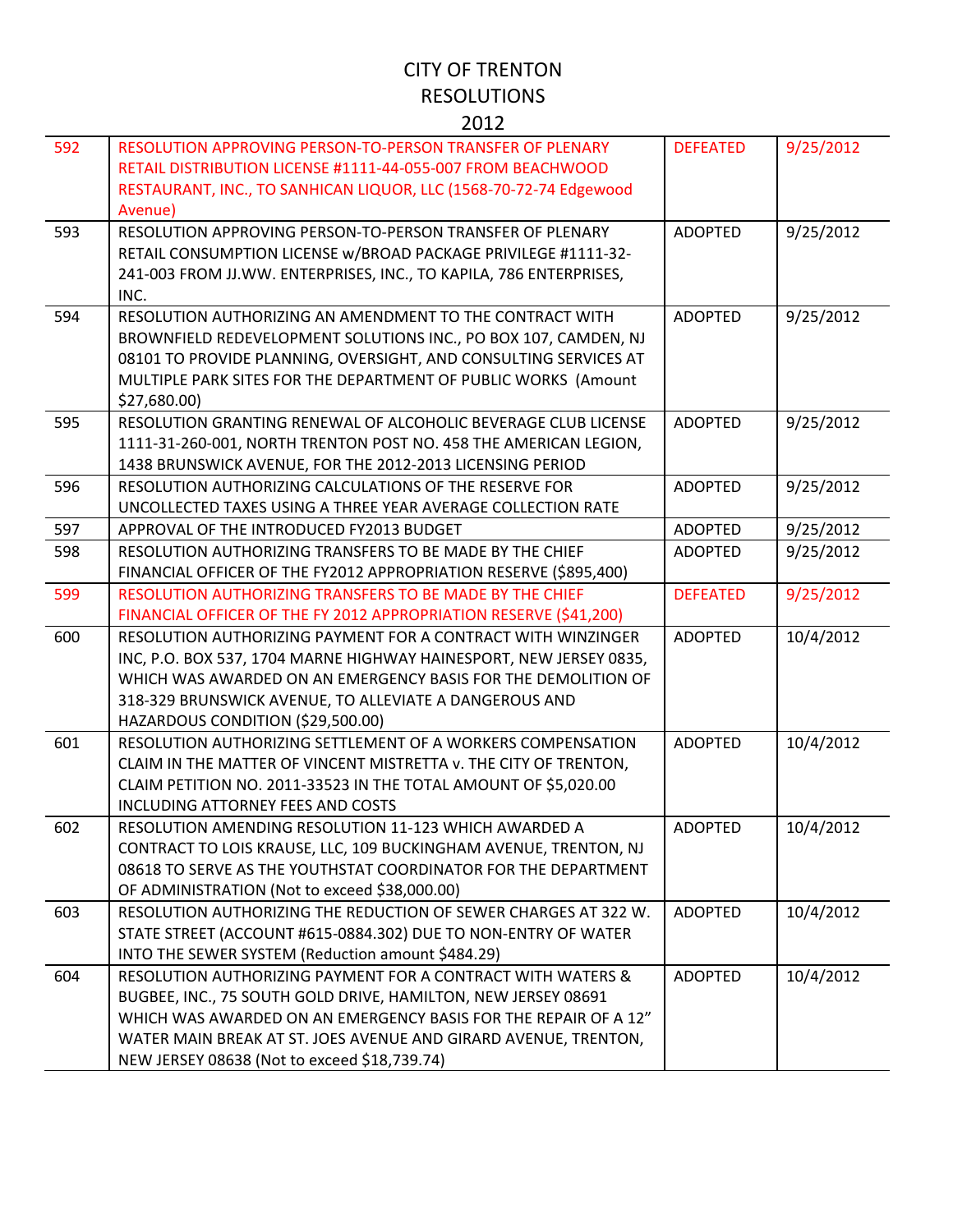| 605 | RESOLUTION AUTHORIZING PAYMENT FOR A CONTRACT WITH TED DOLCI,<br>INC., 340 PATTERSON AVENUE, HAMILTON, NJ 08610 WHICH WAS<br>AWARDED ON AN EMERGENCY BASIS FOR THE REPLACEMENT OF TWELVE<br>(12) WATER SERVICES ON EXTON AVENUE, HAMILTON TOWNSHIP, NEW<br>JERSEY 08610 (Not to exceed \$33,290.00)                                                                                                                                                                                                                | <b>ADOPTED</b> | 10/4/2012 |
|-----|--------------------------------------------------------------------------------------------------------------------------------------------------------------------------------------------------------------------------------------------------------------------------------------------------------------------------------------------------------------------------------------------------------------------------------------------------------------------------------------------------------------------|----------------|-----------|
| 606 | RESOLUTION REJECTING A BID PURSUANT TO N.J.S.A. 40A:11-13.2 ET. SEQ.<br>FOR THE FURNISH AND DELIVERY OF ALL LABOR, EQUIPMENT AND<br>MATERIALS FOR EMERGENCY ELECTRICAL SERVICES FOR THE DEPARTMENT<br>OF PUBLIC WORKS, DIVISION OF PUBLIC PROPERTY                                                                                                                                                                                                                                                                 | <b>ADOPTED</b> | 10/4/2012 |
| 607 | RESOLUTION REJECTING SEVEN PROPOSALS RECEIVED THROUGH FAIR AND<br>OPEN PROCESS IN ACCORDANCE WITH N.J.S.A. 19:44A-20.5 ET. SEQ. TO<br>PROVIDE ARCHITECTURAL SERVICES INCLUDING BUT NOT LIMITED TO<br>PLANNING, DESIGN, CONSTRUCTION DOCUMENTS AND CONSTRUCTION<br>MANAGEMENT FOR THE DEPARTMENT OF PUBLIC WORKS, DIVISION OF<br><b>PUBLIC PROPERTY</b>                                                                                                                                                             | <b>ADOPTED</b> | 10/4/2012 |
| 608 | RESOLUTION REJECTING BIDS PURSUANT TO N.J.S.A. 19:44A-20.5 ET. SEQ.<br>FOR PROFESSIONAL ENGINEERING SERVICES FOR REVIEW, ANALYSIS, DESIGN<br>AND CONSTRUCTION OBSERVATIONS SERVICES FOR THE WHITEHORSE TANK<br>IMPROVEMENTS, FOR THE DEPARTMENT OF PUBLIC WORKS, TRENTON<br><b>WATER WORKS</b>                                                                                                                                                                                                                     | <b>ADOPTED</b> | 10/4/2012 |
| 609 | RESOLUTION REJECTING BIDS PURSUANT TO N.J.S.A. 19:44A-20.5 ET. SEQ.<br>FOR PROFESSIONAL ENGINEERING SERVICES FOR WATER DISTRIBUTION<br>SYSTEM GEOGRAPHIC INFORMATION SYSTEM UPDATE ADDITION OF ASSETS<br>LOCATED IN THE TOWNSHIPS OF EWING, HAMILTON, HOPEWELL, AND<br>LAWRENCE, FOR THE DEPARTMENT OF PUBLIC WORKS, TRENTON WATER<br><b>UTILITY</b>                                                                                                                                                               | <b>ADOPTED</b> | 10/4/2012 |
| 610 | RESOLUTION REJECTING A BID PURSUANT TO N.J.S.A. 19:44A-20.5 ET. SEQ.<br>FOR PROFESSIONAL ENGINEERING SERVICES FOR DESIGN PHASE AND BID<br>PHASE AND FOR CONSTRUCTION PHASE FOR EWING BOOSTER STATION<br>IMPROVEMENTS, FOR THE DEPARTMENT OF PUBLIC WORKS, TRENTON<br><b>WATER WORKS</b>                                                                                                                                                                                                                            | <b>ADOPTED</b> | 10/4/2012 |
| 611 | RESOLUTION AUTHORIZING THE AWARD OF A CONTRACT THROUGH A FAIR<br>AND OPEN PROCESS IN ACCORDANCE WITH N.J.S.A. 19:44A-20.5 ET. SEQ.<br>HATCH MOTT MACDONALD, 27 BLEEKER STREET, MILLBURN, NEW JERSEY<br>07041 FOR PROFESSIONAL ENGINEERING SERVICES FOR REVIEW, ANALYSIS,<br>BENCH/PILOT TESTING DESIGN AND CONSTRUCTION OBSERVATION<br>SERVICES FOR REPLACEMENT AND UPGRADE OF MECHANICAL DEWATERING<br>FACILITY POLYMER FEED SYSTEM FOR THE DEPARTMENT OF PUBLIC WORKS,<br><b>DIVISION OF TRENTON WATER WORKS</b> | <b>PULLED</b>  | 10/4/2012 |
| 612 | RESOLUTION REJECTING A BID PURSUANT TO N.J.S.A. 19:44A-20.5 ET. SEQ.<br>FOR THE INSPECTION, DISASSEMBLY, REHABILITATION AND RE-ASSEMBLY OF<br>SIX (6) PUMPS, FOR THE DEPARTMENT OF PUBLIC WORKS, TRENTON WATER<br><b>UTILITY</b>                                                                                                                                                                                                                                                                                   | <b>ADOPTED</b> | 10/4/2012 |
| 613 | RESOLUTION APPROVING PERSON-TO-PERSON TRANSFER OF PLENARY<br>RETAIL DISTRIBUTION LICENSE \$1111-44-055-007 FROM BEACHWOOD<br>RESTAURANT, INC., TO SANHICAN LIQUOR, LLC (1568-70-72 Edgewood<br>Avenue)                                                                                                                                                                                                                                                                                                             | <b>ADOPTED</b> | 10/4/2012 |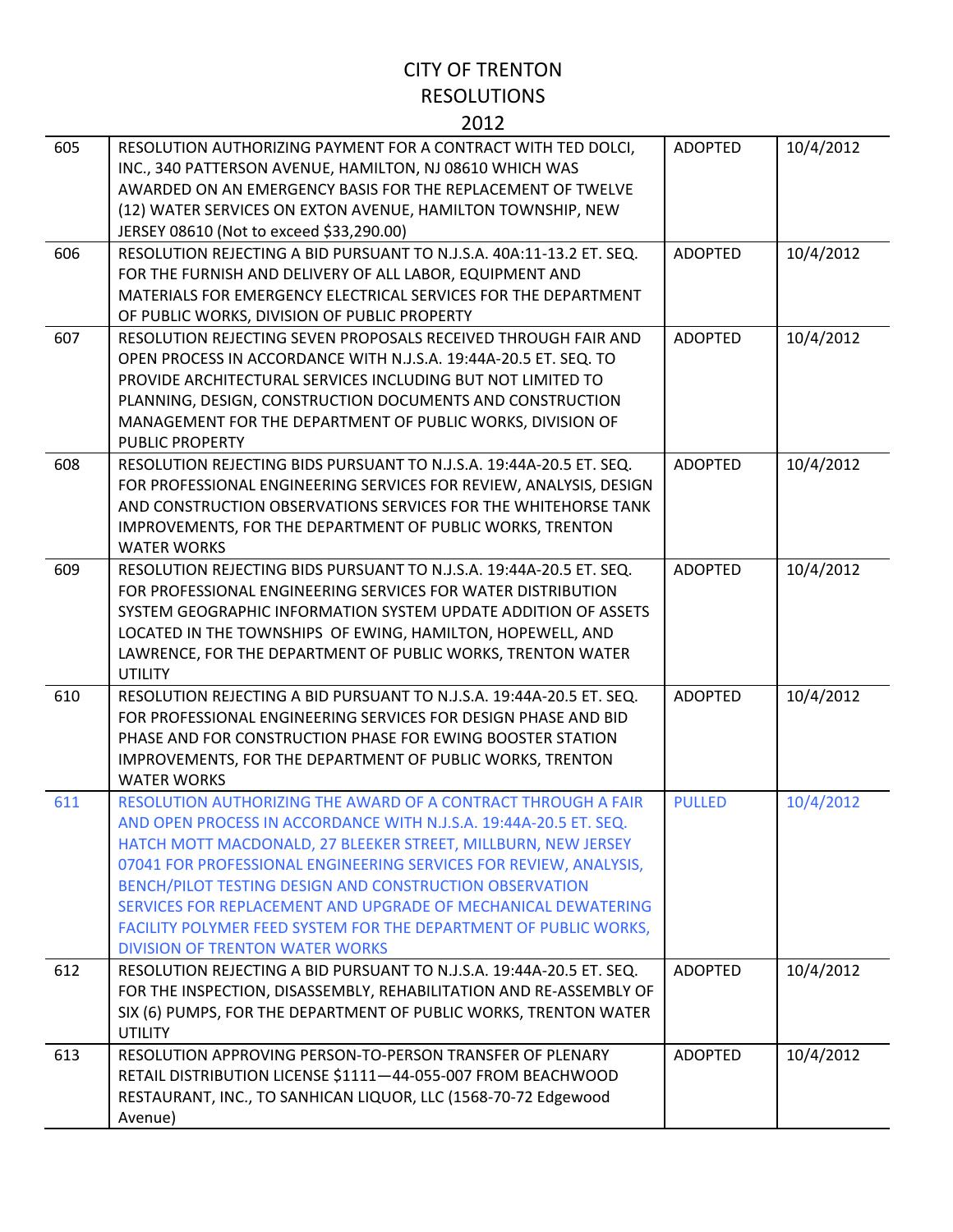| 614 | RESOLUTION AUTHORIZING AN AMENDMENT TO THE CONTRACT TO LONG<br>MARMERO & ASSOCIATES, 44 EUCLID STREET, WOODBURY, NEW JERSEY<br>08096 TO PROVIDE PROFESSIONAL LEGAL SERVICES - GENERAL AND<br>MUNICIPAL DEFENSE LITIGATION FOR THE CITY OF TRENTON IN AN AMOUNT<br>NOT TO EXCEED \$5,082.00                 | <b>ADOPTED</b>  | 10/4/2012  |
|-----|------------------------------------------------------------------------------------------------------------------------------------------------------------------------------------------------------------------------------------------------------------------------------------------------------------|-----------------|------------|
| 615 | RESOLUTION AUTHORIZING AN AMENDMENT TO THE CONTRACT TO JOHN<br>MORELLI, P.C., 203 WEST SOMERDALE ROAD, VOORHEES, NJ 08043 TO<br>PROVIDE PROFESSIONAL LEGAL SERVICES - CIVIL RIGHTS AND OTHER<br>SPECIALIZED LITIGATION FOR THE CITY OF TRENTON IN AN AMOUNT NOT TO<br>EXCEED \$7,107.88                    | <b>ADOPTED</b>  | 10/4/2012  |
| 616 | AUTHORIZING A MEETING WHICH EXCLUDES THE PUBLIC                                                                                                                                                                                                                                                            | <b>ADOPTED</b>  | 10/4/2012  |
| 617 | RESOLUTION TO PROVIDE EMERGENCY APPROPRIATIONS TO THE SFY 2013<br>TEMPORARY BUDGETS OF THE CITY OF TRENTON (\$144,211.00)                                                                                                                                                                                  | <b>DEFEATED</b> | 10/18/2012 |
| 618 | RESOLUTION TO PROVIDE EMERGENCY APPROPRIATIONS TO THE SFY 2013<br>TEMPORARY BUDGETS OF THE CITY OF TRENTON CURRENT FUND<br>( \$33,733,119.75)                                                                                                                                                              | <b>ADOPTED</b>  | 10/18/2012 |
| 619 | RESOLUTION TO PROVIDE EMERGENCY UTILITY APPROPRIATIONS TO THE<br>SFY 2013 TEMPORARY BUDGET OF THE CITY OF TRENTON (\$6,816.500.00)                                                                                                                                                                         | <b>ADOPTED</b>  | 10/18/2012 |
| 620 | RESOLUTION AUTHORIZING THE CITY OF TRENTON TO CONDUCT AN<br>ELECTRONIC TAX SALE PURSUANT TO N.J.S.A. 54:5-19.1                                                                                                                                                                                             | <b>ADOPTED</b>  | 10/18/2012 |
| 621 | RESOLUTION AUTHORIZING ASSIGNMENT OF TAX SALE CERTIFICATE<br>PURSUANT N.J.S.A. 54:5-113 NEW JERSEY BOARDWALK LIEN INVESTMENTS,<br><b>LLC</b>                                                                                                                                                               | <b>ADOPTED</b>  | 10/18/2012 |
| 622 | RESOLUTION AUTHORIZING PAYMENT FOR A CONTRACT WITH CARROLL<br>DEMOLITION LLC, 4 YOUNGS ROAD, HAMILTON, NEW JERSEY 08610, WHICH<br>WAS AWARDED ON AN EMERGENCY BASIS FOR THE DEMOLITION OF 1142<br>EAST STATE STREET, TO ALLEVIATE A DANGEROUS AND HAZARDOUS<br>CONDITION (\$28,410.00)                     | <b>ADOPTED</b>  | 10/18/2012 |
| 623 | RESOLUTION AUTHORIZING PAYMENT FOR A CONTRACT WITH CARROLL<br>DEMOLITION LLC, 4 YOUNGS ROAD, HAMILTON, NEW JERSEY 08610, WHICH<br>WAS AWARDED ON AN EMERGENCY BASIS FOR THE DEMOLITION OF 41<br>TYRELL AVENUE, AND TWO SIDE WALL REPAIRS TO ALLEVIATE A<br>DANGEROUS AND HAZARDOUS CONDITION (\$29,810.00) | <b>ADOPTED</b>  | 10/18/2012 |
| 624 | RESOLUTION GRANTING RENEWAL OF ALCOHOLIC BEVERAGE<br>CONSUMPTION LICENSE 1111-33-060-004, JAQUEZ LIQUOR BAR LLC, 225<br>BRUNSWICK AVENUE, FOR THE 2012-2013 LICENSING PERIOD                                                                                                                               | <b>ADOPTED</b>  | 10/18/2012 |
| 625 | RESOLUTION GRANTING RENEWAL OF ALCOHOLIC BEVERAGE<br>CONSUMPTION LICENSE 1111-33-240-004, MARIA AND DAUGHTERS, LLC,<br>267 CUMMINGS AVENUE, FOR THE 2012-2013 LICENSING PERIOD                                                                                                                             | <b>ADOPTED</b>  | 10/18/2012 |
| 626 | RESOLUTION DECLARING LACK OF CONFIDENCE IN THE ABILITY OF MAYOR<br>TONY F. MACK TO CARRY OUT THE DUTIES OF THE OFFICE TO WHICH HE<br><b>WAS ELECTED</b>                                                                                                                                                    | <b>ADOPTED</b>  | 10/18/2012 |
| 627 | RESOLUTION AUTHORIZING AND APPROVING AN INTERLOCAL<br>AGREEMENT BETWEEN THE CITY OF TRENTON AND THE MERCER<br><b>COUNTY IMPROVEMENT AUTHORITY FOR CURBSIDE COLLECTION OF</b><br>RECYCLABLES FOR THE TERM OF ONE YEAR (1) COMMENCING ON<br>JANUARY 1, 2013 THROUGH DECEMBER 31, 2012. (\$830,000.00)        | <b>PULLED</b>   | 12/06/2012 |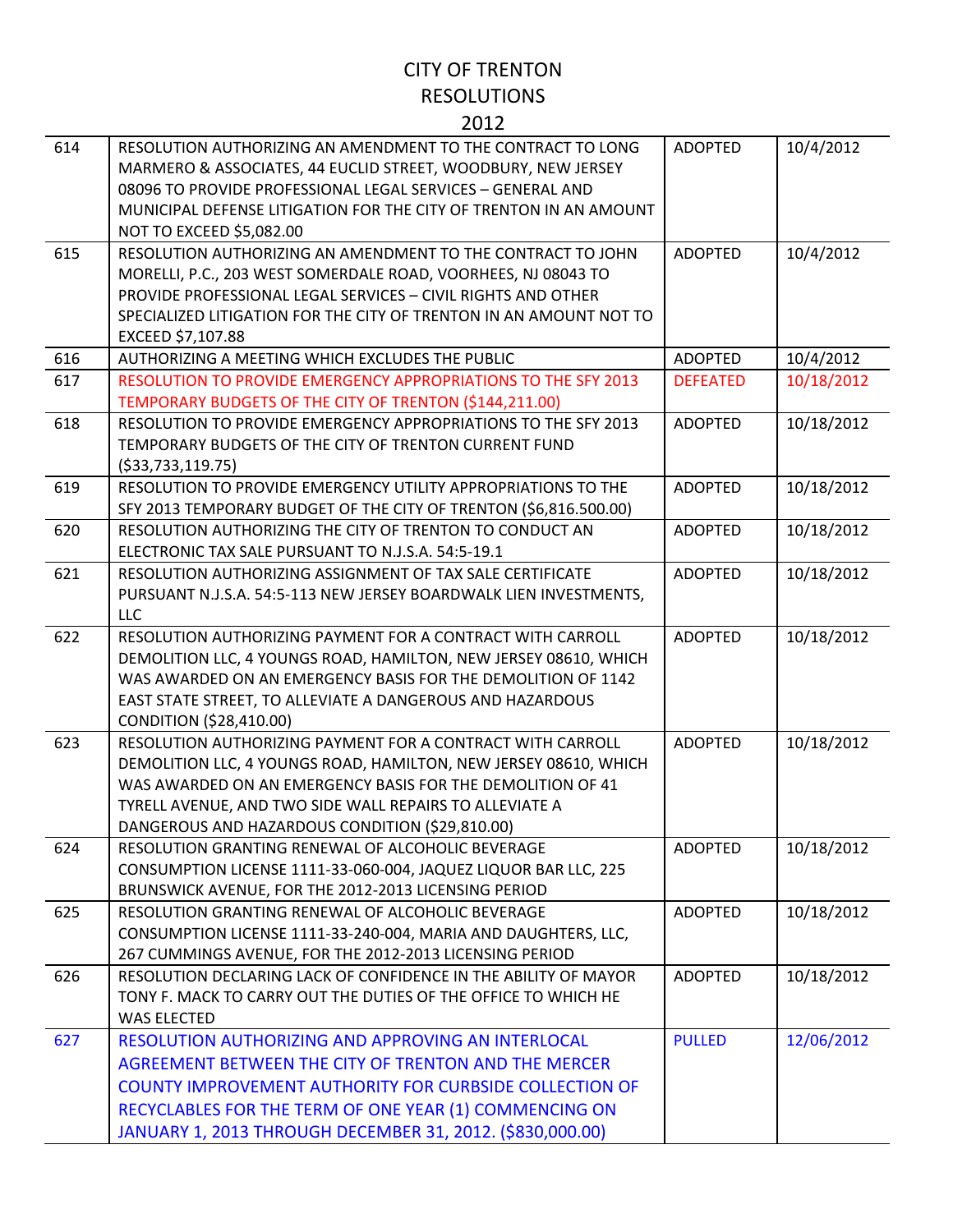| 628 | RESOLUTION AUTHORIZING THE CITY OF TRENTON TO APPLY AND<br>ACCEPT A GRANT AWARD FROM THE STATE OF NEW JERSEY,<br>DEPARTMENT OF HEALTH AND SENIOR SERVICES, GRANT NUMBER<br>DFHS13CHD003 TO SUPPORT CHILDHOOD LEAD POISONING<br>PREVENTION (CLPP) AND CASE MANAGEMENT SERVICES FOR MERCER               | <b>ADOPTED</b> | 11/1/2012  |
|-----|--------------------------------------------------------------------------------------------------------------------------------------------------------------------------------------------------------------------------------------------------------------------------------------------------------|----------------|------------|
|     | COUNTY. (Grant amount \$150,000.00)                                                                                                                                                                                                                                                                    |                |            |
| 629 | RESOLUTION AUTHORIZING THE CITY OF TRENTON TO APPLY AND<br>ACCEPT A GRANT AWARD FROM THE STATE OF NEW JERSEY,<br>DEPARTMENT OF HEALTH AND SENIOR SERVICES, GRANT NUMBER<br>PHLP12LNC023 TO DEVELOP A CITIES READINESS INITIATIVE (CRI).<br>(Grant amount \$100,000.00)                                 | <b>ADOPTED</b> | 11/1/2012  |
| 630 | RESOLUTION AUTHORIZING PAYMENT FOR A CONTRACT WITH<br>CARROLL DEMOLITION LLC, 4 YOUNGS ROAD, HAMILTON, NEW JERSEY<br>08610, WHICH WAS AWARDED ON AN EMERGENCY BASIS FOR THE<br>DEMOLITION OF 416 MLK BLVD. AND ONE SIDE WALL REPAIRS TO<br>ALLEVIATE A DANGEROUS AND HAZARDOUS CONDITION (\$24,820.00) | <b>ADOPTED</b> | 11/1/2012  |
| 631 | RESOLUTION RESCINDING RESOLUTION #12-297, ENTITLED RENEWAL<br>OF ALCOHOLIC BEVERAGE CONSUMPTION LICENSE 1111-33-140-003,<br>MATUCHECK MICHAEL, 801 ANDERSON STREET, FOR THE 2012-2013<br><b>LICENSING PERIOD</b>                                                                                       | <b>ADOPTED</b> | 11/1/2012  |
| 632 | RESOLUTION AUTHORIZING SETTLEMENT OF A DISPUTE IN THE<br>MATTER OF VERIZON NEW JERSEY INC. V. TRENTON WATER WORKS                                                                                                                                                                                      | <b>ADOPTED</b> | 11/1/2012  |
| 633 | RESOLUTION AUTHORIZING SETTLEMENT OF A CIVIL ACTION IN THE<br>MATTER OF HOPEWELL TOWNSHIP, EWING TOWNSHIP, LAWRENCE<br>TOWNSHIP AND HAMILTON TOWNSHIP V. CITY OF TRENTON, DOCKET<br>NO.: MER-L-2626-08, SUPERIOR COURT OF NEW JERSEY, LAW<br>DIVISION, MERCER COUNTY                                   | <b>ADOPTED</b> | 11/1/2012  |
| 634 | AUTHORIZING A MEETING WHICH EXCLUDES THE PUBLIC                                                                                                                                                                                                                                                        | <b>ADOPTED</b> | 11/1/2012  |
| 635 | RESOLUTION SUPPORTING THE CREATION OF THE TRENTON CITYWIDE<br>YOUTH COMMUNITY SERVICE INITIATIVE                                                                                                                                                                                                       | <b>ADOPTED</b> | 11/1/2012  |
| 636 | RESOLUTION REJECTING PROPOSALS THROUGH A FAIR AND OPEN<br>PROCESS IN ACCORDANCE WITH N.J.S.A. 19:44A-20.5 ET SEQ TO<br>PROVIDE ANALYSIS OF SOLID WASTE AND WASTEWATER FOR THE<br>DEPARTMENT OF PUBLIC WORKS, SEWER UTILITY                                                                             | <b>ADOPTED</b> | 11/20/2012 |
| 637 | RESOLUTION REJECTING PROPOSALS THROUGH A FAIR AND OPEN<br>PROCESS IN ACCORDANCE WITH N.J.S.A. 19:44A-20.5 ET SEQ FOR THE<br>FURNISHING AND DELIVERY OF SODIUM HYPOCHLORITE SOLUTION AS<br>NEEDED FOR THE DEPARTMENT OF PUBLIC WORKS, SEWER UTILITY                                                     | <b>ADOPTED</b> | 11/20/2012 |
| 638 | RESOLUTION REJECTING PROPOSALS PURSUANT TO N.J.S.A. 40A:11-<br>13.2 ET. SEQ. FOR THE WATER DISTRIBUTION SYSTEM MASTER PLAN<br>UPDATE FOR THE DEPARTMENT OF TRENTON WATER WORKS                                                                                                                         | <b>ADOPTED</b> | 11/20/2012 |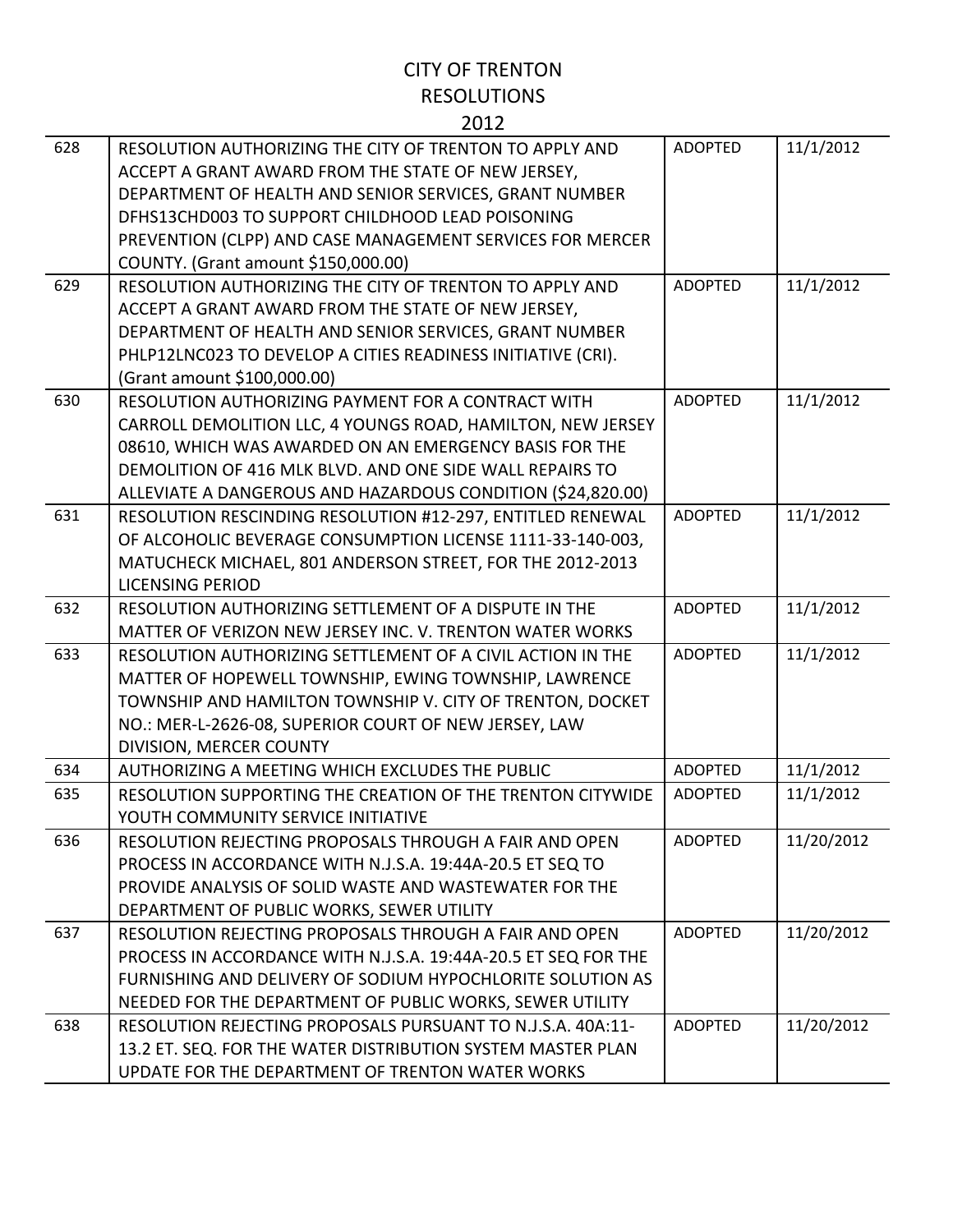| 639 | RESOLUTION REJECTING PROPOSALS PURSUANT TO N.J.S.A. 40A:11-<br>13.2 ET. SEQ. FOR THE REVIEW, ANALYSIS, DESIGN AND | <b>ADOPTED</b> | 11/20/2012 |
|-----|-------------------------------------------------------------------------------------------------------------------|----------------|------------|
|     | <b>CONSTRUCTION OBSERVATION SERVICES FOR WHITEHORSE TANK</b>                                                      |                |            |
|     | <b>IMPROVEMENTS FOR THE DEPARTMENT OF TRENTON WATER WORKS</b>                                                     |                |            |
| 640 | RESOLUTION REJECTING PROPOSALS PURSUANT TO N.J.S.A. 40A:11-                                                       | <b>ADOPTED</b> | 11/20/2012 |
|     | 13.2 ET. SEQ. FOR THE ENVIRONMENTAL FILE REVIEW AND                                                               |                |            |
|     | WORKSCOPE DEVELOPMENT FOR VARIOUS CITY OF TRENTON                                                                 |                |            |
|     | <b>FACILITIES FOR THE DEPARTMENT OF TRENTON WATER WORKS</b>                                                       |                |            |
| 641 | RESOLUTION ACCEPTING BID AND AWARDING CONTRACT TO                                                                 | <b>ADOPTED</b> | 11/20/2012 |
|     | LANDOLFI ELECTRIC COMPANY, INC., 213 BUNTING AVE., TRENTON,                                                       |                |            |
|     | NEW JERSEY 08610 TO PROVIDE ELECTRICAL SERVICE AND REPAIRS AT                                                     |                |            |
|     | THE TRENTON SEWER UTILITY, FOR THE DEPARTMENT OF PUBLIC                                                           |                |            |
|     | WORKS, SEWER UTILITY (Not to exceed \$30,000.00)                                                                  |                |            |
| 642 | RESOLUTION ACCEPTING BID AND AWARDING CONTRACT TO                                                                 | <b>ADOPTED</b> | 11/20/2012 |
|     | ACCURATE WASTE REMOVAL SERVICES, INC., 226 PROSPECT POINT                                                         |                |            |
|     | ROAD, LAKE HOPATCONG, NEW JERSEY 07840 TO PROVIDE DAILY                                                           |                |            |
|     | REMOVAL AND DISPOSAL OF LIQUID SLUDGE FROM THE DIGESTER                                                           |                |            |
|     | TANKS AT THE SEWER UTILITY LOCATED AT 1502 LAMBERTON ROAD,                                                        |                |            |
|     | TRENTON, NEW JERSEY (Not to exceed \$872,144.00)                                                                  |                |            |
| 643 | RESOLUTION AUTHORIZING A CONTRACT WITH NEW JERSEY                                                                 | Adopted        | 12/30/2012 |
|     | AMERICAN WATER, RARITAN MILLSTONE ADMINISTRATION BUILDING,                                                        |                |            |
|     | P.O. BOX 102, BOUND BROOK, NJ 08805, TO PROVIDE THE NECESSARY                                                     |                |            |
|     | WATER TREATMENT PLANT OPERATIONS TRAINING DURING THE                                                              |                |            |
|     | PROPOSED SALE OF THE OUTSIDE ASSETS OF THE WATER UTILITY (Not                                                     |                |            |
|     | to exceed \$39,512.45)                                                                                            |                |            |
| 644 | RESOLUTION AUTHORIZING SETTLEMENT OF A WORKERS                                                                    | <b>ADOPTED</b> | 11/20/2012 |
|     | COMPENSATION CLAIM IN THE MATTER OF DOMENICO AMOROSO V.                                                           |                |            |
|     | THE CITY OF TRENTON, CLAIM PETITION NO. 2010-3375 IN THE TOTAL                                                    |                |            |
|     | AMOUNT OF \$2,500.00 INCLUDING ATTORNEY FEES                                                                      |                |            |
| 645 | RESOLUTION AUTHORIZING THE AWARD OF A CONTRACT THROUGH A                                                          | <b>ADOPTED</b> | 11/20/2012 |
|     | FAIR AND OPEN PROCESS IN ACCORDANCE WITH N.J.S.A. 19:44A-20.5                                                     |                |            |
|     | ET. SEQ. TO GOLDMAN, BEALE ASSOCIATES, 45 NURSERY ROAD,                                                           |                |            |
|     | TITUSVILLE, NEW JERSEY 08620 TO PROVIDE PROFESSIONAL                                                              |                |            |
|     | FINANCIAL ADVISOR SERVICES AS AN INDEPENDENT CONTRACTOR                                                           |                |            |
|     | REGARDING THE PLANNING, TIMING, STRUCTURING, APPROVALS,                                                           |                |            |
|     | RATINGS, INSURANCE, AND ALL OTHER MATTERS AS IT RELATES TO                                                        |                |            |
|     | THE ISSUANCE OF BONDS AND/OR NOTES FOR THE DEPARTMENT OF                                                          |                |            |
|     | FINANCE (Not to exceed \$15,000.00)                                                                               |                |            |
| 646 | RESOLUTION APPROVING PERSON-TO-PERSON AND PLACE-TO-PLACE                                                          | <b>ADOPTED</b> | 11/20/2012 |
|     | (EXTENSION OF PREMISES TO INCLUDE SECOND FLOOR) TRANSFER OF                                                       |                |            |
|     | PLENARY RETAIL CONSUMPTION LICENSE #1111-33-255-005 (Tir Na                                                       |                |            |
|     | Nog, 1324 Hamilton Avenue)                                                                                        |                |            |
| 647 | RESOLUTION AUTHORIZING SETTLEMENT IN THE TWO ACTIONS                                                              | <b>ADOPTED</b> | 11/20/1012 |
|     | STYLED WESTSIDE PLAZA, LLC v. CITY OF TRENTON                                                                     |                |            |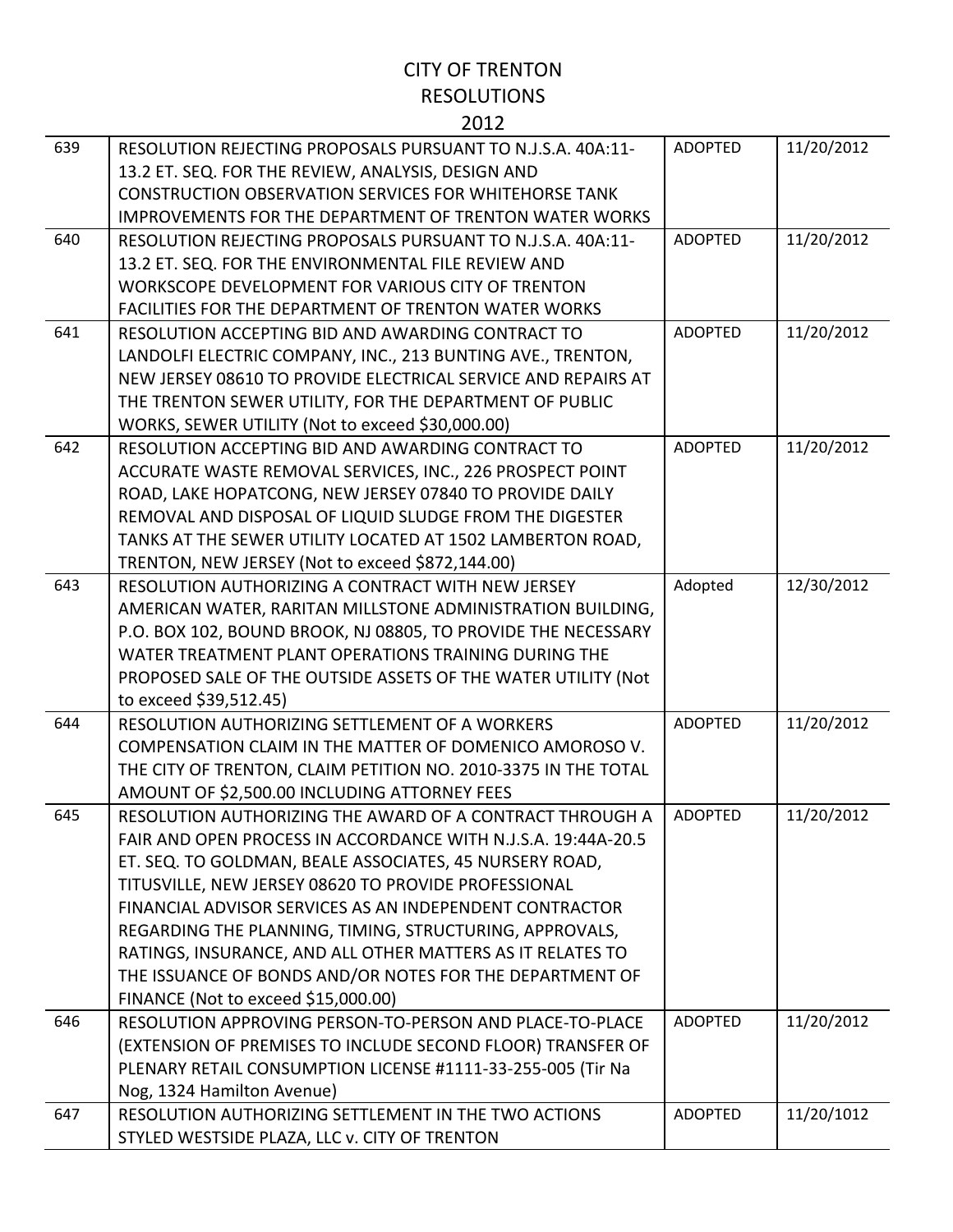|     | ∠∪⊥∠                                                                                                                                                                                        |                |            |
|-----|---------------------------------------------------------------------------------------------------------------------------------------------------------------------------------------------|----------------|------------|
| 648 | RESOLUTION INSTALLING A BRONZE BUST OF THE 44TH PRESIDENT OF<br>THE UNITED STATES, PRESIDENT BARACK H. OBAMA, IN THE ATRIUM<br>OF CITY HALL, LOCATED AT 319 EAST STATE STREET, TRENTON, NEW | <b>HELD</b>    | 11/20/2012 |
|     | <b>JERSEY</b>                                                                                                                                                                               |                |            |
| 649 | AUTHORIZING A MEETING WHICH EXCLUDES THE PUBLIC                                                                                                                                             | <b>ADOPTED</b> | 11/20/2012 |
| 650 | RESOLUTION ACCEPTING BID AND AWARDING CONTRACT TO ROBERT                                                                                                                                    | <b>ADOPTED</b> | 12/06/2012 |
|     | T. WINZINGER, INC., P.O. BOX 537, HAINESPORT, NEW JERSEY 08035                                                                                                                              |                |            |
|     | FOR FURNISHING AND DELIVERY OF DENSE GRADED AGGREGATE BASE                                                                                                                                  |                |            |
|     | COURSE (D.G.A.B.C.) FOR THE DEPARTMENT OF PUBLIC WORKS,                                                                                                                                     |                |            |
|     | WATER UTILITY FOR A PERIOD BEGINNING DECEMBER 1, 2012 -                                                                                                                                     |                |            |
|     | NOVEMBER 30, 2013; AT \$11.78 PRICE PER TON, IN THE AMOUNT NOT                                                                                                                              |                |            |
| 651 | TO EXCEED \$41,230.00<br>RESOLUTION ACCEPTING BID AND AWARDING CONTRACT TO UNIVAR                                                                                                           | <b>ADOPTED</b> | 12/06/2012 |
|     | USA, INC., 532 E. EMAUS STREET, MIDDLETOWN, PA 17057 FOR                                                                                                                                    |                |            |
|     | FURNISHING AND DELIVERY OF LIQUID CHLORINE FOR THE                                                                                                                                          |                |            |
|     | DEPARTMENT OF PUBLIC WORKS, WATER UTILITY FOR A PERIOD                                                                                                                                      |                |            |
|     | BEGINNING DECEMBER 1, 2012 - NOVEMBER 30, 2013; AT \$394.00                                                                                                                                 |                |            |
|     | PRICE PER TON, IN THE AMOUNT NOT TO EXCEED \$63,040.00                                                                                                                                      |                |            |
| 652 | RESOLUTION ACCEPTING BID AND AWARDING TO CONTRACT NORIT                                                                                                                                     | <b>ADOPTED</b> | 12/06/2012 |
|     | AMERICAS, 3200 UNIVERSITY AVENUE, MARSHALL, TEXAS 17057 FOR                                                                                                                                 |                |            |
|     | FURNISHING AND DELIVERY OF POWDERED ACTIVATED CARBON FOR                                                                                                                                    |                |            |
|     | THE DEPARTMENT OF PUBLIC WORKS, WATER UTILITY FOR A PERIOD                                                                                                                                  |                |            |
|     | BEGINNING DECEMBER 1, 2012 - NOVEMBER 30, 2013; AT \$3,160.00                                                                                                                               |                |            |
|     | PRICE PER TON, IN THE AMOUNT NOT TO EXCEED \$126,400.00                                                                                                                                     |                |            |
| 653 | RESOLUTION ACCEPTING A BID AND AWARDING A CONTRACT TO                                                                                                                                       | <b>ADOPTED</b> | 12/06/2012 |
|     | R.V.W. LAND & LIVESTOCK SOUTH INCORPORATED, 351 PSISTER                                                                                                                                     |                |            |
|     | ROAD, JACKSON, NEW JERSEY 08527 FOR THE FURNISHING AND                                                                                                                                      |                |            |
|     | DELIVERY OF BASIS CONCRETE SAND ON AN AS NEEDED BASIS FOR                                                                                                                                   |                |            |
|     | THE DEPARTMENT OF PUBLIC WORKS, TRENTON WATER UTILITY (Not                                                                                                                                  |                |            |
|     | to exceed \$29,448.00)                                                                                                                                                                      |                |            |
| 654 | RESOLUTION ACCEPTING BID AND AWARDING CONTRACT TO                                                                                                                                           | ADOPTED        | 12/06/2012 |
|     | AMERICAN ASPHALT COMPANY, INC., 116 MAIN STREET, W.                                                                                                                                         |                |            |
|     | COLLINGSWOOD HEIGHTS, NEW JERSEY 08059 TO PROVIDE OF (COLD                                                                                                                                  |                |            |
|     | PATCH) BITUMINOUS STOCKPILE PATCHING MATERIALS/TEMPORARY                                                                                                                                    |                |            |
|     | PATCHITE THAT WILL BE PICKED UP AS NEEDED FOR A PERIOD                                                                                                                                      |                |            |
|     | BEGINNING NOVEMBER 20, 2012 TO JUNE 30, 2013 FOR THE                                                                                                                                        |                |            |
|     | DEPARTMENT OF PUBLIC WORKS, WATER UTILITY; AT \$119.00 PER                                                                                                                                  |                |            |
|     | TON IN THE AMOUNT NOT TO EXCEED \$72,590.00.                                                                                                                                                |                |            |
| 655 | RESOLUTION ACCEPTING BID AND AWARDING CONTRACT TO RUSLING                                                                                                                                   | <b>ADOPTED</b> | 12/06/2012 |
|     | PAVING, 8 IRVEN STREET, TRENTON, NEW JERSEY 08638 FOR THE                                                                                                                                   |                |            |
|     | PROVISION OF 15:1 SAND/PORTLAND CEMENT MIX FOR THE                                                                                                                                          |                |            |
|     | DEPARTMENT OF PUBLIC WORKS, WATER UTILITY (Not to exceed                                                                                                                                    |                |            |
|     | $$11,400.00$ )                                                                                                                                                                              |                |            |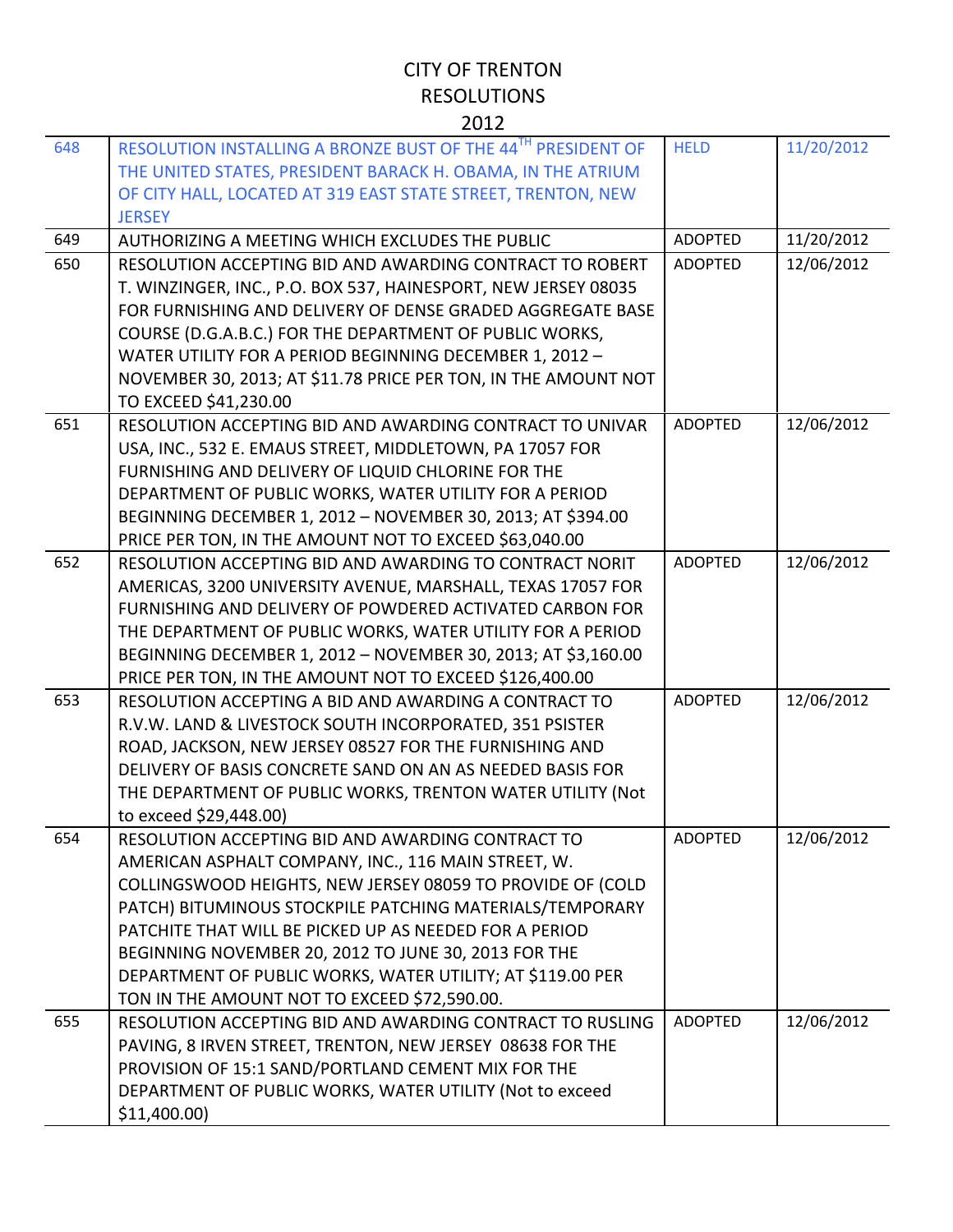| 656 | RESOLUTION AUTHORIZING THE AWARD OF A CONTRACT THROUGH A<br>FAIR AND OPEN PROCESS IN ACCORDANCE WITH N.J.S.A. 19:44A-20.5<br>ET SEQ. TO DR. SEAN J. MCWILLIAMS, D.V.M., 5 CHERYL ANN COURT,<br>BERLIN, NEW JERSEY 08009 TO PROVIDE PROFESSIONAL<br>VETERINARIAN SERVICES AT THE TRENTON ANIMAL SHELTER FOR THE<br>DEPARTMENT OF HEALTH * HUMAN SERVICES, DIVISION OF ANIMAL<br>CONTROL (Not to exceed \$35,000.00) | <b>ADOPTED</b> | 12/06/2012 |
|-----|--------------------------------------------------------------------------------------------------------------------------------------------------------------------------------------------------------------------------------------------------------------------------------------------------------------------------------------------------------------------------------------------------------------------|----------------|------------|
| 657 | RESOLUTION AUTHORIZING THE AWARD OF A CONTRACT THROUGH A<br>FAIR AND OPEN PROCESS IN ACCORDANCE WITH N.J.S.A. 19:44A-20.5<br>ET SEQ. TO MYONGJA LEE, RN, 64 ARROWHEAD DRIVE, BURLINGTON,<br>NEW JERSEY 08016 TO PROVIDE PROFESSIONAL PUBLIC HEALTH<br>NURSING SERVICES FOR THE DEPARTMENT OF HEALTH & HUMAN<br>SERVICES, DIVISION OF HEALTH (Not to exceed \$10,000.00)                                            | <b>ADOPTED</b> | 12/06/2012 |
| 658 | A RESOLUTION AUTHORIZING THE CITY OF TRENTON TO ACCEPT A<br>GRANT AWARD IN THE AMOUNT OF \$2,569,670.00 FROM THE U.S.<br>DEPARTMENT OF HOUSING AND URBAN DEVELOPMENT (HUD) UNDER<br>THE 2011 HOMELESS CONTINUUM OF CARE PROGRAM                                                                                                                                                                                    | <b>ADOPTED</b> | 12/06/2012 |
| 659 | RESOLUTION AUTHORIZING PAYMENT FOR A CONTRACT WITH<br>CARROLL DEMOLITION LLC, 4 YOUNGS ROAD, HAMILTON, NEW JERSEY<br>08610, WHICH WAS AWARDED ON AN EMERGENCY BASIS FOR THE<br>DEMOLITION OF 27 NORTH LOGAN AVENUE AND TWO SIDE WALL<br>REPAIRS TO ALLEVIATE A DANGEROUS AND HAZARDOUS CONDITION<br>(Amount was \$22,212.00)                                                                                       | <b>ADOPTED</b> | 12/06/2012 |
| 660 | <b>RESOLUTION CLOSING MUNICIPAL BUILDINGS ON CERTAIN HOLIDAYS</b><br>IN 2013 OBSERVED BY THE CITY OF TRENTON                                                                                                                                                                                                                                                                                                       | <b>ADOPTED</b> | 12/06/2012 |
| 661 | RESOLUTION REJECTING PROPOSALS PURSUANT TO N.J.S.A. 40A:11-<br>4.4d ET. SEQ. FOR COLLECTIONS FOR THE CITY OF TRENTON,<br>DEPARTMENT OF FINANCE, DIVISION OF TAX COLLECTION                                                                                                                                                                                                                                         | <b>ADOPTED</b> | 12/06/2012 |
| 662 | RESOLUTION REJECTING PROPOSALS PURSUANT TO N.J.S.A. 40A:11-<br>13.2 ET. SEQ. FOR THE STUDY PRELIMINARY DESIGN REPORT FOR<br>CONTROLLING AND/OR ELIMINATING DISCHARGES FROM THE<br>MECHANICAL DEWATERING FACILITY TO THE TRENTON SEWER<br>SYSTEM FOR THE DEPARTMENT OF PUBLIC WORKS, TRENTON WATER<br><b>WORKS RFP NO.85</b>                                                                                        | <b>ADOPTED</b> | 12/06/2012 |
| 663 | RESOLUTION REJECTING PROPOSALS PURSUANT TO N.J.S.A. 40A:11-<br>4.4d ET. SEQ. FOR TEMPORARY SUPPORT SERVICES FOR THE<br>DEPARTMENT OF PUBLIC WORKS, DIVISION OF WATER UTILITY                                                                                                                                                                                                                                       | <b>ADOPTED</b> | 12/06/2012 |
| 664 | RESOLUTION REJECTING PROPOSALS PURSUANT TO N.J.S.A. 40A:11-<br>13.2.d ET. SEQ. TO PROVIDE ENERGY AND ENVIRONMENTAL<br>IMPROVEMENT PROJECT FOR THE CITY OF TRENTON, DEPARTMENT<br>OF PUBLIC WORKS, DIVISION OF SEWER UTILITIES RFP#70                                                                                                                                                                               | <b>ADOPTED</b> | 12/06/2012 |
| 665 | RESOLUTION REJECTING PROPOSALS PURSUANT TO N.J.S.A. 40A:11-<br>4.4d ET SEQ. FOR MEDICAL DOCTOR, FOR THE DEPARTMENT OF<br>HEALTH AND HUMAN SERVICES, DIVISION OF HEALTH                                                                                                                                                                                                                                             | <b>ADOPTED</b> | 12/06/2012 |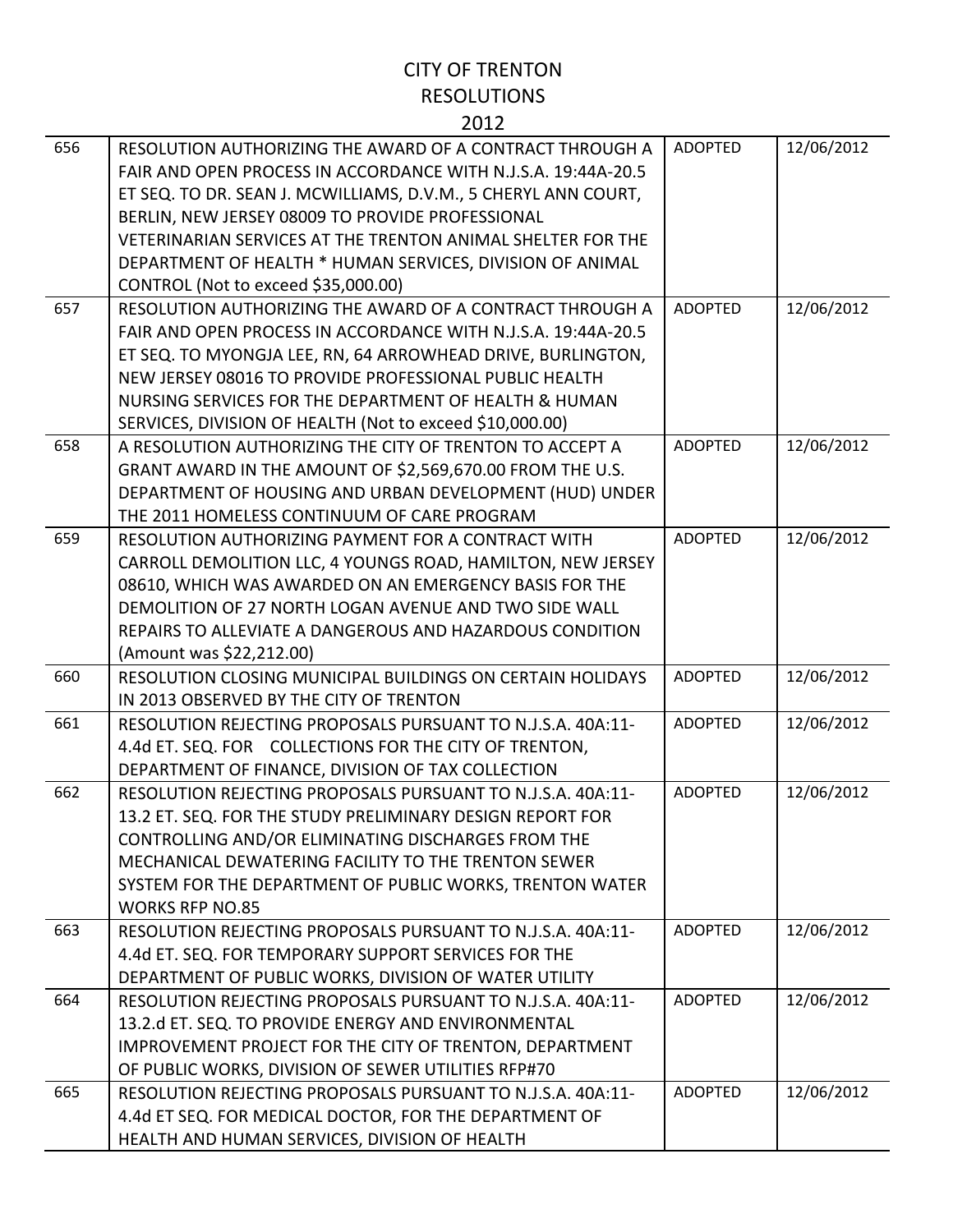| 666 | RESOLUTION REJECTING PROPOSALS PURSUANT TO N.J.S.A. 40A:11-    | <b>ADOPTED</b> | 12/06/2012 |
|-----|----------------------------------------------------------------|----------------|------------|
|     | 4.4d ET. SEQ. FOR LABORATORY TEMPORARY EMPLOYMENT SERVICES     |                |            |
|     | FOR THE DEPARTMENT OF PUBLIC WORKS, DIVISION OF WATER          |                |            |
|     | <b>UTILITY</b>                                                 |                |            |
| 667 | RESOLUTION TO PROVIDE EMERGENCY APPROPRIATIONS TO THE SFY      | <b>ADOPTED</b> | 12/06/2012 |
|     | 2013 TEMPORARY BUDGETS OF THE CITY OF TRENTON (Department      |                |            |
|     | of Recreation, Natural Resources & Culture)                    |                |            |
| 668 | RESOLUTION OF THE CITY OF TRENTON ENDORSING THE URBAN          | <b>ADOPTED</b> | 12/06/2012 |
|     | TRANSIT HUB TAX CREDIT APPLICATION SUBMITTED BY HHG            |                |            |
|     | DEVELOPMENT ASSOCIATES LLC TO NJEDA                            |                |            |
| 669 | RESOLUTION GRANTING RENEWAL OF ALCOHOLIC BEVERAGE              | <b>ADOPTED</b> | 12/06/2012 |
|     | CONSUMPTION LICENSE 1111-33-196-003, P & D ASSOCIATES LLC,     |                |            |
|     | 1449 S CLINTON AVENUE, FOR THE 2012-2013 LICENSING PERIOD      |                |            |
| 670 | RESOLUTION PROCLAIMING DECEMBER 10, 2012 AS "COMMUNITIES       | <b>ADOPTED</b> | 12/04/2012 |
|     | OF LIGHT DAY"                                                  |                |            |
| 671 | AUTHORIZING A MEETING WHICH EXCLUDES THE PUBLIC                | <b>ADOPTED</b> | 12/06/2012 |
| 672 | RESOLUTION AUTHORIZING THE SUBMISSION OF A GRANT               | <b>ADOPTED</b> | 12/20/2012 |
|     | APPLICATION AND THE EXECUTION OF A GRANT CONTRACT WITH THE     |                |            |
|     | DEPARTMENT OF TRANSPORTATION FOR THE GREENWOOD-MARKET          |                |            |
|     | - S. CLINTON INTERSECTION IMPROVEMENTS                         |                |            |
| 673 | RESOLUTION REJECTING PROPOSALS RECEIVED TO PROVIDE             | <b>ADOPTED</b> | 12/20/2012 |
|     | INTERPRETING AND/OR TRANSLATING SERVICES APPROVED BY THE       |                |            |
|     | NEW JERSEY SUPREME COURT FOR THE OFFICE OF ADMINISTRATION      |                |            |
|     | IN THE TRENTON MUNICIPAL COURT                                 |                |            |
| 674 | RESOLUTION REJECTING PROPOSALS RECEIVED TO PROVIDE             | <b>ADOPTED</b> | 12/20/2012 |
|     | TELEPHONE INTERPRETING SERVICES AS NEEDED FOR THE OFFICE OF    |                |            |
|     | ADMINISTRATION IN THE TRENTON MUNICIPAL COURT                  |                |            |
| 675 | RESOLUTION REJECTING PROPOSALS RECEIVED FOR A CERTIFIED        | <b>ADOPTED</b> | 12/20/2012 |
|     | PUBLIC ACCOUNTANT AUTHORIZED TO PERFORM CERTAIN                |                |            |
|     | ACCOUNTING FUNCTIONS IN ACCORDANCE WITH THE METHODS            |                |            |
|     | PRESCRIBED FOR THE OFFICE OF ADMINISTRATION IN THE TRENTON     |                |            |
|     | <b>MUNICIPAL COURT</b>                                         |                |            |
| 676 | RESOLUTION REJECTING BID RECEIVED PURSUANT TO N.J.S.A. 40A:11- | <b>ADOPTED</b> | 12/20/2012 |
|     | 13.2.d ET. SEQ. FOR PROVISION OF GROUNDSKEEPING SERVICES FOR   |                |            |
|     | THE CITY OF TRENTON, DEPARTMENT OF PUBLIC WORKS, WATER         |                |            |
|     | UTILITY BID NO. 110-R3-01032                                   |                |            |
| 677 | RESOLUTION REJECTING BIDS RECEIVED FOR THE FURNISHING AND      | <b>ADOPTED</b> | 12/20/2012 |
|     | DELIVERY F.O.B. THE CLEANING OF THE SEWAGE TREATMENT PLANT     |                |            |
|     | MAIN PUMP WET WELL AND REPLACEMENT OF TWO (2) INCH MAIN        |                |            |
|     | PUMP STATION, PUMP ISOLATION VALVES FOR THE DEPARTMENT OF      |                |            |
|     | PUBLIC WORKS, TRENTON SEWER UTILITY                            |                |            |